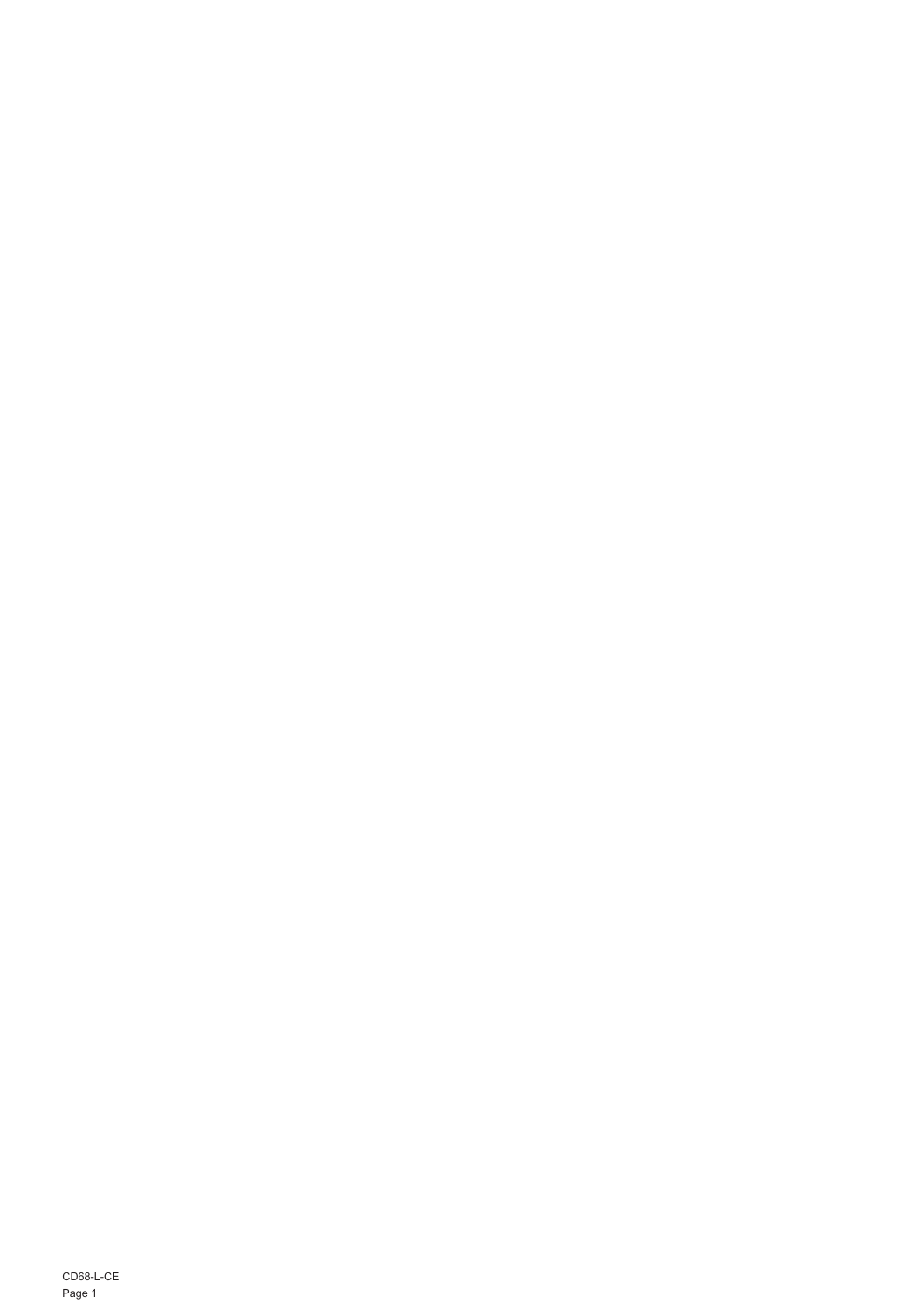## <span id="page-2-0"></span>**Novocastra™ Liquid Mouse Monoclonal Antibody CD68**

## **Product Code: NCL-L-CD68**

## **Intended Use**

#### *For in vitro diagnostic use.*

NCL-L-CD68 is intended for the qualitative identification by light microscopy of human CD68 antigen in paraffin sections. The clinical interpretation of any staining or its absence should be complemented by morphological studies using proper controls and should be evaluated within the context of the patient's clinical history and other diagnostic tests by a qualified pathologist.

#### **Principle of Procedure**

Immunohistochemical (IHC) staining techniques allow for the visualization of antigens via the sequential application of a specific antibody to the antigen (primary antibody), a secondary antibody to the primary antibody and an enzyme complex with a chromogenic substrate with interposed washing steps. The enzymatic activation of the chromogen results in a visible reaction product at the antigen site. The specimen may then be counterstained and coverslipped. Results are interpreted using a light microscope and aid in the differential diagnosis of pathophysiological processes, which may or may not be associated with a particular antigen.

#### **Clone**

514H12

## **Immunogen**

Prokaryotic fusion protein corresponding to the carboxy-terminal half of the external domain of the human CD68 molecule.

#### **Specificity**

Human CD68 antigen.

## **Reagent Composition**

NCL-L-CD68 is a liquid tissue culture supernatant containing sodium azide as a preservative.

#### **Ig Class**

IgG2a, Kappa

## **Total Protein Concentration Total Protein**

Refer to vial label for lot specific total protein concentration.

## **Antibody Concentration**

Greater than or equal to 37 mg/L as determined by ELISA. Refer to vial label for lot specific Ig concentration.

#### **Recommendations On Use**

Immunohistochemistry on paraffin sections.

**Heat Induced Epitope Retrieval (HIER):** Please follow the instructions for use in Novocastra Epitope Retrieval Solution pH 9. **Suggested dilution:** 1:100 for 30 minutes at 25 °C. This is provided as a guide and users should determine their own optimal working dilutions.

**Visualization:** Please follow the instructions for use in the Novolink™ Polymer Detection Systems. For further product information or support, contact your local distributor or regional office of Leica Biosystems, or alternatively, visit the Leica Biosystems Web site, www.LeicaBiosystems.com

*NB* In some cases, the peroxidase block step immediately following HIER may affect the staining achieved with this antibody. The performance of this antibody should be validated when utilized with other manual staining systems or automated platforms.

#### **Storage and Stability**

Store at 2–8 °C. Do not freeze. Return to 2–8 °C immediately after use. Do not use after expiration date indicated on the vial label. Storage conditions other than those specified above must be verified by the user.

#### **Specimen Preparation**

The recommended fixative is 10% neutral-buffered formalin for paraffin-embedded tissue sections.

#### **Warnings and Precautions**

This reagent has been prepared from the supernatant of cell culture. As it is a biological product, reasonable care should be taken when handling it.

This reagent contains sodium azide. A Material Safety Data Sheet is available upon request or available from www.LeicaBiosystems.com

Consult federal, state or local regulations for disposal of any potentially toxic components.

Specimens, before and after fixation, and all materials exposed to them, should be handled as if capable of transmitting infection and disposed of with proper precautions.1 Never pipette reagents by mouth and avoid contacting the skin and mucous membranes with reagents and specimens. If reagents or specimens come in contact with sensitive areas, wash with copious amounts of water. Seek medical advice.

Minimize microbial contamination of reagents or an increase in non-specific staining may occur.

Incubation times or temperatures, other than those specified, may give erroneous results. Any such changes must be validated by the user.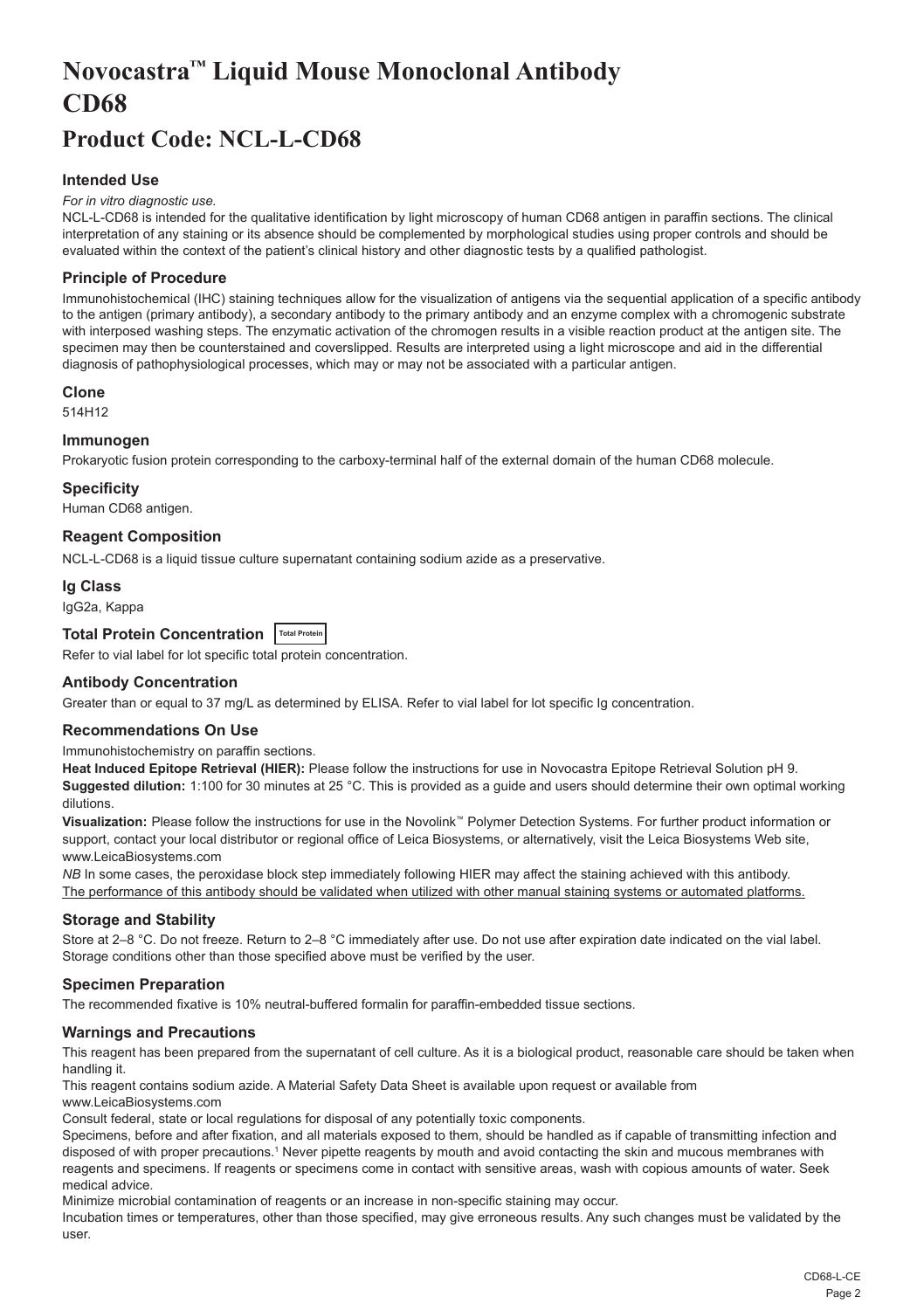## **Quality Control**

Differences in tissue processing and technical procedures in the user's laboratory may produce significant variability in results, necessitating regular performance of in-house controls in addition to the following procedures.

Controls should be fresh autopsy/biopsy/surgical specimens, formalin-fixed, processed and paraffin wax-embedded as soon as possible in the same manner as the patient sample(s).

## **Positive Tissue Control**

Used to indicate correctly prepared tissues and proper staining techniques.

One positive tissue control should be included for each set of test conditions in each staining run.

A tissue with weak positive staining is more suitable than a tissue with strong positive staining for optimal quality control and to detect minor levels of reagent degradation.<sup>2</sup>

Recommended positive control tissue is tonsil or bowel (macrophages).

If the positive tissue control fails to demonstrate positive staining, results with the test specimens should be considered invalid.

#### **Negative Tissue Control**

Should be examined after the positive tissue control to verify the specificity of the labeling of the target antigen by the primary antibody. Recommended negative control tissue is tonsil (endothelial cells).

Alternatively, the variety of different cell types present in most tissue sections frequently offers negative control sites, but this should be verified by the user.

Non-specific staining, if present, usually has a diffuse appearance. Sporadic staining of connective tissue may also be observed in sections from excessively formalin-fixed tissues. Use intact cells for interpretation of staining results. Necrotic or degenerated cells often stain non-specifically.<sup>3</sup> False-positive results may be seen due to non-immunological binding of proteins or substrate reaction products. They may also be caused by endogenous enzymes such as pseudoperoxidase (erythrocytes), endogenous peroxidase

(cytochrome C), or endogenous biotin (eg. liver, breast, brain, kidney) depending on the type of immunostain used. To differentiate endogenous enzyme activity or non-specific binding of enzymes from specific immunoreactivity, additional patient tissues may be stained exclusively with substrate chromogen or enzyme complexes (avidin-biotin, streptavidin, labeled polymer) and substrate-chromogen, respectively. If specific staining occurs in the negative tissue control, results with the patient specimens should be considered invalid.

## **Negative Reagent Control**

Use a non-specific negative reagent control in place of the primary antibody with a section of each patient specimen to evaluate non-specific staining and allow better interpretation of specific staining at the antigen site.

#### **Patient Tissue**

Examine patient specimens stained with NCL-L-CD68 last. Positive staining intensity should be assessed within the context of any non-specific background staining of the negative reagent control. As with any immunohistochemical test, a negative result means that the antigen was not detected, not that the antigen was absent in the cells/tissue assayed. If necessary, use a panel of antibodies to identify false-negative reactions.

#### **Results Expected**

#### Normal Tissues

Clone 514H12 detected the CD68 glycoprotein in both the cytoplasm and the cell membrane of a variety of cell types of the myelomonocytic cell lineage including monocytes, macrophages, granulocytes, microglial cells, Kupffer cells of the liver, placental Hofbauer cells and a proportion of dendritic cells. (Total number of normal cases evaluated = 47).

## Abnormal Tissues

Clone 514H12 stained 1/201 tumors evaluated, including testicular seminomas (1/2), lymphomas (0/80, including 0/44 diffuse B-cell lymphoma, 0/6 nodular diffuse B-cell lymphoma, 0/6 mixed cellularity Hodgkin's lymphoma, 0/5 anaplastic large cell lymphoma, 0/4 follicular non-Hodgkin's lymphoma, 0/3 B-cell mucosa associated lymphoma, 0/3 lymphocyte predominant type Hodgkin's lymphoma, 0/2 T-cell lymphoma, 0/2 lymphocytic plasmacytoid lymphoma, 0/1 Burkitt-like lymphoma. 0/1 mantle cell lymphoma, 0/1 clear cell T-cell lymphoma, 0/1 Lennert lymphoma and 0/1 nodular sclerosis Hodgkin's lymphoma), skin tumors (0/77, including 0/16 squamous cell carcinoma, 0/15 malignant melanoma, 0/14 basal cell carcinoma, 0/10 sweat gland carcinoma, 0/10 dermatofibrosarcoma, 0/3 metastatic adenocarcinoma, 0/3 malignant schwannoma, 0/2 adenoid cystic carcinoma, 0/1 sebaceous adenocarcinoma, 0/1 fibrosarcoma, 0/1 leiomyosarcoma and 0/1 pleomorphic undifferentiated sarcoma), liver carcinomas (0/6), thyroid papillary carcinomas (0/4), lung carcinomas (0/4), ovarian tumors (0/4), brain tumors (0/2), soft tissue tumors (0/2), unspecified metastatic carcinomas (0/2), squamous cell carcinomas of the esophagus (0/2), ductal carcinomas of the breast (0/2), renal cell carcinomas (0/2), adenocarcinomas of the stomach (0/2), adenocarcinomas of the colon (0/2), adenocarcinomas of the rectum (0/2), squamous cell carcinomas of the tongue (0/2), squamous cell carcinomas of the cervix (0/2), squamous cell carcinoma of the larynx (0/1) and atypical carcinoid tumor of the thymus (0/1). (Total number of tumor cases evaluated = 201).

#### **NCL-L-CD68 is recommended for the identification of the CD68 antigen in a variety of normal and neoplastic tissues.**

#### **General Limitations**

Immunohistochemistry is a multistep diagnostic process that consists of specialized training in the selection of the appropriate reagents; tissue selection, fixation, and processing; preparation of the IHC slide; and interpretation of the staining results.

Tissue staining is dependent on the handling and processing of the tissue prior to staining. Improper fixation, freezing, thawing, washing, drying, heating, sectioning or contamination with other tissues or fluids may produce artifacts, antibody trapping, or false negative results. Inconsistent results may be due to variations in fixation and embedding methods, or to inherent irregularities within the tissue.<sup>4</sup> Excessive or incomplete counterstaining may compromise proper interpretation of results.

The clinical interpretation of any staining or its absence should be complemented by morphological studies using proper controls and should be evaluated within the context of the patient's clinical history and other diagnostic tests by a qualified pathologist.

Antibodies from Leica Biosystems Newcastle Ltd are for use, as indicated, on either frozen or paraffin-embedded sections with specific fixation requirements. Unexpected antigen expression may occur, especially in neoplasms. The clinical interpretation of any stained tissue section must include morphological analysis and the evaluation of appropriate controls.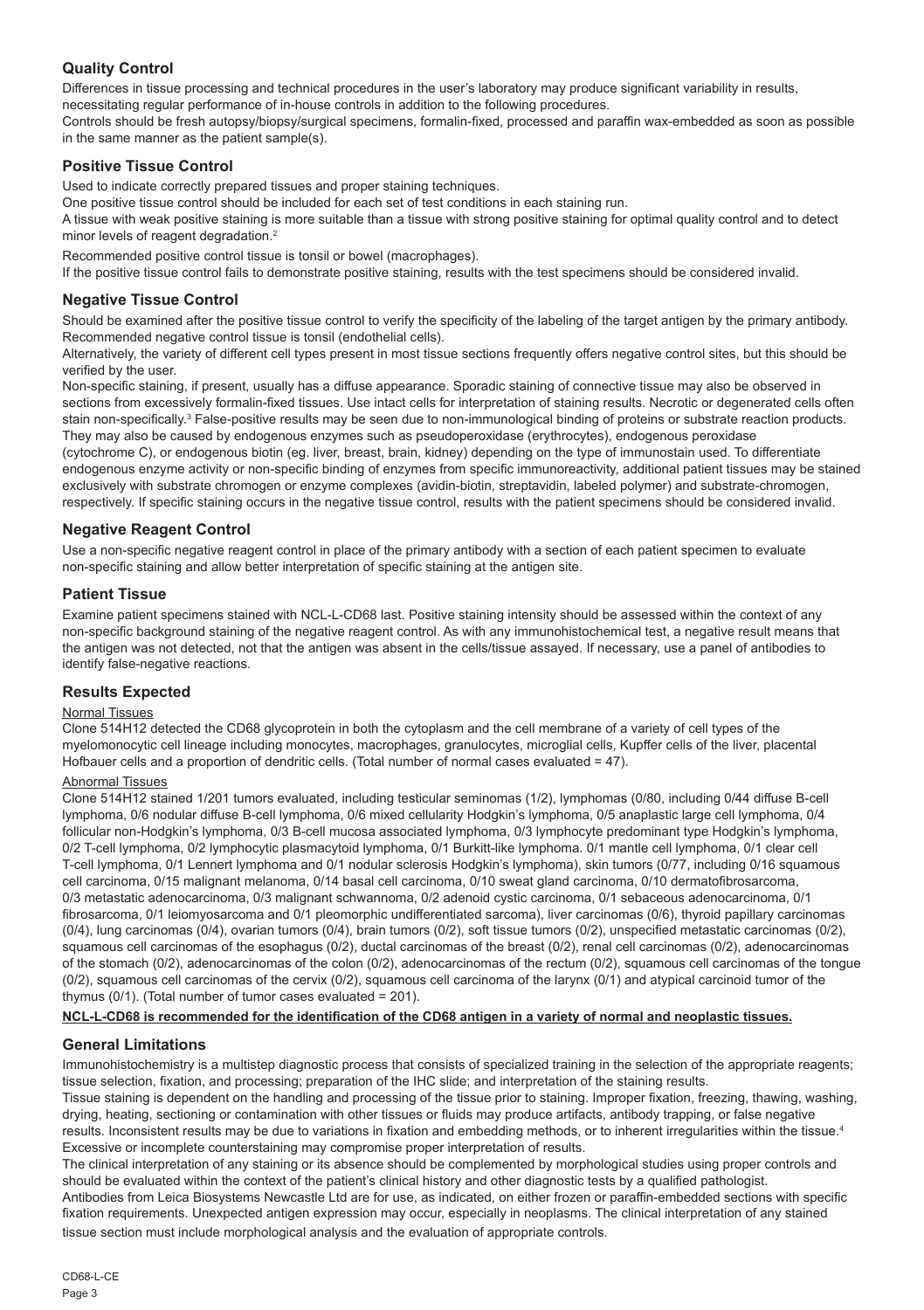## **Bibliography - General**

- 1. National Committee for Clinical Laboratory Standards (NCCLS). Protection of laboratory workers from infectious diseases transmitted by blood and tissue; proposed guideline. Villanova, P.A. 1991; 7(9). Order code M29-P.
- 2. Battifora H. Diagnostic uses of antibodies to keratins: a review and immunohistochemical comparison of seven monoclonal and three polyclonal antibodies. Progress in Surgical Pathology. 6:1–15. eds. Fenoglio-Preiser C, Wolff CM, Rilke F. Field & Wood, Inc., Philadelphia.
- 3. Nadji M, Morales AR. Immunoperoxidase, part I: the techniques and pitfalls. Laboratory Medicine. 1983; 14:767.
- 4. Omata M, Liew CT, Ashcavai M, Peters RL. Nonimmunologic binding of horseradish peroxidase to hepatitis B surface antigen: a possible source of error in immunohistochemistry. American Journal of Clinical Pathology. 1980; 73:626.
- 5. Gu M, Sohn KR, Kim DJ, et al. Metastasizing dermatofibroma in lung. Annals of Diagnostic Pathology. 2007; 11:64-67.
- 6. Da Costa CET, Annels NE, Faaij CMJM, et al. Presence of osteoclast-like multinucleated giant cells in the bone and nonostotic lesions of Langerhans cell histiocytosis. The Journal of Experimental Medicine. 2005; 201(5):687-693.

## **Amendments to Previous Issue**

Reagent Composition, Total Protein Concentration, Recommendations On Use, Warnings and Precautions, Results Expected.

#### **Date of Issue**

07 November 2018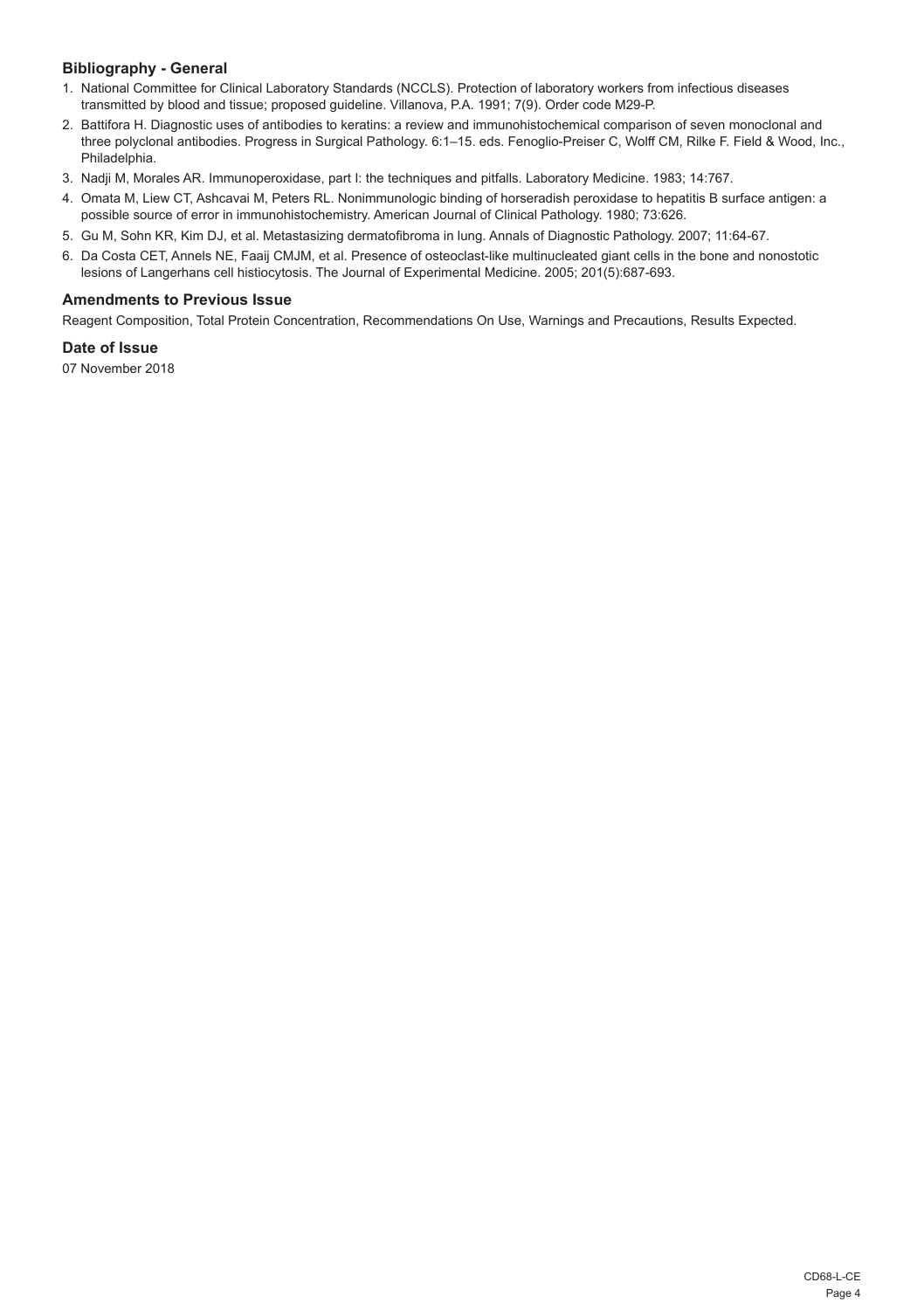## <span id="page-5-0"></span>**Novocastra™ Anticorps Monoclonal Liquide de Souris CD68 Référence du Produit: NCL-L-CD68**

## **Utilisation Prévue**

#### *Diagnostic in vitro*.

NCL-L-CD68 est destiné à l'identification qualitative par microscopie optique de l'antigène humain CD68 sur coupes en paraffine. L'interprétation clinique de tout marquage, ou absence de marquage, doit être complétée par des études morphologiques utilisant des contrôles appropriés et doit être évaluée par un pathologiste qualifié à la lumière des antécédents cliniques du patient et d'autres analyses diagnostiques.

#### **Principe de la Procédure**

Les techniques de marquage immunohistochimique (IHC) permettent la visualisation des antigènes via l'application séquentielle d'un anticorps spécifique sur un antigène (anticorps primaire), d'un anticorps secondaire sur l'anticorps primaire et d'un complexe enzymatique comportant un substrat chromogène, avec des étapes de lavage intercalées. L'activation enzymatique du chromogène se traduit par la présence d'un produit de réaction visible au niveau du site de l'antigène. Le spécimen peut ensuite faire l'objet d'une coloration de contraste et être placé sous une lamelle. Les résultats sont interprétés à l'aide d'un microscope optique et participent au diagnostic différentiel des processus physiopathologiques, susceptibles, ou non, d'être associés à un antigène particulier.

#### **Clone**

514H12

#### **Immunogène**

Protéine de fusion procaryote correspondant à la moitié carboxy-terminale du domaine externe de la molécule CD68 humaine.

#### **Spécificité**

Antigène CD68 humain

#### **Composition du Réactif**

Le NCL-L-CD68 est un surnageant de culture tissulaire liquide contenant une solution d'azide de sodium comme conservateur.

## **Classe d'Ig**

IgG2a, Kappa

## **Concentration Totale en Protéines Total Protein**

La concentration totale en protéines, spécifique du lot, figure sur l'étiquette du flacon.

#### **Concentration en Anticorps**

Supérieure ou égale à 37 mg/L, déterminée par la méthode ELISA. La concentration totale en Ig, spécifique du lot, figure sur l'étiquette du flacon.

### **Recommandations d'utilisation**

Immunohistochimie sur coupes en paraffine.

**Récupération d'épitopes induite par la chaleur (HIER) :** Suivre les instructions pour utilisation avec la Novocastra Epitope Retrieval Solution pH 9.

**Dilution préconisée:** 1:100 durant 30 minutes à 25 °C. Ceci n'est donné qu'à titre indicatif et les utilisateurs doivent déterminer leurs propres dilutions de travail optimales.

**Visualisation:** Veuillez respecter le mode d'emploi des Novolink™ Polymer Detection Systems. Pour plus d'informations sur le produit ou pour toute assistance, contactez votre représentant local ou le bureau régional de Leica Biosystems, ou sinon rendez vous sur le site www.LeicaBiosystems.com de Leica Biosystems.

NB Dans certains cas, le bloc peroxydase l'étape qui suit immédiatement HIER peut affecter la coloration obtenue avec cet anticorps. Les performances de cet anticorps devront être validées lorsqu'il est utilisé avec d'autres systèmes de coloration manuels ou platesformes automatisées.

#### **Conservation et Stabilité**

Conserver à 2–8 °C. Ne pas congeler. Remettre immédiatement à 2–8 °C après utilisation. Ne pas utiliser après la date de péremption indiquée sur l'étiquette du récipient. Les conditions de conservation autres que celles qui sont spécifiées ci-dessus doivent faire l'objet d'une vérification par l'utilisateur.

#### **Préparation des Spécimens**

Le fixateur recommandé est le formol à 10%, tamponné, neutre, pour coupes tissulaires incluses en paraffine.

#### **Mises en Garde et Précautions**

Ce réactif a été préparé à partir du surnageant d'une culture cellulaire. Du fait de sa nature de produit biologique, sa manipulation doit faire l'objet du plus grand soin.

Ce réactif contient de l'azide de sodium. Une Fiche de données de sécurité est disponible sur demande ou sur le site www.LeicaBiosystems.com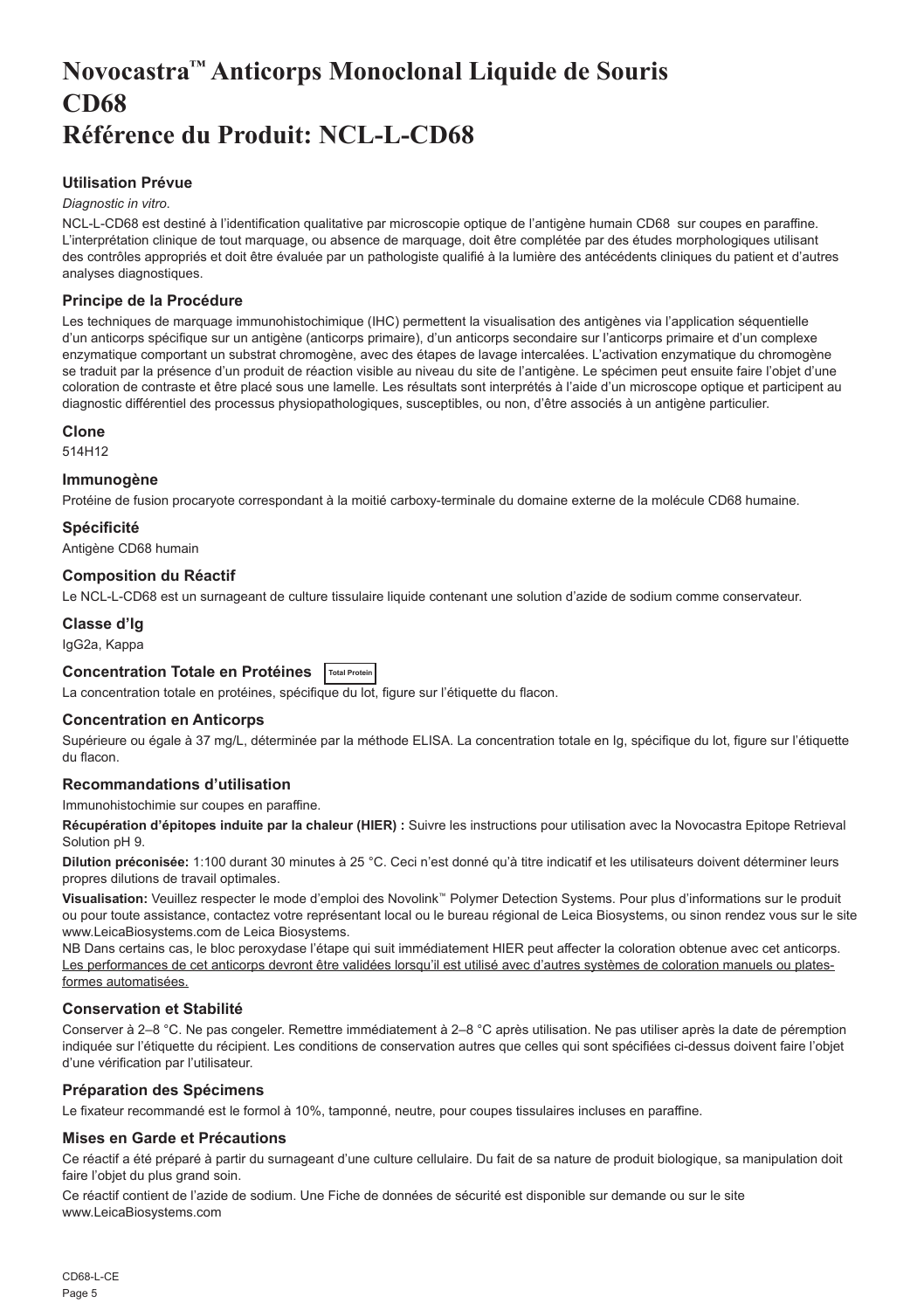Consulter les réglementations nationales, régionales ou locales en vigueur relatives à l'élimination de tous les éléments potentiellement toxiques.

Les spécimens, avant et après fixation, ainsi que toutes les matières ayant été en contact avec eux, doivent être manipulés comme s'ils étaient susceptibles de transmettre une infection et être éliminés en respectant les précautions appropriées<sup>1</sup>. Ne jamais pipeter les réactifs avec la bouche et éviter tout contact des réactifs et des spécimens avec la peau et les membranes muqueuses. Rincer avec de grandes quantités d'eau en cas de contact des réactifs ou des spécimens avec des zones sensibles. Consulter un médecin.

Minimiser la contamination microbienne des réactifs sinon un accroissement du marquage non spécifique est susceptible de se produire. Des durées et des températures d'incubation différentes de celles qui ont été spécifiées sont susceptibles de conduire à des résultats erronés. Toutes les modifications doivent être validées par l'utilisateur.

### **Contrôle de Qualité**

Des différences de traitement des tissus et de procédures techniques du laboratoire de l'utilisateur sont susceptibles de conduire à une variabilité significative des résultats, ce qui rend nécessaire la mise en œuvre de contrôles en interne en plus des procédures suivantes. Les contrôles doivent être des spécimens frais provenant d'autopsies, de biopsies ou d'interventions chirurgicales, fixés au formol, traités et inclus en cire de paraffine dès que possible, de la même façon que le(s) échantillon(s) de patient.

#### **Tissu de Contrôle Positif**

Il est utilisé pour indiquer que les tissus ont été préparés correctement et que les techniques de marquage étaient appropriées.

Un contrôle tissulaire positif doit être inclus dans toute opération de marquage pour chaque ensemble de conditions d'analyse.

Un tissu présentant un marquage faiblement positif est plus adapté à un contrôle de qualité optimal qu'un tissu présentant un marquage fortement positif et il permet de détecter de moindres niveaux de dégradation du réactif.<sup>2</sup>

Les amygdales ou les intestins (macrophages) constituent le tissu de contrôle positif recommandé.

Si le tissu de contrôle positif ne présente pas de marquage positif, les résultats des spécimens analysés doivent être considérés comme invalides.

#### **Tissu de Contrôle Négatif**

Il doit être examiné après le tissu de contrôle positif afin de vérifier la spécificité du marquage de l'antigène cible par l'anticorps primaire.

Le amygdales (cellules endothéliales) constitue le tissu de contrôle négatif recommandé.

Sinon, la diversité des types cellulaires présents dans la plupart des tissus permet de disposer fréquemment de sites de contrôle négatif, mais ils doivent être vérifiés par l'utilisateur.

S'il est présent, le marquage non spécifique prend habituellement une apparence diffuse. Un marquage sporadique du tissu conjonctif peut également être observé sur des coupes de tissus qui ont été fixées par un excès de formol. Utiliser des cellules intactes pour l'interprétation des résultats du marquage. Les cellules nécrotiques ou dégénérées sont souvent marquées de façon non spécifique.3 Des résultats faussement positifs peuvent être observés en raison d'une liaison non immunologique à des protéines ou à des produits de réaction du substrat. Ils peuvent également être provoqués par des enzymes endogènes comme la pseudoperoxydase (érythrocytes), la peroxydase endogène (cytochrome C), ou la biotine endogène (foie, sein, cerveau, rein, par exemple) selon le type d'immunomarquage utilisé. Pour différencier l'activité des enzymes endogènes ou la liaison non spécifique d'enzymes de l'immunoréactivité spécifique, des tissus supplémentaires du patient peuvent être marqués exclusivement avec le substrat chromogène ou par des complexes enzymatiques (avidine-biotine, streptavidine, polymère marqué) et le substrat chromogène respectivement. Si un marquage spécifique se produit dans le tissu de contrôle négatif, les résultats des spécimens du patient doivent être considérés comme invalides.

#### **Réactif de Contrôle Négatif**

Utiliser un réactif de contrôle négatif non spécifique à la place de l'anticorps primaire avec une coupe de chaque spécimen du patient afin d'évaluer le marquage non spécifique et de permettre une meilleure interprétation du marquage spécifique au niveau du site antigénique.

#### **Tissu du Patient**

Examiner les échantillons du patient marqués au NCL-L-CD68 en dernier lieu. L'intensité du marquage positif doit être évaluée à la lumière du bruit de fond du marquage non spécifique du réactif de contrôle négatif. Comme pour toutes les analyses immunohistochimiques, un résultat négatif signifie que l'antigène n'a pas été détecté mais ne signifie pas qu'il est absent des cellules/ tissus testés. Si nécessaire, employer un panel d'anticorps pour identifier les réactions faussement négatives.

### **Résultats Attendus**

#### Tissus normaux

Le clone 514H12 a détecté la glycoprotéine CD68 à la fois dans le cytoplasme et la membrane cellulaire d'un grand nombre de types de cellules de la lignée de cellules myélomonocytaires, notamment des monocytes, macrophages, granulocytes, cellules microgliales, cellules de Kupffer du foie, cellules placentaires de Hofbauer et une proportion de cellules dendritiques. (Nombre total de cas normaux évalués = 47).

#### Tissus anormaux

CD68-L-CE Clone 514H12 coloré, 1/201 tumeurs évaluées, y compris séminomes du testicule (1/2), lymphomes (0/80, y compris 0/44 lymphome diffus à cellules B, 0/6 lymphome diffus à cellules nodulaires B, 0/6 lymphome Hodgkinien à cellularité mixte, 0/5 lymphome anaplasique à grandes cellules, 0/4 lymphome non hodgkinien folliculaire, 0/3 lymphome à cellules B associé aux muqueuses, 0/3 lymphome hodgkinien de type prédominant de lymphocytes, 0/2 lymphome à cellules T, 0/2 lymphome lymphocytaire plasmacytoïde, 0/1 lymphome de Burkitt. 0/1 lymphome à cellules du manteau, 0/1 lymphome de cellules claires à cellules T, 0/1 lymphome de Lennert et 0/1 lymphome hodgkinien à sclérose nodulaire, tumeurs cutanées (0/77, y compris 0/16 carcinome squameux, 0/15 mélanome malin, 0/14 carcinome basocellulaire, 0/10 carcinome sudoripare, 0/10 dermatofibrosarcome, 0/3 adénocarcinome métastatique, 0/3 schwannome malin, 0/2 carcinome adénoïde kystique, 0/1 adénocarcinome sébacé, 0/1 fibrosarcome, (0/1 léiomyosarcome et 0/1 sarcomes pléomorphiques indifférenciés), carcinomes du foie (0/6), carcinomes papillaires de la thyroïde (0/4), carcinomes pulmonaires (0/4), tumeurs ovariennes (0/4), tumeurs cérébrales (0/2), tumeurs des tissus mous (0/2), carcinomes métastatiques non définis (0/2), carcinomes squameux de l'œsophage (0/2), carcinomes canalaires de la poitrine (0/2), carcinomes des cellules rénales (0/2),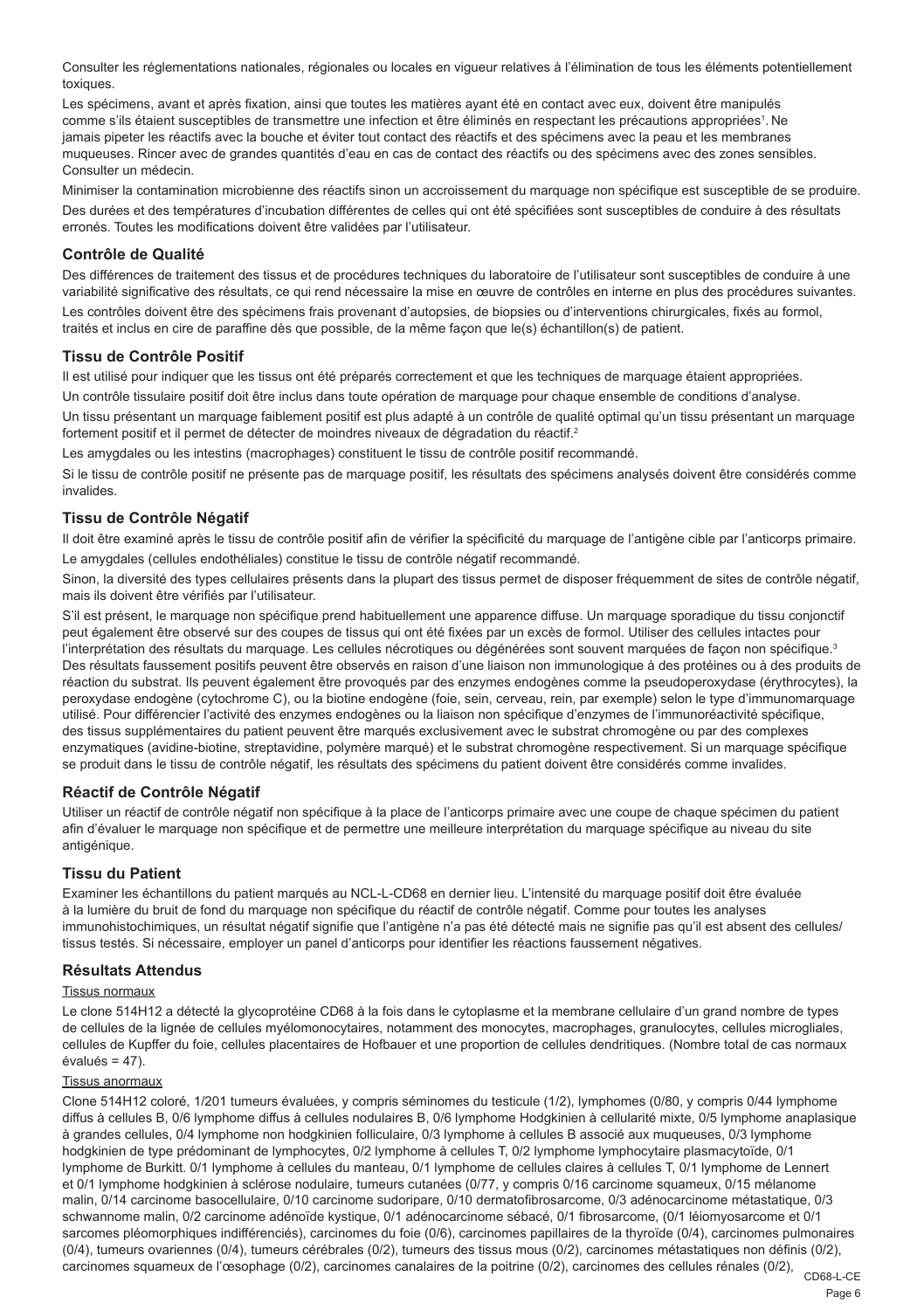adénocarcinomes de l'estomac (0/2), adénocarcinomes du colon (0/2), adénocarcinomes du rectum (0/2), carcinomes squameux de la langue (0/2), carcinomes squameux du col utérin (0/2), carcinomes squameux du larynx (0/1) et tumeur carcinoïde atypique du thymus (0/1). (Nombre total de cas de tumeurs évaluées = 201).

### **NCL-L-CD68 est recommandé pour l'identification de l'antigène CD68 dans un grand nombre de tissus normaux et néoplastiques.**

#### **Limites Générales**

L'immunohistochimie est un processus diagnostique constitué de plusieurs étapes qui nécessite une formation spécialisée relative au choix des réactifs appropriés ; au choix, à la fixation et au traitement des tissus ; à la préparation des lames IHC ; et à l'interprétation des résultats du marquage.

Le marquage des tissus dépend de leur manipulation et de leur traitement avant le marquage. Une fixation, une congélation, une décongélation, un lavage, un séchage, un chauffage, une coupe, incorrects ou une contamination par d'autres tissus ou d'autres liquides sont susceptibles de conduire à la production d'artefacts, au piégeage de l'anticorps ou à des résultats faussement négatifs. Des variations dans les méthodes de fixation et d'inclusion, ainsi que des irrégularités propres au tissu, peuvent conduire à des résultats incohérente<sup>4</sup>

Une coloration de contraste excessive ou incomplète peut gêner l'interprétation correcte des résultats.

L'interprétation clinique de tout marquage, ou absence de marquage, doit être complétée par des études morphologiques utilisant des contrôles appropriés et doit être évaluée par un pathologiste qualifié à la lumière des antécédents cliniques du patient et d'autres analyses diagnostiques.

Les anticorps de Leica Biosystems Newcastle Ltd sont destinés, selon les besoins, à être utilisés sur des coupes incluses en paraffine ou des coupes congelées, et conformément à des exigences particulières en matière de fixation. Une expression antigénique inattendue est susceptible de se produire, en particulier au niveau des néoplasmes. L'interprétation clinique de toute coupe tissulaire marquée doit comporter une analyse morphologique et l'évaluation des contrôles appropriés.

## **Bibliographie Générale**

- 1. National Committee for Clinical Laboratory Standards (NCCLS). Protection of laboratory workers from infectious diseases transmitted by blood and tissue; proposed guideline. Villanova, P.A. 1991; 7(9). Order code M29-P.
- 2. Battifora H. Diagnostic uses of antibodies to keratins: a review and immunohistochemical comparison of seven monoclonal and three polyclonal antibodies. Progress in Surgical Pathology. 6:1–15. eds. Fenoglio-Preiser C, Wolff CM, Rilke F. Field & Wood, Inc., Philadelphia.
- 3. Nadji M, Morales AR. Immunoperoxidase, part I: the techniques and pitfalls. Laboratory Medicine. 1983; 14:767.
- 4. Omata M, Liew CT, Ashcavai M, Peters RL. Nonimmunologic binding of horseradish peroxidase to hepatitis B surface antigen: a possible source of error in immunohistochemistry. American Journal of Clinical Pathology. 1980; 73:626.
- 5. Gu M, Sohn KR, Kim DJ, et al. Metastasizing dermatofibroma in lung. Annals of Diagnostic Pathology. 2007; 11:64-67.
- 6. Da Costa CET, Annels NE, Faaij CMJM, et al. Presence of osteoclast-like multinucleated giant cells in the bone and nonostotic lesions of Langerhans cell histiocytosis. The Journal of Experimental Medicine. 2005; 201(5):687-693.

## **Amendements Apportés à la Version Précédente**

Composition réactif, Concentration totale de protéines, Recommandations d'usage, Avertissements et Précautions, Résultats prévus.

## **Date de Publication**

07 novembre 2018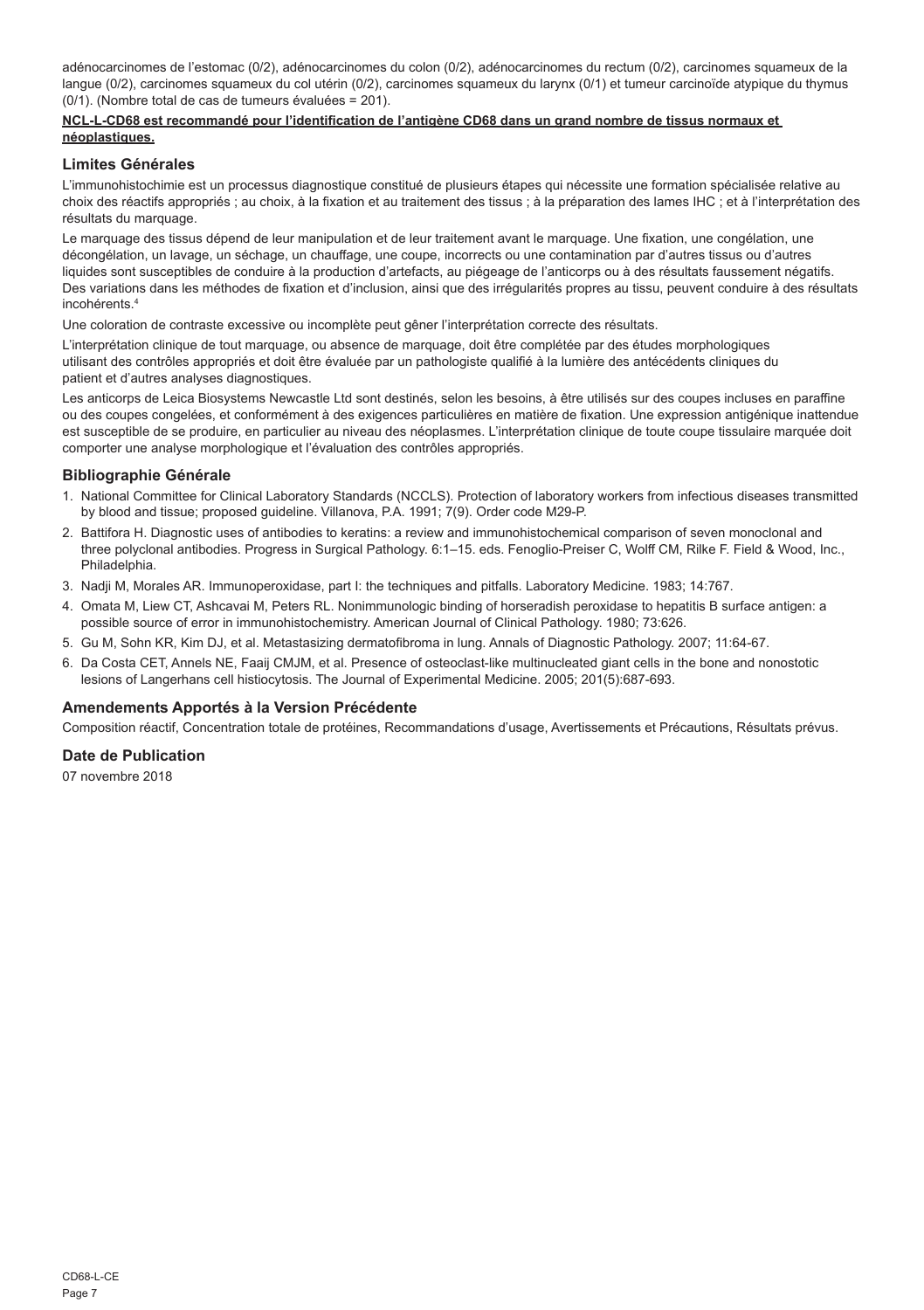## <span id="page-8-0"></span>**Novocastra™ Anticorpo Monoclonale Murino Liquido CD68 Codice Del Prodotto: NCL-L-CD68**

## **Uso Previsto**

#### *Per uso diagnostico in vitro*.

NCL-L-CD68 è destinato all'identificazione qualitativa in microscopia ottica dell'antigene CD68 umano in sezioni in paraffina. L'interpretazione clinica di ogni colorazione o della sua assenza va integrata da studi morfologici che utilizzino i controlli appropriati e deve essere valutata da un patologo qualificato, nel contesto della storia clinica del paziente e delle altre metodiche diagnostiche adoperate.

#### **Principio Della Procedura**

Le tecniche di colorazione immunoistochimica (IHC) consentono la visualizzazione degli antigeni mediante l'applicazione sequenziale di un anticorpo specifico per l'antigene (anticorpo primario), di un anticorpo secondario che lega l'anticorpo primario e di un complesso enzimatico con un substrato cromogeno; l'applicazione dei tre reagenti è intervallata da fasi di lavaggio. L'attivazione enzimatica del cromogeno produce una reazione visibile in corrispondenza del sito antigenico. Il campione biologico può, quindi, essere controcolorato e montato. I risultati vengono interpretati mediante un microscopio ottico e sono utili nella diagnosi differenziale di processi fisiopatologici, che possono essere più o meno associati ad un particolare antigene.

#### **Clone**

514H12

#### **Immunogeno**

Proteina di fusione procariotica corrispondente alla metà carbossi-terminale del dominio esterno della molecola CD68 umana.

#### **Specificità**

Antigene CD68 umano.

#### **Composizione Del Reagente**

NCL-L-CD68 è un supernatante liquido di coltura tissutale, contenente di sodio azide come conservante.

#### **Classe Ig**

IgG2a, kappa

## **Concentrazione Proteica Totale Total Protein**

Consultare l'etichetta del flacone per la concentrazione proteica totale specifica del lotto.

#### **Concentrazione Anticorpale**

Superiore o uguale a 37 mg/L, come determinato mediante test ELISA. Consultare l'etichetta del flacone per la concentrazione di Ig specifica del lotto.

## **Raccomandazioni Per L'uso**

Immunoistochimica su sezioni incluse in paraffina.

**Smascheramento termoindotto dell'epitopo (HIER):** Si raccomanda di seguire le istruzioni per l'uso di Novocastra Epitope Retrieval Solution pH 9.

**Diluizione raccomandata:** 1:100 per 30 minuti a 25 °C. Queste raccomandazioni costituiscono delle semplici linee guida; spetta al singolo utente stabilire le diluizioni di lavoro ottimali.

**Visualizzazione:** Si raccomanda di seguire le istruzioni per l'uso dei Novolink™ Polymer Detection Systems. Per ulteriori informazioni sui prodotti o assistenza, contattare il distributore di zona o la sede regionale di Leica Biosystems, oppure visitare il sito internet di Leica Biosystems, www.LeicaBiosystems.com

NB In alcuni casi, la fase di blocco della perossidasi subito dopo la fase HIER può influire sulla colorazione ottenuta con questo anticorpo.

La resa di questo anticorpo deve essere validata quando viene utilizzato con altri metodi di colorazione manuale o piattaforme automatizzate.

#### **Conservazione E Stabilità**

Conservare a 2–8 °C. Non congelare. Immediatamente dopo l'uso, raffreddare di nuovo a 2–8 °C. Non usare dopo la data di scadenza, indicata sull'etichetta del flacone. Condizioni di conservazione diverse da quelle sopra specificate vanno verificate dall'utente.

#### **Preparazione Del Campione Biologico**

Il fissativo raccomandato è la formalina tamponata neutra al 10% per sezioni tissutali incluse in paraffina.

#### **Avvertenze E Precauzioni**

Questo reagente è stato preparato dal supernatante di coltura cellulare. Trattandosi di un prodotto biologico, va maneggiato con cautela.

Questo reagente contiene sodio azide. Una scheda di sicurezza del prodotto (MSDS) è disponibile su richiesta o dal sito www.LeicaBiosystems.com

Fare riferimento alla normativa federale, statale o locale per lo smaltimento dei componenti potenzialmente tossici.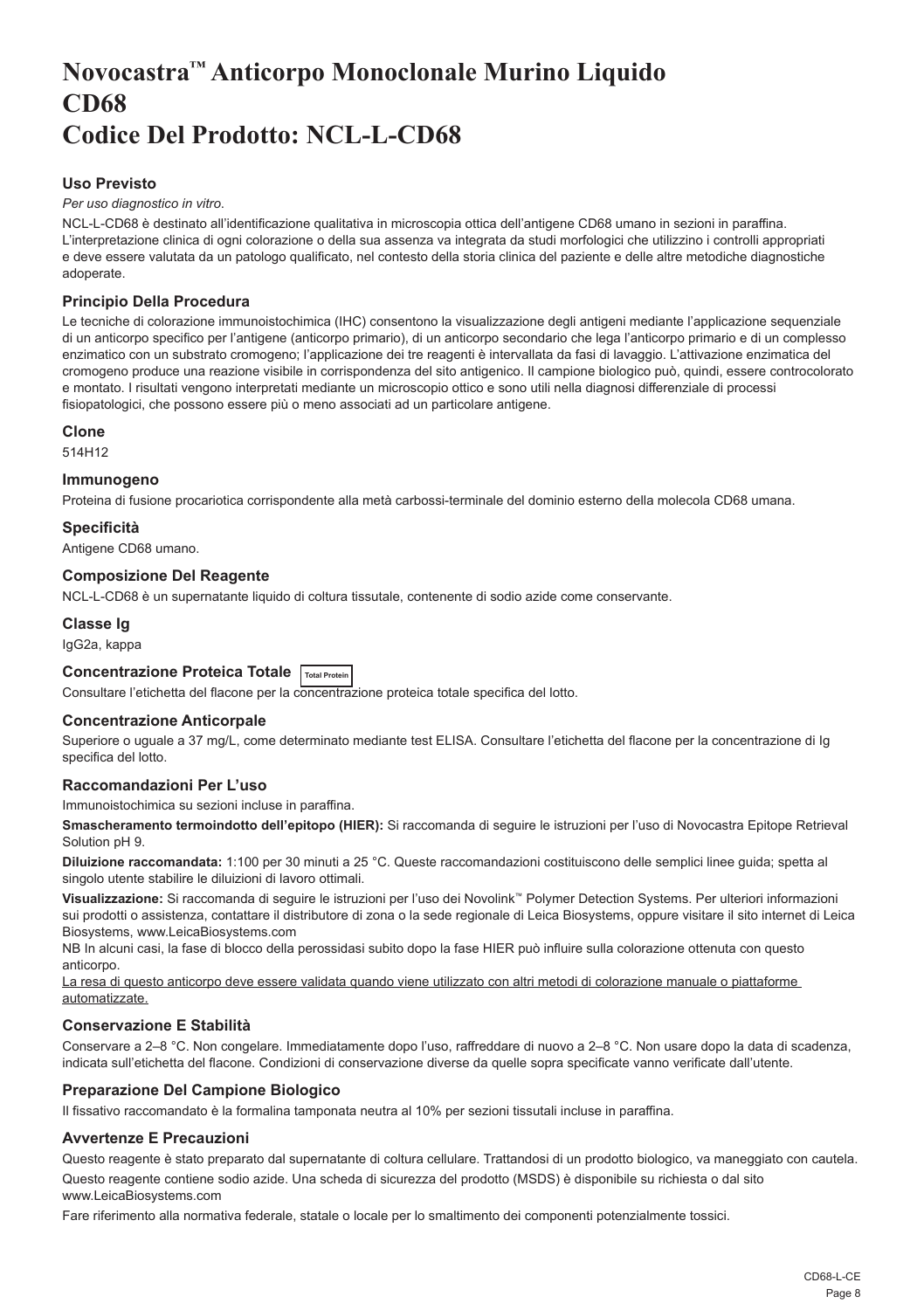Prima e dopo la fissazione, i campioni biologici e tutti i materiali ad essi esposti vanno trattati come potenzialmente infettanti e smaltiti con le appropriate precauzioni.<sup>1</sup> Non pipettare i reagenti con la bocca ed evitare il contatto dei reagenti e dei campioni biologici con la pelle e con le mucose. Se i reagenti o i campioni biologici vengono a contatto con zone sensibili, sciacquare abbondantemente le parti interessate. Consultare il medico.

Ridurre al minimo la contaminazione microbica dei reagenti, allo scopo di evitare un aumento di colorazione aspecifica. Tempi o temperature d'incubazione diversi da quelli specificati possono condurre a risultati non veritieri. Tali variazioni devono essere convalidate dall'utente.

## **Controllo Qualità**

Differenze nella processazione del tessuto e nelle tecniche in uso presso il laboratorio dell'utente possono produrre una discrepanza significativa nei risultati, rendendo necessaria la regolare esecuzione di controlli interni, in aggiunta alle procedure descritte di seguito.

I controlli devono essere costituiti da campioni biologici freschi autoptici/bioptici/chirurgici e devono essere il più rapidamente possibile fissati in formalina, processati ed inclusi in paraffina, allo stesso modo dei campioni biologici ottenuti dal paziente.

## **Controllo Positivo Del Tessuto**

È usato per indicare tessuti correttamente preparati e tecniche di colorazione appropriate.

Per ogni gruppo di condizioni del test e ogni volta che viene eseguita la colorazione, deve essere incluso un controllo positivo del tessuto.

Un tessuto a debole colorazione positiva è più adatto di uno a colorazione positiva intensa per un ottimale controllo qualità e per mettere in evidenza anche minimi livelli di degradazione del reagente.<sup>2</sup>

Il tessuto di controllo positivo raccomandato sono tonsilla o intestino (macrofagi).

Se il controllo positivo del tessuto non dimostra colorazione positiva, i risultati con i campioni biologici del test vanno considerati non validi.

## **Controllo Negativo Del Tessuto**

Va esaminato dopo il controllo positivo, per verificare la specificità nei confronti dell'antigene bersaglio da parte dell'anticorpo primario. Il tessuto di controllo negativo raccomandato è la tonsilla (cellule endoteliali).

In alternativa, la varietà dei tipi cellulari presenti nella maggior parte delle sezioni tissutali offre spesso siti di controllo negativo, ma questo va verificato dall'utente.

La colorazione aspecifica, se presente, assume di solito aspetto diffuso. La colorazione sporadica del tessuto connettivo può anche manifestarsi in seguito ad iperfissazione di sezioni di tessuto in formalina. Per l'interpretazione dei risultati della colorazione, usare cellule intatte. Le cellule necrotiche o degenerate si colorano spesso in maniera aspecifica<sup>3</sup>. Si possono osservare risultati falsamente positivi, dovuti a legame non immunologico delle proteine o a prodotti di reazione del substrato. Tali falsi positivi possono essere anche causati da enzimi endogeni quali la pseudoperossidasi (eritrociti), la perossidasi endogena (citocromo C) o la biotina endogena (es. fegato, mammella, cervello, rene), a seconda del tipo di immunocolorazione usato. Per differenziare l'attività enzimatica endogena o il legame enzimatico aspecifico dall'immunoreattività specifica, possono essere colorati ulteriori tessuti del paziente esclusivamente con substrato cromogeno o con complessi enzimatici (avidina-biotina, streptavidina, polimero marcato) e substrato cromogeno. Se nel controllo negativo del tessuto compare una colorazione specifica, i risultati sui campioni biologici ottenuti dal paziente devono essere considerati non validi.

## **Controllo Negativo Del Reagente**

Usare un controllo negativo aspecifico del reagente in luogo dell'anticorpo primario, con una sezione di ogni campione biologico del paziente, per valutare la colorazione aspecifica e per consentire una migliore interpretazione della colorazione specifica in corrispondenza del sito antigenico.

#### **Tessuto Del Paziente**

Successivamente, esaminare i campioni biologici del paziente colorati con NCL-L-CD68. L'intensità della colorazione positiva va analizzata nel contesto di qualsiasi colorazione aspecifica di fondo del controllo negativo del reagente. Come per tutti gli altri test immunoistochimici, un risultato negativo significa che l'antigene non è stato determinato, ma non necessariamente che fosse assente dalle cellule o dal tessuto esaminato. Se necessario, usare un pannello di anticorpi per identificare reazioni falsamente negative.

#### **Risultati Attesi**

#### Tessuti normali

Il clone 514H12 ha rilevato la glicoproteina CD68 sia nel citoplasma che nella membrana cellulare di una varietà di tipi di cellule della linea cellulare mielomonocitica inclusi monociti, macrofagi, granulociti, cellule microgliali, cellule di Kupffer del fegato, cellule placentari di Hofbauer e una percentuale di cellule dendritiche. (Numero totale di casi normali valutati = 47).

#### Abnorme dei tessuti

Il clone 514H12 ha colorato 1/201 tumori valutati, inclusi seminomi testicolari (1/2), linfomi (0/80, inclusi 0/44 linfoma a cellule B diffuso, 0/6 linfoma a cellule B diffuso nodulare, 0/6 linfoma di Hodgkin a cellularità mista, 0/5 linfoma a grandi cellule anaplastico, 0/4 linfoma non-Hodgkin follicolare, 0/3 linfoma a cellule B associato alla mucosa, 0/3 linfoma di Hodgkin linfocita-predominante, 0/2 linfoma a cellule T, 0/2 linfoma linfocitico plasmacitoide, 0/1 linfoma tipo Burkitt. 0/1 linfoma a cellule del mantello, 0/1 linfoma a cellule T a cellule chiare, 0/1 linfoma di Lennert e 0/1 linfoma di Hodgkin a sclerosi nodulare), tumori della pelle (0/77, inclusi 0/16 carcinoma a cellule squamose, 0/15 melanoma maligno, 0/14 carcinoma a cellule basali, 0/10 carcinoma delle ghiandole sudoripare, 0/10 dermatofibrosarcoma, 0/3 adenocarcinoma metastatico, 0/3 neurinoma maligno, 0/2 carcinoma adenoido-cistico, 0/1 adenocarcinoma sebaceo, 0/1 fibrosarcoma, 0/1 leiomiosarcoma e 0/1 sarcoma pleomorfico indifferenziato), epatocarcinomi (0/6), carcinomi papillari della tiroide (0/4), carcinomi del polmone (0/4), tumori ovarici (0/4), tumori del cervello (0/2), tumori dei tessuti molli (0/2), carcinomi metastatici non specificati (0/2), carcinomi a cellule squamose dell'esofago (0/2), carcinomi duttali del seno (0/2), carcinomi a cellule renali (0/2), adenocarcinomi dello stomaco (0/2), adenocarcinomi del colon (0/2), adenocarcinomi del retto (0/2), carcinomi a cellule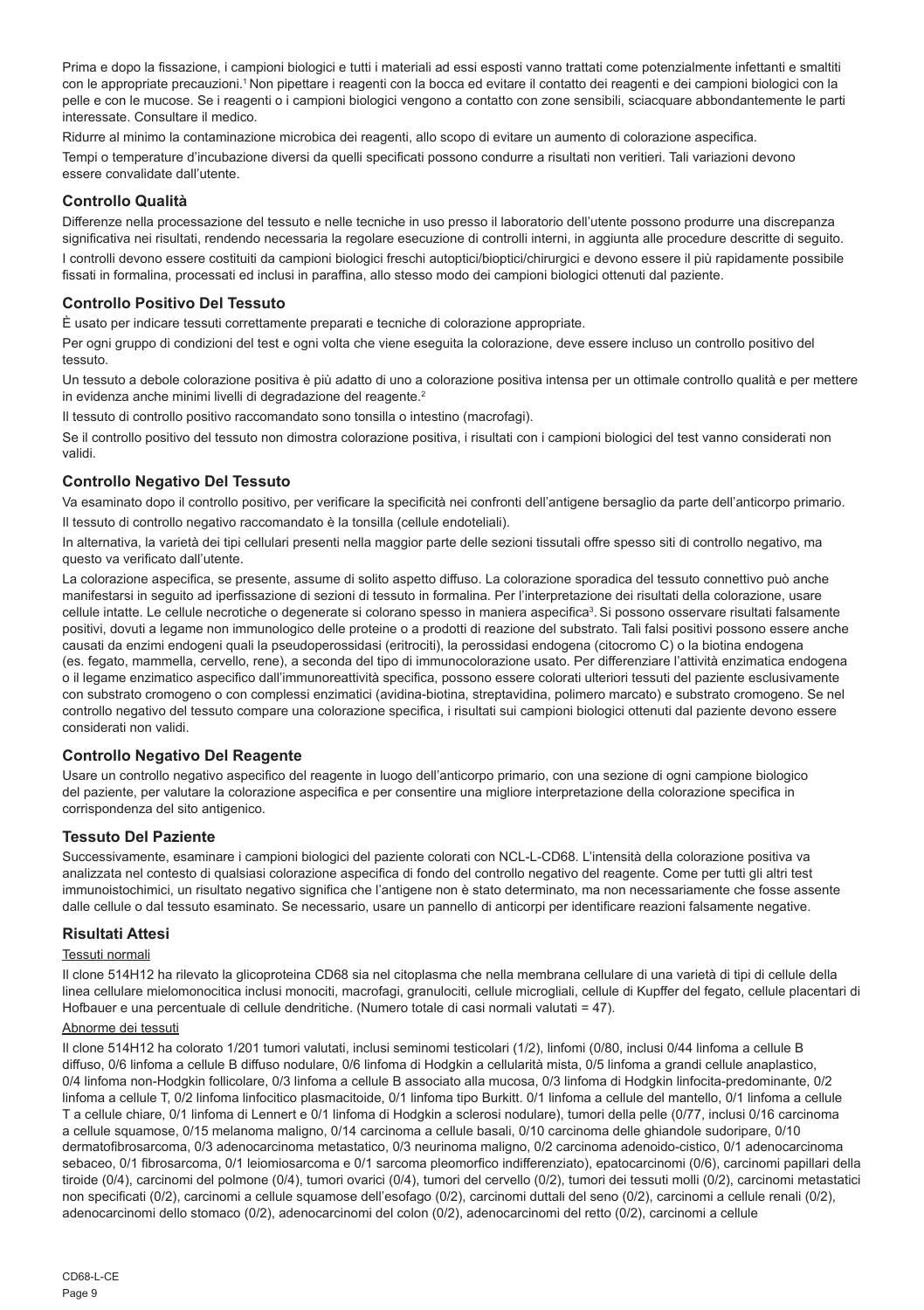squamose della lingua (0/2), carcinomi a cellule squamose della cervice (0/2), carcinoma a cellule squamose della laringe (0/1) e tumore carcinoide atipico del timo (0/1). (Numero totale di casi di tumore valutati = 201).

#### **NCL-L-CD68 è raccomandato per l'identificazione dell'antigene CD68 in una varietà di tessuti normali e neoplastici.**

#### **Limitazioni Generali**

L'immunoistochimica è un procedimento diagnostico a più passi (multistep) che richiede un'esperienza specifica nella selezione dei reagenti appropriati, nella selezione, fissazione e processazione dei tessuti, nella preparazione di vetrini IHC e nell'interpretazione dei risultati della colorazione.

La colorazione del tessuto dipende dalle modalità di manipolazione e di processazione del tessuto stesso, adottate prima della colorazione. La fissazione, il congelamento, lo scongelamento, il lavaggio, l'asciugatura, il riscaldamento o la sezione condotti in modo non corretto, o la contaminazione con altri tessuti o liquidi, possono produrre artefatti, intrappolamento (trapping) anticorpale o risultati falsi negativi. Risultati incompatibili possono essere dovuti a modifiche dei metodi di fissazione e di inclusione o ad irregolarità intrinseche al tessuto.<sup>4</sup>

Una controcolorazione eccessiva o incompleta può compromettere la corretta interpretazione dei risultati.

L'interpretazione clinica di ogni colorazione o della sua assenza va integrata da studi morfologici che utilizzino i controlli appropriati e deve essere valutata da un patologo qualificato, nel contesto della storia clinica del paziente e delle altre metodiche diagnostiche adoperate.

Gli anticorpi di Leica Biosystems Newcastle Ltd. sono destinati all'uso, quando indicato, su sezioni congelate o incluse in paraffina, con specifici requisiti di fissazione. Un'espressione antigenica inattesa può manifestarsi in particolare nelle neoplasie. L'interpretazione clinica di ogni sezione tissutale colorata deve includere l'analisi morfologica e la valutazione dei controlli appropriati.

#### **Riferimenti Bibliografici Di Base**

- 1. National Committee for Clinical Laboratory Standards (NCCLS). Protection of laboratory workers from infectious diseases transmitted by blood and tissue; proposed guideline. Villanova, P.A. 1991; 7(9). Order code M29-P.
- 2. Battifora H. Diagnostic uses of antibodies to keratins: a review and immunohistochemical comparison of seven monoclonal and three polyclonal antibodies. Progress in Surgical Pathology. 6:1–15. eds. Fenoglio-Preiser C, Wolff CM, Rilke F. Field & Wood, Inc., Philadelphia.
- 3. Nadji M, Morales AR. Immunoperoxidase, part I: the techniques and pitfalls. Laboratory Medicine. 1983; 14:767.
- 4. Omata M, Liew CT, Ashcavai M, Peters RL. Nonimmunologic binding of horseradish peroxidase to hepatitis B surface antigen: a possible source of error in immunohistochemistry. American Journal of Clinical Pathology. 1980; 73:626.
- 5. Gu M, Sohn KR, Kim DJ, et al. Metastasizing dermatofibroma in lung. Annals of Diagnostic Pathology. 2007; 11:64-67.
- 6. Da Costa CET, Annels NE, Faaij CMJM, et al. Presence of osteoclast-like multinucleated giant cells in the bone and nonostotic lesions of Langerhans cell histiocytosis. The Journal of Experimental Medicine. 2005; 201(5):687-693.

#### **Modifiche Alla Pubblicazione Precedente**

Composizione del reagente, Concentrazione proteica totale, Raccomandazioni per l'uso, Avvertenze e precauzioni, Risultati attesi.

## **Data Di Pubblicazione**

07 novembre 2018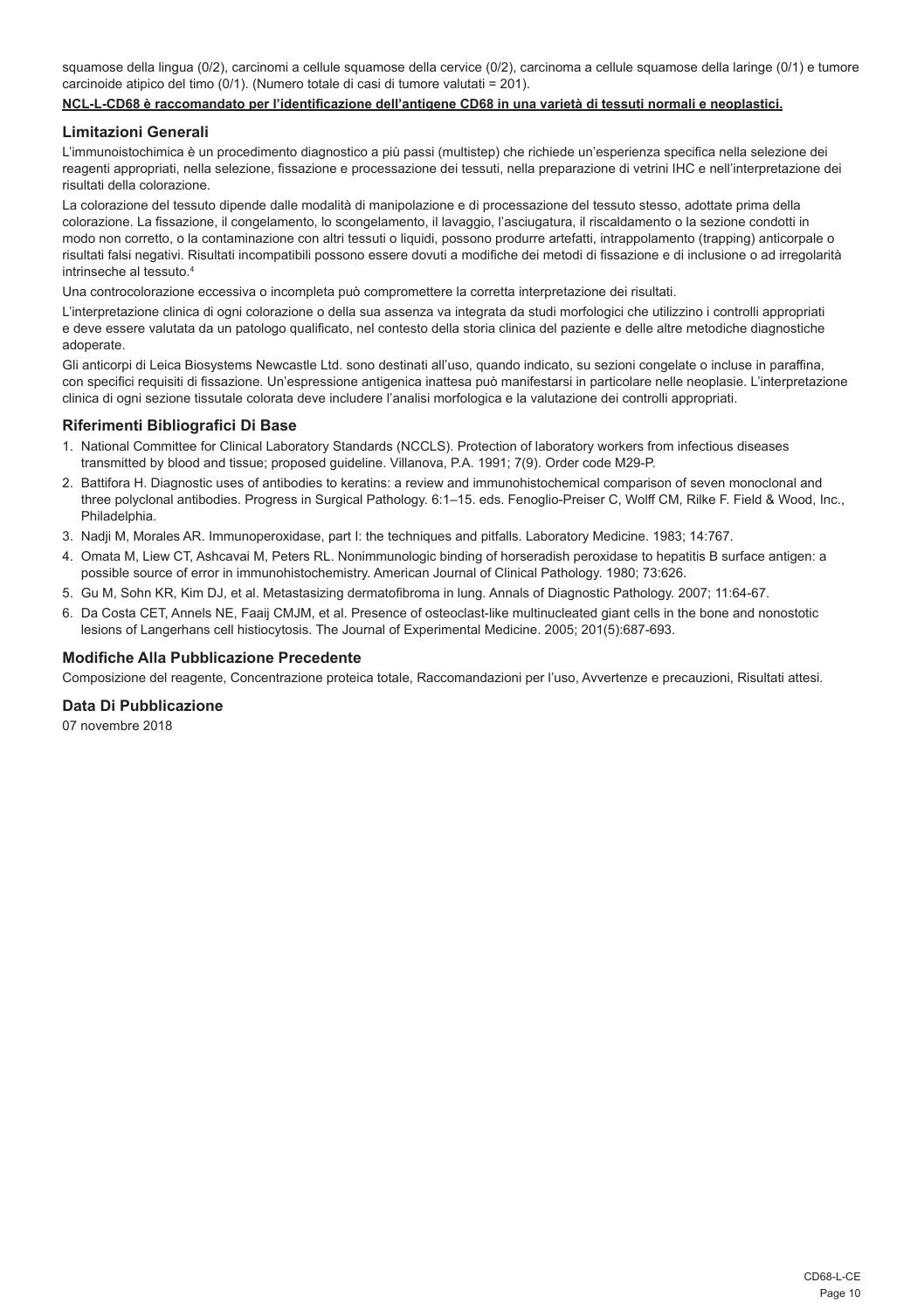## <span id="page-11-0"></span>**Novocastra™ Flüssiger Monoklonaler Maus-Antikörper CD68 Produkt-Nr.: NCL-L-CD68**

#### **Verwendungszweck**

#### *Für in-vitro-Diagnostik*.

NCL-L-CD68 ist für den qualitativen Nachweis von humanem CD68-Antigen in Paraffinschnitten mittels Lichtmikroskopie vorgesehen. Die klinische Bewertung einer vorliegenden bzw. fehlenden Färbung sollte durch morphologische Studien mit entsprechenden Kontrollen ergänzt und im Kontext der Krankengeschichte des Patienten und anderer diagnostischer Tests von einem qualifizierten Pathologen vorgenommen werden.

#### **Verfahrensgrundlage**

Immunhistochemische (IHC) Färbetechniken gestatten die optische Darstellung von Antigenen mittels sequentieller Anwendung eines spezifischen Antikörpers zum Antigen (primärer Antikörper), eines sekundären Antikörpers zum primären Antikörper und eines Enzymkomplexes mit einem chromogenen Substrat, jeweils getrennt durch dazwischen liegende Waschschritte. Die enzymatische Aktivierung des Chromogens führt zu einem sichtbaren Reaktionsprodukt am Ort des Antigens. Die Probe kann dann gegengefärbt und mit einem Deckglas versehen werden. Die Ergebnisse werden mithilfe eines Lichtmikroskops interpretiert und unterstützen die Differentialdiagnose pathophysiologischer Prozesse, die mit einem bestimmten Antigen assoziiert sein könnten.

#### **Klon**

514H12

## **Immunogen**

Prokaryotisches Fusions-Protein, das der carboxy-terminalen Hälfte der externen Domäne des humanen CD68-Moleküls entspricht.

#### **Spezifität**

Humanes CD68-Antigen.

#### **Reagenzzusammensetzung**

NCL-L-CD68 ist ein flüssiger Gewebekulturüberstand, der Natriumazid als Konservierungsmittel enthält.

#### **Ig-Klasse**

IgG2a, Kappa

## **Gesamtproteinkonzentration Total Protein**

Siehe Angaben auf dem Produktetikett bezüglich der chargenspezifischen Gesamtproteinkonzentration.

#### **Antikörperkonzentration**

Größer als oder gleich 37 mg/L laut ELISA-Bestimmung. Hinsichtlich der chargenspezifischen Ig-Konzentration siehe Angaben auf dem Produktetikett.

#### **Gebrauchsempfehlungen**

Immunhistochemie in Paraffinschnitten

**Hitzeinduzierte Epitopdemaskierung (HIER):** Bitte Gebrauchsanweisung für Novocastra Epitope Retrieval Solution pH 9 befolgen. **Empfohlene Verdünnung:** 1:100 über einen Zeitraum von 30 Minuten bei 25 °C. Dies ist nur eine Empfehlung, und die Benutzer sollten ihre eigenen optimalen Arbeitsverdünnungen bestimmen.

**Visualisierung:** Bitte Gebrauchsanweisung für Novolink™ Polymer Detection Systems befolgen. Wenn Sie weitere Produktinformationen oder Unterstützung wünschen, setzen Sie sich bitte mit ihrem Händler vor Ort oder mit der Zweigniederlassung von Leica Biosystems in Verbindung beziehungsweise besuchen Sie die Internetseite von Leica Biosystems, www.LeicaBiosystems.com

Bitte beachten: In manchen Fällen beeinflußt der unmittelbar im Anschluß an die HIER erfolgende Blockierungsschritt die mit diesem Antikörper erreichte Färbung.

Die Leistungsfähigkeit dieses Antikörpers sollte bestätigt werden, wenn er mit anderen manuellen Färbesystemen oder automatisierten Plattformen eingesetzt wird.

#### **Lagerung und Stabilität**

Bei 2–8 °C lagern. Nicht einfrieren. Nach Gebrauch sofort wieder bei 2–8 °C lagern. Nach Ablauf des Verfallsdatums (auf dem Behälteretikett) darf das Produkt nicht mehr verwendet werden. Lagerbedingungen, die von den oben genannten Bedingungen abweichen, müssen vom Benutzer verifiziert werden.

#### **Probenvorbereitung**

Für paraffineingebettete Gewebeschnitte ist das empfohlene Fixativ 10% neutral gepuffertes Formalin.

#### **Warnhinweise und Sicherheitsmaßnahmen**

Dieses Reagenz wurde aus Zellkulturüberstand zubereitet. Das Reagenz ist ein biologisches Produkt und sollte mit entsprechender Vorsicht gehandhabt werden.

Dieses Reagenz enthält Natriumazid. Ein Materialsicherheits-Datenblatt ist auf Anfrage von www.LeicaBiosystems.com erhältlich. Die entsprechenden nationalen und lokalen Bestimmungen und Vorschriften zur Entsorgung potentiell giftiger Komponenten sind einzuhalten.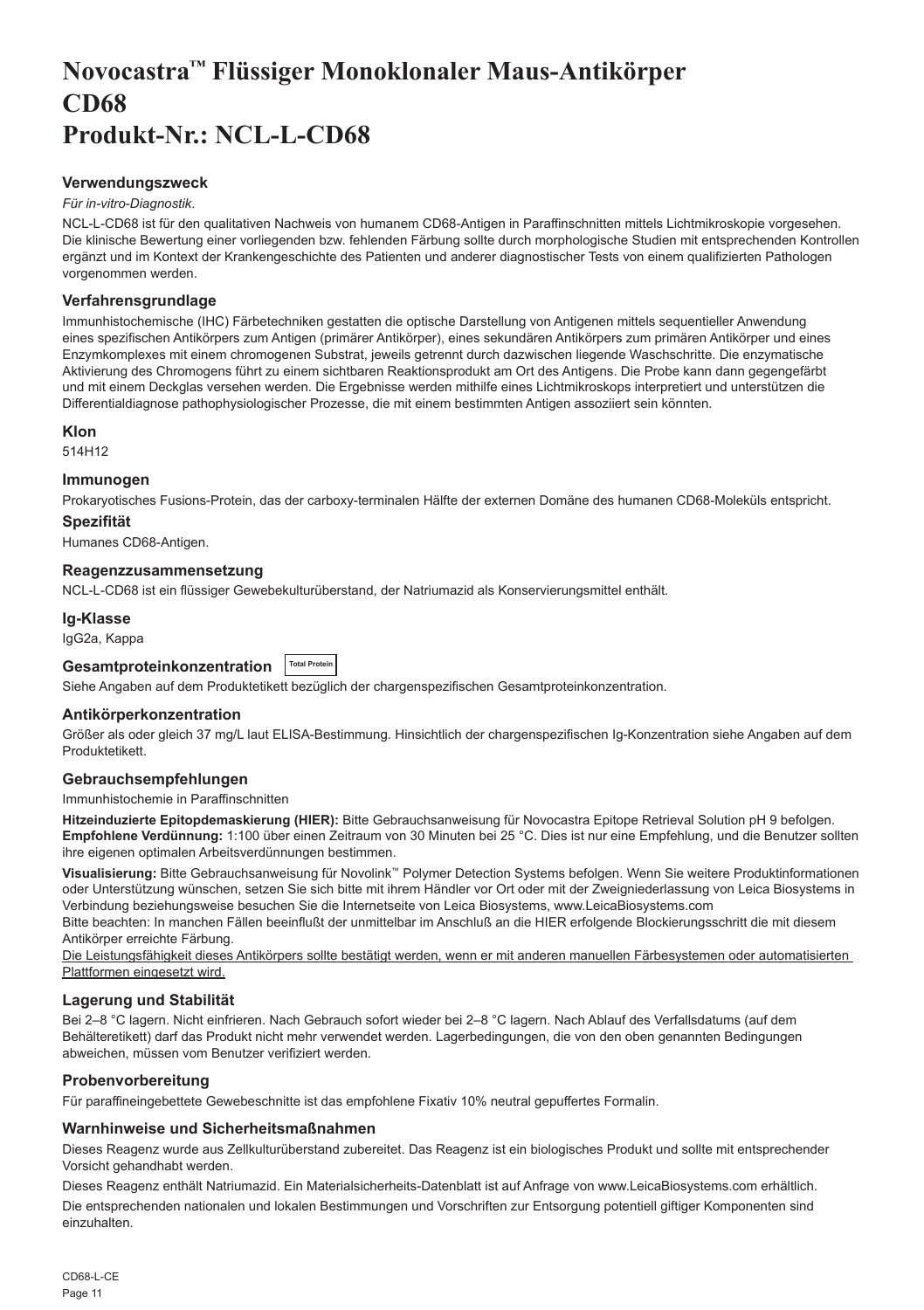Vor und nach der Fixierung sind die Proben sowie alle Materialien, die mit ihnen in Kontakt gekommen sind, als potentiell infektiös zu behandeln und daher mit entsprechender Vorsicht zu entsorgen.<sup>1</sup>Reagenzien dürfen niemals mit dem Mund pipettiert werden, und jeglicher Kontakt der Reagenzien und Proben mit Haut und Schleimhäuten ist zu vermeiden. Falls Reagenzien oder Proben mit empfindlichen Bereichen in Kontakt gekommen sind, müssen diese mit reichlich Wasser gespült werden. Ärztlichen Rat einholen.

Die mikrobielle Verunreinigung von Reagenzien ist zu minimieren, da ansonsten eine erhöhte unspezifische Färbung auftreten kann. Falls die spezifizierten Inkubationszeiten oder –temperaturen nicht eingehalten werden, kann es zu fehlerhaften Ergebnissen kommen. Jegliche Abweichungen von den angegebenen Werten müssen vom Benutzer verifiziert werden.

#### **Qualitätskontrolle**

Unterschiede bei der Gewebebearbeitung und den technischen Verfahren im Labor des Benutzers können zu signifikanten Schwankungen bei den Ergebnissen führen. Daher ist es wichtig, zusätzlich zu den folgenden Verfahren regelmäßige laborinterne Kontrollen durchzuführen.

Die Kontrollen sollten mit frischen Autopsie-/Biopsie-/chirurgischen Proben vorgenommen werden, die so bald wie möglich und auf dieselbe Weise wie die Patientenprobe(n) in Formalin fixiert, behandelt und in Paraffin eingebettet worden sind.

### **Positive Gewebekontrolle**

Zeigt korrekt vorbereitete Gewebe und korrekte Färbetechniken an.

In jedem Färbelauf sollte für jeden Satz Testbedingungen eine positive Gewebekontrolle durchgeführt werden.

Gewebe mit schwach positiver Färbung ist für die optimale Qualitätskontrolle und den Nachweis kleiner Minderungen in der Reagenzleistung besser geeignet als ein Gewebe mit stark positiver Färbung.<sup>2</sup>

Als positive Gewebekontrolle werden Tonsille oder Darm (Makrophagen) empfohlen.

Falls das positive Kontrollgewebe keine positive Färbung nachweisen kann, sollten die mit den Testproben erzielten Ergebnisse als ungültig betrachtet werden.

## **Negative Gewebekontrolle**

Die negative Gewebekontrolle sollte nach der positiven Gewebekontrolle erfolgen, um die Spezifität der Zielantigenmarkierung durch den primären Antikörper zu verifizieren.

Als negative Gewebekontrolle wird Tonsille (Endothelzellen) empfohlen.

Alternativ bietet die Vielfalt unterschiedlicher Zelltypen, die in den meisten Gewebeschnitten vorliegen, häufig Stellen für eine negative Kontrolle. Jedoch sollte dies vom Benutzer verifiziert werden.

Liegt eine unspezifische Färbung vor, hat diese gewöhnlich ein diffuses Erscheinungsbild. Eine sporadische Färbung des Bindegewebes kann ebenfalls in Schnitten von übermäßig formalinfixierten Geweben beobachtet werden. Zur Bewertung der Färbeergebnisse intakte Zellen verwenden. Nekrotische oder degenerierte Zellen werden oft unspezifisch gefärbt.<sup>3</sup> Falsch-positive Ergebnisse können aufgrund einer nichtimmunologischen Bindung von Proteinen oder Substratreaktionsprodukten beobachtet werden. In Abhängigkeit von der Art der verwendeten Immunfärbung können solche Ergebnisse auch durch endogene Enzyme wie Pseudoperoxidase (Erythrozyten), endogene Peroxidase (Zytochrom C) oder endogenes Biotin (beispielsweise Leber, Mamma, Gehirn, Niere) hervorgerufen werden. Um eine endogene Enzymaktivität bzw. eine unspezifische Enzymbindung von einer spezifischen Immunreaktivität zu unterscheiden, können zusätzliche Patientengewebe ausschließlich mit Substratchromogen bzw. mit Enzymkomplexen (Avidin-Biotin, Streptavidin, markiertes Polymer) plus Substratchromogen gefärbt werden. Falls im negativen Kontrollgewebe eine spezifische Färbung auftritt, sollten die Ergebnisse mit den Patientenproben als ungültig betrachtet werden.

## **Negative Reagenzkontrolle**

Zur Beurteilung einer unspezifischen Färbung und zur besseren Bewertung einer spezifischen Färbung an der Antigenstelle ist mit einem Schnitt jedes Patientenpräparates anstelle des primären Antikörpers eine unspezifische negative Reagenzkontrolle zu verwenden.

## **Patientengewebe**

Die mit NCL-L-CD68 gefärbten Patientenproben müssen zuletzt untersucht werden. Eine positive Färbeintensität ist im Kontext einer unspezifischen Hintergrundfärbung der negativen Reagenzkontrolle zu bewerten. Wie bei jedem immunhistochemischen Test bedeutet ein negatives Ergebnis, dass das Antigen nicht nachgewiesen wurde. Ein negatives Ergebnis bedeutet jedoch nicht notwendigerweise, dass das Antigen in den getesteten Zellen / im getesteten Gewebe nicht vorlag. Bei Bedarf sollte zur Identifizierung falsch-negativer Reaktionen eine Gruppe von Antikörpern verwendet werden.

#### **Erwartete Ergebnisse**

### Normale Gewebe

Klon 514H12 detektierte das CD68 Glykoprotein sowohl im Zytoplasma als auch in der Zellmembran einer Reihe von Zelltypen der myelomonozytären Zelllinie einschließlich Monozyten, Makrophagen, Granulozyten, Mikrogliazellen, Kupfferzellen der Leber, Hofbauerzellen der Plazenta und einem Teil der untersuchten dendritischen Zellen. (Anzahl der insgesamt untersuchten Normalgewebeproben = 47).

## Anomale Gewebe

Klon 514H12 färbte 1/201 untersuchten Tumoren, einschließlich von Seminomen der Hoden (1/2), Lymphomen (0/80, einschließlich 0/44 diffusen B-Zell Lymphomen, 0/6 nodulären diffusen B-Zell-ymphomen, 0/6 gemischtzelligen Hodgkin Lymphomen, 0/5 anaplastischen großzelligen Lymphomen, 0/4 follikulären Non-Hodgkin Lymphomen, 0/3 B-Zell Schleimhaut-assoziierten Lymphomen, 0/3 lymphozytenprädominanten Hodgkin Lymphomen, 0/2 T-Zell Lymphomen, 0/2 lymphozytären plasmazytoiden Lymphomen, 0/1 Burkitt-ähnlichen Lymphom, 0/1 Mantelzell Lymphom, 0/1 klarzelligen T-Zell Lymphom, 0/1 Lennert Lymphom und 0/1 nodulären sklerotisierenden Hodgkin Lymphom), Tumore der Haut (0/77, einschließlich 0/16 Plattenepithelkarzinomen, 0/15 malignen Melanomen, 0/14 Basalzellkarzinomen, 0/10 Schweissdrüsenkarzinomen, 0/10 Dermatofibrosarkomen, 0/3 metastatischen Adenokarzinomen, 0/3 malignen Schwannomen, 0/2 adenoid-zystischen Karzinomen, 0/1 Adenokarzinomen der Talgdrüsen, 0/1 Fibrosarkom, 0/1 Leiomyosarkom und 0/1 pleomorphen undifferenzierten Sarkom), Leberkarzinomen (0/6), papillären Schilddrüsenkarzinomen (0/4), Lungenkarzinomen (0/4), Ovarialtumoren (0/4), Hirntumoren (0/2), Weichteiltumoren (0/2), undefinierten metastatischen Karzinomen (0/2), Plattenepithelkarzinomen des Ösophagus (0/2), duktalen Mammakarzinomen (0/2), Nierenzell Karzinomen (0/2),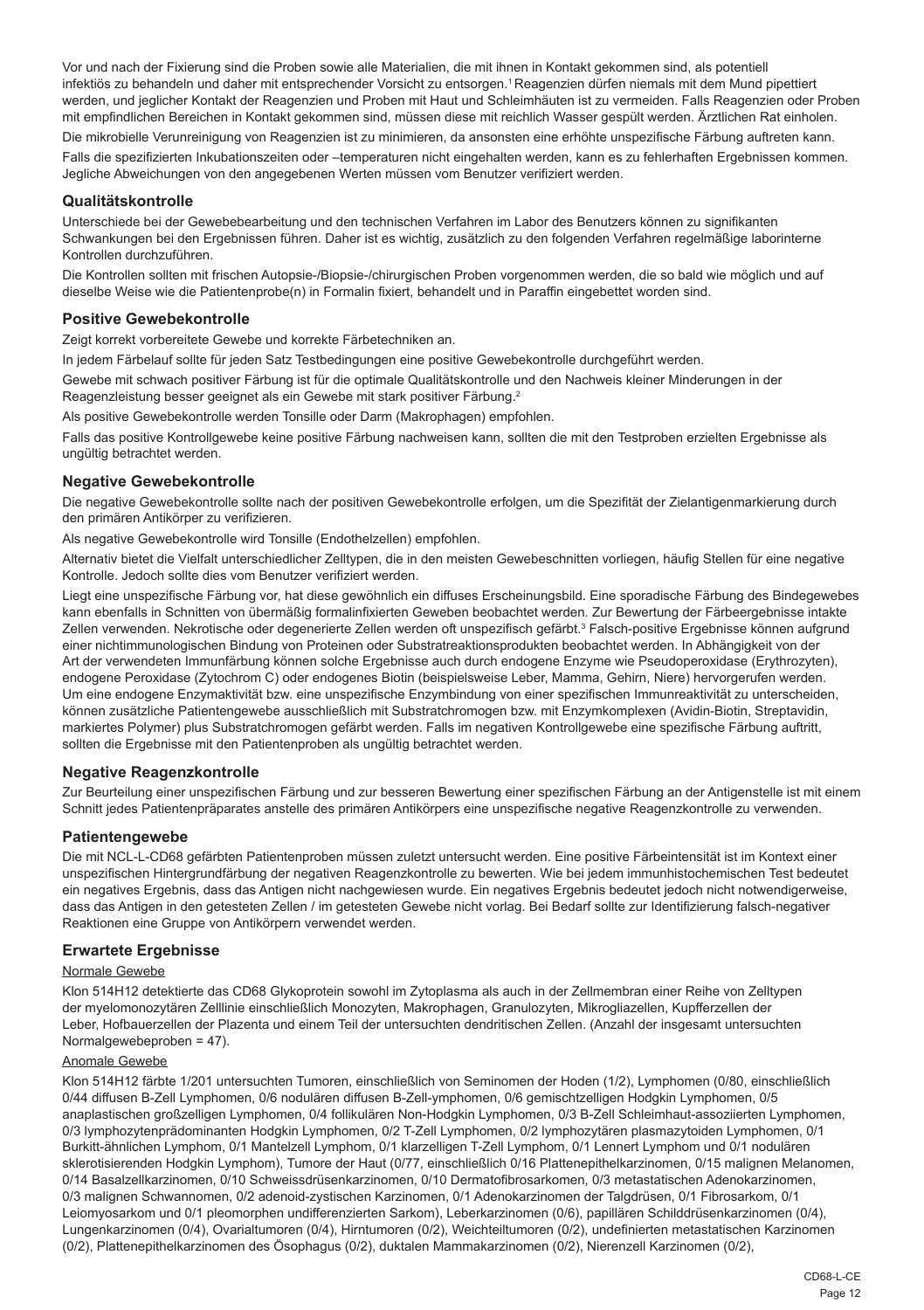Adenokarzinomen des Magens (0/2), Adenokarzinomen des Kolons (0/2), Adenokarzinomen des Rektums (0/2), Plattenepithelkarzinomen von Zunge (0/2), Zervix (0/2) und Kehlkopf (0/1) und atypischen karzinoiden Tumoren des Thymus (0/1). (Anzahl der insgesamt untersuchten Proben von Tumorgewebe = 201).

#### **NCL-L-CD68 wird zur Identifizierung des CD68-Antigens in verschiedenen normalen und neoplastischen Geweben empfohlen.**

#### **Allgemeine Beschränkungen**

Die Immunhistochemie ist ein mehrstufiger diagnostischer Prozess, der eine spezialisierte Ausbildung auf den folgenden Gebieten erfordert: Auswahl der entsprechenden Reagenzien; Gewebeauswahl, -fixierung und -verarbeitung; Vorbereitung des IHC-Objektträgers sowie Bewertung der Färbeergebnisse.

Die Gewebefärbung hängt von der Handhabung und Verarbeitung des Gewebes vor dem Färben ab. Unsachgemäßes Fixieren, Einfrieren, Auftauen, Waschen, Trocknen, Erwärmen, Schneiden oder eine Kontamination mit anderen Geweben oder Flüssigkeiten kann zu Artefakten, Antikörper-Trapping oder falsch-negativen Ergebnissen führen. Abweichende Ergebnisse können aufgrund von Unterschieden bei der Fixierung und Einbettung oder intrinsischen Unregelmäßigkeiten im Gewebe selbst entstehen.<sup>4</sup>

Eine exzessive oder unvollständige Gegenfärbung kann die korrekte Bewertung von Ergebnissen gefährden.

Die klinische Bewertung einer vorliegenden bzw. fehlenden Färbung sollte durch morphologische Studien mit entsprechenden Kontrollen ergänzt und im Kontext der Krankengeschichte des Patienten und anderer diagnostischer Tests von einem qualifizierten Pathologen vorgenommen werden.

Antikörper von Leica Biosystems Newcastle Ltd sind wo angezeigt für die Verwendung entweder auf gefrorenen oder in Paraffin eingebetteten Schnitten mit spezifischen Fixierungsanforderungen bestimmt. Es kann insbesondere bei Neoplasmen zu einer unerwarteten Antigenexpression kommen. Die klinische Bewertung eines gefärbten Gewebeschnitts muss eine morphologische Analyse und die Auswertung der entsprechenden Kontrollen einschließen.

#### **Literatur - Allgemein**

- 1. National Committee for Clinical Laboratory Standards (NCCLS). Protection of laboratory workers from infectious diseases transmitted by blood and tissue; proposed guideline. Villanova, P.A. 1991;7(9). Order code M29-P.
- 2. Battifora H. Diagnostic uses of antibodies to keratins: a review and immunohistochemical comparison of seven monoclonal and three polyclonal antibodies. Progress in Surgical Pathology. 6:1–15. eds. Fenoglio-Preiser C, Wolff CM, Rilke F. Field & Wood, Inc., Philadelphia.
- 3. Nadji M, Morales AR. Immunoperoxidase, part I: the techniques and pitfalls. Laboratory Medicine. 1983; 14:767.
- 4. Omata M, Liew CT, Ashcavai M, Peters RL. Nonimmunologic binding of horseradish peroxidase to hepatitis B surface antigen: a possible source of error in immunohistochemistry. American Journal of Clinical Pathology. 1980; 73:626.
- 5. Gu M, Sohn KR, Kim DJ, et al. Metastasizing dermatofibroma in lung. Annals of Diagnostic Pathology. 2007; 11:64-67.
- 6. Da Costa CET, Annels NE, Faaij CMJM, et al. Presence of osteoclast-like multinucleated giant cells in the bone and nonostotic lesions of Langerhans cell histiocytosis. The Journal of Experimental Medicine. 2005; 201(5):687-693.

### **Änderungen zur vorhergehenden Ausgabe**

Reagenzienzusammensetzung, Gesamtproteinkonzentration, Anwendungsempfehlungen, Warnungen und Vorsichtsmaßnahmen, erwartete Ergebnisse.

#### **Ausgabedatum**

07 November 2018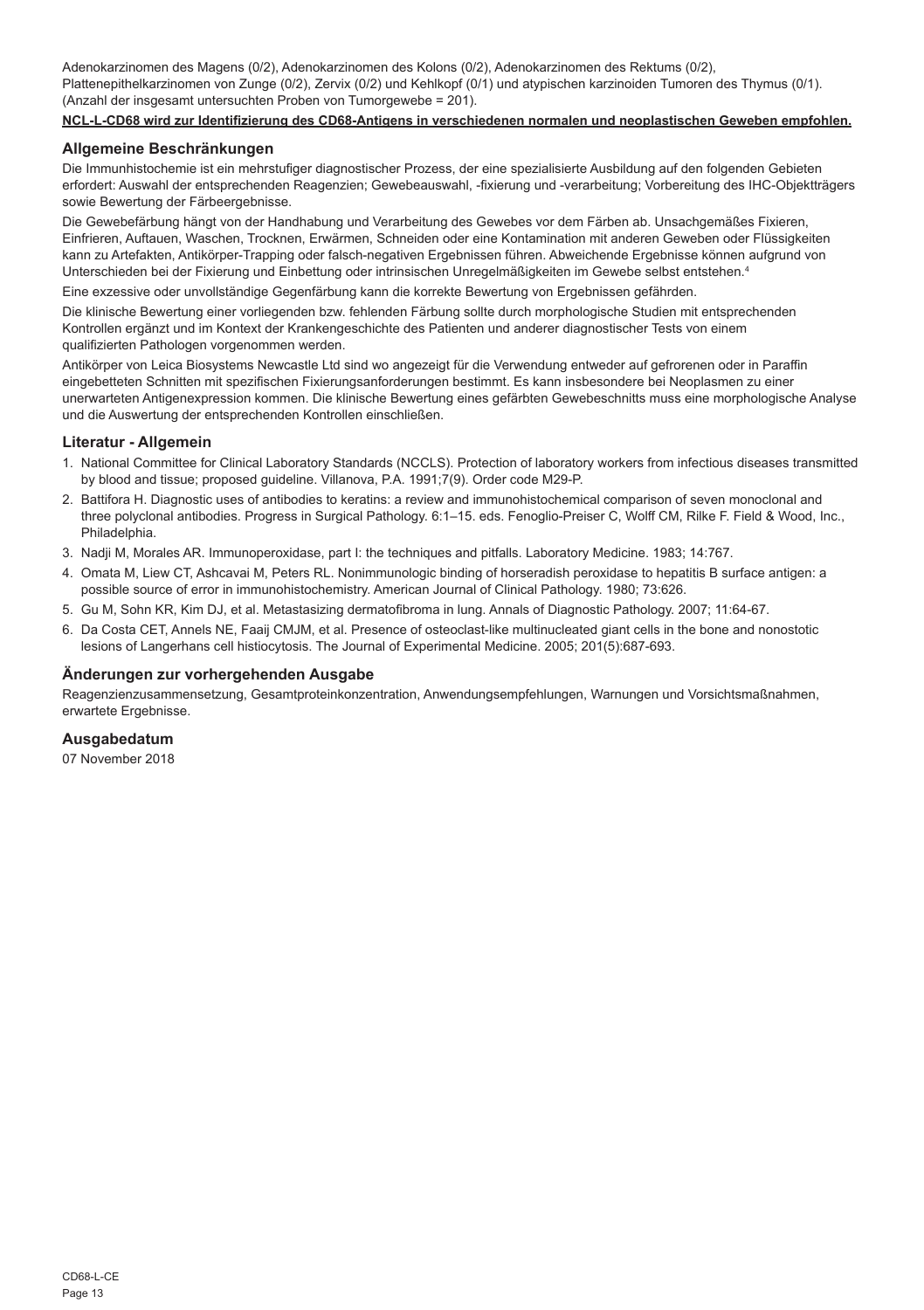## <span id="page-14-0"></span>**Novocastra™ Anticuerpos Monoclonal Líquidos de Ratón CD68 Código De Producto: NCL-L-CD68**

## **Indicaciones De Uso**

#### *Para uso diagnóstico in vitro*.

NCL-L-CD68 está indicado para la identificación cualitativa en secciones de parafina, mediante microscopia óptica, de antígeno CD68 humano. La interpretación clínica de cualquier tinción o de su ausencia debe complementarse con estudios morfológicos, con el uso de los controles adecuados, y un anatomopatólogo cualificado debe evaluarla en el contexto del historial clínico del paciente y de otras pruebas diagnósticas.

#### **Principio Del Procedimiento**

Las técnicas de tinción inmunohistocitoquímica (IHQ) permiten la visualización de antígenos mediante la aplicación secuencial de un anticuerpo específico dirigido contra el antígeno (anticuerpo primario), un anticuerpo secundario dirigido contra el anticuerpo primario y un complejo enzimático con un sustrato cromogénico, con pasos de lavado intercalados. La activación enzimática del cromógeno produce una reacción visible en el lugar en que se encuentra el antígeno. Luego se puede contrateñir la muestra y cubrirla con un cubreobjeto. Los resultados se interpretan utilizando un microscopio óptico y son de ayuda en el diagnóstico diferencial de los procesos fisiopatológicos, que pueden estar o no vinculados a un determinado antígeno.

#### **Clon**

514H12

### **Inmunógeno**

Proteína de fusión procariótica correspondiente a la mitad de terminal carboxilo del dominio externo de la molécula CD68 humana.

#### **Especificidad**

Antígeno CD68 humano.

#### **Composición Del Reactivo**

NCL-L-CD68 es un sobrenadante de cultivo tisular líquido que contiene azida sódica como conservante.

## **Clase de Ig**

IgG2a, kappa

## **Concentración Total De Proteína Total Protein**

Consulte la etiqueta del vial para ver la concentración total de proteína específica del lote.

#### **Concentración De Anticuerpo**

Igual o superior a 37 mg/L según se ha determinado mediante ELISA. Consulte en la etiqueta del vial la concentración de Ig específica del lote.

### **Recomendaciones De Uso**

Inmunohistocitoquímica con secciones de parafina.

**Recuperación del epítopo inducido por calor (HIER):** Por favor, siga las instrucciones de uso de Novocastra Epitope Retrieval Solution pH 9.

**Dilución sugerida:** 1:100 durante 30 minutos a 25 °C. Esta es tan solo una pauta y cada usuario debe determinar sus propias diluciones de trabajo óptimas.

**Visualización:** Por favor, siga las instrucciones de uso de Novolink™ Polymer Detection Systems. Para obtener más información sobre el producto o para recibir soporte, póngase en contacto con su distribuidor local o con la oficina regional de Leica Biosystems, o bien visite el sitio web de Leica Biosystems, www.LeicaBiosystems.com

Nota: En algunos casos, el paso del bloqueo de peroxidasa inmediatamente posterior a HIER puede afectar a la tinción lograda con este anticuerpo.

El rendimiento de este anticuerpo se debe validar cuando se utiliza con otros sistemas manuales de tinción o plataformas automatizadas.

#### **Almacenamiento Y Estabilidad**

Almacénelo a una temperatura de 2–8 °C. No lo congele. Devuélvalo a 2–8 °C inmediatamente después de su uso. No lo utilice después de la fecha de caducidad indicada en la etiqueta del vial. Cualesquiera condiciones de almacenamiento que no sean las arriba especificadas deben ser verificadas por el usuario.

#### **Preparación De Las Muestras**

El fijador recomendado para secciones de tejido incluidos en parafina es formol tamponado neutro al 10%.

### **Advertencias Y Precauciones**

Este reactivo se ha preparado a partir del sobrenadante de un cultivo celular. Como se trata de un producto de origen biológico, debe manipularse con precaución.

Este reactivo contiene azida sódica. Está disponible una Hoja de información sobre la seguridad del material, previa petición, o en www.LeicaBiosystems.com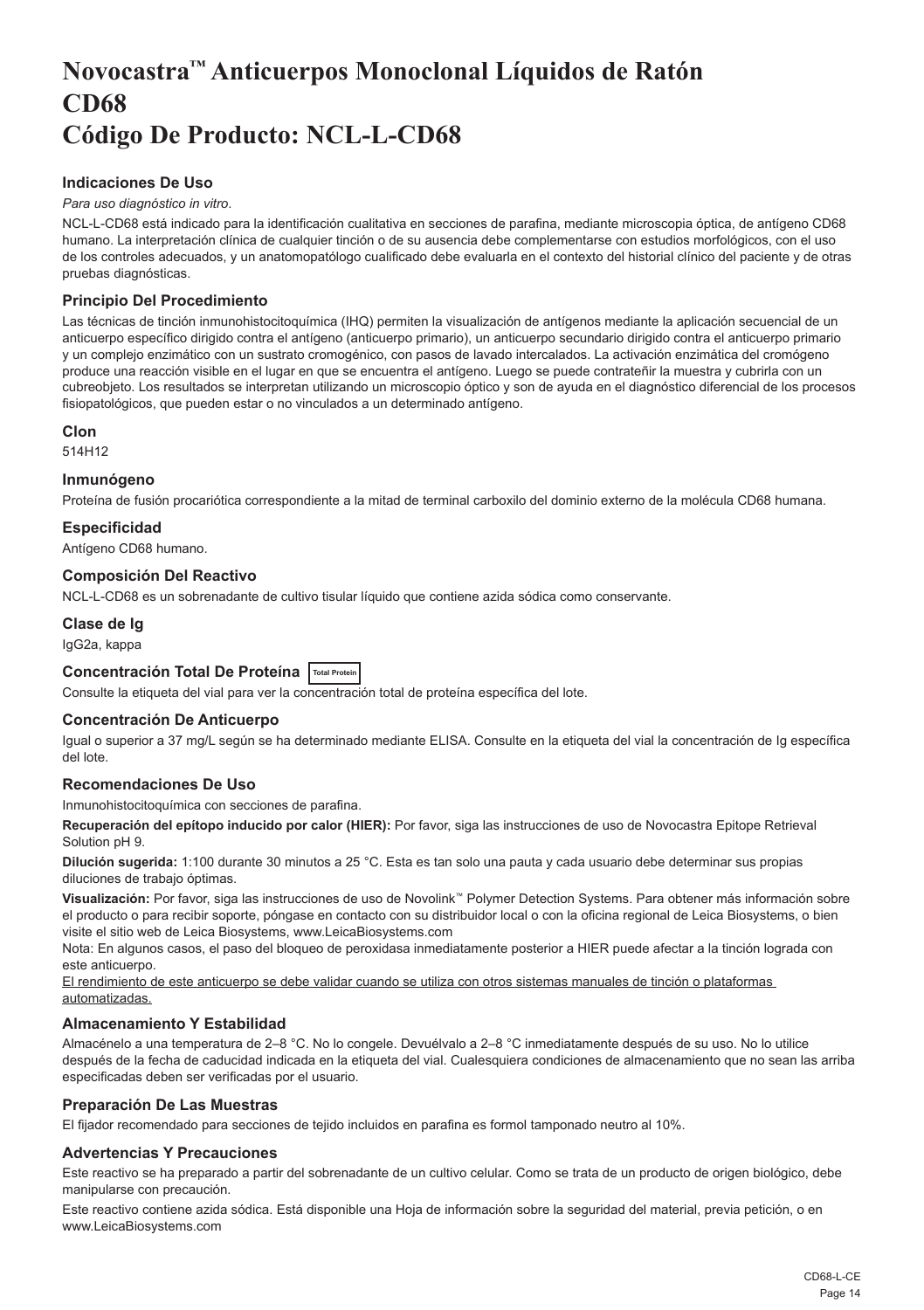Consulte las normativas nacionales, estatales, provinciales o municipales acerca de cómo desechar cualquier componente potencialmente tóxico.

Las muestras, antes y después de ser fijadas, así como todos los materiales expuestos a ellas, deben manipularse como susceptibles de transmitir una infección, y se deben desechar tomando las precauciones adecuadas.<sup>1</sup> No pipetee nunca los reactivos con la boca, y evite el contacto de la piel y de las membranas mucosas con los reactivos y las muestras. Si los reactivos o las muestras entran en contacto con zonas delicadas, lave éstas con abundante agua. Acuda inmediatamente al médico.

Reduzca al mínimo la contaminación microbiana de los reactivos; de lo contrario, podría producirse un aumento de la tinción no específica.

Cualquier tiempo o temperatura de incubación que no sean los aquí especificados pueden conducir a resultados erróneos. Cualquier cambio de tal naturaleza debe ser validado por el usuario.

#### **Control De Calidad**

Las diferencias en el procesamiento de los tejidos y en los procedimientos técnicos del laboratorio del usuario pueden producir una variabilidad significativa en los resultados; por ello, es necesario que éste lleve a cabo regularmente los controles de su propio laboratorio, además de los siguientes procedimientos.

Los controles deben ser muestras frescas de autopsia, biopsia o quirúrgicas fijadas en formol, procesadas e incluidas en parafina, lo antes posible, de manera idéntica a la utilizada para la muestra o muestras del paciente o pacientes.

#### **Control Tisular Positivo**

Se utiliza para indicar la preparación correcta de los tejidos y las técnicas de tinción adecuadas.

Debe incluirse un control tisular positivo por cada conjunto de condiciones de ensayo en cada tinción o serie de tinciones realizada.

Un tejido con una tinción positiva débil es más adecuado que un tejido con una tinción positiva intensa para lograr un control de calidad óptimo y para detectar niveles bajos de degradación del reactivo.<sup>2</sup>

El tejido de control positivo recomendado es amígdalas o intestino (macrófagos).

Si el tejido de control positivo no muestra tinción positiva, los resultados de las muestras analizadas deben considerarse no válidos.

#### **Control Tisular Negativo**

Debe examinarse después del control de tejido positivo, a fin de verificar la especificidad del marcado del antígeno diana por el anticuerpo primario.

El tejido de control negativo recomendado es las amígdalas (células endoteliales).

O bien, la variedad de diferentes tipos de células presentes en la mayoría de los cortes de tejido ofrece con frecuencia lugares de control negativo, pero esto debe ser verificado por el usuario.

Si aparece una tinción no específica, ésta tiene generalmente aspecto difuso. En cortes de tejido fijados excesivamente con formol puede observarse también una tinción esporádica del tejido conectivo. Utilice células intactas para la interpretación de los resultados de la tinción. A menudo, las células necróticas o degeneradas quedan teñidas de forma no específica.<sup>3</sup> También pueden observarse falsos positivos causados por la unión no inmunológica a proteínas o a productos de reacción del sustrato. Estos falsos positivos pueden estar causados también por enzimas endógenas tales como la pseudoperoxidasa (eritrocitos), la peroxidasa endógena (citocromo C), o la biotina endógena (por ejemplo, de hígado, mama, cerebro, riñón), en función del tipo de inmunotinción utilizada. Para diferenciar la actividad de las enzimas endógenas o los enlaces no específicos de las enzimas de la inmunorreactividad específica, pueden teñirse otros tejidos del paciente exclusivamente con cromógeno sustrato o con complejos enzimáticos (avidina-biotina, estreptavidina, polímeros marcados) y cromógeno sustrato respectivamente. Si se produce una tinción específica del control tisular negativo, los resultados de las muestras de los pacientes deben considerarse no válidos.

#### **Control De Reactivo Negativo**

Utilice un control de reactivo negativo no específico en lugar del anticuerpo primario con un corte de cada muestra del paciente a fin de evaluar la tinción no específica y obtener una mejor interpretación de la tinción específica en el lugar en que se encuentra el antígeno.

#### **Tejido Del Paciente**

Examine las muestras del paciente o pacientes teñidas con NCL-L-CD68 al final. La intensidad de la tinción positiva debe valorarse en el contexto de cualquier tinción de fondo no específica del control de reactivo negativo. Como con cualquier prueba inmunohistocitoquímica, un resultado negativo significa que no se ha detectado antígeno, y no que el antígeno esté ausente en las células o tejido probados. Si es necesario, use un panel de anticuerpos para identificar falsas reacciones negativas.

## **Resultados esperados**

#### Teiidos normales

El clon 514H12 detectó la glucoproteína CD68 en la membrana del citoplasma y celular de muchos tipos de células del linaje de células mielomonocíticas, incluyendo monocitos, macrófagos, granulocitos, células microgliales, células de Kupffer del hígado y una buena proporción de células dentríticas. (Número total de casos normales evaluados = 47).

#### Anormal del tejido

El clon 514H12 tiñó 1/201 tumores evaluados, incluyendo seminomas testiculares (1/2), linfomas (0/80, incluyendo 0/44 linfomas difusos de células B, 0/6 linfomas difusos nodulares de células B, 0/6 linfomas de Hodgkin con celularidad mixta, 0/5 linfomas anaplásticos de células grandes, 0/4 linfomas foliculares no Hodgkin, 0/3 linfomas asociados a la mucosa de células B, 0/3 linfomas de Hodgkin predominantes de linfocitos, 0/2 linfomas de células T, 0/2 linfomas plasmacitoides linfocíticos, 0/1 linfoma de tipo Burkitt. 0/1 linfoma de células del mano, 0/1 linfoma claro de células T, 0/1 linfoma de Lennert y 0/1 linfoma de Hodgkin con esclerosis nodular), tumores de piel (0/77, incluyendo 0/16 carcinoma de células escamosas, 0/15 melanoma maligno, 0/14 carcinoma de células basales, 0/10 carcinoma de células sudoríparas, 0/10 dermatofibrosarcoma, 0/3 adenocarcinoma metastásico, 0/3 schwannoma maligno,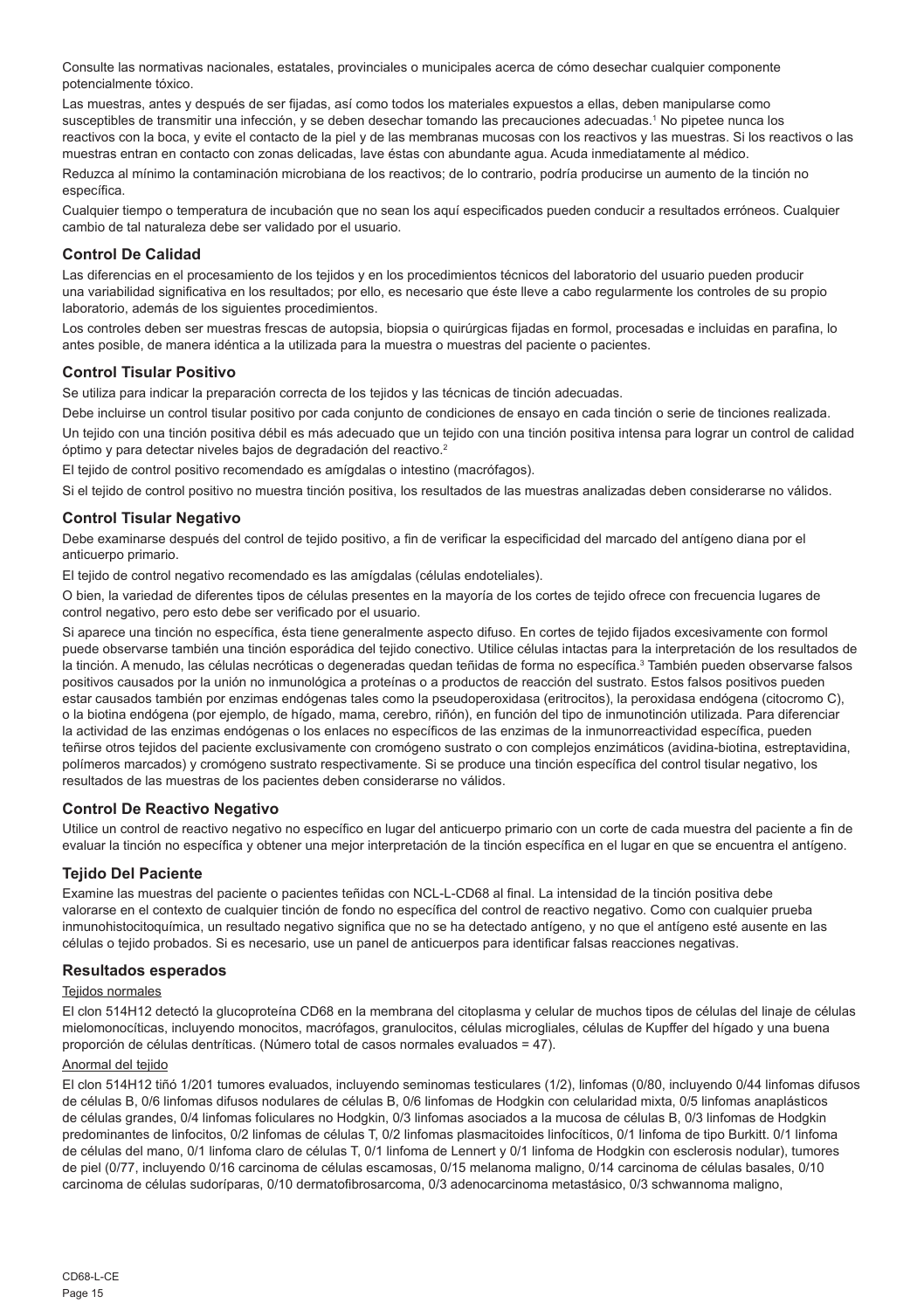0/2 carcinoma cístico adenoide, 0/1 adenocarcinoma sebáceo, 0/1 fibrosarcoma, 0/1 leiomiosarcoma y 0/1 sarcoma pleomórfico indiferenciado), carcinomas hepáticos (0/6), carcinomas papilares tiroideos (0/4), carcinomas pulmonares (0/4), tumores ováricos (0/4), tumores cerebrales (0/2), tumores de los tejidos blandos (0/2), carcinomas mestastásicos sin especificar (0/2), carcinomas de células escamosas del esófago (0/2), carcinomas ductales de la mama (0/2),carcinomas de células renales (0/2), adenocarcinomas del estómago (0/2), adenocarcinomas del colon (0/2), adenocarcinomas del recto (0/2), carcinomas de células escamosas de la lengua (0/2), carcinomas de células escamosas del cérvix (0/2), carcinoma de células escamosas de la laringe (0/1) y tumores carcinoides atípicos del timo (0/1). (Número total de casos de tumor evaluados = 201).

#### **NCL-L-CD68 se recomienda para la identificación del antígeno CD68 en diversos tejidos normales y neoplásicos.**

#### **Limitaciones Generales**

La inmunohistocitoquímica es un proceso de diagnóstico en varias fases que abarca: la formación especializada en la selección de los reactivos apropiados, la selección, fijación y procesamiento de tejidos, la preparación del portaobjeto para IHQ, y la interpretación de los resultados de la tinción.

La tinción de los tejidos depende de la manipulación y el procesamiento del tejido previos a la tinción. Una fijación, congelación, descongelación, lavado, secado, calentamiento o seccionamiento incorrectos, o la contaminación con otros tejidos o líquidos pueden generar artefactos, atrapamiento del anticuerpo o falsos negativos. La aparición de resultados incoherentes puede deberse a variaciones en los métodos de fijación y de inclusión, o a irregularidades inherentes al tejido.<sup>4</sup>

Una contratinción excesiva o incompleta puede poner en peligro la interpretación correcta de los resultados.

La interpretación clínica de cualquier tinción o de su ausencia debe complementarse con estudios morfológicos, con el uso de los controles adecuados, y un anatomopatólogo cualificado debe evaluarla en el contexto del historial clínico del paciente y de otras pruebas diagnósticas.

Los anticuerpos de Leica Biosystems Newcastle Ltd son para utilizarlos, según se indique, con secciones congeladas o incluidas en parafina, con requisitos de fijación específicos. Puede producirse una expresión inesperada del antígeno, especialmente en las neoplasias. La interpretación clínica de cualquier sección de tejido teñida debe incluir un análisis morfológico y la evaluación de los controles apropiados.

## **Bibliografía - General**

- 1. National Committee for Clinical Laboratory Standards (NCCLS). Protection of laboratory workers from infectious diseases transmitted by blood and tissue; proposed guideline. Villanova, P.A. 1991; 7(9). Order code M29-P.
- 2. Battifora H. Diagnostic uses of antibodies to keratins: a review and immunohistochemical comparison of seven monoclonal and three polyclonal antibodies. Progress in Surgical Pathology. 6:1–15. eds. Fenoglio-Preiser C, Wolff CM, Rilke F. Field & Wood, Inc., Philadelphia.
- 3. Nadji M, Morales AR. Immunoperoxidase, part I: the techniques and pitfalls. Laboratory Medicine. 1983; 14:767.
- 4. Omata M, Liew CT, Ashcavai M, Peters RL. Nonimmunologic binding of horseradish peroxidase to hepatitis B surface antigen: a possible source of error in immunohistochemistry. American Journal of Clinical Pathology. 1980; 73:626.
- 5. Gu M, Sohn KR, Kim DJ, et al. Metastasizing dermatofibroma in lung. Annals of Diagnostic Pathology. 2007; 11:64-67.
- 6. Da Costa CET, Annels NE, Faaij CMJM, et al. Presence of osteoclast-like multinucleated giant cells in the bone and nonostotic lesions of Langerhans cell histiocytosis. The Journal of Experimental Medicine. 2005; 201(5):687-693.

#### **Correcciones A La Publicación Anterior**

Reagent Composition, Total Protein Concentration, Recommendations On Use, Warnings and Precautions, Results Expected.

## **Fecha De Publicación**

07 de noviembre de 2018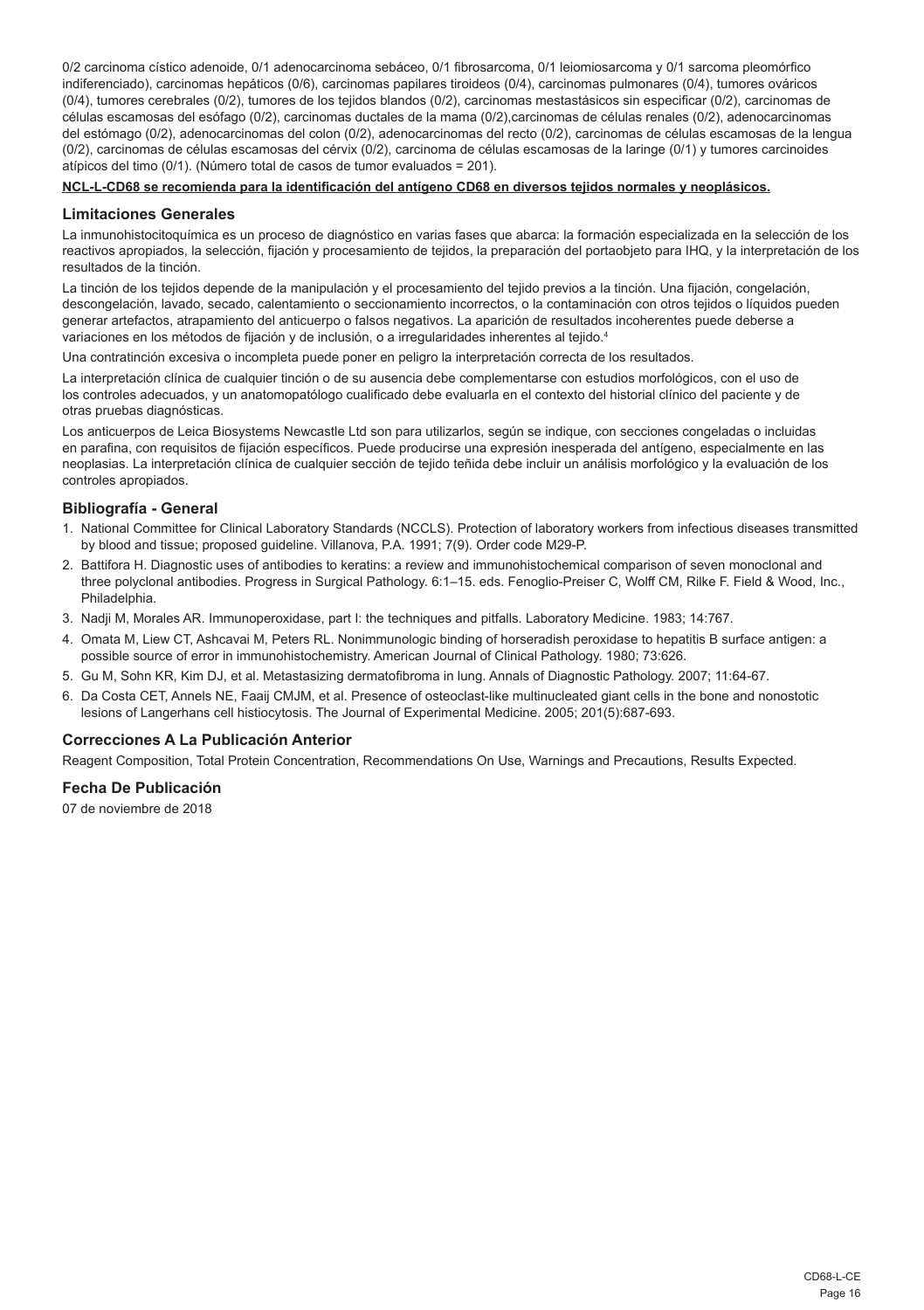## <span id="page-17-0"></span>**Novocastra™ Anticorpo Monoclonal Líquido de Ratinho CD68 Código Do Produto: NCL-L-CD68**

## **Utilização prevista**

#### *Para utilização em diagnósticos in vitro*.

NCL-L-CD68 foi concebido para efectuar a identificação qualitativa do antígeneo CD68 humano por microscopia óptica em cortes de parafina. A interpretação clínica de qualquer coloração ou da sua ausência deve ser complementada por estudos morfológicos empregando os devidos controlos e deve ser avaliada por um patologista qualificado, dentro do contexto do historial clínico do doente e de outros testes de diagnóstico.

### **Princípio Do Procedimento**

As técnicas de coloração imunohistoquímica (IHC) permitem que se faça a visualização de antígenos por meio da aplicação sequencial de um anticorpo específico do antígeno (o anticorpo primário), de um anticorpo secundário ao anticorpo primário, e de um complexo enzimático com um substrato cromogénico e etapas de lavagem de permeio. A activação enzimática do cromogénio resulta num produto de reacção visível no local do antígeno. A amostra pode então ser contrastada e coberta com uma lamela. Os resultados são interpretados por meio de um microscópio óptico, e ajudam a formular o diagnóstico diferencial dos processos fisiopatológicos, os quais podem ou não estar associados a antígenos específicos.

#### **Clone**

514H12

### **Imunogénio**

Proteína de fusão procariótica correspondente à metade terminal carboxil do domínio externo da molécula CD68 humana.

#### **Especificidade**

Antígeneo CD68 humano.

#### **Composição Do Reagente**

NCL-L-CD68 é o sobrenadante líquido da cultura de um tecido contendo de azida de sódio como produto conservante.

## **Classe De Ig**

IgG2a, capa

## **Concentração Total De Proteína**

Consultar a etiqueta da ampola para determinar a concentração total de proteína do lote específico.

## **Concentração De Anticorpo Total Protein**

Maior que ou igual a 37 mg/L, conforme determinado por ELISA. Consultar a etiqueta da ampola para determinar a concentração de Ig do lote específico.

#### **Recomendações Sobre A Utilização**

Imunohistoquímica em cortes de inclusões em parafina.

**Recuperação de epítopos induzida pelo calor (HIER):** Por favor, siga as instruções de utilização da Novocastra Epitope Retrieval Solution pH 9.

**Diluição sugerida:** 1:100 durante 30 minutos a 25 °C. Esta recomendação serve apenas de orientação e os utilizadores devem determinar as suas diluições óptimas de trabalho.

**Visualização:** Queira seguir as instruções de utilização de Novolink™ Polymer Detection Systems. Para informação adicional do produto ou assistência, contactar o seu distribuidor local ou escritório regional de Leica MicroSystems ou, alternativamente, visitar o sitio web de Leica MicroSystems, www.LeicaBiosystems.com

N.B.: Em alguns casos, a fase de bloqueio de peroxidase imediatamente seguinte à HIER pode afetar a coloração alcançada com este anticorpo.

O desempenho deste anticorpo deve ser validado quando utilizado com outros sistemas manuais de coloração ou plataformas automáticas.

#### **Armazenamento E Estabilidade**

Armazenar a 2–8 °C. Não congelar. Retornar à temperatura de 2–8 °C imediatamente após a utilização. Não utilizar após o prazo de validade indicado no rótulo do recipiente. As condições de armazenamento que diferirem das que se encontram especificadas acima devem ser verificadas pelo utilizador.

#### **Preparação Das Amostras**

O fixador recomendado é formol tamponado neutro a 10% para secções de tecido envolvidas em parafina.

#### **Avisos E Precauções**

Este reagente foi preparado a partir do sobrenadante de cultura celular. Visto ser um produto biológico, deve ser manuseado com o devido cuidado.

Este reagente contém azida sódica. Encontra-se disponível uma Ficha de Dados de Segurança do Material, mediante pedido ou através do site www.LeicaBiosystems.com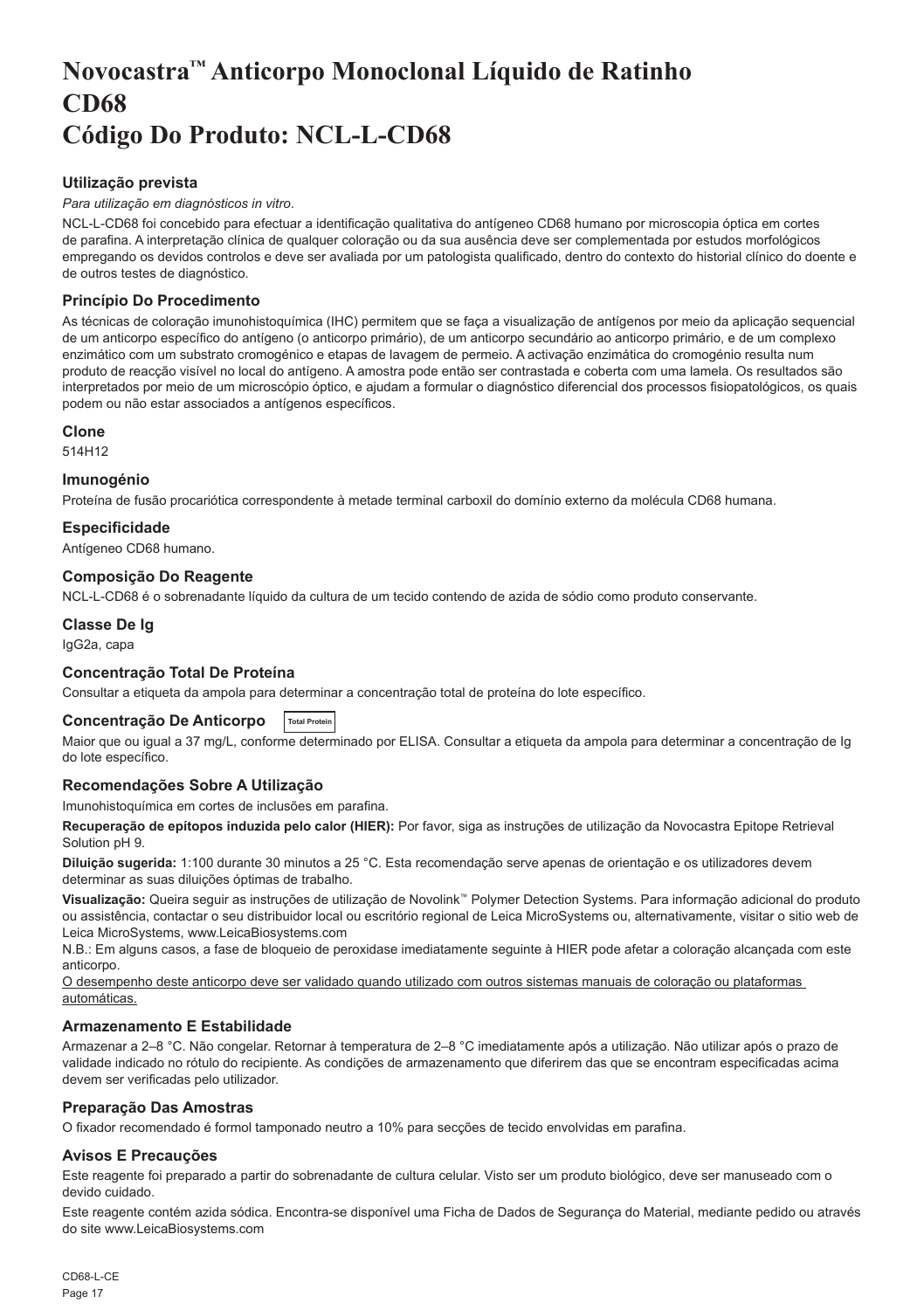Consultar a legislação aplicável em relação ao descarte de quaisquer componentes potencialmente tóxicos.

As amostras, antes e depois da sua fixação, bem como todos os materiais expostos às mesmas, devem ser manipulados como se tivessem a capacidade de transmitir infecções e devem ser descartados com as devidas precauções.<sup>1</sup> Não pipetar nunca os reagentes com a boca e evitar o contacto entre a pele e membranas mucosas e os reagentes e amostras. Caso os reagentes ou amostras entrem em contacto com áreas sensíveis, lavar com grandes quantidades de água. Consultar um médico.

Minimizar a contaminação microbiana dos reagentes para evitar a possibilidade do aumento da coloração não específica. Os períodos de incubação ou temperaturas diferentes dos que foram especificados poderão dar azo a resultados errados. Todas as alterações desse tipo devem ser validadas pelo utilizador.

#### **Controlo Da Qualidade**

As diferenças entre os diferentes métodos e técnicas de processamento de tecidos no laboratório do utilizador podem causar uma grande variabilidade de resultados, requerendo a realização frequente de controlos internos suplementares aos procedimentos que se sequem.

Os controlos devem ser amostras de autópsia/biopsia/cirurgia frescas, fixadas em formol, processadas e envolvidas em cera parafínica logo que possível, da mesma maneira que a(s) amostra(s) do(s) doente(s).

#### **Controlo De Tecido Positivo**

Usado para assinalar os tecidos correctamente preparados e as técnicas de coloração indicadas.

Cada conjunto de condições de testes, em cada processo de coloração, deve incluir um controlo de tecido positivo.

Os tecidos com uma coloração positiva fraca são mais indicados do que os têm uma coloração positiva forte para proporcionarem um controlo de qualidade óptimo, bem como para detectar níveis reduzidos de degradação dos reagentes.<sup>2</sup>

O tecido de controlo positivo recomendado é o tecido da amígdala ou intestinos (macrófagos).

Se o controlo de tecido positivo não demonstrar uma coloração positiva, os resultados obtidos com as amostras de testes devem ser considerados inválidos.

#### **Controlo De Tecido Negativo**

Este deve ser examinado depois do controlo de tecido positivo para verificar a especificidade da marcação do antígeno objectivado pelo anticorpo primário.

O tecido de controlo negativo recomendado é o tecido da amígdala (células endoteliais).

Alternativamente, a variedade de diferentes tipos de células presentes na maioria das secções de tecidos oferece muitas vezes locais de controlo negativo, mas isto deve ser verificado pelo utilizador.

A coloração não específica, caso ocorra, tem geralmente um aspecto difuso. A coloração esporádica do tecido conjuntivo pode também ter lugar em secções de tecido excessivamente fixado em formol. Devem utilizar-se células intactas para a interpretação dos resultados da coloração. As células necróticas ou degeneradas causam muitas vezes uma coloração não específica.<sup>3</sup> Podem

verificar-se resultados positivos falsos devido à ligação não imunológica de proteínas ou de produtos da reacção do substrato. Esses resultados podem também ser causados por enzimas endógenas tais como a pseudoperoxidase (eritrócitos), a peroxidase endógena (citocromo C), ou a biotina endógena (ex. no fígado, mama, cérebro ou rim) dependendo do tipo de imunocoloração utilizado. Para diferenciar entre a actividade das enzimas endógenas e as ligações não específicas de enzimas de imunoreactividade específica, podem colorir-se tecidos adicionais dos doentes exclusivamente com substrato cromogénio ou com complexos de enzimas (avidina-biotina, estreptavidina, polímero marcado) e substrato-cromogénio, respectivamente. Se ocorrer a coloração específica no controlo de tecido negativo, os resultados dos testes feitos com as amostras do doente devem ser considerados inválidos.

#### **Controlo De Reagente Negativo**

Utilizar um controlo de reagente negativo não específico em vez do anticorpo primário com uma secção de cada amostra de doente para avaliar a coloração não específica e permitir uma melhor interpretação da coloração específica no local do antígeno.

#### **Tecido Do Doente**

Examinar as amostras do doente coloridas com NCL-L-CD68 em último lugar. A intensidade da coloração positiva deve ser avaliada dentro do contexto de qualquer coloração não específica de fundo do controlo de reagente negativo. Tal como com qualquer teste imunohistoquímico, um resultado negativo significa que o antígeno não foi detectado, e não que o antígeno se encontrava ausente das células ou tecido analisados. Se necessário, deve utilizar-se um painel de anticorpos para identificar reacções falso-negativas.

#### **Resultados Previstos**

#### Tecidos normais

O clone 514H12 detetou a glicoproteína CD68 no citoplasma e na membrana da célula de uma variedade de tipos de células da linhagem de células mielomonocíticas incluindo monócitos, macrófagos, granulócitos, células microgliais, células de Kupffer do fígado, células de Hofbauer da placenta e uma proporção de células dendríticas. (Número total de casos normais avaliados = 47).

## Tecidos anormal

TO clone 514H12 corou 1/201 tumores avaliados, incluindo seminomas testiculares (1/2), linfomas (0/80, incluindo 0/44 linfoma das células B difusas, 0/6 linfoma nodular das células B difusas, 0/6 linfoma de Hodgkin de celularidade mista, 0/5 linfoma anaplástico de células grandes, 0/4 linfoma não-Hodgkin folicular, 0/3 linfoma associado à mucosa da célula B, 0/3 linfoma de Hodgkin com predominância linfocítica, 0/2 linfoma das células T, 0/2 linfomas linfocíticos plasmocitóides, 0/1 linfoma tipo Burkitt. 0/1 linfoma das células do manto, 0/1 linfoma das células T claras, 0/1 linfoma de Lennert e 0/1 linfoma de Hodgkin do tipo esclerose nodular), tumores de pele (0/77, incluindo 0/16 carcinomas de células escamosas, 0/15 melanoma maligno, 0/14 carcinoma basocelular, 0/10 carcinoma das glândulas sudoríparas, 0/10 dermatofibrosarcoma, 0/3 adenocarcinoma metastático, 0/3 schwannoma maligno, 0/2 carcinoma adenóide cístico, 0/1 adenocarcinoma sebáceo, 0/1 fibrosarcoma, 0/1 leiomiossarcoma e 0/1 sarcoma pleomórfico indiferenciado), carcinomas hepáticos (0/6), carcinomas papilares da tiróide (0/4), carcinomas pulmonares (0/4), tumores ováricos (0/4), tumores cerebrais (0/2), tumores dos tecidos moles (0/2), carcinomas metastáticos não especificados (0/2), carcinomas de células escamosas do esófago (0/2), carcinomas ductais da mama (0/2), carcinomas das células renais (0/2), adenocarcinomas do estômago (0/2),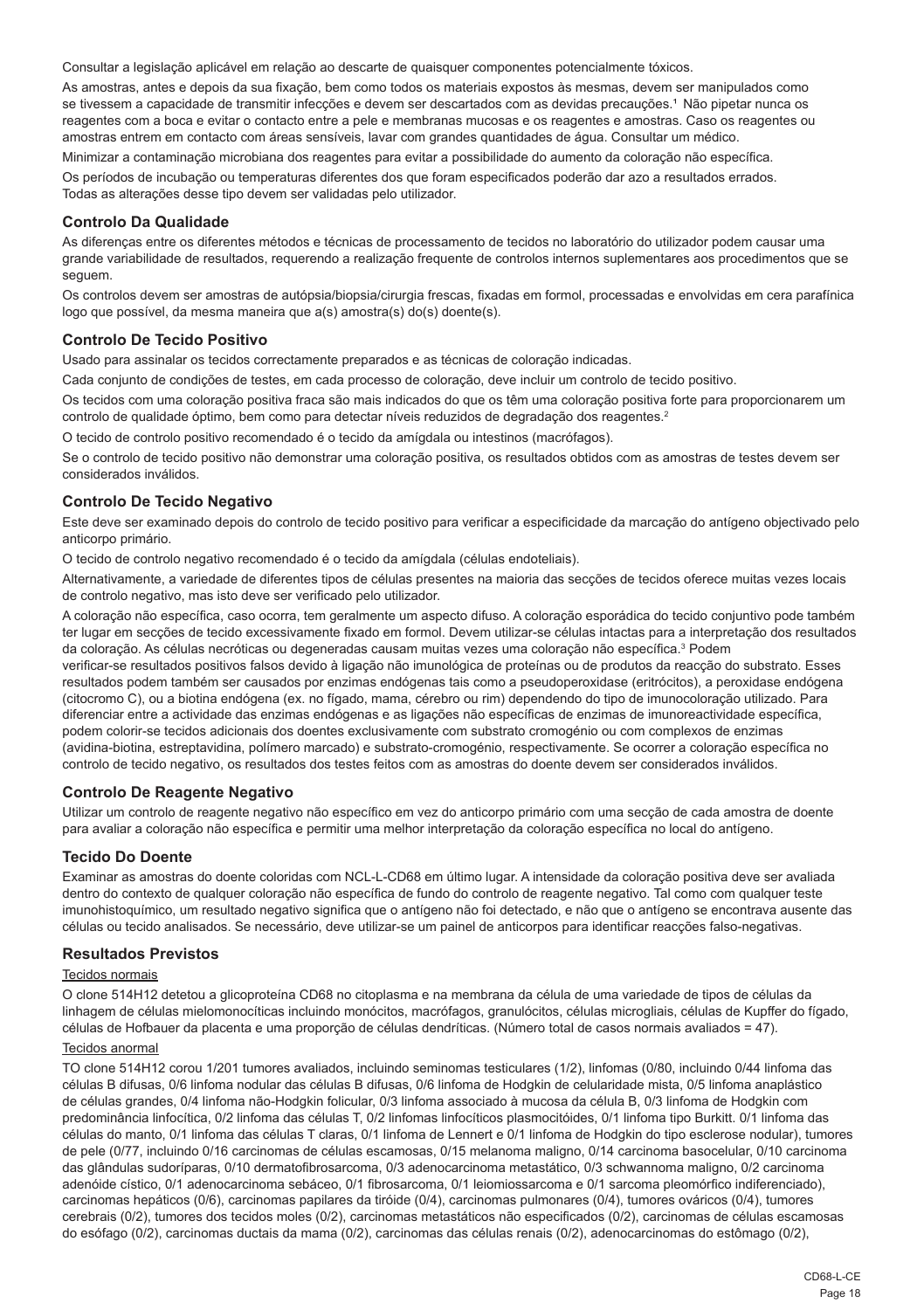adenocarcinomas do cólon (0/2), adenocarcinomas do recto (0/2), carcinomas de células escamosas da língua (0/2), carcinomas de células escamosas do colo do útero (0/2), carcinomas de células escamosas da laringe (0/1) e um tumor carcinóide atípico do timo (0/1). (Número total de casos de tumores avaliados = 201).

#### **NCL-L-CD68 é recomendado para a identificação do antígeneo CD68 numa variedade de tecidos normais e neoplásicos.**

#### **Limitações Gerais**

A imunohistoquímica é um processo diagnóstico em múltiplas etapas que consta de: uma formação especializada na selecção dos reagentes apropriados, selecção, fixação e processamento de tecidos, preparação das lâminas de IHQ e interpretação dos resultados das colorações.

A coloração de tecidos depende do seu manuseamento e processamento antes da sua coloração. A fixação, congelação, descongelação, lavagem, secagem, aquecimento ou corte incorrectos das amostras, ou a sua contaminação com outros tecidos ou fluidos, podem produzir artefactos, retenção de anticorpos, ou resultados falso-negativos. Os resultados inconsistentes podem dever-se a variações nos métodos de fixação e envolvimento ou a irregularidades inerentes ao tecido.<sup>4</sup>

Uma contrastação excessiva ou incompleta pode comprometer a correcta interpretação dos resultados.

A interpretação clínica de qualquer coloração ou da sua ausência deve ser complementada por estudos morfológicos empregando os devidos controlos e deve ser avaliada por um patologista qualificado, dentro do contexto do historial clínico do doente e de outros testes de diagnóstico.

Os anticorpos da Leica Biosystems Newcastle Ltd destinam-se a serem utilizados, conforme indicado, em secções de tecido ou congeladas ou envolvidas em parafina, com requisitos de fixação específicos. Pode ocorrer uma expressão inesperada de antígeno, especialmente em neoplasmas. A interpretação clínica de qualquer secção de tecido colorido deverá incluir a análise morfológica e a avaliação de controlos apropriados.

#### **Bibliografia - Geral**

- 1. National Committee for Clinical Laboratory Standards (NCCLS). Protection of laboratory workers from infectious diseases transmitted by blood and tissue; proposed guideline. Villanova, P.A. 1991; 7(9). Order code M29-P.
- 2. Battifora H. Diagnostic uses of antibodies to keratins: a review and immunohistochemical comparison of seven monoclonal and three polyclonal antibodies. Progress in Surgical Pathology. 6:1–15. eds. Fenoglio-Preiser C, Wolff CM, Rilke F. Field & Wood, Inc., Philadelphia.
- 3. Nadji M, Morales AR. Immunoperoxidase, part I: the techniques and pitfalls. Laboratory Medicine. 1983; 14:767.
- 4. Omata M, Liew CT, Ashcavai M, Peters RL. Nonimmunologic binding of horseradish peroxidase to hepatitis B surface antigen: a possible source of error in immunohistochemistry. American Journal of Clinical Pathology. 1980; 73:626.
- 5. Gu M, Sohn KR, Kim DJ, et al. Metastasizing dermatofibroma in lung. Annals of Diagnostic Pathology. 2007; 11:64-67.
- 6. Da Costa CET, Annels NE, Faaij CMJM, et al. Presence of osteoclast-like multinucleated giant cells in the bone and nonostotic lesions of Langerhans cell histiocytosis. The Journal of Experimental Medicine. 2005; 201(5):687-693.

### **Emendas Da Edição Anterior**

Composição do Reagente, Concentração Total de Proteína, Recomendações Sobre a Utilização, Avisos e Precauções, Resultados Previstos.

#### **Data De Emissão**

07 de Novembro de 2018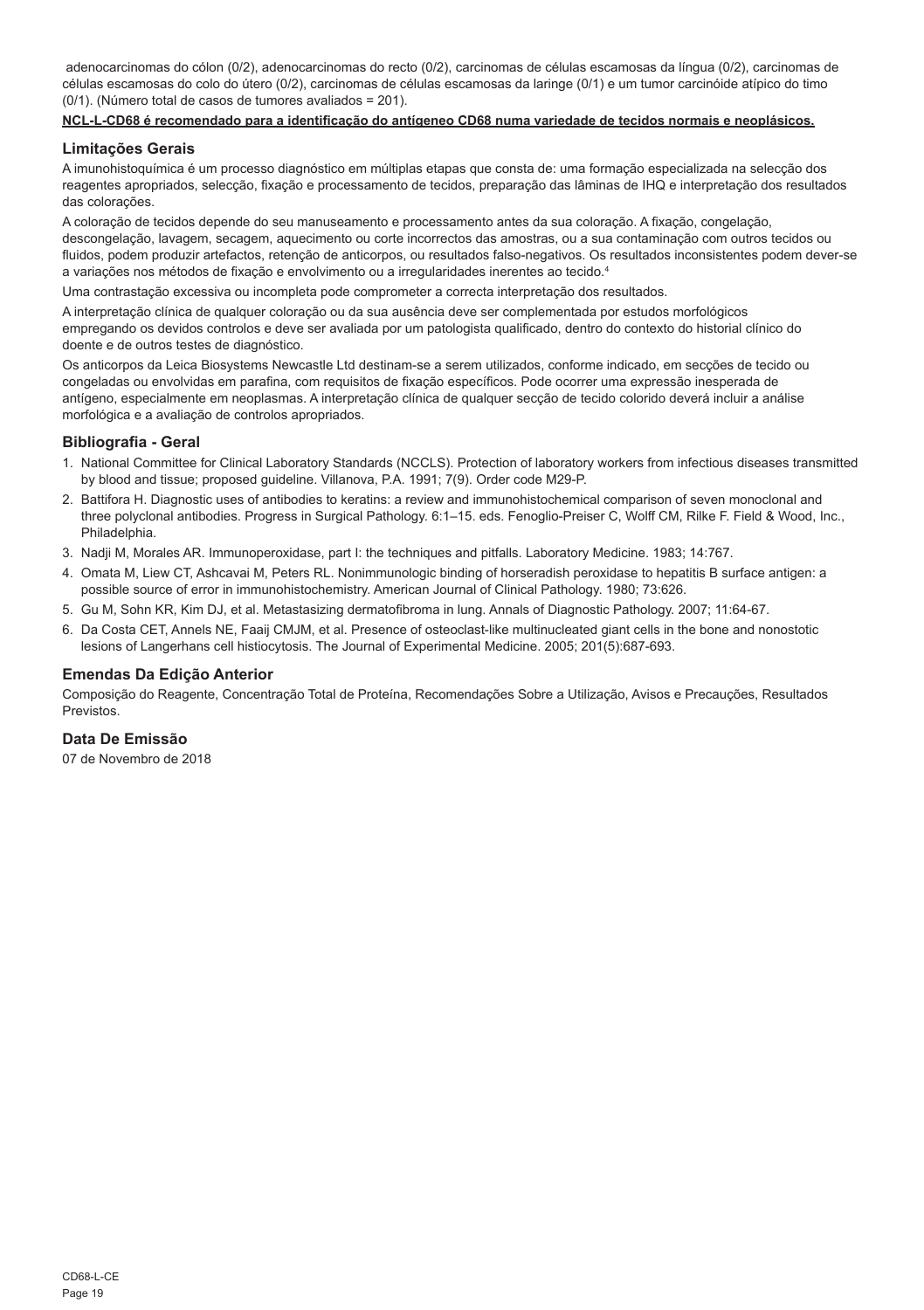## <span id="page-20-0"></span>**Novocastra™ Flytande Monoklonal Musantikropp CD68 Produktkod: NCL-L-CD68**

## **Avsedd Användning**

#### *För in vitro diagnostisk användning*.

NCL-L-CD68 är avsedd för kvalitativ identifiering med ljusmikroskopi av humant CD68-antigen i paraffinsnitt. Den kliniska tolkningen av all färgning eller dess frånvaro bör kompletteras med morfologiska undersökningar som använder korrekta kontroller och utvärderas av kvalificerad patolog inom ramen för patientens kliniska anamnes och andra diagnostiska tester.

#### **Metodens Princip**

Immunhistokemiska (IHC) färgningstekniker tillåter visualisering av antigener genom sekvenstillämpning av en specifik antikropp till antigenet (primär antikropp), en sekundär antikropp till den primära antikroppen och ett enzymkomplex med ett kromogent substrat med inlagda tvättsteg. Den enzymatiska aktiveringen av kromogenet resulterar i en synlig reaktionsprodukt på antigenområdet. Proverna kan då kontrastfärgas och förses med täckglas. Resultaten tolkas med ljusmikroskop och bidrar till differentialdiagnosen av patofysiologiska processer som eventuellt kan associeras till ett särskilt antigen.

#### **Klon**

514H12

#### **Immunogen**

Prokaryotiskt fusionsprotein motsvarande den yttre halvan av den humana CD68-molekylens karboxiterminala halva.

#### **Specificitet**

Humant CD68-antigen.

#### **Reagensinnehåll**

NCL-L-CD68 är en flytande supernatant från vävnadsodling som innehåller natriumazid som konserveringsmedel.

#### **Ig-klass**

IgG2a, kappa

## **Total Proteinkoncentration Total Protein**

Se flaskans etikett för total specifik proteinkoncentration för satsen.

#### **Antikroppskoncentration**

Större än eller lika med 37 mg/L fastställt genom ELISA. Se flaskans etikett för specifik Ig-koncentration för satsen.

#### **Rekommendationer Vid Användning**

Immunhistokemi på paraffinsnitt.

**Värmeinducerad epitopåtervinning (Induced Epitope Retrieval, HIER):** Följ anvisningarna för användning i Novocastra Epitope Retrieval Solution pH 9.

**Föreslagen spädning:** 1:100 i 30 minuter vid 25 °C. Detta är endast en riktlinje och användare bör själva fastställa den optimala bruksspädningen.

**Visualisering:** Vänligen följ instruktionerna för användning i Novolink™ Polymer Detection Systems. Om ytterligare produktinformation eller stöd behövs, kontakta då din lokala distributör eller Leica Biosystems regionalkontor, alternativt in på Leica Biosystems webbplats, www.LeicaBiosystems.com

OBS! I vissa fall kan peroxidasblockssteget omedelbart efter HIER påverka färgningen som uppnås med denna antikropp. Denna antikropps prestanda ska valideras när den används med andra manuella infärgningssystem eller automatiserade plattformar.

### **Förvaring Och Stabilitet**

Förvara vid 2–8 °C. Frys ej. Återgå till 2–8 °C direkt efter användning. Använd ej efter det utgångsdatum som anges på flaskans etikett. Förvaringsförhållanden som skiljer sig från de ovannämnda måste kontrolleras av användaren.

#### **Preparation Av Prov**

Rekommenderat fixeringsmedel för paraffininbäddade vävnadssnitt är 10% neutralbuffrat formalin.

## **Varningar Och Försiktighetsåtgärder**

Reagenset har förberetts från supernatanten av vävnadsodlingar. Eftersom det är en biologisk produkt bör skälig försiktighet iakttas vid hantering.

Detta reagens innehåller natriumazid. Materialsäkerhetsdatablad finns att få på begäran eller från www.LeicaBiosystems.com

För kassering av potentiellt toxiska komponenter hänvisas till nationella eller lokala bestämmelser.

Före och efter fixering bör prover och alla material som har varit utsatta för dem hanteras som om det finns risk för att de kan överföra infektioner och kasseras med iakttagande av försiktighet.<sup>1</sup> Pipettera aldrig reagenser med munnen och se till att huden och slemhinnorna inte kommer i kontakt med reagens och prover. Om reagens eller prover kommer i kontakt med känsliga områden, tvätta med rikliga mängder vatten. Rådgör med läkare.

Minimera mikrobisk kontaminering av reagens annars kan en ökning av ospecifik färgning ske.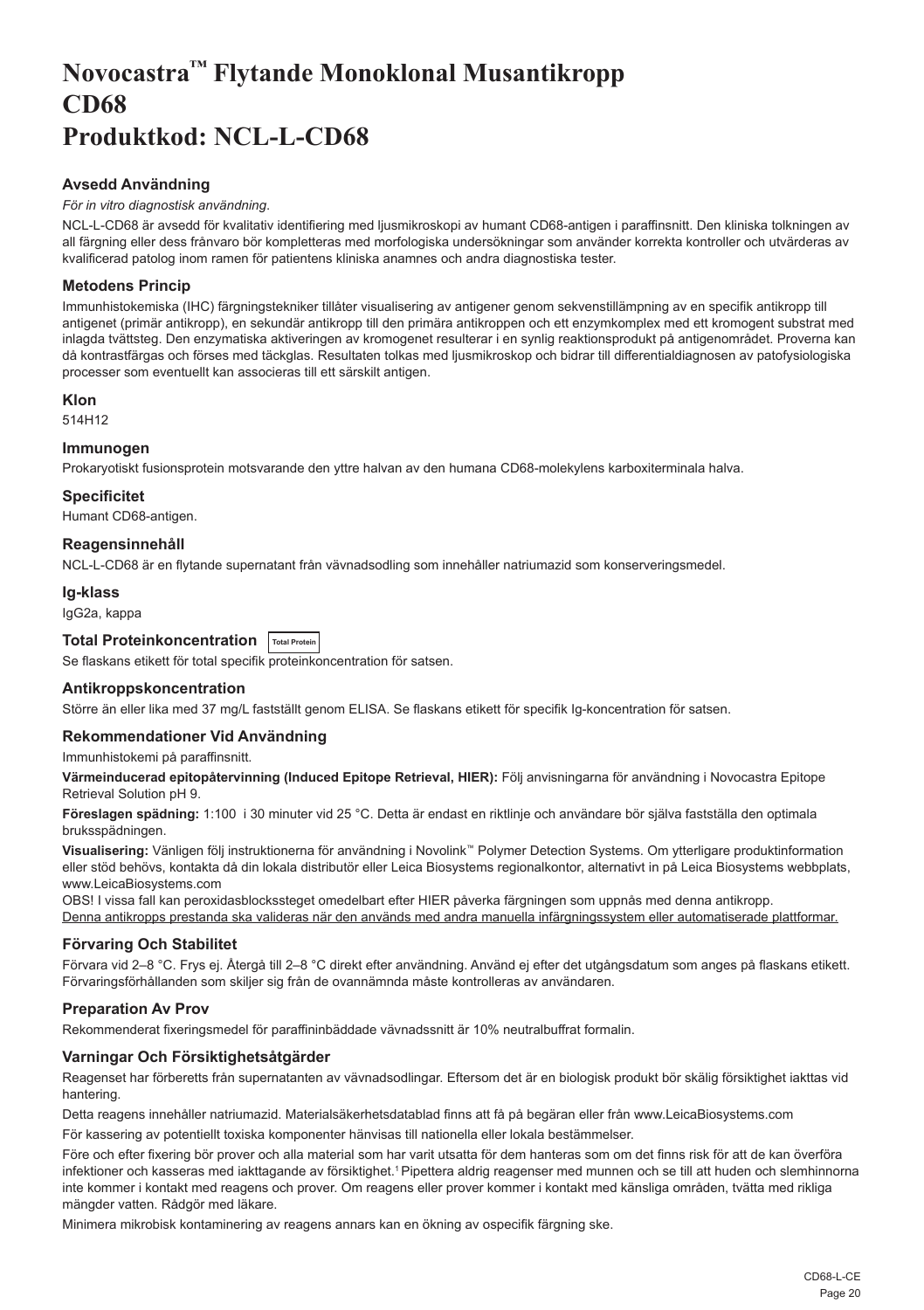Inkubationstider eller temperaturer som skiljer sig från dem som specificeras kan ge felaktiga resultat. Alla sådana förändringar måste kontrolleras av användaren.

## **Kvalitetskontroll**

Skillnader i vävnadsbehandling och tekniska metoder i användarens laboratorium kan ge stor variation i resultaten vilket kan göra det nödvändigt att genomföra regelbundna interna kontroller utöver följande metoder.

Kontroller bör vara färska obduktions-/biopsi-/kirurgiprover som snarast möjligt formalinfixeras, bearbetas och paraffininbäddas på samma sätt som patientprover.

#### **Positiv Vävnadskontroll**

Används för att ange korrekt förberedda vävnader och rätt färgningstekniker.

En positiv vävnadskontroll bör ingå i varje uppsättning av testförhållanden vid varje färgningskörning.

En vävnad med svag positiv färgning är mer lämplig för optimal kvalitetskontroll och för att upptäcka låga nivåer av reagensdegradering än en vävnad med stark positiv färgning.<sup>2</sup>

Rekommenderad positiv kontrollvävnad är tonsill eller tarm (makrofager).

Om den positiva vävnadskontrollen inte uppvisar positiv färgning bör resultat med testproverna anses vara ogiltiga.

## **Negativ Vävnadskontroll**

Bör undersökas efter den positiva vävnadskontrollen för att fastställa specificiteten för märkningen av målantigenet med den primära antikroppen

Rekommenderad negativ kontrollvävnad är tonsill (endotelceller).

Alternativt ger ofta en mängd olika celltyper som finns i de flesta vävnadssnitt negativa kontrollområden men detta bör kontrolleras av användaren.

Ospecifik färgning, om det förekommer, har ofta ett diffust utseende. Sporadisk färgning av bindväv kan också observeras i snitt från överflödigt formalinfixerade vävnader. Använd intakta celler för tolkning av färgningsresultat. Nekrotiska eller degenererade celler färgar ofta ospecifikt.<sup>s</sup> Falskt positiva resultat kan uppstå p.g.a. icke-immunologisk bindning av proteiner eller substratreaktionsprodukter. De kan också orsakas av endogena enzymer som pseudoperoxidas (erytrocyter), endogent peroxidas (cytokrom C) eller endogent biotin (t.ex. lever, bröst, hjärna, njure) beroende på typ av immunfärgning som används. För att skilja endogen enzymaktivitet eller ospecifik enzymbindning från specifik immunreaktivitet kan ytterligare patientvävnader färgas exklusivt med respektive substratkromogen eller enzymkomplex (avidin-biotin, streptavidin, märkt polymer) och substrat-kromogen. Om specifik färgning sker i den negativa vävnadskontrollen bör resultat med patientprover anses vara ogiltiga.

## **Negativ Reagenskontroll**

Använd en ospecifik negativ reagenskontroll istället för den primära antikroppen med ett snitt från varje patientprov för att utvärdera ospecifik färgning och tillåta bättre tolkning av specifik färgning på antigenområdet.

#### **Patientvävnad**

Undersök patientprover färgade med NCL-L-CD68 sist. Positiv färgningsintensitet bör utvärderas inom ramen för all ospecifik bakgrundsfärgning av den negativa reagenskontrollen. Som vid alla immunhistokemiska tester betyder ett negativt resultat att antigenet inte upptäcktes och inte att det inte förekom i de analyserade cellerna/vävnaderna. Använd vid behov en antikroppspanel för att identifiera falskt negativa reaktioner.

## **Förväntade Resultat**

### Normal vävnad

Klon 514H12 detekterade glycoproteinet CD68 i både cytoplasman och cellmembranet hos ett flertal celltyper av den myelomonocytiska cellinjen, inklusive monocyter, makrofager, granulocyter, mikrogliaceller, Kupffer-celler i levern, placentala Hofbauer-celler och en del dendritiska celler. (Totalt antal utvärderade normala fall = 47).

#### Onormal vävnad

Klon 514H12 färgade 1/201 utvärderade tumörer, inklusive testikulära seminom (1/2), lymfom (0/80, inklusive 0/44 diffusa B-cellslymfom, 0/6 nodulära diffusa B-cellslymfom, 0/6 blandad cellularitet Hodgkins lymfom, 0/5 anaplastiskt storcelligt lymfom , 0/4 follikulära icke-Hodgkin-lymfom, 0/3 B-cell slemhinneassocierade lymfom, 0/3 lymfocytdominerand typ Hodgkins lymfom, 0/2 T-cellslymfom, 0/2 lymfocytiskt plasmacytoidlymfom, 0/1 Burkitt-liknande lymfom. 0/1 mantelcellslymfom, 0/1 klarcelliga T-cellslymfom, 0/1 Lennertlymfom och 0/1 nodulär skleros Hodgkins-lymfom), hudtumörer (0/77, däribland 0/16 skivepitelcancer, 0/15 maligna melanom, 0/14 basalcellscancer, 0/10 svettkörtelkarcinom, 0/10 dermatofibrosarkom, 0/3 metastatiska adenokarcinom, 0/3 maligna schwannom, 0/2 adenoidcystiska karcinom, 0/1 fettavsöndrande adenokarcinom, 0/1 fibrosarkom, 0/1 leiomyosarkom och 0/1 pleomorfiskt odifferentierat sarkom), leverkarcinom (0/6), papillära karcinom från sköldkörteln (0/4), lungkarcinom (0/4), äggstockstumörer (0/4), hjärntumörer (0/2), mjukvävnadstumörer (0/2), ospecificerade metastatiska karcinom (0/2), skivepitelskarcinom från matstrupe (0/2), duktala karcinom från bröst (0/2), njurcellskarcinom (0/2), adenokarcinom från mage (0/2), adenokarcinom från kolon (0/2), adenokarcinom från rektum (0/2), skivepitelskarcinom från tunga (0/2), skivepitelskarcinom från livmoderhals (0/2), skivepitelskarcinom från larynx (0/1) och atypisk karcinoidtumör från tymus (0/1). (Totalt antal utvärderade tumörfall = 201).

## **NCL-L-CD68 rekommenderas för identifiering av CD68-antigen i ett flertal normala och neoplastiska vävnader.**

#### **Allmänna Begränsningar**

Immunhistokemi är en diagnostisk process i flera steg som kräver specialiserad utbildning i urvalet av lämpliga reagens, val av vävnad, fixering och bearbetning, förberedelse av IHC-objektglaset samt tolkning av färgningsresultaten.

Vävnadsfärgning påverkas av hantering och bearbetning av vävnaden före färgningen. Felaktig fixering, nedfrysning, upptining, tvättning, torkning, uppvärmning, snittning eller kontaminering av andra vävnader eller vätskor kan framställa artefakter, infångande av antikroppar eller falskt negativa resultat. Motsägelsefulla resultat kan bero på variationer av fixerings- och inbäddningsmetoder eller på naturliga oregelbundenheter i vävnaden.4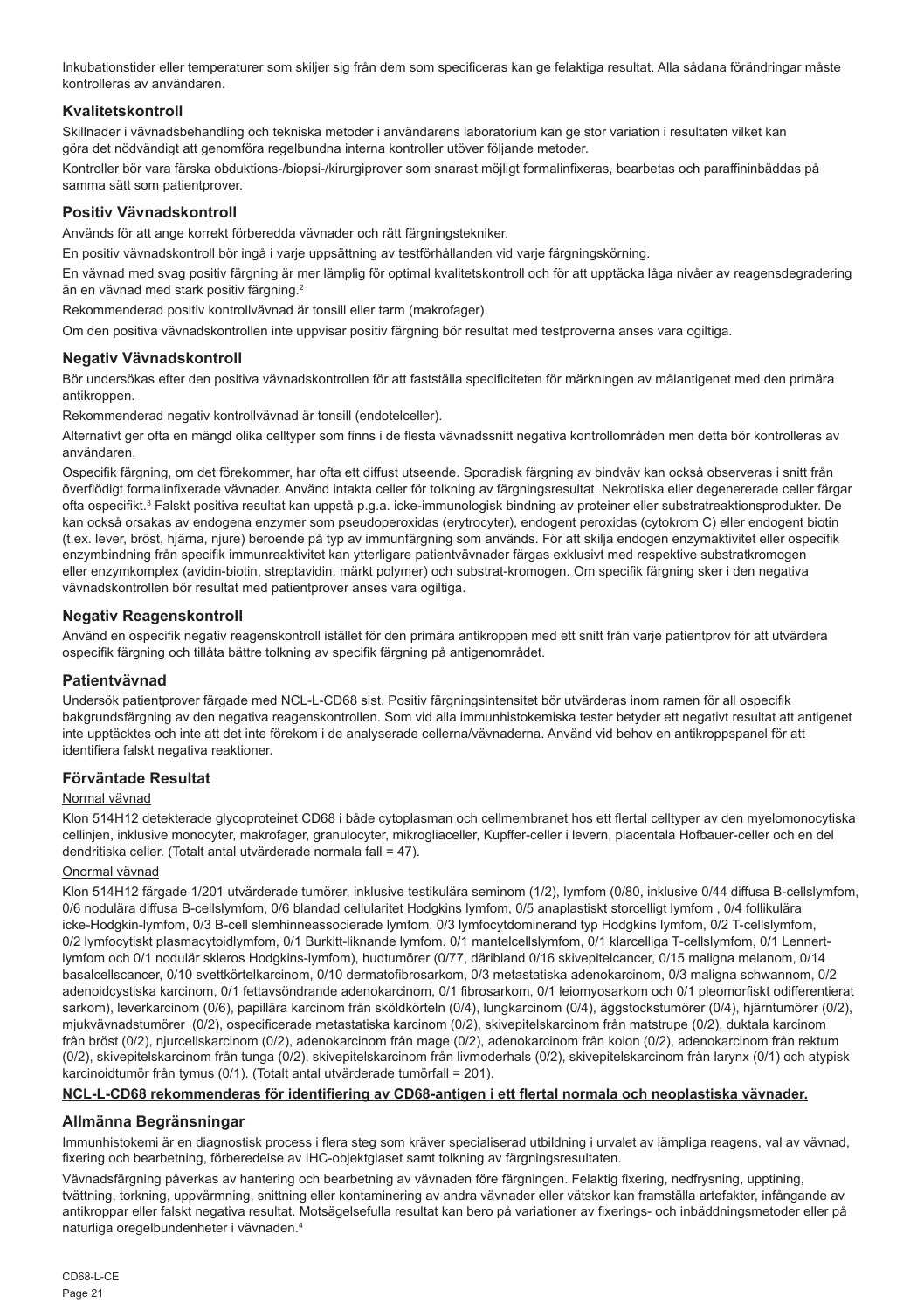Överflödig eller ofullständig kontrastfägning kan försvåra en korrekt tolkning av resultatet.

Den kliniska tolkningen av all färgning eller dess frånvaro bör kompletteras med morfologiska undersökningar som använder korrekta kontroller och utvärderas av kvalificerad patolog inom ramen för patientens kliniska anamnes och andra diagnostiska tester.

Antikroppar från Leica Biosystems Newcastle Ltd är till för användning så som anges på antingen frysta eller paraffininbäddade snitt med specifika fixeringskrav. Oväntat antigenuttryck kan ske, speciellt i neoplasmer. Morfologisk analys och utvärdering av lämpliga kontroller måste ingå i den kliniska tolkningen av alla färgade vävnadssnitt.

#### **Bibliografi - Allmän**

- 1. National Committee for Clinical Laboratory Standards (NCCLS). Protection of laboratory workers from infectious diseases transmitted by blood and tissue; proposed guideline. Villanova, P.A. 1991; 7(9). Order code M29-P.
- 2. Battifora H. Diagnostic uses of antibodies to keratins: a review and immunohistochemical comparison of seven monoclonal and three polyclonal antibodies. Progress in Surgical Pathology. 6:1–15. eds. Fenoglio-Preiser C, Wolff CM, Rilke F. Field & Wood, Inc., Philadelphia.
- 3. Nadji M, Morales AR. Immunoperoxidase, part I: the techniques and its pitfalls. Laboratory Medicine. 1983; 14:767.
- 4. Omata M, Liew CT, Ashcavai M, Peters RL. Nonimmunologic binding of horseradish peroxidase to hepatitis B surface antigen: a possible source of error in immunohistochemistry. American Journal of Clinical Pathology. 1980; 73:626.
- 5. Gu M, Sohn KR, Kim DJ, et al. Metastasizing dermatofibroma in lung. Annals of Diagnostic Pathology. 2007; 11:64-67.
- 6. Da Costa CET, Annels NE, Faaij CMJM, et al. Presence of osteoclast-like multinucleated giant cells in the bone and nonostotic lesions of Langerhans cell histiocytosis. The Journal of Experimental Medicine. 2005; 201(5):687-693.

#### **Rättelser Av Tidigare Utgivning**

Reagenskomposition, total proteinkoncentration, rekommendationer om användning, varningar och försiktighetsåtgärder, förväntade resultat.

## **Utgivningsdatum**

07 november 2018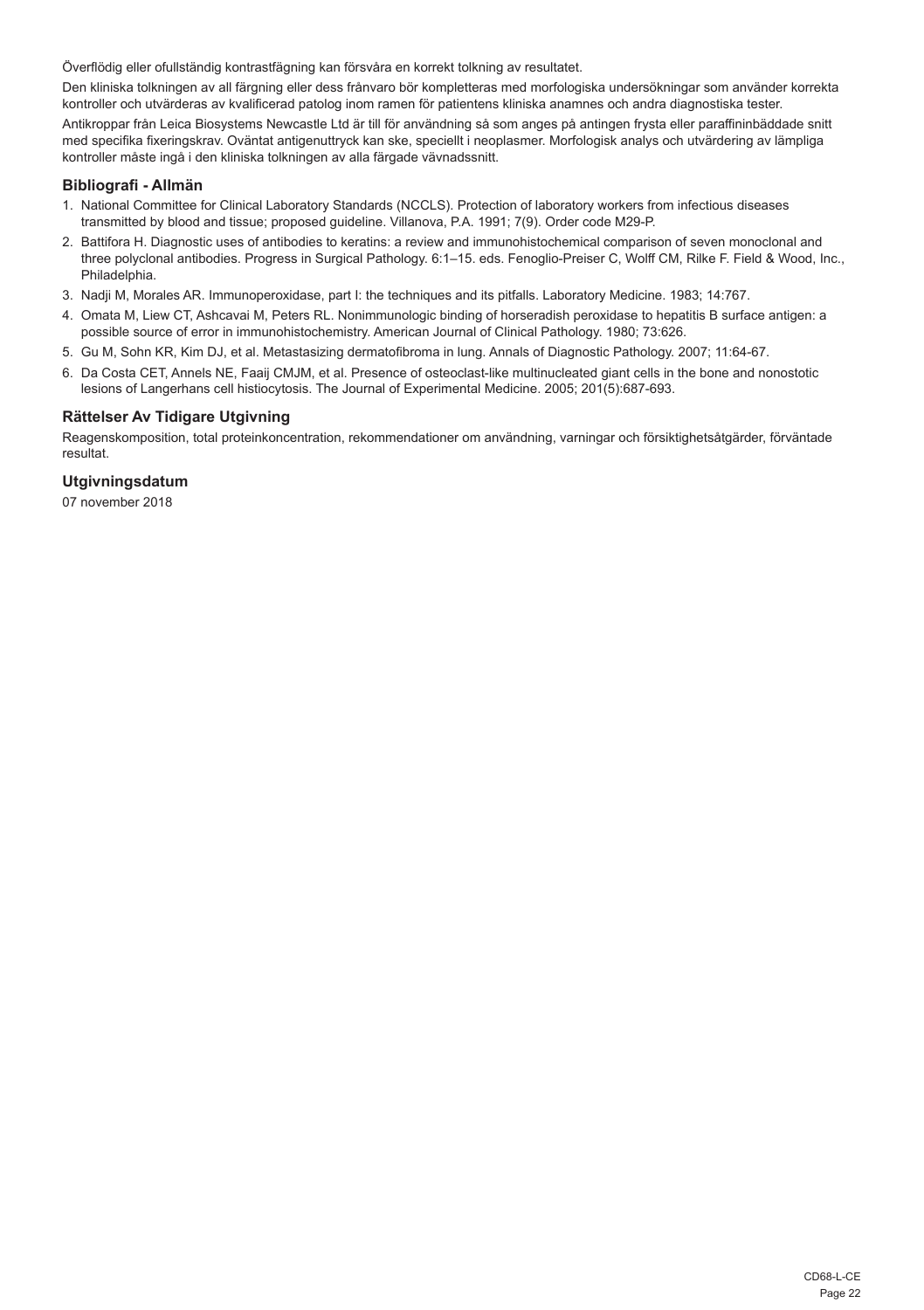## <span id="page-23-0"></span>**Novocastra™ Υγρό Μονοκλωνικό Αντίσωμα Ποντικού CD68 Κωδικός είδους: NCL-L-CD68**

## **Χρήση Για Την Οποία Προορίζεται**

#### *Για in vitro διαγνωστική χρήση*.

Το NCL-L-CD68 προορίζεται για την ποιοτική ταυτοποίηση με μικροσκοπία φωτός του ανθρώπινου αντιγόνου CD68 σε τομές παραφίνης. Η κλινική ερμηνεία οποιασδήποτε χρώσης ή της απουσίας της θα πρέπει να συμπληρώνεται με μορφολογικές μελέτες που χρησιμοποιούν σωστούς μάρτυρες και θα πρέπει να αξιολογείται στα πλαίσια του κλινικού ιστορικού του ασθενούς και άλλων διαγνωστικών εξετάσεων από ειδικευμένο παθολογοανατόμο.

## **Αρχή Της Διαδικασίας**

Οι τεχνικές ανοσοϊστοχημικής (IHC) χρώσης επιτρέπουν την οπτικοποίηση των αντιγόνων μέσω της διαδοχικής εφαρμογής ενός ειδικού αντισώματος στο αντιγόνο (πρωτοταγές αντίσωμα), ενός δευτεροταγούς αντισώματος στο πρωτοταγές αντίσωμα και ενός ενζυμικού συμπλόκου με χρωμογόνο υπόστρωμα με παρεμβαλλόμενα βήματα πλύσης. Η ενζυμική ενεργοποίηση του χρωμογόνου έχει ως αποτέλεσμα το σχηματισμό ενός ορατού προϊόντος αντίδρασης στη θέση του αντιγόνου. Το δείγμα μπορεί κατόπιν να υποβληθεί σε αντίχρωση και να καλυφθεί με καλυπτρίδα. Τα αποτελέσματα ερμηνεύονται με χρήση μικροσκοπίου φωτός και βοηθούν στη διαφορική διάγνωση παθοφυσιολογικών εξεργασιών, οι οποίες ενδέχεται ή όχι να σχετίζονται με ένα συγκεκριμένο αντιγόνο.

#### **Κλώνος**

514H12

#### **Ανοσογόνο**

Προκαρυωτική ανασυνδυασμένη πρωτεϊνη σύντηξης που αντιστοιχεί στο καρβοξυτερματικό άκρο του εξωτερικού τομέα του ανθρώπινου μορίου CD68.

#### **Ειδικότητα**

Ανθρώπινο αντιγόνο CD68.

#### **Σύνθεση Αντιδραστηρίου**

Το NCL-L-CD68 είναι ένα υγρό υπερκείμενο ιστοκαλλιέργειας που περιέχει αζίδιο του νατρίου ως συντηρητικό.

## **Τάξη Ig**

### IgG2a, κ

## **Ολική Συγκέντρωση Πρωτεΐνης Total Protein**

Για την ολική συγκέντρωση πρωτεΐνης που είναι ειδική για την εκάστοτε παρτίδα, ανατρέξτε στην ετικέτα του φιαλιδίου.

#### **Συγκέντρωση Αντισώματος**

Μεγαλύτερη ή ίση με 37 mg/L, όπως προσδιορίζεται με ELISA. Για τη συγκέντρωση Ig που είναι ειδική για την εκάστοτε παρτίδα, ανατρέξτε στην ετικέτα του φιαλιδίου.

#### **Συστάσεις Για Τη Χρήση**

Ανοσοϊστοχημεία σε παρασκευάσματα παραφίνης.

**Επίτοπος Ανάκτηση μέσω Θερμικής Επαγωγής (HIER):** Παρακαλούμε ακολουθήστε τις οδηγίες χρήσης στο Novocastra Epitope Retrieval Solution pH 9.

**Προτεινόμενη διάλυση:** 1:100 επί 30 λεπτά σε 25 °C. Παρέχεται ως οδηγός και οι χρήστε θα πρέπει να καθορίζουν τις δικές τους διαλύσεις εργασίας.

**Απεικόνιση:** Παρακαλούμε ακολουθήστε τις οδηγίες χρήσης στο Novolink™ Polymer Detection Systems. Για περισσότερες πληροφορίες για το προϊόν ή για υποστήριξη, επικοινωνήστε με τον τοπικό διανομέα ή το περιφερειακό γραφείο της Leica Biosystems ή εναλλακτικά επισκεφθείτε τον ιστότοπο της Leica Biosystems, www.LeicaBiosystems.com

Σημείωση Σε ορισμένες περιπτώσεις, η χρήση peroxidase block αμέσως μετά τη HIER ενδέχεται να επηρεάσει τη χρώση που επιτυγχάνεται με αυτό το αντίσωμα.

Η απόδοση του συγκεκριμένου αντισώματος θα πρέπει να επικυρωθεί όταν χρησιμοποιηθεί μαζί με άλλα μη αυτόματα συστήματα χρώσης ή αυτοματοποιημένες πλατφόρμες.

#### **Φύλαξη Και Σταθερότητα**

Φυλάσσετε στους 2–8 °C. Μην καταψύχετε. Επαναφέρετε στους 2–8 °C αμέσως μετά τη χρήση. Μη χρησιμοποιείτε μετά την ημερομηνία λήξης που αναγράφεται στην ετικέτα του φιαλιδίου. Τυχόν συνθήκες φύλαξης διαφορετικές από εκείνες που καθορίζονται παραπάνω πρέπει να επαληθεύονται από το χρήστη.

#### **Παρασκευή Δείγματος**

Το συνιστώμενο μονιμοποιητικό είναι ουδέτερο ρυθμιστικό διάλυμα φορμόλης 10% για τομές ιστού εγκλεισμένες σε παραφίνη.

#### **Προειδοποιήσεις Και Προφυλάξεις**

Το αντιδραστήριο αυτό έχει παρασκευαστεί από το υπερκείμενο κυτταροκαλλιέργειας. Επειδή είναι βιολογικό προϊόν, θα πρέπει να δίνεται εύλογη προσοχή κατά το χειρισμό του.

Αυτό το αντιδραστήριο περιέχει αζίδιο του νατρίου. Δελτίο δεδομένων ασφαλείας υλικού διατίθεται κατόπιν αιτήματος ή από τη διεύθυνση www.LeicaBiosystems.com

Συμβουλευτείτε τους ομοσπονδιακούς, πολιτειακούς ή τοπικούς κανονισμούς για απόρριψη τυχόν δυνητικώς τοξικών συστατικών.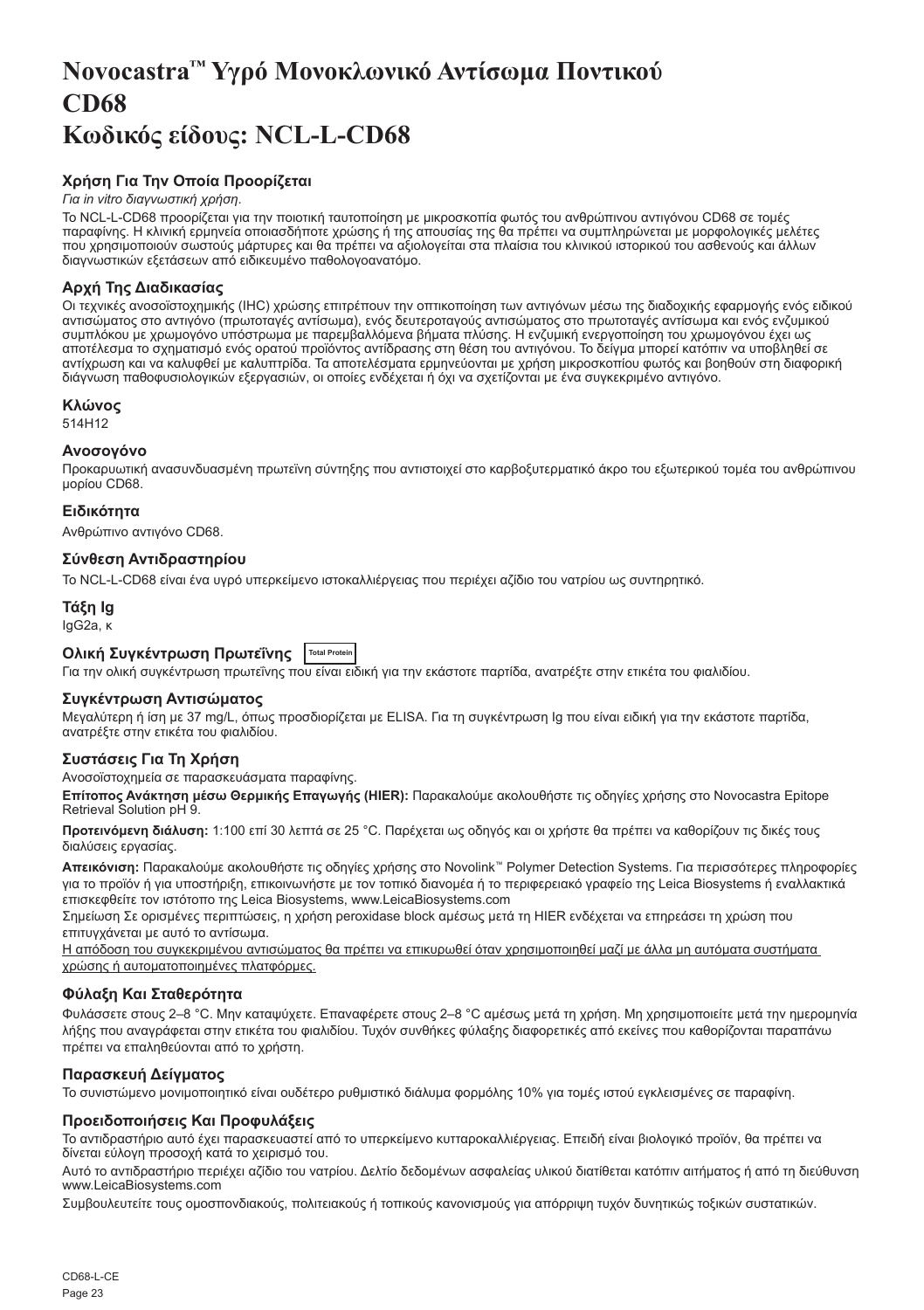Ο χειρισμός δειγμάτων, πριν και μετά τη μονιμοποίηση, καθώς και όλων των υλικών που έχουν εκτεθεί σε αυτά, θα πρέπει να γίνεται ως εάν ήταν δυνητικά μετάδοσης λοίμωξης και η απόρριψή τους να πραγματοποιείται λαμβάνοντας τις σωστές προφυλάξεις.<sup>1</sup>Μην αναρροφάτε ποτέ με πιπέτα αντιδραστήρια με το στόμα και αποφύγετε την επαφή του δέρματος και των βλεννογόνων με αντιδραστήρια και δείγματα. Εάν τα αντιδραστήρια ή τα δείγματα έλθουν σε επαφή με ευαίσθητες περιοχές, πλύνετε με άφθονες ποσότητες νερού. Ζητήστε τη συμβουλή ιατρού.

Ελαχιστοποιήστε τη μικροβιακή μόλυνση των αντιδραστηρίων, διότι ενδέχεται να συμβεί αύξηση μη ειδικής χρώσης.

Χρόνοι ή θερμοκρασίες επώασης διαφορετικές από εκείνες που καθορίζονται ενδέχεται να δώσουν εσφαλμένα αποτελέσματα. Τυχόν τέτοιες μεταβολές πρέπει να επικυρώνονται από το χρήστη.

## **Ποιοτικός Έλεγχος**

Τυχόν διαφορές στην επεξεργασία των ιστών και τις τεχνικές διαδικασίες στο εργαστήριο του χρήστη ενδέχεται να προκαλέσουν σημαντική μεταβλητότητα στα αποτελέσματα, καθιστώντας αναγκαία την τακτική εκτέλεση εσωτερικών ελέγχων επιπλέον των ακόλουθων διαδικασιών.

Οι μάρτυρες θα πρέπει να είναι φρέσκα δείγματα νεκροψίας/βιοψίας/χειρουργικά δείγματα, τα οποία είναι μονιμοποιημένα σε φορμόλη, επεξεργασμένα και εγκλεισμένα σε κηρό παραφίνης, το συντομότερο δυνατό με τον ίδιο τρόπο με το(α) δείγμα(τα) του ασθενούς.

### **Θετικός Μάρτυρας Ιστού**

Χρησιμοποιείται για να υποδεικνύει σωστά παρασκευασμένους ιστούς και σωστές τεχνικές χρώσης.

Θα πρέπει να περιλαμβάνεται ένας θετικός μάρτυρας ιστού για κάθε σύνολο συνθηκών εξέτασης σε κάθε εκτέλεση χρώσης.

Ένας ιστός με ασθενή θετική χρώση είναι πιο κατάλληλος από έναν ιστό με ισχυρή θετική χρώση για βέλτιστο έλεγχο ποιότητας και για την ανίχνευση πολύ μικρών επιπέδων τυχόν αποδόμησης των αντιδραστηρίων.<sup>2</sup>

Συνιστώμενος ιστός θετικού μάρτυρα είναι η αμυγδαλή ή το έντερο (μακροφάγοι).

Εάν ο θετικός μάρτυρας ιστού δεν παρουσιάζει θετική χρώση, τα αποτελέσματα με τα δείγματα της εξέτασης θα πρέπει να θεωρούνται άκυρα.

## **Αρνητικός Μάρτυρας Ιστού**

Θα πρέπει να εξετάζεται μετά τον θετικό μάρτυρα ιστού για την επαλήθευση της ειδικότητας της επισήμανσης του αντιγόνου-στόχου από το πρωτοταγές αντίσωμα.

Συνιστώμενος ιστός αρνητικού μάρτυρα είναι η αμυγδαλή (ενδοθηλιακά κύτταρα).

Εναλλακτικά, η ποικιλία διαφόρων κυτταρικών τύπων που υπάρχουν στις περισσότερες τομές ιστών παρέχει συχνά θέσεις αρνητικού μάρτυρα, αλλά αυτό πρέπει να επαληθεύεται από το χρήστη.

Μη ειδική χρώση, εάν υπάρχει, έχει συνήθως διάχυτη εμφάνιση. Ενδέχεται επίσης να παρατηρηθεί σποραδική χρώση του συνδετικού ιστού σε τομές από ιστούς που έχουν μονιμοποιηθεί με υπερβολική ποσότητα φορμόλης. Χρησιμοποιείτε άθικτα κύτταρα για την ερμηνεία των αποτελεσμάτων της χρώσης. Νεκρωτικά ή εκφυλισμένα κύτταρα παρουσιάζουν συχνά μη ειδική χρώση.<sup>3</sup>Ενδέχεται να παρατηρηθούν ψευδώς θετικά αποτελέσματα λόγω μη ανοσολογικής δέσμευσης των πρωτεϊνών ή των προϊόντων αντίδρασης του υποστρώματος. Ενδέχεται επίσης να προκληθούν από ενδογενή ένζυμα, όπως η ψευδοϋπεροξειδάση (ερυθροκύτταρα), η ενδογενής υπεροξειδάση (κυτόχρωμα C) ή η ενδογενής βιοτίνη (π.χ. ήπαρ, μαστός, εγκέφαλος, νεφρός) ανάλογα με τον τύπο ανοσοχρώσης που χρησιμοποιείται. Για τη διαφοροποίηση της ενδογενούς ενζυμικής δραστικότητας ή της μη ειδικής δέσμευσης των ενζύμων από ειδική ανοσοαντιδραστικότητα, είναι δυνατό να χρωματιστούν αποκλειστικά επιπλέον ιστοί ασθενών με χρωμογόνο υποστρώματος ή ενζυμικά σύμπλοκα (αβιδίνη-βιοτίνη, στρεπταβιδίνη, σημασμένο πολυμερές) και υπόστρωμα-χρωμογόνο, αντίστοιχα. Εάν παρουσιαστεί ειδική χρώση στον αρνητικό μάρτυρα ιστού, τα αποτελέσματα με τα δείγματα ασθενούς θα πρέπει να θεωρούνται άκυρα.

#### **Αρνητικός Μάρτυρας Αντιδραστηρίου**

Χρησιμοποιείτε έναν μη ειδικό αρνητικό μάρτυρα αντιδραστηρίου αντί του πρωτοταγούς αντισώματος με μια τομή κάθε δείγματος ασθενούς για την αξιολόγηση μη ειδικής χρώσης και για να επιτρέπεται καλύτερη ερμηνεία της ειδικής χρώσης στη θέση του αντιγόνου.

#### **Ιστός Ασθενούς**

Εξετάστε τελευταία τα δείγματα ασθενούς που έχουν χρωματιστεί με το NCL-L-CD68. Η ένταση της θετικής χρώσης θα πρέπει να εκτιμάται στα πλαίσια τυχόν μη ειδικής χρώσης υποβάθρου του αρνητικού μάρτυρα αντιδραστηρίου. Όπως συμβαίνει με οποιαδήποτε ανοσοϊστοχημική εξέταση, ένα αρνητικό αποτέλεσμα σημαίνει ότι το αντιγόνο δεν ανιχνεύτηκε, όχι ότι το αντιγόνο δεν υπήρχε στα κύτταρα/στον ιστό που εξετάστηκε. Εάν είναι απαραίτητο, χρησιμοποιήστε μια σειρά αντισωμάτων για την αναγνώριση ψευδώς αρνητικών αντιδράσεων.

#### **Αναμενόμενα Αποτελέσματα**

#### Φυσιολογικοί ιστοί

Ο κλώνος 514H12 ανίχνευσε τη γλυκοπρωτεϊνη CD68 στο κυτταρόπλασμα και στην κυτταρική μεμβράνη σε ποικιλία κυτταρικών τύπων της μυελομονοκυτταρικής κυτταρικής γενεαλογικής σειράς, συμπεριλαμβανομένων των μονοκυττάρων, των μακροφάγων, των κοκκιοκυττάρων, των μικρογλοιακών κυττάρων, των κυττάρων Kupffer του ήπατος, των κυττάρων Hofbauer του πλακούντα και ενός τμήματος δενδριτικών κυττάρων. (Συνολικός αριθμός φυσιολογικών περιστατικών που αξιολογήθηκαν = 47).

#### Ανώμαλη ιστού

Με τον κλώνο 514H12 χρωματίστηκαν 1/201 όγκοι που αξιολογήθηκαν, συμπεριλαμβανομένων σεμινωμάτων των όρχεων (1/2), λεμφωμάτων (0/80, μεταξύ των οποίων 0/44 διάχυτο λέμφωμα Β κυττάρων, 0/6 οζώδες διάχυτο λέμφωμα Β κυττάρων, 0/6 λέμφωμα Hodgkin μεικτής κυτταρικότητας, 0/5 αναπλαστικό μεγαλοκυτταρικό λέμφωμα, 0/4 οζώδες λέμφωμα non-Hodgkin, 0/3 λέμφωμα βλεννογόνου Β κυττάρων, 0/3 λεμφοκυτταρικό λέμφωμα Hodgkin επικρατητικού τύπου, 0/2 λέμφωμα Τ κυττάρων, 0/2 λέμφωμα πλασματοκυτταροειδών λεμφοκυττάρων, 0/1 λέμφωμα τύπου Μπέρκετ. 0/1 λέμφωμα μανδύα, 0/1 διαυγοκυτταρικό λέμφωμα Τ<br>κυττάρων, 0/1 λέμφωμα Lennert και 0/1 λέμφωμα Hodgkin τύπου οζώδους σκλήρυνσης), όγκων του δέρματος (0/77, μ 0/16 ακανθροκυτταρικό καρκίνωμα, 0/15 κακοήθες μελάνωμα, 0/14 βασικοκυτταρικό καρκίνωμα, 0/10 καρκίνωμα ιδρωτοποιού αδένα, 0/10 δερματοϊνοσάρκωμα, 0/3 μεταστατικό αδενοκαρκίνωμα, 0/3 κακοήθες σβάνωμα, 0/2 αδενοκυστικό καρκίνωμα, 0/1 αδενοκαρκίνωμα σμηγματογόνου αδένα, 0/1 ινοσάρκωμα, 0/1 λειομυοσάρκωμα και 0/1 αναπλαστικό αδιαφοροποίητο σάρκωμα), καρκινωμάτων του ήπατος (0/6), θηλωδών καρκινωμάτων του θυρεοειδούς (0/4), καρκινωμάτων του πνεύμονα (0/4), όγκων των ωοθηκών (0/4), όγκων του εγκεφάλου (0/2), όγκων μαλακών ιστών (0/2), μη καθορισμένων μεταστατικών καρκινωμάτων (0/2), ακανθοκυτταρικών καρκινωμάτων του οισοφάγου (0/2), πορογενών καρκινωμάτων του μαστού (0/2), νεφροκυτταρικών καρκινωμάτων (0/2), αδενοκαρκινωμάτων του στομάχου (0/2), αδενοκαρκινωμάτων του κόλου (0/2), αδενοκαρκινωμάτων του ορθού (0/2), ακανθοκυτταρικών καρκινωμάτων της γλώσσας (0/2), ακανθοκυτταρικών καρκινωμάτων του τραχήλου (0/2), ακανθοκυτταρικού καρκινώματος του λάρυγγα (0/1) και ενός άτυπου καρκινοειδούς όγκου του θύμου αδένα (0/1). (Συνολικός αριθμός περιστατικών με νεοπλασματικούς ιστούς που αξιολογήθηκαν  $= 201$ 

**Το NCL-L-CD68 συνιστάται για την ανίχνευση του αντιγόνου CD68 σε ποικιλία φυσιολογικών και νεοπλασματικών ιστών.**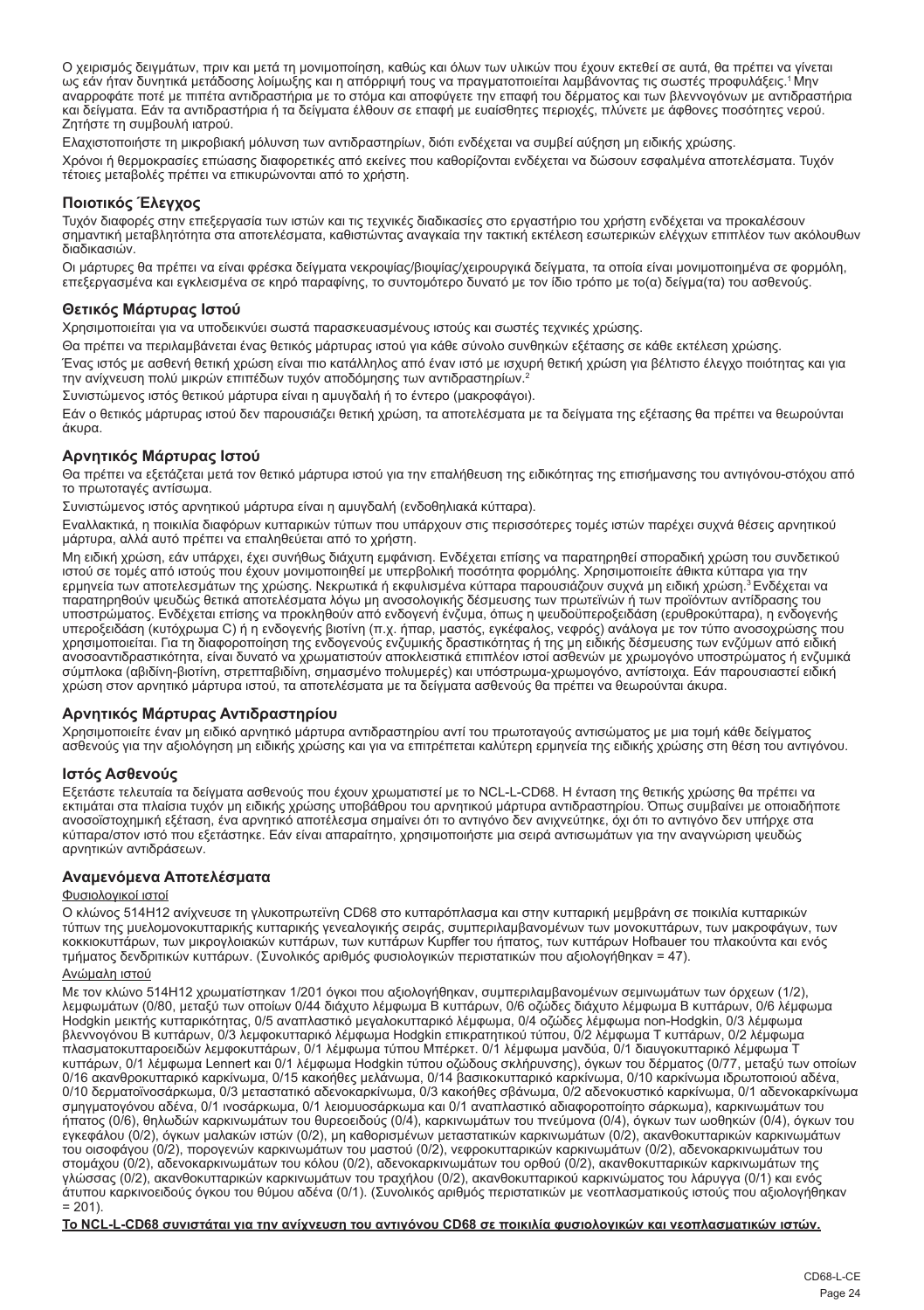## **Γενικοί Περιορισμοί**

Η ανοσοϊστοχημεία είναι μια διαγνωστική διεργασία πολλαπλών βημάτων, η οποία αποτελείται από ειδικευμένη εκπαίδευση στην επιλογή των κατάλληλων αντιδραστηρίων, επιλογή ιστού, μονιμοποίηση και επεξεργασία, προετοιμασία της πλάκας IHC και ερμηνεία των αποτελεσμάτων της χρώσης.

Η χρώση του ιστού εξαρτάται από το χειρισμό και την επεξεργασία του ιστού πριν από τη χρώση. Τυχόν εσφαλμένη μονιμοποίηση, κατάψυξη, απόψυξη, πλύση, στέγνωμα, θέρμανση, τομή ή μόλυνση με άλλους ιστούς ή υγρά ενδέχεται να παράγει μορφώματα, παγίδευση αντισώματος ή ψευδώς αρνητικά αποτελέσματα. Τυχόν ασυνεπή αποτελέσματα ενδέχεται να οφείλονται σε παραλλαγές των μεθόδων μονιμοποίησης και εγκλεισμού ή σε εγγενείς ανωμαλίες εντός του ιστού.<sup>4</sup>

Τυχόν υπερβολική ή ατελής αντίχρωση ενδέχεται να διακυβεύσει τη σωστή ερμηνεία των αποτελεσμάτων.

Η κλινική ερμηνεία οποιασδήποτε χρώσης ή της απουσίας της θα πρέπει να συμπληρώνεται με μορφολογικές μελέτες που χρησιμοποιούν σωστούς μάρτυρες και θα πρέπει να αξιολογείται στα πλαίσια του κλινικού ιστορικού του ασθενούς και άλλων διαγνωστικών εξετάσεων από ειδικευμένο παθολογοανατόμο.

Τα αντισώματα που παρέχονται από την Leica Biosystems Newcastle Ltd προορίζονται για χρήση, όπως υποδεικνύεται, είτε σε κατεψυγμένες είτε σε εγκλεισμένες σε παραφίνη τομές, με ειδικές απαιτήσεις μονιμοποίησης. Ενδέχεται να παρουσιαστεί μη αναμενόμενη έκφραση αντιγόνου, ειδικά σε νεοπλάσματα. Η κλινική ερμηνεία οποιασδήποτε χρωματισμένης τομής ιστού πρέπει να περιλαμβάνει μορφολογική ανάλυση και την αξιολόγηση των κατάλληλων μαρτύρων.

### **Βιβλιογραφία - Γενική**

- 1. National Committee for Clinical Laboratory Standards (NCCLS). Protection of laboratory workers from infectious diseases transmitted by blood and tissue; proposed guideline. Villanova, P.A. 1991; 7(9). Order code M29-P.
- 2. Battifora H. Diagnostic uses of antibodies to keratins: a review and immunohistochemical comparison of seven monoclonal and three polyclonal antibodies. Progress in Surgical Pathology. 6:1–15. eds. Fenoglio-Preiser C, Wolff CM, Rilke F. Field & Wood, Inc., Philadelphia
- 3. Nadji M, Morales AR. Immunoperoxidase, part I: the techniques and pitfalls. Laboratory Medicine. 1983; 14:767.
- 4. Omata M, Liew CT, Ashcavai M, Peters RL. Nonimmunologic binding of horseradish peroxidase to hepatitis B surface antigen: a possible source of error in immunohistochemistry. American Journal of Clinical Pathology. 1980; 73:626.
- 5. Gu M, Sohn KR, Kim DJ, et al. Metastasizing dermatofibroma in lung. Annals of Diagnostic Pathology. 2007; 11:64-67.
- 6. Da Costa CET, Annels NE, Faaij CMJM, et al. Presence of osteoclast-like multinucleated giant cells in the bone and nonostotic lesions of Langerhans cell histiocytosis. The Journal of Experimental Medicine. 2005; 201(5):687-693.

#### **Τροποποιήσεις Στην Προηγούμενη Έκδοση**

Σύνθεση αντιδραστηρίου, ολική συγκέντρωση πρωτεϊνης, συστάσεις για τη χρήση, προειδοποιήσεις και προφυλάξεις, αναμενόμενα αποτελέσματα.

## **Ημερομηνία Έκδοσης**

07 Νοεμβρίου 2018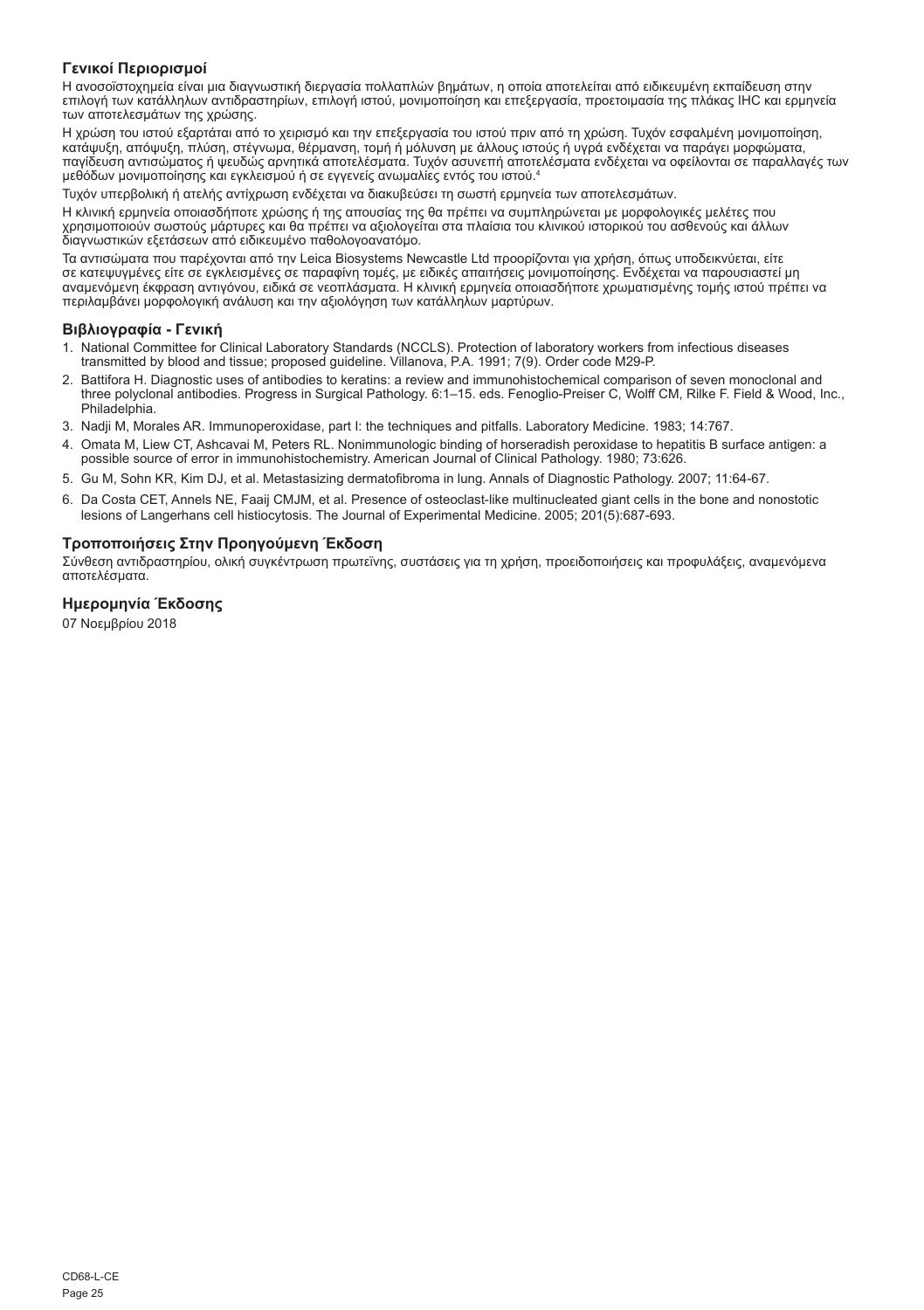## <span id="page-26-0"></span>**Novocastra™ Væskeformigt Monoklonalt Museantistof CD68 Produktkode: NCL-L-CD68**

### **Tilsigtet Anvendelse**

#### *Til in vitro diagnostisk anvendelse*.

NCL-L-CD68 er beregnet til kvalitativ identifikation af humant CD68-antigen i paraffinsnit ved lysmikroskopi. Klinisk fortolkning af farvning eller mangel derpå skal suppleres med morfologiske undersøgelser under anvendelse af passende kontroller og bør evalueres i sammenhæng med patientens kliniske historie og andre diagnostiske tests af en kvalificeret patolog.

### **Procedureprincip**

Immunhistokemiske (IHC) farvningsteknikker muliggør visualisering af antigener via sekventiel tilsætning af et specifikt antistof mod antigenet (primært antistof), et sekundært antistof mod det primære antistof og et enzym kompleksbundet til et kromogent substrat med indskudte vasketrin. Den enzymatiske aktivering af kromogenet resulterer i et synligt reaktionsprodukt på antigenstedet. Prøven kan derefter kontrastfarves og dækkes med et dækglas. Resultaterne fortolkes ved anvendelse af et lysmikroskop og medvirker til differentiel diagnose af patofysiologiske processer, som muligvis kan være associeret med et bestemt antigen.

### **Klon**

514H12

## **Immunogen**

Prokaryot fusionsprotein svarende til den carboxyterminale halvdel af det eksterne domæne af det humane CD68-molekyle.

## **Specificitet**

Humant CD68-antigen.

#### **Reagenssammensætning**

NCL-L-CD68 er en flydende vævskultursupernatant indeholdende natriumazid som konserveringsmiddel.

#### **Ig-klasse**

IgG2a, kappa

## **Totalproteinkoncentration Total Protein**

Se etiketten på hætteflasken for lotspecifik totalproteinkoncentration.

#### **Antistofkoncentration**

Større end eller lig med 37 mg/L som bestemt ved ELISA. Se etiketten på hætteflasken for lotspecifik Ig-koncentration.

#### **Anbefalinger Vedrørende Anvendelse**

Immunhistokemi på paraffinsnit.

**Varmeinduceret epitopgenfinding (HIER):** Følg brugsanvisningen for Novocastra Epitope Retrieval Solution pH 9.

**Foreslået fortynding:** 1:100 ved 30 minutter ved 25 °C. Disse retningslinjer er vejledende, og brugeren bør selv bestemme egne optimale brugsopløsninger.

**Visualisering:** Følg venligst vejledningen i Novolink™ Polymer Detection Systems. Yderligere produktinformation og support fås ved henvendelse til lokal forhandler eller Leica-Biosystems regionskontor - samt på vores hjemmeside: www.LeicaBiosystems.com NB I visse tilfælde kan peroxidaseblokeringstrinnet umiddelbart efter HIER påvirke den farvning, der opnås med dette antistof.

Dette antistofs funktion bør valideres, når det anvendes med andre manuelle farvningssystemer eller automatiserede platforme.

#### **Opbevaring Og Holdbarhed**

Opbevares ved 2–8 °C. Må ikke fryses. Sættes tilbage til 2–8 °C umiddelbart efter brug. Må ikke anvendes efter udløbsdatoen angivet på hætteflaskens etikette. Andre opbevaringsbetingelser end de ovenfor angivne skal verificeres af brugeren.

#### **Prøveklargøring**

Det anbefalede fiksativ er 10% neutralbufferjusteret formalin til paraffinindstøbte vævssnit.

#### **Advarsler Og Forholdsregler**

Dette reagens er fremstillet ud fra supernatanten af en cellekultur. Da det er et biologisk produkt, skal der tages fornuftige sikkerhedsforanstaltninger ved dets håndtering.

Denne reagens indeholder natriumazid. Et datablad for materialesikkerhed kan fås efter anmodning eller er tilgængeligt på www.LeicaBiosystems.com

Konsulter landsdækkende og lokale love og regler vedrørende bortskaffelse af alle potentielt toksiske komponenter.

Prøver skal før og efter fiksering, lige som alle materialer eksponeret mod prøverne, håndteres som potentielt smittefarlige og bortskaffes under iagttagelse af passende forholdsregler<sup>1</sup>. Pipetter aldrig reagenser med munden og undgå, at reagenser og prøver kommer i kontakt med huden eller slimhinder. Hvis reagenser eller prøver kommer i kontakt med følsomme områder, skal der skylles efter med rigelige mængder vand. Søg læge.

Minimer mikrobiel kontaminering af reagenserne, da der ellers kan forekomme øget uspecifik farvning.

Inkubationstider eller -temperaturer andre end de specificerede kan give fejlagtige resultater. Alle sådanne ændringer skal valideres af brugeren.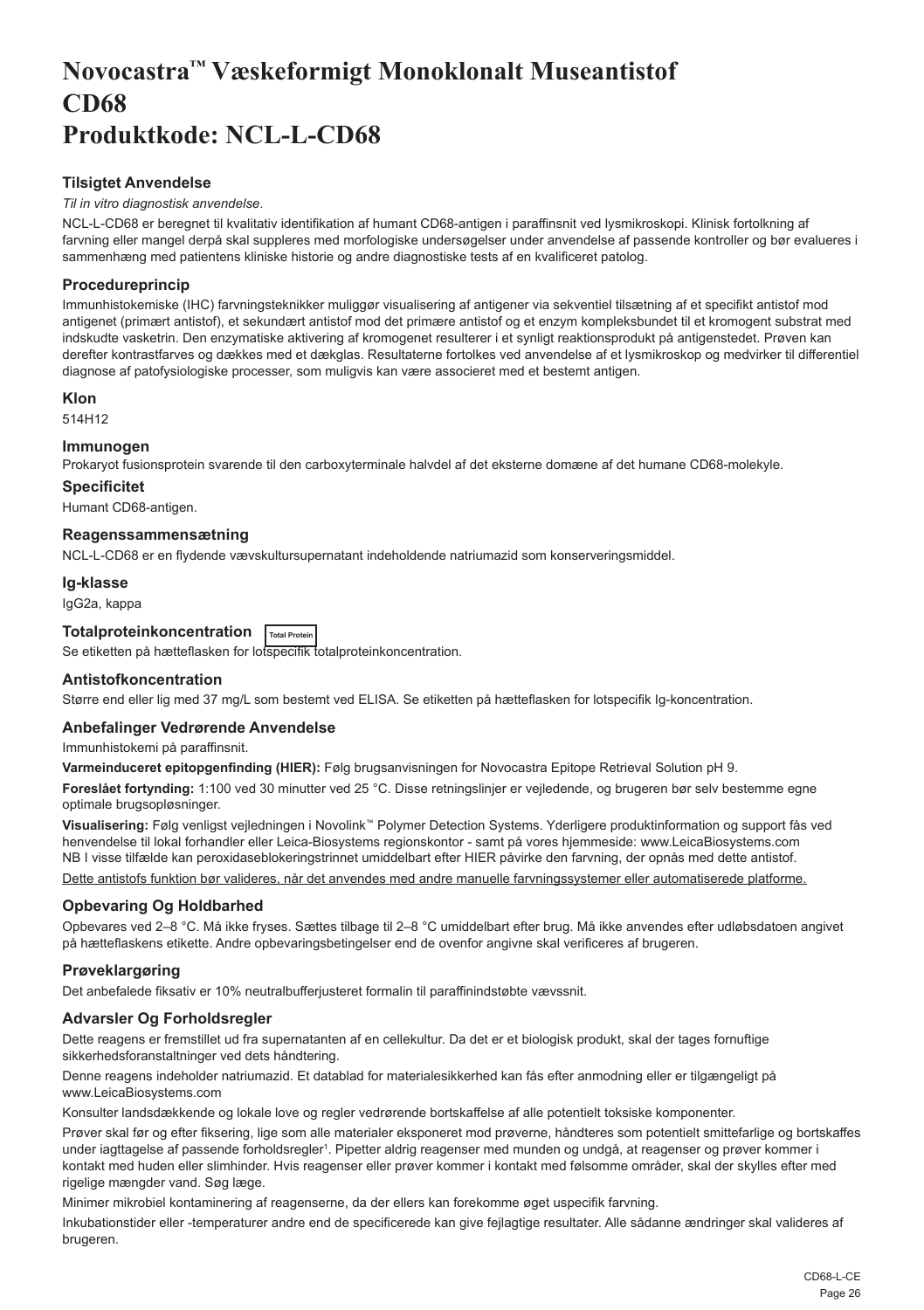## **Kvalitetskontrol**

Forskelle i behandlingen af væv og forskelle i tekniske procedurer i brugerens laboratorium kan frembringe betydeligt varierende resultater og nødvendiggøre regelmæssig udførelse af kontroller på stedet ud over nedenstående procedurer. Kontrollerne skal være friske autopsier/biopsier/kirurgiske prøver fikseret i formalin og behandlet og indstøbt i paraffin så hurtigt som

## **Positiv Vævskontrol**

muligt på samme måde som patientprøver.

Anvendes til påvisning af, at vævet er fremstillet korrekt, og at der er anvendt korrekte farvningsteknikker.

Der bør inkluderes en positiv vævskontrol for hvert sæt testbetingelser i hver farvekørsel.

Svagt positivt farvet væv er mere egnet end kraftigt positivt farvet væv til optimal kvalitetskontrol og påvisning af små niveauer af reagensnedbrydning.<sup>2</sup>

Anbefalet positivt kontrolvæv er tonsil eller tarm (makrofager).

Hvis den positive vævskontrol ikke udviser positiv farvning, skal resultater af testprøverne kasseres.

### **Negativ Vævskontrol**

Skal undersøges efter den positive vævskontrol for at sikre, at det primære antistof mærker målantigenet specifikt.

Det anbefalede negative kontrolvæv er tonsil (endotelceller).

Alternativt frembyder de mange forskellige celletyper, der er til stede i de fleste vævssnit, ofte negative kontrolsteder, men dette skal verificeres af brugeren.

Uspecifik farvning har, hvis til stede, ofte et diffust udseende. Sporadisk farvning af bindevæv kan ligeledes observeres i vævssnit af væv, der er fikseret for kraftigt i formalin. Anvend intakte celler til fortolkning af farvningsresultaterne. Nekrotiske eller degenererede celler farves ofte mere uspecifikt.<sup>3</sup> Der kan eventuelt ses falske positive resultater, der skyldes non-immunologisk binding af proteiner eller substratreaktionsprodukter. Dette kan ligeledes skyldes endogene enzymer, såsom pseudoperoxidase (erytrocytter), endogen peroxidase (cytochrom C) eller endogent biotin (f.eks. lever, bryst, hjerne, nyre) afhængigt af den anvendte type immunfarve. For at differentiere mellem endogen enzymaktivitet eller uspecifik enzymbinding og specifik immunreaktivitet kan yderligere patientvæv eventuelt farves udelukkende med henholdsvis substratkromogen eller enzymkomplekser (avidin-biotin, streptavidin, mærket polymer) og substratkromogen. Hvis der optræder specifik farvning i den negative vævskontrol, skal resultaterne af patientprøverne kasseres.

## **Negativ Reagenskontrol**

Anvend en uspecifik negativ reagenskontrol i stedet for det primære antistof på et vævssnit af hver patientprøve for at vurdere uspecifik farvning og muliggøre bedre fortolkning af specifik farvning på antigenstedet.

#### **Patientvæv**

Eksaminer patientprøver farvet med NCL-L-CD68 sidst. Intensiteten af positiv farvning bør vurderes i sammenhæng med eventuel uspecifik baggrundsfarvning af den negative reagenskontrol. Som med alle immunhistokemiske tests betyder et negativt resultat, at antigenet ikke blev påvist. Ikke at antigenet var fraværende i de analyserede celler eller det analyserede væv. Om nødvendigt anvendes et panel af antistoffer til identifikation af falske negative reaktioner.

#### **Forventede Resultater**

#### Normalt væv

Klon 514H12 detekterede CD68-glykoproteinet i både cytoplasma og cellemembran i flere forskellige celletyper fra den myelomonocytiske cellelinje, herunder monocytter, makrofager, granulocytter, mikrogliaceller, Kupffer-celler i leveren, placentale Hofbauer-celler og en andel af dendritceller. (Samlet antal evaluerede, normale tilfælde = 47).

#### Abnormt væv

Klon 514H12 farvede 1/201 evaluerede tumorer, der indbefattede testisseminomer (1/2), lymfomer (0/80, herunder 0/44 diffuse B-celle-lymfomer, 0/6 nodulære diffuse B-celle-lymfomer, 0/6 Hodgkins lymfomer af blandet cellularitet, 0/5 anaplastiske storcellede lymfomer, 0/4 follikulære non-Hodgkins lymfomer, 0/3 mucosa-associerede B-celle-lymfomer, 0/3 Hodgkins lymfomer af typen lymfocyt prædominant, 0/2 T-celle-lymfomer, 0/2 lymfocytiske plasmacytoide lymfomer, 0/1 Burkitt-lignende lymfom. 0/1 mantlecellelymfom, 0/1 clear cell T-celle-lymfom, 0/1 Lennert-lymfom og 0/1 Hodgkins lymfom af typen nodulær sklerose), hudtumorer (0/77, herunder 0/16 pladecellekarcinomer, 0/15 maligne melanomer, 0/14 basalcellekarcinomer, 0/10 svedkirtelkarcinomer, 0/10 dermatofibrosarkomer, 0/3 metastaserende adenokarcinomer, 0/3 maligne schwannomer, 0/2 adenoide cystiske karcinomer, 0/1 talgkirtel-adenokarcinomer, 0/1 fibrosarkomer, 0/1 leiomyosarkomer og 0/1 pleomorft udifferentieret sarkom), leverkarcinomer (0/6), papillære thyreoideakarcinomer (0/4), lungekarcinomer (0/4), ovarietumorer (0/4), hjernetumorer (0/2), bløddelstumorer (0/2), uspecificerede metastaserende karcinomer  $(0/2)$ , pladecellekarcinomer i esophagus  $(0/2)$ , duktale brystkarcinomer  $(0/2)$ , nyrecellekarcinomer  $(0/2)$ , mave-adenokarcinomer  $(0/2)$ colon-adenokarcinomer (0/2), adenokarcinomer i rectum (0/2), pladecellekarcinomer i tungen (0/2), pladecellekarcinomer i cervix (0/2), pladecellekarcinomer i larynx (0/1) og atypisk karcinoid tumor i thymus (0/1). (Samlet antal evaluerede tumortilfælde = 201). **NCL-L-CD68 anbefales til identifikation af CD68-antigen i forskellige normale og neoplastiske væv.**

#### **Generelle Begrænsninger**

Immunhistokemi er en diagnostisk proces bestående af mange trin, der omfatter specialiseret uddannelse i valg af passende reagenser, vævsselektion, -fiksering og -behandling samt fremstilling af IHC-objektglas og fortolkning af farvningsresultaterne.

Vævsfarvning er afhængig af håndteringen og behandlingen af vævet inden farvning. Forkert fiksering, frysning, optøning, vask, tørring, opvarmning, sektionering eller kontaminering med andet væv eller andre væsker kan frembringe artefakter, indfangning af antistof eller falske negative resultater. Inkonsistente resultater kan skyldes variationer i fikserings- og indstøbningsmetoder eller irregulariteter indeholdt i vævet.<sup>4</sup>

For kraftig eller ukomplet kontrastfarvning kan gøre korrekt fortolkning af resultaterne vanskelig.

Klinisk fortolkning af farvning eller mangel derpå skal suppleres med morfologiske undersøgelser under anvendelse af passende kontroller og bør evalueres i sammenhæng med patientens kliniske historie og andre diagnostiske tests af en kvalificeret patolog. Antistoffer fra Leica Biosystems Newcastle Ltd er som angivet beregnet til anvendelse på enten frosne eller paraffinindstøbte vævssnit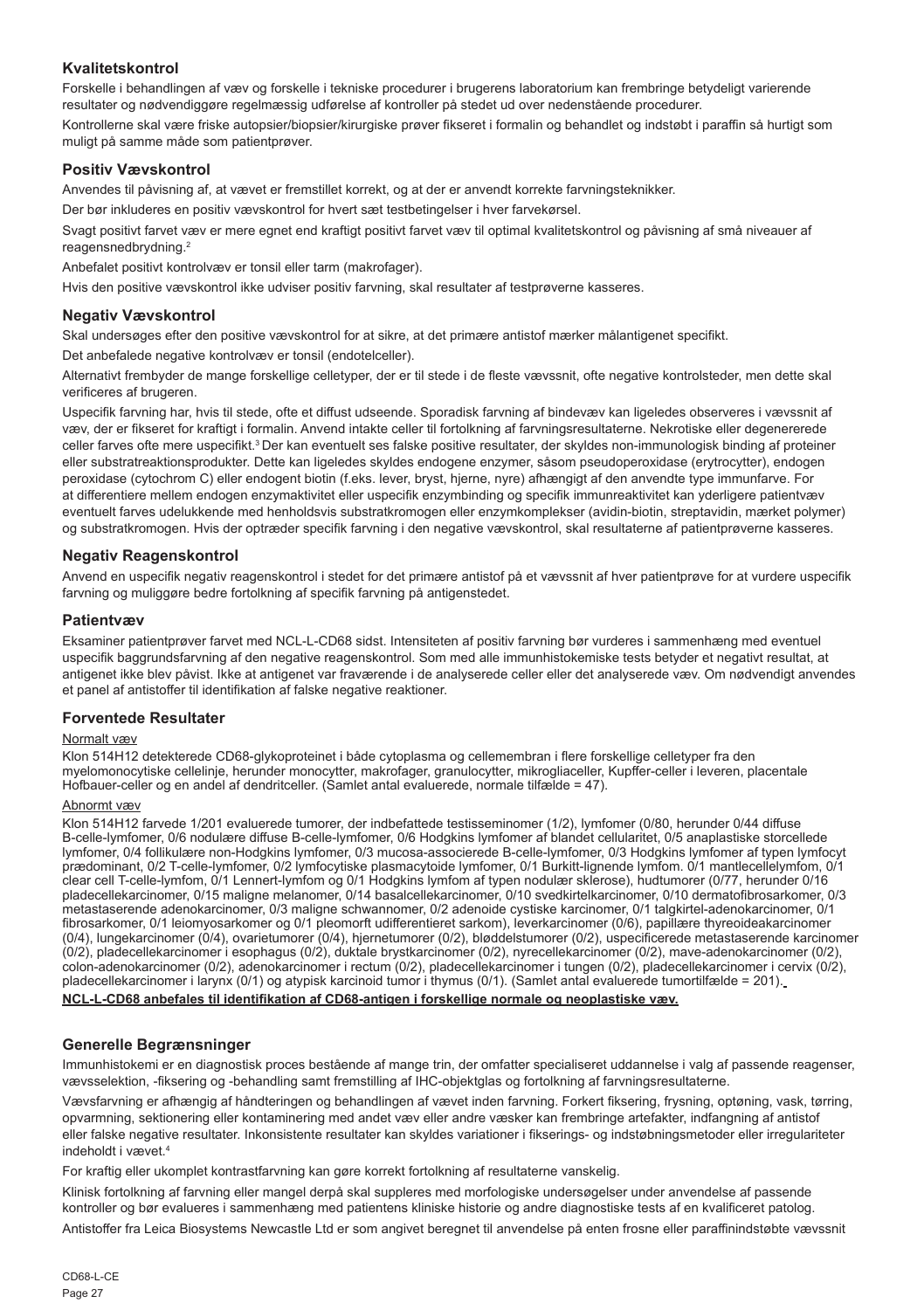med specifikke krav til fiksering. Der kan forekomme uventet antigenekspression, navnlig i neoplasmer. Den kliniske fortolkning af alle farvede vævssnit skal indbefatte morfologisk analyse og evaluering af passende kontroller.

#### **Bibliografi - Generelt**

- 1. National Committee for Clinical Laboratory Standards (NCCLS). Protection of laboratory workers from infectious diseases transmitted by blood and tissue; proposed guideline. Villanova, P.A. 1991;7(9). Order code M29-P.
- 2. Battifora H. Diagnostic uses of antibodies to keratins: a review and immunohistochemical comparison of seven monoclonal and three polyclonal antibodies. Progress in Surgical Pathology. 6:1–15. eds. Fenoglio-Preiser C, Wolff CM, Rilke F. Field & Wood, Inc., Philadelphia.
- 3. Nadji M, Morales AR. Immunoperoxidase, part I: the techniques and pitfalls. Laboratory Medicine. 1983; 14:767.
- 4. Omata M, Liew CT, Ashcavai M, Peters RL. Nonimmunologic binding of horseradish peroxidase to hepatitis B surface antigen: a possible source of error in immunohistochemistry. American Journal of Clinical Pathology. 1980; 73:626.
- 5. Gu M, Sohn KR, Kim DJ, et al. Metastasizing dermatofibroma in lung. Annals of Diagnostic Pathology. 2007; 11:64-67.
- 6. Da Costa CET, Annels NE, Faaij CMJM, et al. Presence of osteoclast-like multinucleated giant cells in the bone and nonostotic lesions of Langerhans cell histiocytosis. The Journal of Experimental Medicine. 2005; 201(5):687-693.

### **Rettelser Til Tidligere Udgave**

Reagenssammensætning, Total proteinkoncentration, Anbefalinger vedrørende anvendelse, Advarsler og forholdsregler, Forventede resultater.

## **Udgivelsesdato**

07 november 2018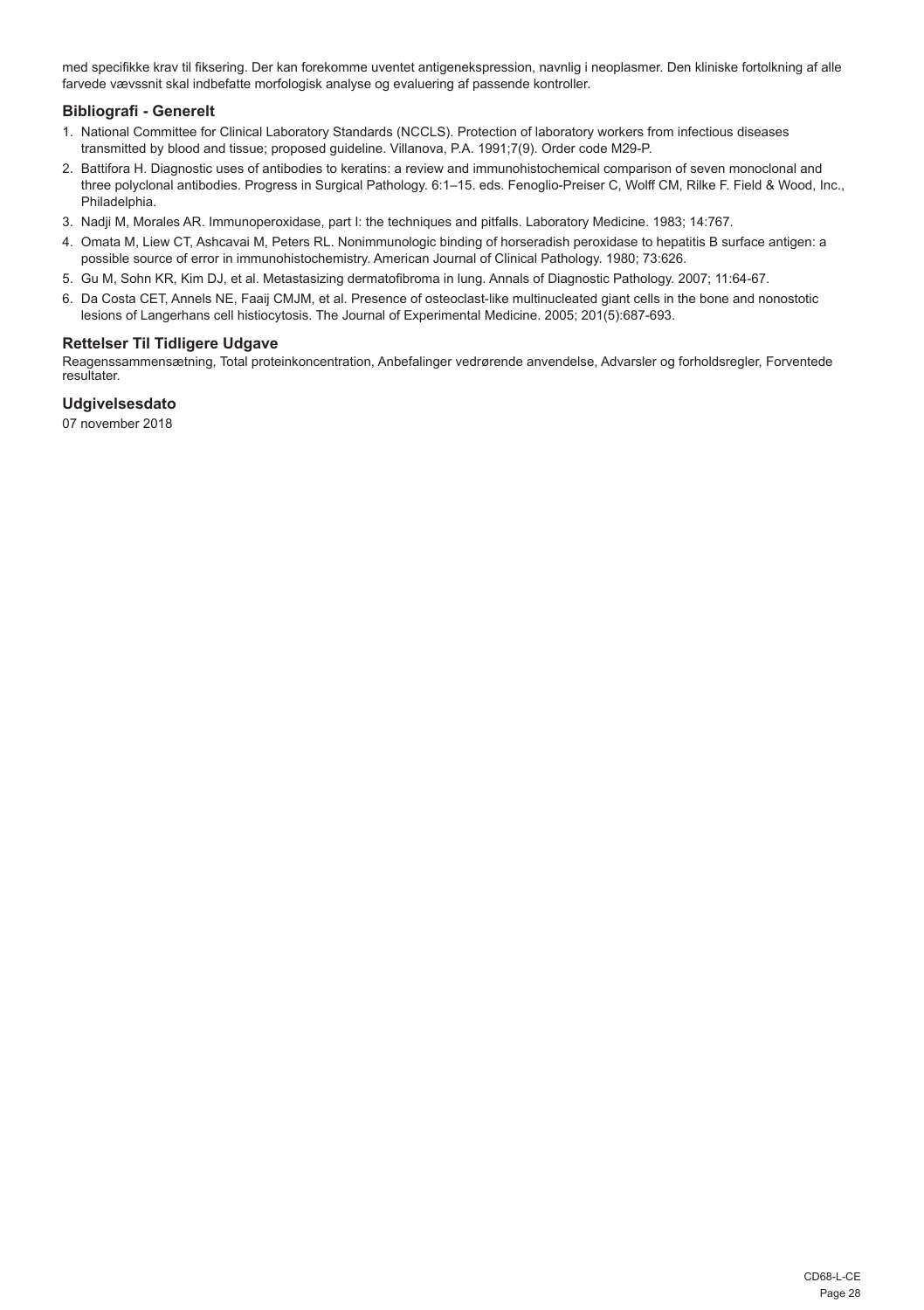## <span id="page-29-0"></span>**Novocastra™ Vloeistof Muis Monoklonaal Antilichaam CD68**

## **Productcode: NCL-L-CD68**

## **Beoogd Gebruik**

#### *Voor gebruik bij in-vitro-diagnostiek.*

NCL-L-CD68 is bedoeld voor de kwalitatieve identificatie door optische microscopie van humaan CD68-antigeen in paraffinecoupes. De klinische interpretatie van iedere kleuring of de afwezigheid ervan moet worden aangevuld met morfologisch onderzoek en goede controles. De interpretatie moet worden geëvalueerd door een vakkundige patholoog binnen de context van de klinische geschiedenis van de patiënt en eventueel ander diagnostisch onderzoek.

## **Beginsel van de Procedure**

Immunohistochemische (IHC) kleuringstechnieken maken de visualisatie van antigenen mogelijk via de sequentiële toepassing van een specifiek antilichaam naar het antigen (primaire antilichaam), het secundaire antilichaam naar het primaire antilichaam en een enzymcomplex met een chromogeen substraat met ingevoegde wasstappen. De enzymatische activering van de chromogeenresultaten in een zichtbaar reactieproduct op de antigene plaats. De monsters kunnen dan tegengekleurd en afgedekt zijn. De resultaten worden geïnterpreteerd met een lichtmicroscoop en hulpmiddelen in de differentiële diagnose van pathofysiologische processen, die wel of niet met een specifiek antigen geassocieerd kunnen worden.

#### **Kloon**

514H12

#### **Immunogeen**

Prokaryotisch fusie-eiwit, overeenkomend met de C-terminale helft van het externe domein van het humane CD68-molecuul.

#### **Specificiteit**

Humaan CD68-antigeen.

#### **Reagentiasamenstelling**

NCL-L-CD68 is een supernatant van de vloeibare weefselkweek die natriumazide bevat als conserveringsmiddel.

#### **Ig-klasse**

IgG2a, kappa

## **Totale Proteïneconcentratie Total Protein**

Raadpleeg het etiket op de flacon voor de specifieke totale proteïneconcenstratie.

#### **Antilichaamconcentratie**

Groter of gelijk aan 37 mg/L zoals bepaald door ELISA. Raadpleeg het etiket op de flacon voor de specifieke lg-concenstratie.

#### **Aanbevelingen over het Gebruik**

Immunochemisch op paraffine coupes.

**Door hitte geïnduceerde epitoopversterking (HIER):** Volg de aanwijzingen voor gebruik in Novocastra Epitope Retrieval Solution pH 9.

**Aangeranden verdunning:** 1:100 voor 30 minuten bij 25 °C. Dit wordt gezien als een richtlijn en gebruikers dienen hun eigen optimale werkverdunningen te bepalen.

**Visualisatie:** Volg a.u.b. de gebruiksinstructies in de Novolink™ Polymer Detection Systems. Voor meer productinformatie of ondersteuning dient u contact op te nemen uw lokale distributeur of het regionale kantoor van Leica Biosystems, of de website van Leica Biosystems te bezoeken, www.LeicaBiosystems.com

NB In bepaalde gevallen kan de blokstap met peroxidase die direct op HIER volgt de kleuring door dit antilichaam beïnvloeden. De prestatie van dit antilichaam dient gevalideerd te worden als het wordt gebruikt met andere handmatige kleuringssystemen of automatische platformen.

#### **Opslag en Stabiliteit**

Opslaan bij temperaturen van 2–8 °C. Niet bevriezen. Laat het systeem direct na gebruik terugkeren naar een temperatuur van 2–8 °C. Gebruik het product niet meer na de expiratiedatum die op de flacon staat. Opslagcondities andere dan degene die hierboven gespecificeerd zijn, dienen door de gebruiker geverifieerd te.

## **Voorbereiding van Monsters**

De aanbevolen fixeerstof is 10% neutraal gebufferde formaline voor paraffine ingebedde weefselcoupes.

## **Waarschuwingen en Voorzorgsmaatregelen**

Deze reagens is voorbereid van het supernatant van de celkweek. Aangezien het biologisch product is, dient u bij het gebruik ervan voorzichtig te werk te gaan.

Deze reagens bevat natriumazide. Een materiaalveiligheidsblad is op verzoek verkrijgbaar bij www.LeicaBiosystems.com

Raadpleeg de richtlijnen van de lokale of nationale overheid voor het afdanken van potentieel giftige componenten. Monsters moeten voor en na fixatie worden behandeld als potentiële overdragers van infecties en volgens de juiste voorzorgsmaatregelen worden afgedankt. Dit geldt tevens voor alle materialen die aan de monsters zijn blootgesteld.<sup>1</sup>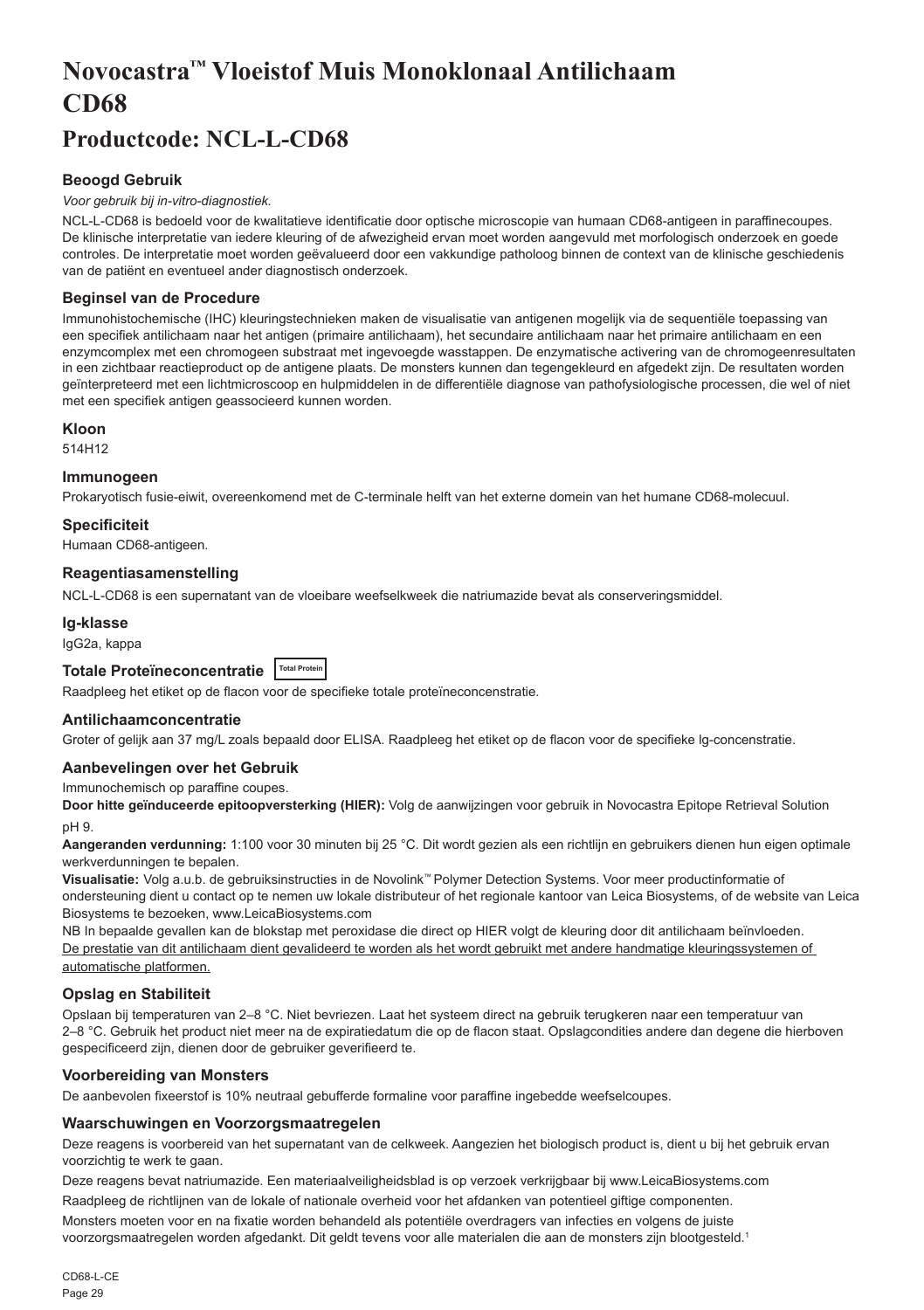Reagentia mogen nooit met de mond worden gepipetteerd. Daarnaast moet contact tussen de huid en het slijmvlies met reagentia en monsters worden vermeden.

Als reagentia of monsters in contact komen met gevoelige gebieden, moet u deze gebieden wassen met een ruime hoeveelheid water. Neem contact op met een arts.

Minimaliseer de kans van microbacteriële contaminatie van reagentia. Als u dit niet doet, kan er een toename van niet-specifieke kleuring optreden.

Incubatietijden of temperaturen die afwijken van degenen die gespecificeerd zijn, kunnen tot onjuiste resultaten leiden. Iedere dergelijke verandering moet door de gebruiker gevalideerd worden.

#### **Kwaliteitscontrole**

Verschillen in het verwerken van weefsel en technische procedures in het laboratorium van de gebruiker kunnen zorgen voor een aanzienlijke variabiliteit van de resultaten. Dit vereist een regulier gebruik van bedrijfseigen controles naast de volgende procedures. De controles moeten verse autopsie-, biopsie-, of chirurgische monsters omvatten, en zo snel mogelijk formaline gefixeerd en in paraffinewax ingebed worden, op dezelfde manier als de patiëntmonster(s).

#### **Positieve Weefselcontrole**

Wordt gebruikt om correct voorbereide weefsels en goede kleuringstechnieken aan te duiden.

Er dient een positieve weefselcontrole opgenomen te worden voor iedere set testcondities in iedere kleuringsrun.

Voor een optimale kwaliteitscontrole en voor het detecteren van geringe niveaus van reagensdegredatie, is weefsel met zwakke positieve kleuring beter geschikt dan weefsel met sterke positieve kleuring.<sup>2</sup>

Aanbevolen positieve weefselcontrole is amandel of darm (macrofagen).

Als de positieve weefselcontrole geen positieve kleuring vertoont, moeten de resultaten met de testmonsters als ongeldig worden beschouwd.

### **Negatieve Weefselcontrole**

Dient onderzocht te worden na de positieve weefselcontrole om de specificiteit te verifiëren van de labeling van het doelantigen door het primaire antilichaam.

Aanbevolen negatieve weefselcontrole is amandel.

Daarnaast leveren de verscheidenheid aan celtypen, die in de meeste weefselcoupes aanwezig zijn, regelmatig negatieve controlelocaties op, maar dit dient door de gebruiker geverifieerd te worden. Niet-specifieke kleuring, indien aanwezig, heeft meestal een diffuus uiterlijk.

Daarnaast kan in coupes sporadische kleuring van bindweefsel worden geobserveerd. Dit treedt op als gevolg van overdadig fixeren van weefsel met formaline. Maak voor de interpretatie van kleuringsresultaten gebruik van intacte cellen. Necrotische of gedegenereerde cellen kunnen vaak een niet-specifieke kleuring vertonen.<sup>3</sup>

Er kan sprake zijn van fout-positieven als gevolg van niet-immunologische binding van eiwitten of substraatreactieproducten. Zij kunnen ook veroorzaakt worden door endogene enzymen zoals pseudoperoxidase (erythrocyten), endogene peroxidase (cytochroom C), of endogene biotine (bijv. lever, borst, hersenen, nieren), afhankelijk van het type immunokleuring dat gebruikt wordt.

Om endogene enzymen of niet-specifieke binding van enzymen van specifieke immunoreactiviteit te differentiëren, kan het zijn dat extra patiëntweefsels exclusief gekleurd wordt met substraat chromogeen of enzymcomplexen (avidine-biotine, streptavidine, gelabeld polymeer) en respectievelijk substraat-chromogeen. Indien specifieke kleuring binnen het interne negatieve controleweefsel optreedt, moeten de resultaten die met de patiëntmonsters zijn verkregen als ongeldig worden beschouwd.

## **Negatieve Reagenscontrole**

Gebruik een niet-specifieke negatieve reagenscontrole in plaats van het primaire antilichaam met een coupe van ieder patiëntmonster, om een niet-specifieke kleuring te evalueren en een betere interpretatie te krijgen van de specifieke kleuring op de antigene plaats.

#### **Patiëntweefsel**

Onderzoek de gekleurde patiëntmonsters met NCL-L-CD68. De positieve kleuringsintensiteit moet worden geëvalueerd binnen de context van iedere niet-specifieke achtergrondkleuring van de negatieve reagenscontrole. Net zoals bij elke immunohistochemische test betekent een negatief resultaat dat het antigeen niet is gedetecteerd. Het betekent dus niet dat het antigeen afwezig was in de geanalyseerde cellen/het geanalyseerde weefsel. Gebruik een panel van antilichamen om de verkeerd-negatieve reacties te identificeren.

#### **Verwachte Resultaten**

#### Normale weefsels

Met kloon 514H12 werd het CD68-glycoproteïne gedetecteerd in het cytoplasma en in het celmembraan van verschillende celtypen van de myelo-monocytaire cellijn, waaronder monocyten, macrofagen, granulocyten, microgliacellen, Kupffercellen van de lever, Hofbauercellen van de placenta en een gehalte van dendritische cellen. (Totaal aantal beoordeelde normale gevallen = 47).

#### Abnormale weefsels

Kloon 514H12 kleurde 1/201 beoordeelde tumoren, waaronder testisseminomen (1/2), lymfomen (0/80, waaronder 0/44 diffuus B-cellymfoom, 0/6 nodulair diffuus B-cellymfoom, 0/6 Hodgkinlymfoom met gemengde celsamenstelling, 0/5 anaplastische grootcellige lymfomen, 0/4 foliculair niet-Hodgkinlymfoom, 0/3 slijmvliesgerelateerd B-cellymfoom, 0/3 Hodgkinlymfoom van het type met overheersend lymphocyten, 0/2 T-cellymfoom, 0/2 lymfocytair plasmacytoïde lymfoom, 0/1 Burkitt-achtig lymfoom. 0/1 mantelcellymfoom, 0/1 T-cellymfoom met glasachtige cellen, 0/1 Lennertlymfoom en 0/1 hodgkinlymfoom met nodulaire sclerose), huidtumoren (0/77, waaronder 0/16 plaveiselcelcarcinoom, 0/15 maligne melanoom, 0/14 basaalcelcarcinoom, 0/10 zweetkliercarcinoom, 0/10 dermatofibrosarcoom, 0/3 gemetastaseerde adenocarcinoom, 0/3 maligne schwannoom, 0/2 adenoïde cystisch carcinoom, 0/1 adenocarcinoom van de talgklier, 0/1 fibrosarcoom, 0/1 leiomyosarcoom en 0/1 pleomorf ongedifferentieerd sarcoom), levercarcinomen (0/6), papillaire schildkliercarcinomen (0/4), longcarcinomen (0/4), ovariumtumoren (0/4), hersentumoren (0/2), wekedelentumoren (0/2), ongespecificeerde gemetastaseerde carcinomen (0/2), plaveiselcarcinomen van de oesofagus (0/2),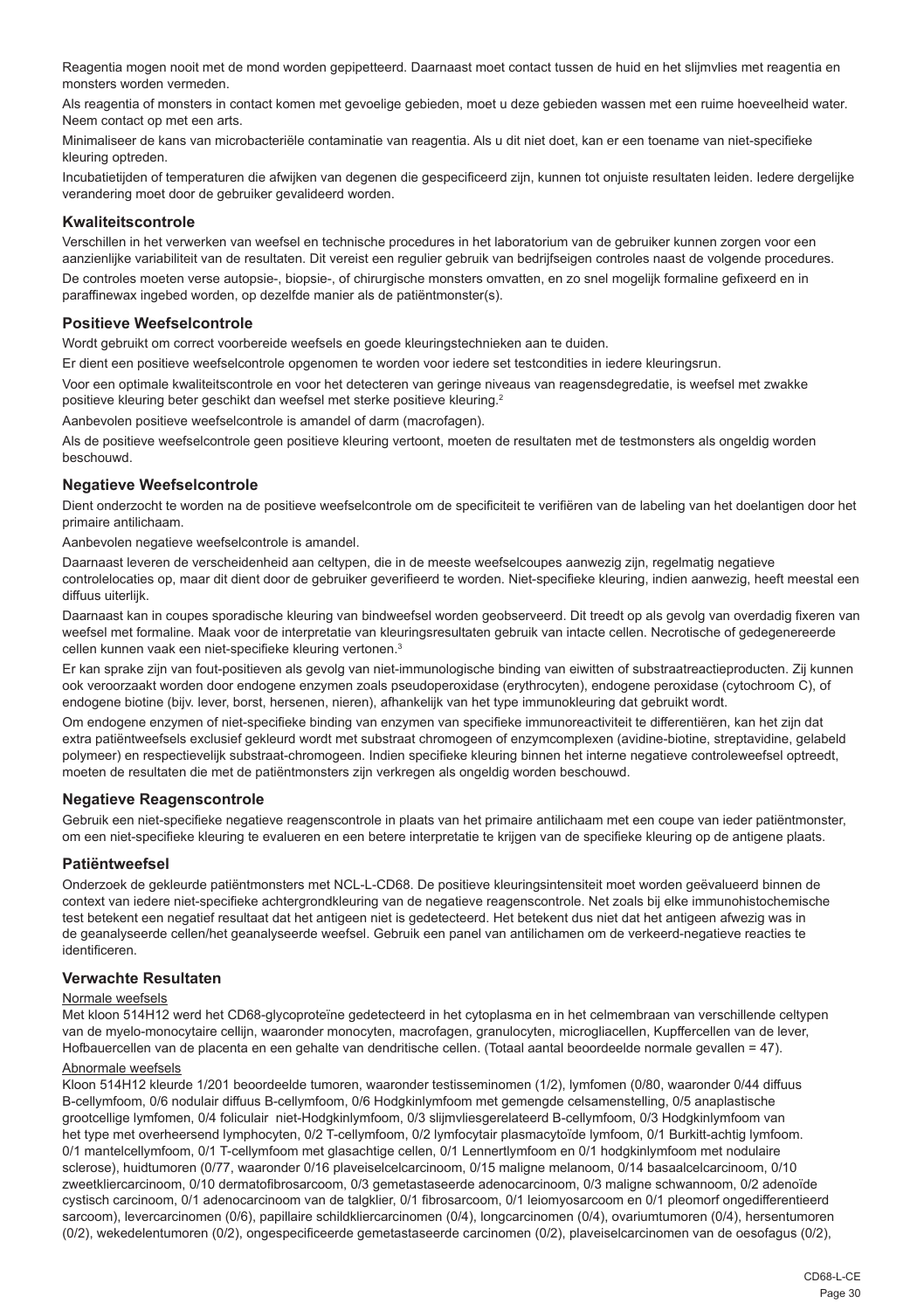ductaalcarcinomen van de borst (0/2), niercelcarcinomen (0/2), adenocarcinomen van de maag (0/2), adenocarcinomen van het colon (0/2), adenocarcinomen van het rectum (0/2), plaveiselcelcarcinomen van de tong (0/2), plaveiselcelcarcinomen van de cervix (0/2), plaveiselcelcarcinoom van de larynx (0/1) en atypische carcinoïde tumor van de thymus (0/1). (Totaal aantal beoordeelde tumorgevallen  $= 201$ .

#### **NCL-L-CD68 wordt aanbevolen voor de identificatie van het CD68-antigeen in verschillende normale en neoplastische weefsels.**

## **Algemene Beperkingen**

Immunohistochemie is een diagnoseproces van meerdere stappen dat uit een gespecialiseerde training bestaat in het selecteren van de desbetreffende reagentia; weefselselectie, fixatie en verwerking; voorbereiding van de IHC-objectglaasjes; en de interpretatie van de kleuringsresultaten. Weefselkleuring is afhankelijk van het gebruik en de verwerking van het weefsel vóór het aanbrengen van de kleuring. Een onjuiste manier van fixeren, invriezen, ontdooien, wassen, drogen, verwarmen en opdelen of contaminatie met andere weefsels of vloeistoffen kunnen leiden tot artefacten, het vastzitten van antilichamen of fout-negatieven. Inconsistente resultaten kunnen het gevolg zijn variaties in de methoden die voor het fixeren en inbedden worden gebruikt of van inherente onregelmatigheden binnen het weefsel.<sup>4</sup>

Overmatige of onvolledige tegenkleuring kan een correcte interpretatie van de resultaten in te weg zitten.

De klinische interpretatie van iedere kleuring of de afwezigheid ervan moet worden aangevuld met morfologisch onderzoek en goede controles. De interpretatie moet worden geëvalueerd door een vakkundige patholoog binnen de context van de klinische geschiedenis van de patiënt en eventueel ander diagnostisch onderzoek.

Antilichamen van Leica Biosystems Newcastle Ltd zijn bedoeld voor gebruik, zoals aangegeven, op bevroren of paraffine ingebedde coupes met specifieke fixatie-eisen. Er kan een onverwachte antigenexpressie optreden, met name in neoplasma's. De klinische interpretatie van ieder gekleurde weefselcoupe moet morfologische analyses bevatten en de evaluatie van de juiste controles.

### **Algemene Literatuurlijst**

- 1. National Committee for Clinical Laboratory Standards (NCCLS). Protection of laboratory workers from infectious diseases transmitted by blood and tissue; proposed guideline. Villanova, P.A. 1991; 7(9). Order code M29-P.
- 2. Battifora H. Diagnostic uses of antibodies to keratins: a review and immunohistochemical comparison of seven monoclonal and three polyclonal antibodies. Progress in Surgical Pathology. 6:1–15. eds. Fenoglio-Preiser C, Wolff CM, Rilke F. Field & Wood, Inc., Philadelphia.
- 3. Nadji M, Morales AR. Immunoperoxidase, part I: the techniques and pitfalls. Laboratory Medicine. 1983; 14:767.
- 4. Omata M, Liew CT, Ashcavai M, Peters RL. Nonimmunologic binding of horseradish peroxidase to hepatitis B surface antigen: a possible source of error in immunohistochemistry. American Journal of Clinical Pathology. 1980; 73:626.
- 5. Gu M, Sohn KR, Kim DJ, et al. Metastasizing dermatofibroma in lung. Annals of Diagnostic Pathology. 2007; 11:64-67.
- 6. Da Costa CET, Annels NE, Faaij CMJM, et al. Presence of osteoclast-like multinucleated giant cells in the bone and nonostotic lesions of Langerhans cell histiocytosis. The Journal of Experimental Medicine. 2005; 201(5):687-693.

#### **Aanpassingen ten opzichte van Vorige Editie**

Samenstelling van het reagens, Totale eiwitconcentratie, Aanbevelingen voor gebruik, Waarschuwingen en voorzorgsmaatregelen, Verwachte resultaten.

## **Publicatiedatum**

07 november 2018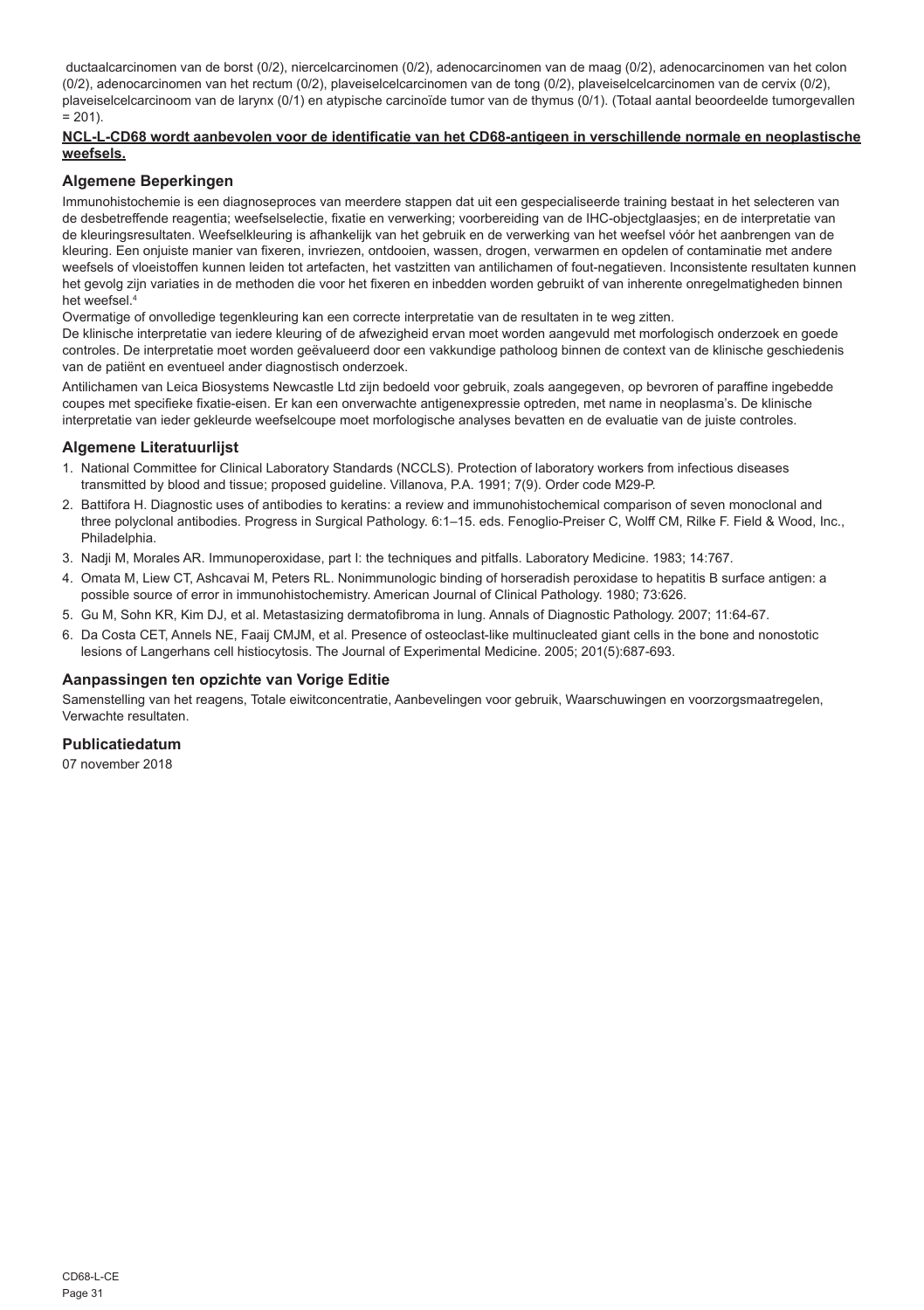## <span id="page-32-0"></span>**Novocastra™ Flytende Monoklonalt Antistoff Fra Mus CD68**

## **Produktkode: NCL-L-CD68**

## **Tiltenkt bruk**

#### *Til in vitro-diagnostisk bruk.*

NCL-L-CD68 skal brukes til kvalitativ identifikasjon av humant CD68-antigen i parafinsnitt ved lysmikroskopi. Den kliniske tolkningen av farge eller manglende farge skal suppleres med morfologiske undersøkelser og bruk av egnede kontroller, og bør evalueres av en kvalifisert patolog i lys av pasientens kliniske historie og eventuelle andre diagnostiske tester.

#### **Prosedyreprinsipp**

Immunhistokjemiske (IHC) fargingsteknikker gjør det mulig å se antigener via en sekvensiell tilsetning av et bestemt antistoff mot antigenet (primært antistoff), et sekundært antistoff mot det primære antistoffet og et enzymkompleks med et kromogent substrat med innskutte vasketrinn. Den enzymatiske aktiveringen av kromogenet gir et synlig reaksjonsprodukt på antigenstedet. Prøven kan deretter kontrastfarges og dekkes med et dekkglass. Resultatene fortolkes ved hjelp av et lysmikroskop og medvirker til differensialdiagnose av patofysiologiske prosesser som muligens kan være assosiert med et bestemt antigen.

#### **Klon**

514H12

## **Immunogen**

Prokaryotisk fusjonsprotein som tilsvarer karboksy-terminalhalvdelen av det eksterne domenet av det humane CD68-molekylet.

#### **Spesifisitet**

Humant CD68-antigen.

#### **Reagenssammensetning**

NCL-L-CD68 er en flytende vevskultursupernatant som inneholder natriumazid som konserveringsmiddel.

#### **Ig-klasse**

IgG2a, kappa

#### **Totalproteinkonsentrasjon Total Protein**

Se etiketten på hetteglasset for lotspesifikk totalproteinkonsentrasjon.

#### **Antistoffkonsentrasjon**

Større enn eller tilsvarende 37 mg/l i henhold til ELISA. Se etiketten på hetteglasset for lotspesifikk Ig-konsentrasjon.

#### **Anbefalinger for Bruk**

Immunhistokjemi på parafinsnitt.

**Varmeindusert epitopgjenvinning (HIER):** Følg bruksanvisningen for Novocastra Epitope Retrieval Solution pH 9.

**Foreslått fortynning:** 1:100 i 30 minutter ved 25 °C. Disse retningslinjene er veiledende, og brukeren bør selv bestemme egne optimale bruksfortynninger.

**Visualisering:** Følg bruksanvisningen for Novolink™ Polymer Detection Systems. Ønsker du ytterligere produktinformasjon eller -støtte, kan du ta kontakt med den lokale forhandleren eller regionkontoret til Leica Biosystems, eller på nettsidene til Leica Biosystems, www. LeicaBiosystems.com

NB I visse tilfeller kan peroksidaseblokkeringstrinnet som følger like etter HIER påvirke fargingen som er oppnådd med dette antistoffet. Ytelsen til dette antistoffet bør valideres ved bruk av andre manuelle fargingssystemer eller automatiske systemer.

#### **Oppbevaring og Stabilitet**

Oppbevares ved 2–8 °C. Må ikke fryses. Returneres til 2–8 °C umiddelbart etter bruk. Må ikke brukes etter utløpsdatoen angitt på produktetiketten. Andre oppbevaringsbetingelser må valideres av brukeren.

#### **Klargjøring av Prøver**

Anbefalt fiksativ er 10 % nøytralbufret formalin for parafinlagrede vevssnitt.

#### **Advarsler og Forholdsregler**

Denne reagensen er laget av supernatanten fra en cellekultur. Dette er et biologisk produkt som må behandles deretter.

Denne reagensen inneholder natriumazid. Dataark om materialsikkerhet (MSDS) er tilgjengelig på forespørsel eller kan lastes ned fra www.LeicaBiosystems.com

Følg nasjonale og lokale forskrifter for avhending av komponenter som kan være giftige.

Prøver (før og etter fiksering) og alt materiale som eksponeres for dem, skal behandles som potensielt smittefarlig og kasseres i samsvar med gjeldende forholdsregler.<sup>1</sup>

Hold aldri pipetter med reagens i munnen, og unngå at hud og slimhinner kommer i kontakt med reagenser og prøver.

Hvis reagenser eller prøver kommer i kontakt med følsomme områder, skal de skylles med rikelig vann. Kontakt lege.

Reduser mikrobiell kontaminering av reagensene til et minimum, ellers kan det forekomme økt uspesifisert farging.

Inkubasjonstider eller temperaturer som er annerledes enn det som er angitt, kan gi unøyaktige resultater. Slike endringer må valideres av brukeren.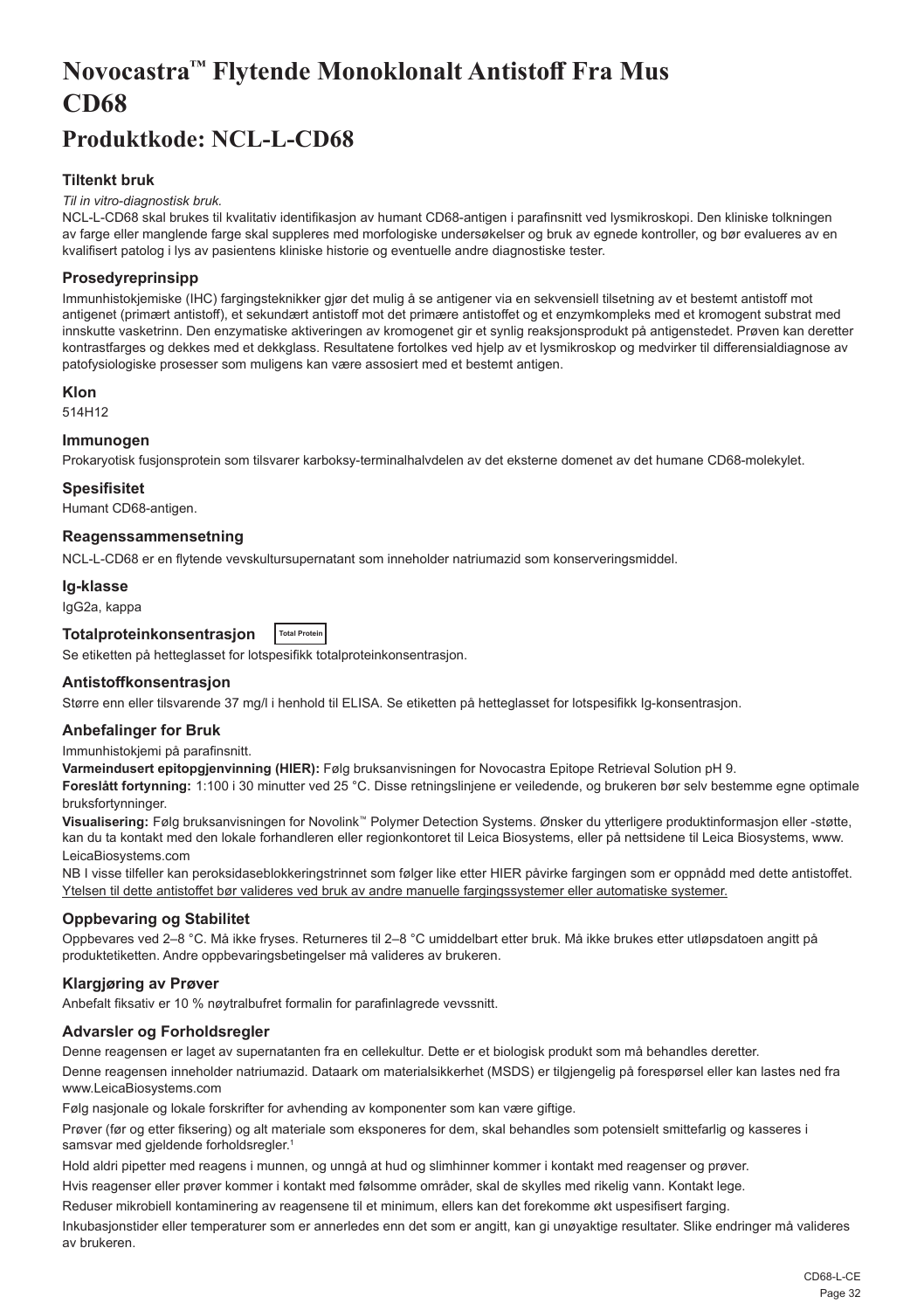## **Kvalitetskontroll**

Forskjeller i behandlingen av vev og forskjeller i tekniske prosedyrer i brukerens laboratorium kan gi signifikant varierte resultater, og det kan være nødvendig å foreta kontroller på stedet i tillegg til prosedyrene angitt nedenfor.

Kontrollene skal være nye autopsi-/biopsi-/kirurgiske prøver, formalinfikserte, behandlede og parafinlagrede så snart som mulig, på samme måte som pasientprøver.

## **Positiv Vevskontroll**

Brukes for å påvise korrekt vevspreparering og fargeteknikker.

Én positiv vevskontroll bør inkluderes for hvert sett med testbetingelser i hver fargerunde.

Svakt positivt farget vev er mer egnet enn kraftig positivt farget vev til optimal kvalitetskontroll og påvisning av små nivåer reagensnedbrytning.<sup>2</sup>

Anbefalt positivt kontrollvev er tonsill eller tarm (makrofager).

Hvis den positive vevskontrollen ikke viser positiv farging, skal resultatene til testprøvene anses som ugyldige.

### **Negativ Vevskontroll**

Skal undersøkes etter den positive vevskontrollen for å sikre at det primære antistoffet merker målantigenet spesifikt. Anbefalt negativt kontrollvev er tonsill (endotelceller).

Alternativt har de mange ulike celletypene som finnes i de fleste vevssnittene ofte negative kontrollsteder, men dette må verifiseres av brukeren. Uspesifikk farging, hvis dette er aktuelt, har ofte et diffust utseende.

Sporadisk farging av bindevev kan på samme måte observeres i snitt fra vev som er fiksert for kraftig i formalin. Bruk intakte celler for å tolke fargeresultatene. Nekrotiske eller degenererte celler kan ofte farges uspesifikt.<sup>3</sup>

Falske positive resultater kan skyldes ikke-immunologisk binding av proteiner eller substratreaksjonsprodukter. Dette kan også skyldes endogene enzymer som pseudoperoksidase (erytrocytter), endogen peroksidase (cytokrom C) eller endogent biotin (f.eks. lever, bryst, hjerne, nyre), avhengig av anvendt type immunfarge.

For å differensiere endogen enzymaktivitet eller uspesifikk enzymbinding og spesifikk immunreaktivitet kan ytterligere pasientvev eventuelt farges kun med henholdsvis substratkromogen eller enzymkomplekser (avidin-biotin, streptavidin, merket polymer) og substratkromogen. Hvis det skjer spesifikk farging i den negative vevskontrollen, må resultatene for pasientprøvene anses som ugyldige.

## **Negativ reagenskontroll**

Bruk en uspesifikk negativ reagenskontroll i stedet for det primære antistoffet på et snitt av hver pasientprøve for å vurdere uspesifikk farging og for å muliggjøre bedre fortolkning av spesifikk farging på antigenstedet.

#### **Pasientvev**

Undersøk pasientprøver farget med NCL-L-CD68 sist. Intensiteten av positiv farging bør vurderes i sammenheng med eventuell uspesifikk bakgrunnsfarging av den negative reagenskontrollen. Som med alle immunhistokjemiske tester, betyr et negativt resultat at antigenet ikke ble påvist, ikke at antigenet var fraværende i de analyserte cellene/vevet. Om nødvendig kan man bruke et panel av antistoffer for å identifisere falske negative reaksjoner.

#### **Forventede Resultater**

#### Normalt Vev

Klon 514H12 detekterte CD68-glykoprotein i både cytoplasmaen og cellemembranen hos en rekke celletyper av myelomonocytiske cellelinjer, inkludert monocytter, makrofager, granulocytter, mikrogliaceller, Kupffer-celler i leveren, placentale Hofbauer-celler og en andel dendrittiske celler. (Totalt antall evaluerte normale tilfeller = 47).

#### Abnormalt Vev

Klon 514H12 farget 1/201 tumorer evaluert, inkludert testikulære seminomer (1/2), lymfomer (0/80, inkludert 0/44 diffust B-cellelymfom, 0/6 nodulært diffust B-cellelymfom, 0/6 Hodgkins lymfom med blandet cellularitet, 0/5 anaplastisk storcellet cellelymfom, 0/4 follikulært non-Hodgkins lymfom, 0/3 B-cellemucosa-assosiert lymfom, 0/3 lymfocytt predominerende type Hodgkins lymfom, 0/2 T-cellelymfom, 0/2 lymfocytært plasmacytoid lymfom, 0/1 Burkitt-lignende lymfom. 0/1 mantelcellelymfom, 0/1 klarcellet T-cellelymfom, 0/1 Lennert-lymfom og 0/1 nodulær sklerose Hodgkins lymfom), hudtumorer (0/77, inkludert 0/16 skvamøst cellekarsinom, 0/15 malignt melanom, 0/14 basalcellekarsinom, 0/10 svettekjertelkarsinom, 0/10 dermatofibrosarkom, 0/3 metastatisk adenokarsinom, 0/3 malignt akustikusnevrinom, 0/2 adenoid cystisk karsinom, 0/1 sebakøst adenokarsinom, 0/1 fibrosarkom, 0/1 leiomyosarkom og 0/1 pleomorft udifferensiert sarkom), leverkarsinomer, (0/6), papillære thyroideakarsinomer (0/4), lungekarsinomer (0/4), ovarietumorer (0/4), hjernetumorer (0/2), bløtvevstumorer (0/2), uspesifiserte metastatiske karsinomer (0/2), skvamøse cellekarsinomer i øsofagus (0/2), duktale karsinomer i brystene (0/2), renale cellekarsinomer (0/2), adenokarsinomer i magen (0/2), adenokarsinomer i kolon (0/2), adenkarsinomer i rektum (0/2), skvamøse cellekarsinomer i tungen (0/2), skvamøse cellekarsinomer i cervix (0/2), skvamøse cellekarsinomer i larynx (0/1) og atypisk karsinoid tumor i thymus (0/1). (Totalt antall evaluerte tumortilfeller = 201).

#### **NCL-L-CD68 anbefales for identifikasjon av CD68-antigen i forskjellige normale og neoplastiske vev.**

#### **Generelle Begrensninger**

Immunhistokjemi er en diagnostisk prosess i flere trinn som omfatter spesialutdanning i valg av egnede reagenser, vevsseleksjon, -fiksering og -behandling samt preparering av IHC-objektglass og tolking av fargeresultater.Vevsfarging avhenger av håndteringen og behandlingen av vevet før fargingen. Feil fiksering, frysing, tining, vasking, tørking, oppvarming, snitting eller kontaminering med annet vev eller væsker kan gi artefakter, innfanging av antistoffer eller falske negative resultater. Inkonsekvente resultater kan skyldes variasjoner ved fiksering eller innstøpningsmetoder eller iboende uregelmessigheter i vevet.<sup>4</sup>

Overdreven eller ufullstendig motfarging kan også gjøre det vanskelig å tolke resultatene riktig.

Den kliniske tolkningen av farge eller manglende farge skal suppleres med morfologiske undersøkelser og bruk av egnede kontroller, og bør evalueres av en kvalifisert patolog i lys av pasientens kliniske historie og eventuelle andre diagnostiske tester.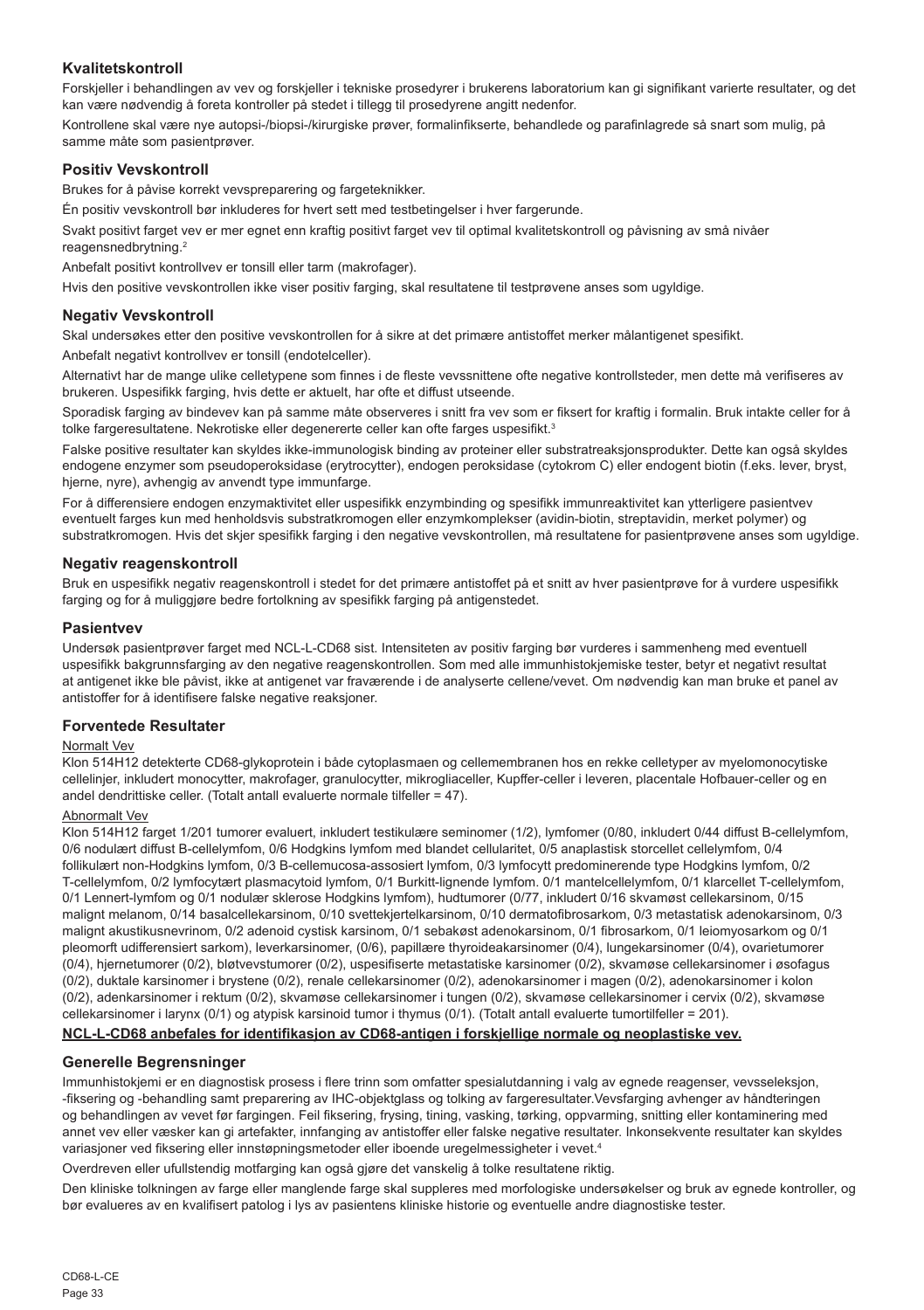Antistoffer fra Leica Biosystems Newcastle Ltd skal brukes, som angitt, på enten frosne eller parafinlagrede snitt med spesifikke krav til fiksering. Uventet antigenekspresjon kan forekomme, spesielt i neoplasma. Den kliniske tolkningen av fargede vevssnitt må omfatte morfologiske analyser og evaluering av egnede kontroller.

## **Bibliografi – Generelt**

- 1. National Committee for Clinical Laboratory Standards (NCCLS). Protection of laboratory workers from infectious diseases transmitted by blood and tissue; proposed guideline. Villanova, P.A. 1991; 7(9). Order code M29-P.
- 2. Battifora H. Diagnostic uses of antibodies to keratins: a review and immunohistochemical comparison of seven monoclonal and three polyclonal antibodies. Progress in Surgical Pathology. 6:1–15. eds. Fenoglio-Preiser C, Wolff CM, Rilke F. Field & Wood, Inc., Philadelphia.
- 3. Nadji M, Morales AR. Immunoperoxidase, part I: the techniques and pitfalls. Laboratory Medicine. 1983; 14:767.
- 4. Omata M, Liew CT, Ashcavai M, Peters RL. Nonimmunologic binding of horseradish peroxidase to hepatitis B surface antigen: a possible source of error in immunohistochemistry. American Journal of Clinical Pathology. 1980; 73:626.
- 5. Gu M, Sohn KR, Kim DJ, et al. Metastasizing dermatofibroma in lung. Annals of Diagnostic Pathology. 2007; 11:64-67.
- 6. Da Costa CET, Annels NE, Faaij CMJM, et al. Presence of osteoclast-like multinucleated giant cells in the bone and nonostotic lesions of Langerhans cell histiocytosis. The Journal of Experimental Medicine. 2005; 201(5):687-693.

### **Endringer i forhold til Forrige Utgave**

Reagenssammensetning, Total proteinkonsentrasjon, Anbefalinger for bruk, Advarsler og forsiktighetsregler, Forventede resultater.

## **Utgivelsesdato**

07 november 2018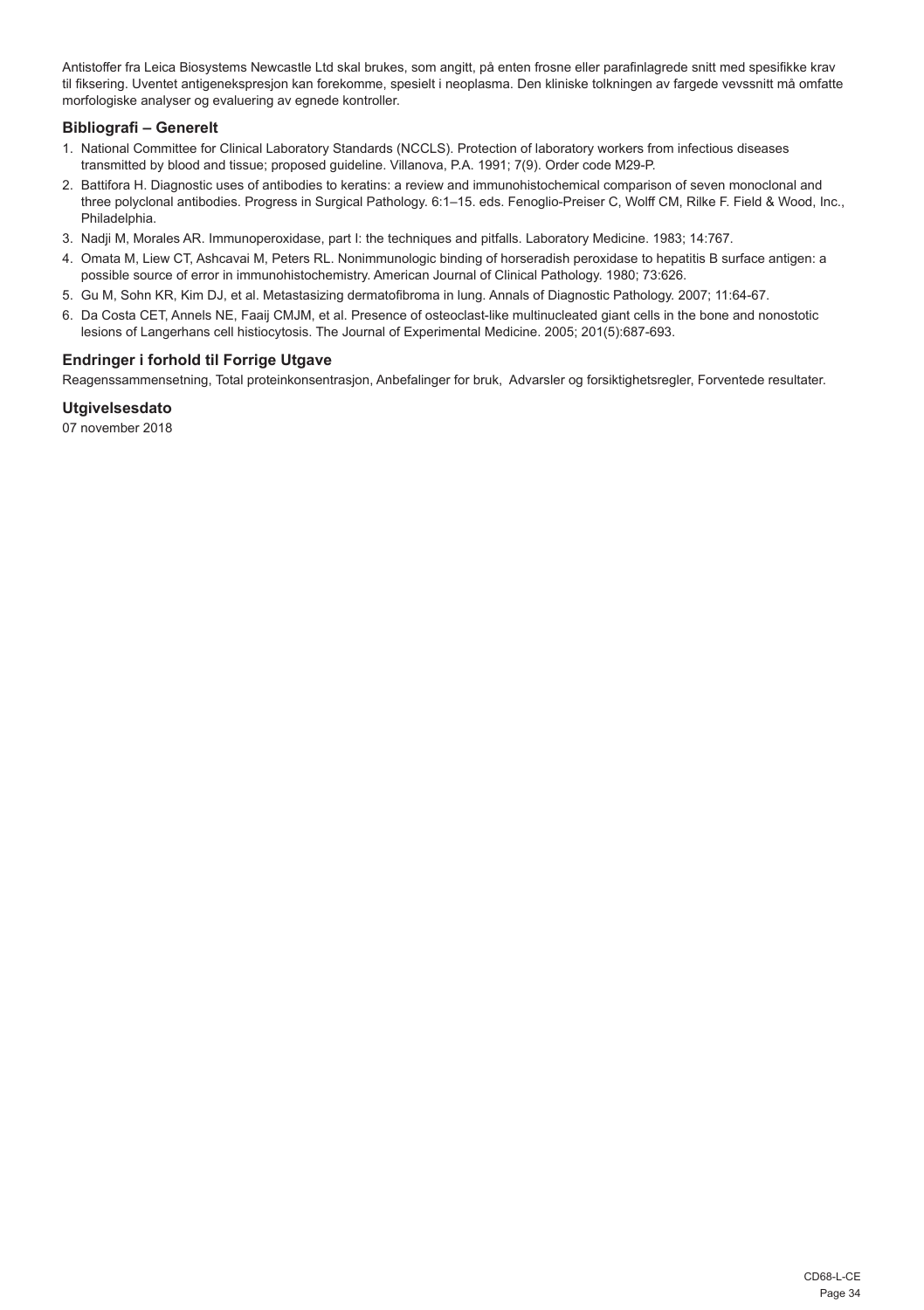## <span id="page-35-0"></span>**Novocastra™ Likit Monoklonal Fare Antikor CD68 Ürün Kodu: NCL-L-CD68**

## **Kullanım Amacı**

#### *In vitro diagnostik kullanımı için.*

NCL-L-CD68, parafin seksiyonlarında insan CD68 antijeni ışık mikroskopisi tarafından kalitatif tanımlama için kullanılmak üzere tasarlanmıştır. Herhangi bir boyamanın mevcut olması veya olmaması ile ilgili klinik yorumlama, uygun kontroller kullanılarak morfolojik çalışmalarla tamamlanmalıdır ve hastanın klinik geçmişi ve diğer diagnostik testler kapsamında kalifiye bir patolojist tarafından değerlendirilmelidir.

### **Prosedür Prensibi**

İmmünohistokimyasal (IHC) boyama teknikleri, spesifik bir antikorun antijene (primer antikor), ikincil bir antikorun primer antikora ve bir enzim kompleksinin kromojenik bir substrat ile arada yıkama adımları olacak şekilde sekansiyel olarak uygulanmasıyla antijenlerin görselleştirilmesini sağlar. Kromojenin enzimatik aktivasyonu, antijen bölgede görünür bir reaksiyon prodüktü ile sonuçlanır. Numune bu durumda karşıt boyanabilir ve lamellenebilir. Sonuçlar, bir ışık mikroskopu kullanılarak yorumlanır ve özel bir antijenle birleştirilebilen veya birleştirilemeyen patofizyolojik işlemlerin ayırıcı tanısına yardımcı olur.

## **Clone**

514H12

#### **İmmünojen**

İnsan CD68 dış alanının karboksi terminal yarısına karşılık gelen prokaryotik füzyon proteini.

**Spesifite**

İnsan CD68 antijeni.

## **Reagent Kompozisyonu**

NCL-L-CD68, prezervatif olarak sodyum azit içeren supernatant bir likit doku kültürüdür.

#### **Ig Sınıfı**

IgG2a, Kappa

## **Toplam Protein Konsantrasyonu Total Protein**

Lota özel toplam protein konsantrasyonu için viyal etiketine başvurun.

#### **Antikor Konsantrasyonu**

ELISA tarafından belirlendiği gibi 37 mg/L'ye eşit veya bu değerden yüksek. Lota özel lg konsantrasyonu için viyal etiketine başvurun.

#### **Kullanım Tavsiyeleri**

Parafin seksiyonlarında immünohistokimya.

**Isı İle Endüklenen Epitop Alımı (HIER):** Novocastra Epitope Retrieval Solution pH 9 içinde kullanım için lütfen talimatları takip edin.

**Önerilen dilüsyon:** 1:100 25 °C'de 30 dakika için. Bu bir kılavuz olarak verilmiştir; kullanıcılar, kendilerine özel optimal çalışma dilüsyonlarını belirlemelidirler.

**Görselleştirme:** Novolink™ Polymer Detection System kullanım talimatlarına uyun. Ürünle ilgili daha fazla bilgi veya destek için yerel distribütörünüze veya bölgesel Leica Biosystems ofisine başvurun veya alternatif olarak www.LeicaBiosystems.com Leica Biosystems internet sitesini ziyaret edin.

NB Bazı durumlarda, HIER'den hemen sonra peroksidaz bloğu adımı bu antikor tarafından sağlanan boyamayı etkileyebilir.

Bu antikorun performansı, diğer manuel boyama sistemleri veya otomatik platformlarla kullanıldığında doğrulanmalıdır.

#### **Saklama ve Dayanıklılık**

2–8 °C'de saklayın. Dondurmayın. Kullanımdan hemen sonra 2–8 °C'ye dönün. Viyal etiketinin üzerinde belirtilen son kullanım tarihinden sonra kullanmayın. Yukarıda belirtilenlerin dışındaki saklama koşullarının, kullanıcı tarafından kontrol edilmesi gerekir.

#### **Numune Hazırlığı**

Önerilen fiksatif, parafine gömülmüş doku seksiyonları için %10 nötr tamponlu formalindir.

## **Uyarılar ve Önlemler**

Bu reagent, hücre kültürünün supernatantından hazırlanmıştır. Bu bir biyolojik ürün olduğundan işlem yaparken özel dikkat gerektirir. Bu reagent, sodyum azit içerir. Talep üzerine veya www.LeicaBiosystems.com'dan bir Material Safety Data Sheet (Malzeme Güvenlik Veri Sayfası) elde edilebilir

Potansiyel tüm toksik komponentlerin imhası için federal, ulusal veya lokal düzenlemelere başvurun.

Fikse etme işleminden önce ve sonra numuneler ve bunlara maruz kalan tüm materyaller, enfeksiyon yayabilecek gibi ele alınmalı ve doğru önlemler alınarak atığa çıkartılmalıdır.<sup>1</sup>

Reagent'lar asla ağızla pipetlenmemeli ve cildin ve muköz membranların reagent ve numunelerle temasından kaçınılmalıdır.

Reagent veya numunelerin hassas alanlarla temas etmesi durumunda bu alanları bol su ile yıkayın. Doktora başvurun.

Reagent'ların mikrobiyal kontaminasyonunu minimize edin, aksi durumda nonspesifik boyamada bir artış ortaya çıkabilir.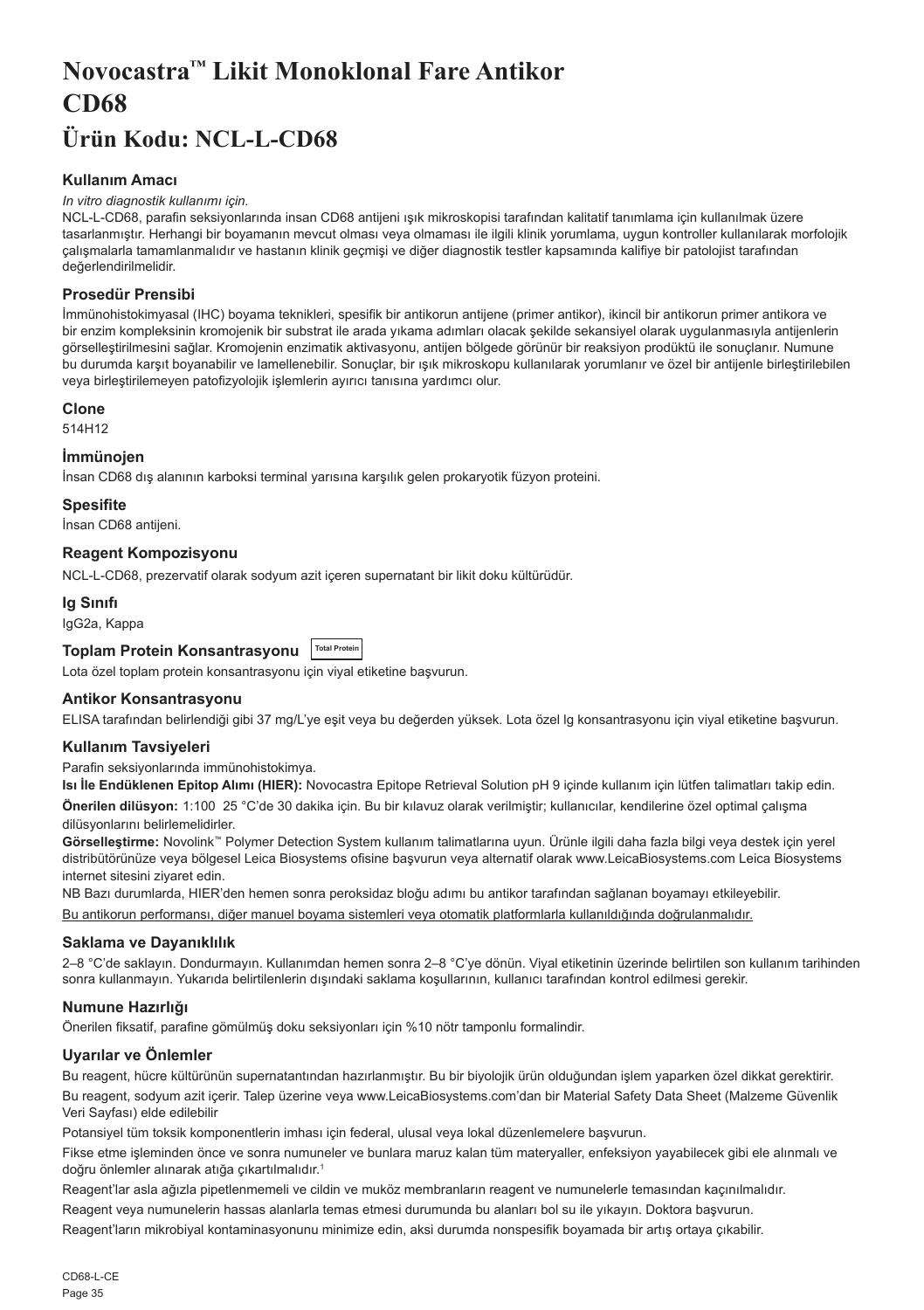Belirtilenlerin dışında inkübasyon süreleri veya sıcaklıkları, hatalı sonuçlara neden olabilir. Tüm değişiklikler, kullanıcı tarafından doğrulanmalıdır.

### **Kalite Kontrol**

Kullanıcının laboratuvarındaki doku işleme ve teknik prosedürlerdeki değişiklikler, sonuçlarda önemli farklılıklara neden olabilir ve aşağıdaki prosedürlere ek olarak dahili kontrollerin düzenli şekilde yapılmasını gerektirir.

Kontroller, mümkün olan en kısa sürede ve hasta örneği (örnekleri) ile aynı şekilde formalinle fikse edilmiş, işlenmiş ve parafin mumuna gömülmüş taze otopsi/biyopsi/cerrahi numune olmalıdır.

#### **Pozitif Doku Kontrolü**

Doğru hazırlanmış dokuları ve düzgün boyama tekniklerini belirtmek için kullanılır.

Bir pozitif doku kontrolü, her boyama çalıştırmasında test koşullarının her seti için dahil edilmelidir.

Optimal kalite kontrol için ve reagent degradasyonunun minör düzeylerini tespit etmek için zayıf pozitif boyamaya sahip bir doku, güçlü pozitif boyamaya sahip bir dokudan daha uygundur.<sup>2</sup>

Önerilen pozitif kontrol dokusu: bademcik veya barsak (makrofajlar).

Pozitif doku kontrolü, pozitif boyamayı göstermezse test numuneleri ile elde edilen sonuçlar geçersiz olarak ele alınmalıdır.

### **Negatif Doku Kontrolü**

Pozitif doku kontrolünden sonra hedef antijenin etiketleme spesifitesini primer antikorla kontrol etmek için gerçekleştirilmelidir.

Önerilen negatif kontrol dokusu: bademcik (endotelyal hücreler).

Pek çok doku seksiyonunda bulunan farklı hücre tiplerinin çeşitliliği, genelde negatif kontrol bölgeleri sağlar ancak bu, kullanıcı tarafından kontrol edilmelidir. Nonspesifik boyama, mevcutsa genelde difüz bir görünüme sahiptir.

Bağ dokusu sporadik boyama, aşırı formalinle fikse edilmiş dokulardan seksiyonlarda da gözlemlenebilir. Boyama sonuçlarının yorumlanması için intakt hücreler kullanın. Nekrotik veya dejenere hücreler, genelde belirsiz şekilde boyanabilir.<sup>3</sup>

Yanlış pozitif sonuçlar, substrat reaksiyon ürünleri veya proteinlerin immünolojik olmayan protein bağlanması nedeniyle görülebilir. Bunlar, kullanılan immüno boyamanın tipine bağlı olarak psödoperoksidaz (eritrositler), endojen peroksidaz (sitokrom C) veya endojen biotin (örn. karaciğer, meme, beyin, böbrek) gibi endojen enzimler nedeniyle de ortaya çıkabilir.

Endojen enzim aktivitesini veya enzimlerin nonspesifik bağlanmasını, spesifik immünreaktiviteden ayırt etmek için ilave hasta dokuları, sadece sırasıyla substrat kromojen veya enzim kompleksleriyle (avidin biotin, streptavidin, etiketli polimer) ve substrat kromojen ile boyanabilir. Spesifik boyamanın, negatif doku kontrolünde ortaya çıkması durumunda hasta numuneleri ile elde edilen sonuçlar geçersiz olarak ele alınmalıdır.

#### **Negatif Reagent Kontrolü**

Antijen bölgede nonspesifik boyamanın değerlendirilmesi ve spesifik boyamanın daha iyi yorumlanmasını sağlamak amacıyla her hasta numunesinin bir seksiyonu ile primer antikorun yerine bir nonspesifik negatif reagent kontrolü kullanın.

#### **Hasta Dokusu**

NCL-L-CD68 ile boyanan son hasta numunelerini inceleyin. Pozitif boyama intensitesi, negatif reagent kontrolünün herhangi bir nonspesifik arka plan boyamasının kapsamında değerlendirilmelidir. Herhangi bir immünohistokimyasal test ile negatif bir sonuç, antijenin tespit edilmediği anlamına gelir; antijenin test edilen hücrelerde/dokuda mevcut olmadığı anlamına gelmez. Gerekiyorsa yanlış negatif reaksiyonları belirlemek için bir antikor paneli kullanın.

### **Öngörülen Sonuçlar**

#### Normal Dokular

Klon 514H12 monositler, makrofajlar, granülositler, mikrogliyal hücreler, karaciğer Kupffer hücreleri, plasental Hofbauer hücreleri ve dendritik hücrelerin bir kısmı dahil olmak üzere miyelomonositik hücre kökenli çeşitli hücrelerin hem sitoplazmasında hem de hücre membranında CD68 glikoproteinini saptamıştır. (Değerlendirilen toplam normal vaka sayısı = 47).

#### Abnormal Dokular

Klon 514H12, testiküler seminom (1/2), lenfoma (0/80; 0/44 diffüz B hücreli lenfoma, 0/6 nodüler diffüz B hücreli lenfoma, 0/6 mikst sellüler Hodgkin lenfoma, 0/5 anaplastik büyük hücreli lenfoma, 0/4 foliküler non-Hodgkin lenfoma, 0/3 B-hücreli mukoza ilişkili lenfoma, 0/3 lenfosit predominant tip Hodgkin lenfoma, 0/2 T-hücreli lenfoma, 0/2 lenfositik plazmasitoid lenfoma, 0/1 Burkitt benzeri lenfoma, 0/1 mantle hücreli lenfoma, 0/1 berrak hücre T-hücreli lenfoma, 0/1 Lennert lenfoma ve 0/1 nodüler sklerozan Hodgkin lenfoma dahil olmak üzere), deri tümörleri (0/77; 0/16 skuamöz hücreli kanser, 0/15 habis melanom, 0/14 bazal hücreli kanser, 0/10 ter bezi kanseri, 0/10 dermatofibrosarkoma, 0/3 metastatik adenokanser, 0/3 habis schwannom, 0/2 adenoid kistik kanser, 0/1 sebasöz adenokanser, 0/1 fibrosarkom, 0/1 lleyomiyosarkom ve 0/1 pleomorfik indiferansiye sarkom dahil olmak üzere), karaciğer kanserleri (0/6), tiroid papiller kanserleri (0/4), akciğer kanseri (0/4), overyan tümörler (0/4), beyin tümörleri (0/2), yumuşak doku tümörleri (0/2), tanımlanmamış metastatik kanser (0/2), özofagus skuamöz hücreli kanseri (0/2), duktal göğüs kanseri (0/2), renal hücre kanserleri (0/2), mide adenokanserleri (0/2), kolon adenokanserleri (0/2), rektum adenokanserleri (0/2), dil skuamöz hücre kanserleri (0/2), serviks skuamöz hücre kanserleri (0/2), larinks skuamöz hücre kanseri (0/1) ve timus atipik karsinoid tümörü (0/1) dahil olmak üzere değerlendirilen 1/201 tümör boyamıştır. (Değerlendirilen toplam tümör vakası sayısı = 201).

#### **NCL-L-CD68 normal ve neoplastik dokularda CD68 antijeninin tanımlanması için tavsiye edilir.**

#### **Genel Sınırlamalar**

İmmünohistokimya uygun reagent'ların seçilmesinde; dokunun seçilmesi, fikse edilmesi ve işlenmesinde; IHC lamının hazırlanmasında ve boyama sonuçlarının yorumlanmasında uzmanlık eğitimi gerektiren çok adımlı bir diagnostik işlemidir. Doku boyama, boyamadan önce dokunun ele alınması ve işlenmesine bağlıdır. Diğer dokularla veya akışkanlarla hatalı fikse etme, dondurma, eritme, yıkama, kurutma, ısıtma, seksiyonlama veya kontaminasyon artefakt, antikor trapping veya yanlış negatif sonuçlar oluşturabilir. Doku içerisinde fikse etme ve gömme yöntemleri veya inherent aksaklıklar nedeniyle tutarsız sonuçlar ortaya çıkabilir. 4

Aşırı veya inkomplet karşıt boya, sonuçların doğru yorumlanmasına engel olabilir.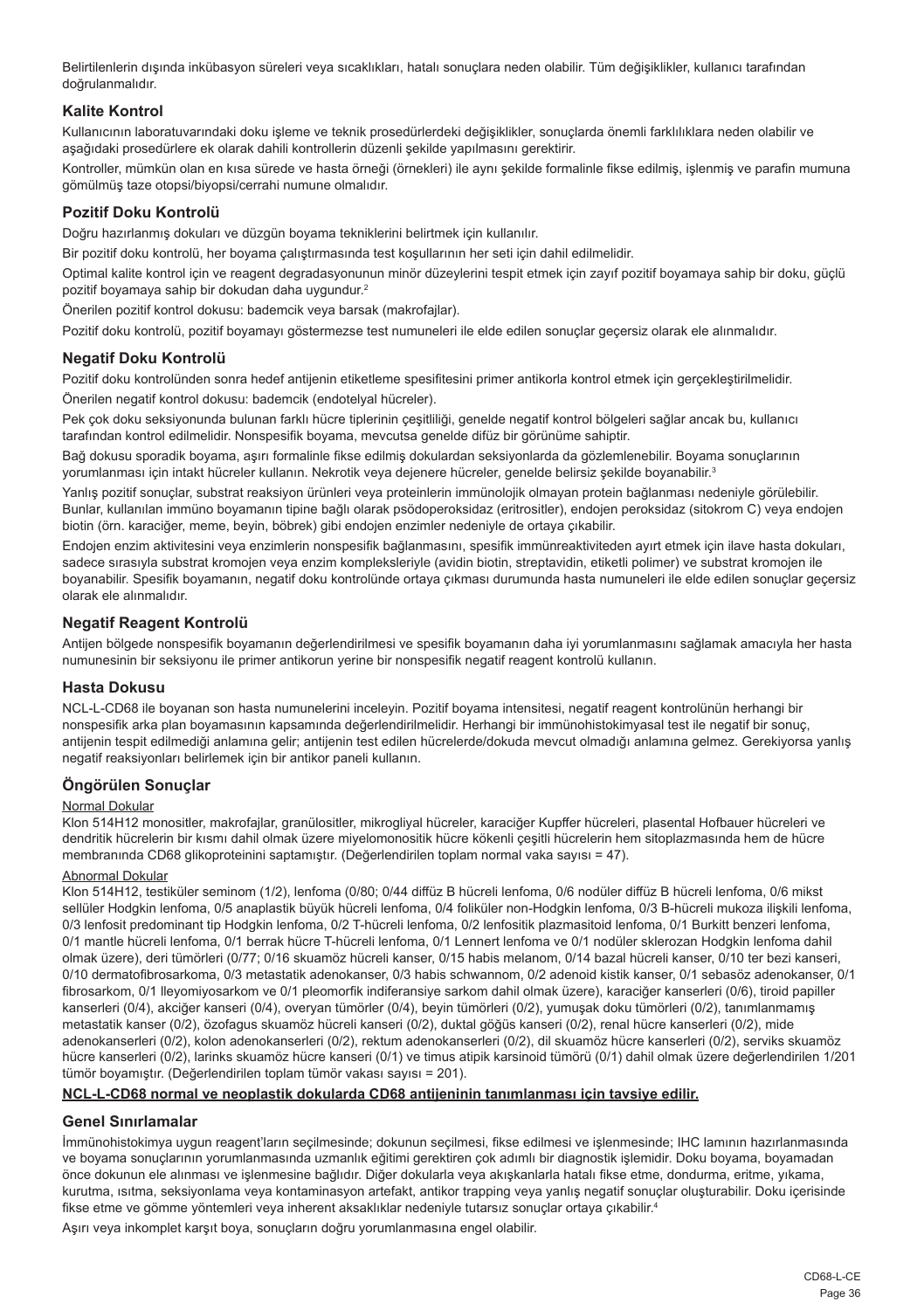Herhangi bir boyamanın mevcut olması veya olmaması ile ilgili klinik yorumlama, uygun kontroller kullanılarak morfolojik çalışmalarla tamamlanmalıdır ve hastanın klinik geçmişi ve diğer diagnostik testler kapsamında kalifiye bir patolojist tarafından değerlendirilmelidir.

Leica Biosystems Newcastle Ltd antikorları, belirtildiği gibi spesifik fikse etme işlemleri gerektiren dondurulmuş veya parafine gömülmüş seksiyonlarda kullanılmak içindir. Özellikle neoplazmalarda beklenmedik antijen ekspresyonu ortaya çıkabilir. Boyanan doku seksiyonunun klinik yorumu, morfolojik analiz ve uygun kontrollerin değerlendirmesini içermelidir.

## **Kaynakça - Genel**

- 1. National Committee for Clinical Laboratory Standards (NCCLS). Protection of laboratory workers from infectious diseases transmitted by blood and tissue; proposed guideline. Villanova, P.A. 1991; 7(9). Order code M29-P.
- 2. Battifora H. Diagnostic uses of antibodies to keratins: a review and immunohistochemical comparison of seven monoclonal and three polyclonal antibodies. Progress in Surgical Pathology. 6:1–15. eds. Fenoglio-Preiser C, Wolff CM, Rilke F. Field & Wood, Inc., Philadelphia.
- 3. Nadji M, Morales AR. Immunoperoxidase, part I: the techniques and pitfalls. Laboratory Medicine. 1983; 14:767.
- 4. Omata M, Liew CT, Ashcavai M, Peters RL. Nonimmunologic binding of horseradish peroxidase to hepatitis B surface antigen: a possible source of error in immunohistochemistry. American Journal of Clinical Pathology. 1980; 73:626.
- 5. Gu M, Sohn KR, Kim DJ, et al. Metastasizing dermatofibroma in lung. Annals of Diagnostic Pathology. 2007; 11:64-67.
- 6. Da Costa CET, Annels NE, Faaij CMJM, et al. Presence of osteoclast-like multinucleated giant cells in the bone and nonostotic lesions of Langerhans cell histiocytosis. The Journal of Experimental Medicine. 2005; 201(5):687-693.

## **Önceki Baskıya Göre Değişiklikler**

Reaktif Bileşimi, Toplam Protein Konsantrasyonu, Kullanım Hakkında Öneriler, Uyarılar ve Önlemler, Beklenen Sonuçlar.

## **Yayım tarihi**

07 Kasım 2018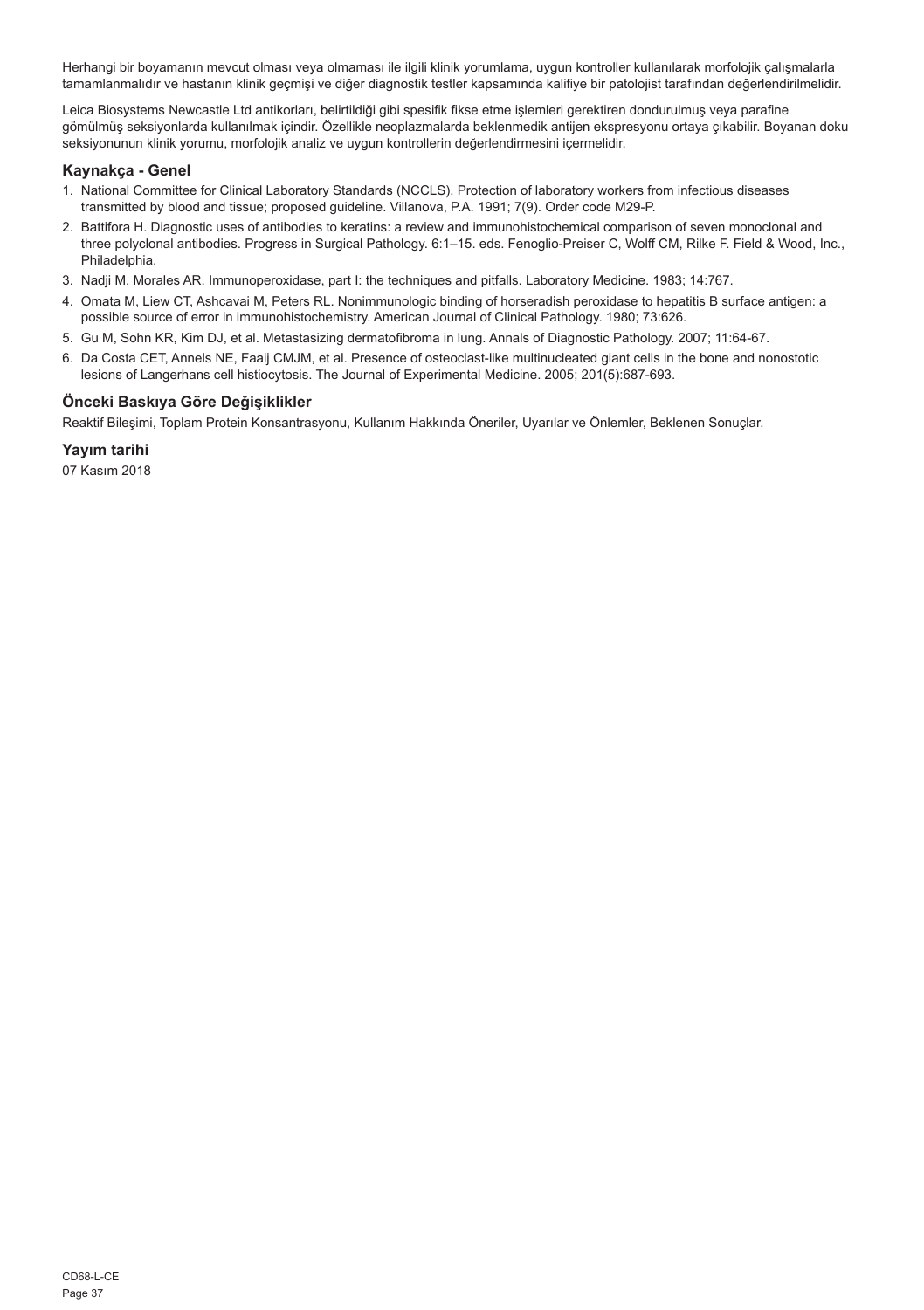## <span id="page-38-0"></span>**Течно мише моноклонално антитяло Novocastra™ CD68**

## **Код на продукта: NCL-L-CD68**

#### **Предназначение**

#### *За употреба при in vitro диагностика.*

Продуктът NCL-L-CD68 е предназначен за качествено идентифициране посредством оптична микроскопия на човешки антиген CD68 в парафинови срези. Клиничната интерпретация на всяко оцветяване или неговата липса следва да бъде допълнена от морфологични проучвания с помощта на подходящи контроли и трябва да се оценява в контекста на клиничната история на пациента и други диагностични изследвания от квалифициран патолог.

#### **Принцип на процедурата**

Техниките на имунохистохимично (IHC) оцветяване позволяват визуализация на антигени чрез последователно приложение на специфично антитяло на антигена (първично антитяло), вторично антитяло на първичното антитяло и ензимен комплекс с хромогенен субстрат, с междинни стъпки на промиване. Ензимното активиране на хромогена води до видим реакционен продукт на мястото на антигена. След това може да се направи контраоцветяване на спесимена и да се постави покривно стъкло. Резултатите се интерпретират с използване на оптичен микроскоп и са в помощ при диференциалната диагностика на патофизиологични процеси, които може да са или да не са свързани с определен антиген.

#### **Клонинг**

514H12

#### **Имуноген**

Прокариотен фузионен протеин, съответстващ на карбокси-терминалната половина на външния домен на човешката CD68 молекула.

### **Специфичност**

Човешки CD68 антиген.

#### **Състав на реагента**

NCL-L-CD68 е течен супернатант от тъканна култура, съдържащ натриев азид като консервант.

#### **Имуноглобулинов клас**

IgG2a, капа антитяло

### **Обща концентрация на протеин Total Protein**

Вижте етикета на флакона относно специфичната за партидата концентрация на общ протеин.

#### **Концентрация на антитела**

По-висока или равна на 37 mg/L, както е определено от ELISA. Вижте етикета на флакона за специфичната за партидата концентрация на имуноглобулин.

#### **Препоръки за употреба**

Имунохистохимия върху парафинови срези.

**Термично индуцирано извличане на епитоп (Heat Induced Epitope Retrieval, HIER):** Моля, спазвайте инструкциите за употреба, включени в опаковката на Novocastra Epitope Retrieval Solution pH 9.

**Предложение за разреждане:** 1:100 за 30 минути при 25°C. Това е дадено като указание, като потребителите трябва сами да определят техни собствени оптимални работни разреждания.

**Визуализация:** Спазвайте инструкциите за употреба, приложени към Novolink™ Polymer Detection Systems. За допълнителна информация за продукта или помощ се свържете с вашия местен дистрибутор или с регионалния офис на Leica Biosystems, а също така може да посетите уебсайта на, www.LeicaBiosystems.com

*NB* В някои случаи стъпката с блокиране чрез пероксидаза, следваща незабавно HIER (термично индуцирано извличане на епитоп), може да засегне оцветяването, постигнато с това антитяло.

Работните характеристики на това антитяло трябва да бъдат валидирани при употреба с други мануални системи за оцветяване или автоматизирани платформи.

#### **Съхранение и стабилност**

Да се съхранява при температура 2 – 8°C. Да не се замразява. Да се върне на температура 2 – 8°C веднага след употреба. Да не се използва след срока на годност, отбелязан върху етикета на флакона. Други условия на съхранение, освен посочените по-горе, трябва да бъдат проверени от потребителя.

#### **Подготовка на спесимени**

Препоръчителният фиксиращ разтвор е неутрален буфериран формалин 10% за тъканни срези, вградени в парафин.

#### **Предупреждения и предпазни мерки**

Този реагент е приготвен от супернатант от клетъчна култура. Тъй като е биологичен продукт, необходимо е повишено внимание при работа с него.

Този реагент съдържа натриев азид. Информационният лист за безопасност на материалите е наличен при запитване или от www.LeicaBiosystems.com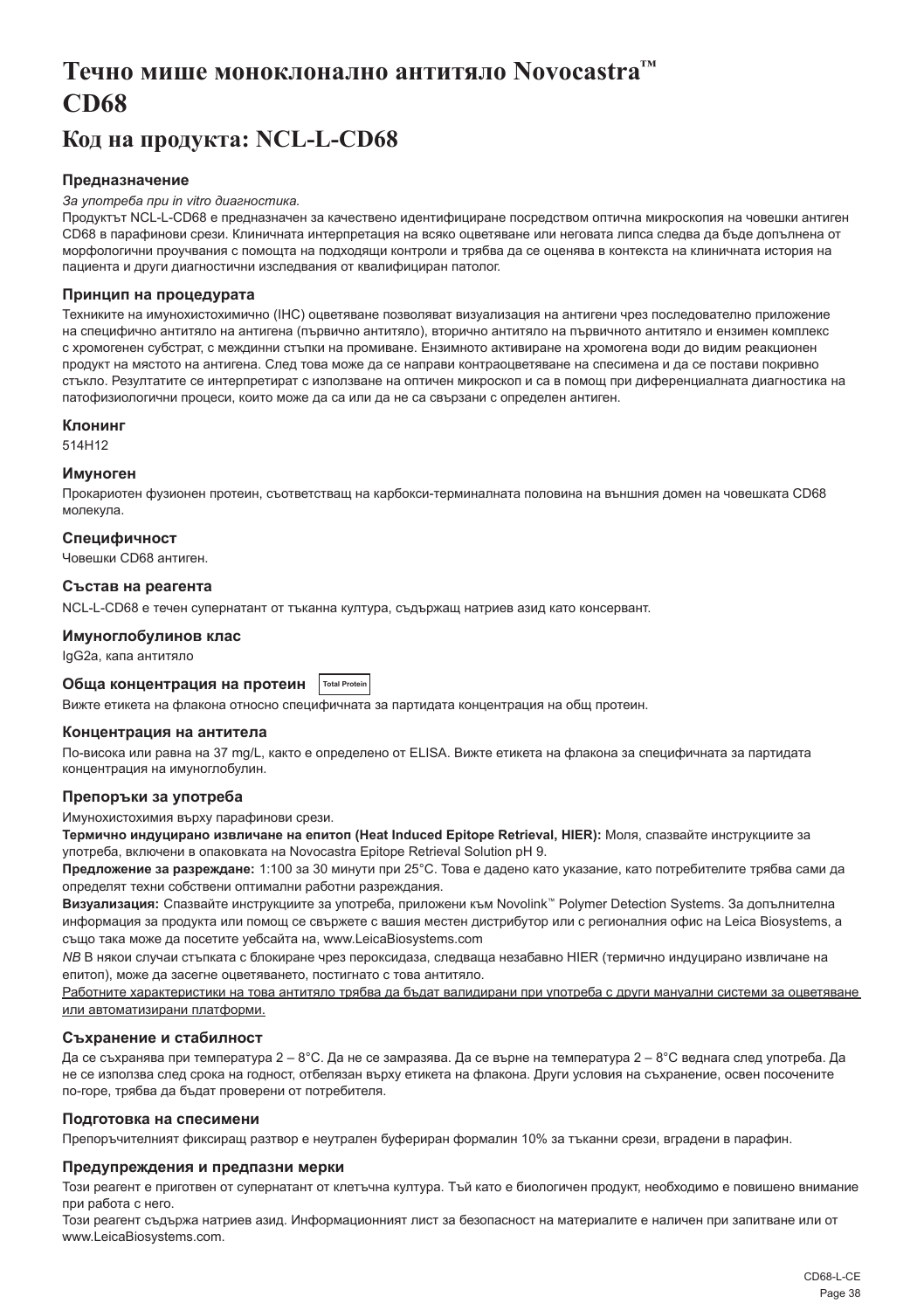Консултирайте се с федералните, държавните или местните регламенти относно изхвърлянето на потенциално токсични компоненти.

Всички спесимени преди и след фиксация, както и всички материали, изложени на тях, трябва да се третират като възможни преносители на инфекция и да се изхвърлят, като се вземат правилни предпазни мерки.' Никога не пипетирайте реагенти с уста и избягвайте контакт на кожата и лигавиците с реагенти и спесимени. При контакт на реагенти или спесимени с чувствителни зони измийте зоните с обилно количество вода. Потърсете медицинска помощ.

Свеждайте до минимум микробната контаминация на реагентите, в противен случай може да се появи увеличаване на неспецифичното оцветяване.

Инкубационни времена или температури, различни от посочените, могат да доведат до грешни резултати. Всички подобни промени трябва да бъдат валидирани от потребителя.

#### **Качествен контрол**

Различията в обработката на тъканите и техническите процедури в лабораторията на потребителя могат да доведат до значително вариране на резултатите, налагащо редовно извършване на вътрешен контрол в допълнение към следните процедури.

Контролите трябва да са свежи спесимени, взети по време на аутопсия/биопсия/операция, фиксирани във формалин, обработени и вградени в парафинов восък, възможно най-бързо, по същия начин като проба(та) на пациента(ите).

#### **Позитивна тъканна контрола**

Използва се, за да се покажат правилно приготвени тъкани и правилни техники на оцветяване.

Една позитивна тъканна контрола трябва да бъде включена за всеки сет с тестови условия при всяка серия проби за оцветяване.

Тъкан със слабо позитивно оцветяване е по-подходяща от тъкан със силно позитивно оцветяване за оптимален качествен контрол и за откриване на по-малки нива на деградация на реагента.<sup>2</sup>

Препоръчителната тъкан за позитивна контрола е сливица или черво (макрофаги).

Ако позитивната тъканна контрола не показва позитивно оцветяване, резултатите от спесимените, включени в теста, трябва да се считат за невалидни.

#### **Негативна тъканна контрола**

Трябва да се изследва след позитивната тъканна контрола, за да се провери специфичността на белязването на таргетния антиген от първичното антитяло.

Препоръчителната тъкан за негативна контрола е сливица (клетки на ендотела).

Алтернативно, разнообразието от различни видове клетки, присъстващи в повечето тъканни срези, често предлага места за негативна контрола, но това трябва да се провери от потребителя.

Неспецифичното оцветяване, ако присъства, обикновено е дифузно на вид. Спорадично оцветяване на съединителна тъкан може да се наблюдава и в части от прекомерно фиксирани във формалин тъкани. Използвайте интактни клетки за интерпретация на резултатите от оцветяването. Некротичните или дегенериралите клетки често се оцветяват неспецифично.<sup>3</sup> Може да се видят неверни позитивни резултати поради неимунологично свързване на протеини или реакционни продукти на субстрата. Те може да са причинени и от ендогенни ензими, като например псевдопероксидаза (еритроцити), ендогенна пероксидаза (цитохром C) или ендогенен биотин (напр. черен дроб, гърда, мозък, бъбрек) в зависимост от типа на използваното имунно оцветяване. За диференциране на ендогенна ензимна активност или неспецифично ензимно свързване от специфична имунна реактивност ексклузивно може да се оцветят допълнителни тъкани от пациента, съответно със субстрат-хромоген или с ензимни комплекси (авидин-биотин, стрептавидин, маркиран полимер) и субстрат-хромоген. Ако се появи специфично оцветяване в негативната тъканна контрола, резултатите от спесимените на пациентите трябва да се считат за невалидни.

#### **Негативна контрола на реагента**

Използвайте неспецифична негативна контрола на реагента, вместо първичното антитяло, със срез от всеки спесимен на пациента, за да се направи оценка на неспецифичното оцветяване и да се даде по-добра интерпретация на специфичното оцветяване на мястото на антигена.

#### **Тъкан от пациента**

Изследвайте спесимените на пациенти, оцветени последно с NCL-L-CD68. Наситеността на позитивното оцветяване трябва да бъде оценена в контекста на всяко неспецифично фоново оцветяване на негативната контрола на реагента. Както при всеки имунохистохимичен тест, един отрицателен резултат означава, че антигенът не е открит, а не че антигенът отсъства в анализираните клетки/тъкан. Ако се налага, използвайте панел от антитела за идентифициране на фалшиво отрицателни реакции.

#### **Очаквани резултати**

#### Нормални тъкани

Клонинг 514H12 открива гликопротеина CD68 в цитоплазмата и клетъчната мембрана на множество видове клетки от миеломоноцитната линия, включително моноцитите, макрофагите, гранулоцитите, микроглиалните клетки, клетките на Купфер в черния дроб, плацентните клетки на Хофбауер и част от дендритните клетки. (Общ брой на оценените нормални случаи = 47).

#### Абнормни тъкани

Клонинг 514H12 оцветява 1/201 оценени тумора, включително семиноми на тестисите (1/2), лимфоми (0/80, включително 0/44 дифузни В-клетъчни лимфома, 0/6 нодуларни дифузни В-клетъчни лимфома, 0/6 смесени клетъчни лимфома на Ходжкин, 0/5 анапластични едроклетъчни лимфома, 0/4 фоликуларни неходжкинови лимфома, 0/3 B-клетъчни лимфома, свързани с лигавицата, 0/3 лимфоцитно преобладаващ тип лимфома на Ходжкин, 0/2 T-клетъчни лимфома, 0/2 лимфоцитни плазмацитоидни лимфома, 0/1 Бъркит-подобен лимфом. 0/1 мантелноклетъчен лимфом, 0/1 карцином на светлите Т-клетки, 0/1 лимфом на Lennert и 0/1 лимфом на Ходжкин с нодуларна склероза), кожни тумори (0/77, включително 0/16 сквамозноклетъчни карцинома, 0/15 злокачествени меланома, 0/14 карцином на базалните клетки, 0/10 карцинома на потните жлези, 0/10 дерматофибросаркома, 0/3 метастатични аденокарцинома, 0/3 злокачествени шванома, 0/2 аденоидни кистични карцинома, 0/1 аденокарцином на мастната тъкан, 0/1 фибросарком, 0/1 лейомиосарком и 0/1 плеоморфен недиференциран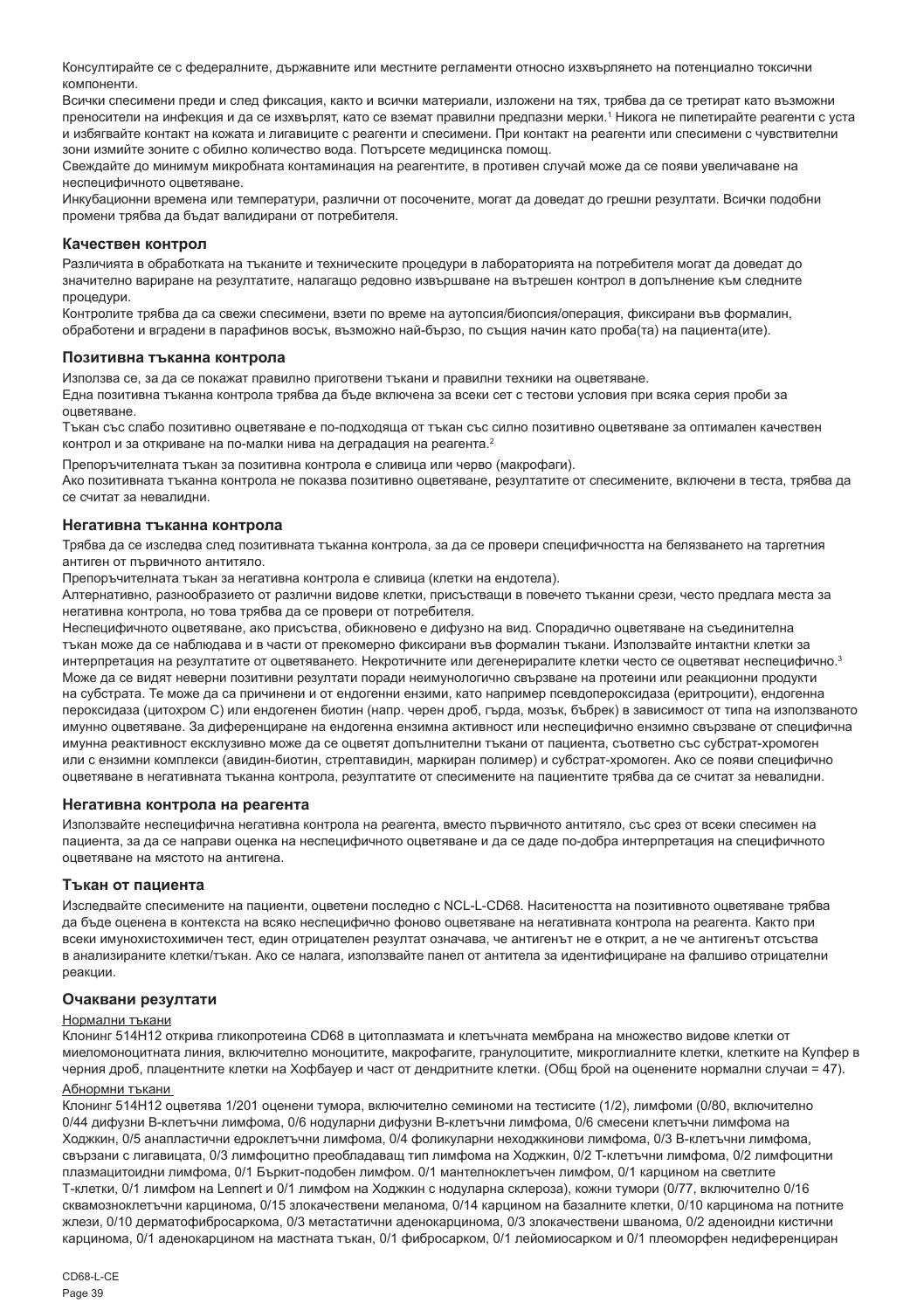сарком), чернодробни карциноми (0/6), папиларни карциноми на щитовидната жлеза (0/4), белодробни карциноми (0/4), тумори на яйчниците (0/4), мозъчни тумори (0/2), тумори на меките тъкани (0/2), неуточнени метастатични карциноми (0/2), сквамозноклетъчни карциноми на хранопровода (0/2), дуктални карциноми на гърдата (0/2), бъбречноклетъчни карциноми (0/2), аденокарциноми на стомаха (0/2), аденокарциноми на дебелото черво (0/2), аденокарциноми на ректума (0/2), сквамозноклетъчни карциноми на езика (0/2), сквамозноклетъчни карциноми на маточната шийка (0/2), сквамозноклетъчен карцином на ларинкса (0/1) и атипичен карциноиден тумор на тимуса (0/1). (Общ брой на оценените случай на тумор = 201).

#### **Продуктът NCL-L-CD68 се препоръчва за идентификация на антигена CD68 при редица нормални и неопластични тъкани**.

#### **Общи ограничения**

Имунохистохимията е многостъпков диагностичен процес, който се състои от специализирано обучение за избор на подходящи реагенти, избор на тъкани, фиксация и обработка, подготовка на предметното стъкло за имунохистохимия и интерпретация на резултатите от оцветяването.

Тъканното оцветяване зависи от боравенето с тъканта и нейната обработка преди оцветяването. Неправилната фиксация, замразяване, размразяване, промиване, изсушаване, затопляне, срязване или контаминацията с други тъкани или течности може да причини поява на артефакти, блокиране на антителата или фалшиво отрицателни резултати. Несъответстващите резултати може да се дължат на вариации в методите на фиксация и вграждане или на присъща нерегулярност в тъканта.<sup>4</sup> Прекомерното или непълно контраоцветяване може да попречи на правилната интерпретация на резултатите. Клиничната интерпретация на всяко оцветяване или неговата липса следва да бъде допълнена от морфологични проучвания с

помощта на подходящи контроли и трябва да се оценява в контекста на клиничната история на пациента и други диагностични изследвания от квалифициран патолог.

Антителата от Leica Biosystems Newcastle Ltd са предназначени за употреба, както е указано, върху замразени или вградени в парафин срези със специфични изисквания за фиксация. Възможно е да настъпи неочаквана антигенна експресия, особено при неоплазми. Клиничната интерпретация на всеки оцветен тъканен срез трябва да включва морфологичен анализ и оценката на подходящи контроли.

#### **Библиография – основна**

- 1. National Committee for Clinical Laboratory Standards (NCCLS). Protection of laboratory workers from infectious diseases transmitted by blood and tissue; proposed guideline. Villanova, P.A. 1991; 7(9). Order code M29-P.
- 2. Battifora H. Diagnostic uses of antibodies to keratins: a review and immunohistochemical comparison of seven monoclonal and three polyclonal antibodies. Progress in Surgical Pathology. 6:1–15. eds. Fenoglio-Preiser C, Wolff CM, Rilke F. Field & Wood, Inc., Philadelphia.
- 3. Nadji M, Morales AR. Immunoperoxidase, part I: the techniques and pitfalls. Laboratory Medicine. 1983; 14:767.
- 4. Omata M, Liew CT, Ashcavai M, Peters RL. Nonimmunologic binding of horseradish peroxidase to hepatitis B surface antigen: a possible source of error in immunohistochemistry. American Journal of Clinical Pathology. 1980; 73:626.
- 5. Gu M, Sohn KR, Kim DJ, et al. Metastasizing dermatofibroma in lung. Annals of Diagnostic Pathology. 2007; 11:64-67.
- 6. Da Costa CET, Annels NE, Faaij CMJM, et al. Presence of osteoclast-like multinucleated giant cells in the bone and nonostotic lesions of Langerhans cell histiocytosis. The Journal of Experimental Medicine. 2005; 201(5):687-693.

#### **Изменения на предишно издание**

Състав на реагента, Обща концентрация на протеин, Препоръки за употреба, Предупреждения и предпазни мерки, Очаквани резултати.

#### **Дата на издаване**

07 Ноември 2018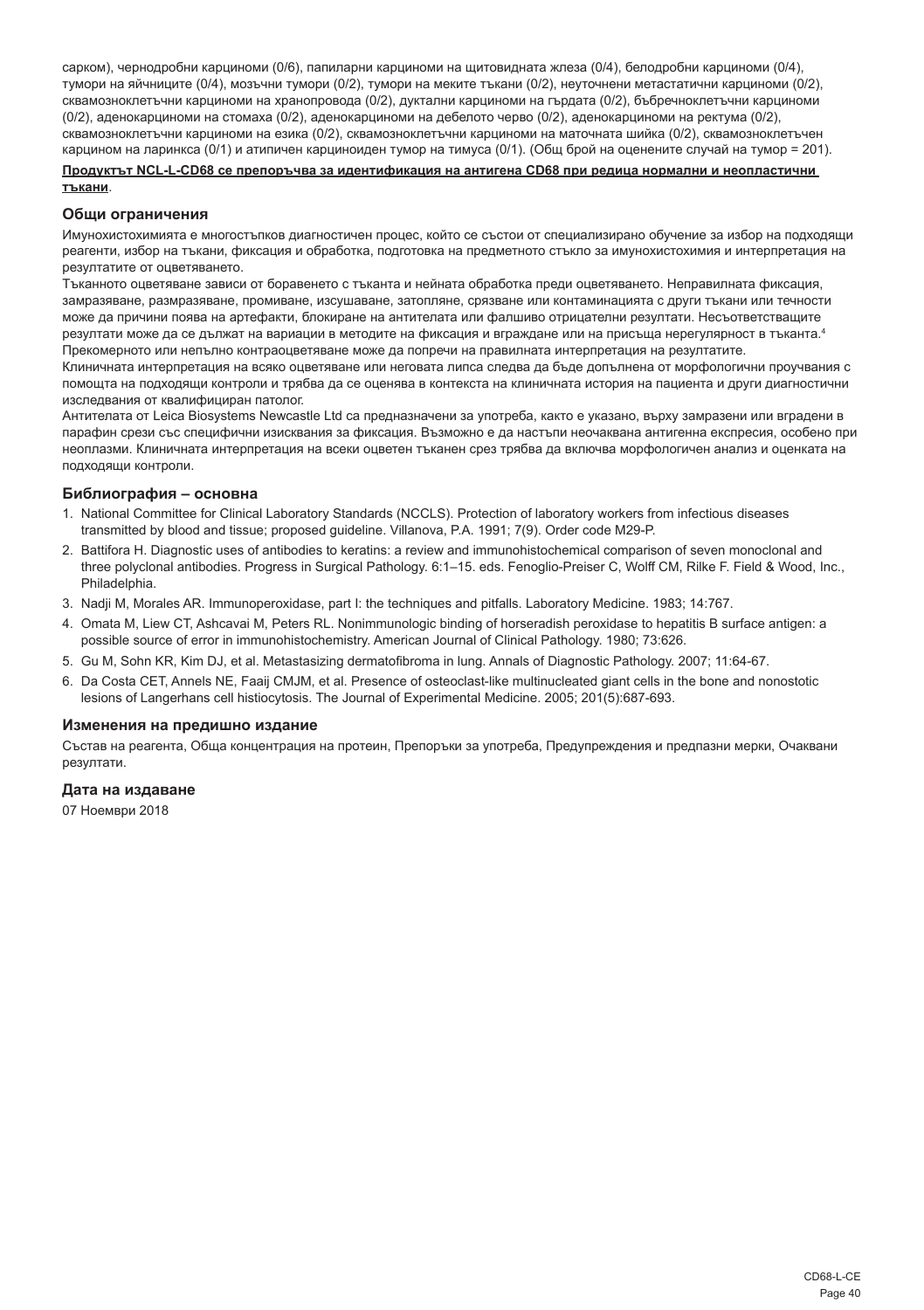## <span id="page-41-0"></span>**Novocastra™ folyékony egér monoklonális antitest CD68**

## **Termékkód: NCL-L-CD68**

## **Alkalmazási terület**

#### *In vitro diagnosztikai használatra.*

Az NCL-L-CD68 a humán CD68 antigén fénymikroszkóppal végzett kvalitatív azonosítására szolgál paraffinos metszetekben. Minden festődés meglétének vagy hiányának klinikai értelmezését morfológiai vizsgálatokkal és megfelelő kontrollokkal kell kiegészíteni, valamint az értékelést a beteg klinikai kórtörténete és egyéb diagnosztikai vizsgálatok figyelembevételével, képzett patológusnak kell elvégeznie.

## **Az eljárás elve**

Az immunhisztokémiai (immunohistochemical, IHC) megfestési technikák az antigén elleni specifikus antitest (elsődleges antitest), az elsődleges antitest elleni másodlagos antitest és egy enzim kromogén szubsztráttal alkotott komplexének egymás után következő alkalmazásán keresztül, közbeiktatott mosási lépések mellett lehetővé teszik az antigének megjelenítését. A kromogén enzimaktiválása látható reakcióterméket eredményez az antigén helyén. Ezután a minta kontrasztfesthető és lefedhető. Az eredmények fénymikroszkóp használatával értelmezhetők, majd segítségül használhatók a patofiziológiás folyamatok differenciáldiagnózisa során, amely folyamatok az esetek egy részében konkrét antigénhez kapcsolódnak.

## **Klón**

514H12

## **Immunogén**

A humán CD68 molekula külső doménje karboxi-terminális felének megfelelő prokarióta eredetű fúziós fehérje.

### **Specificitás**

Humán CD68 antigén.

## **A reagens összetétele**

Az NCL-L-CD68 tartósítószerként nátrium-azidot tartalmazó folyékony szövetkultúra felülúszó.

#### **Ig-osztály**

IgG2a, kappa

| Összfehérje-koncentráció Total Protein |  |
|----------------------------------------|--|
|                                        |  |

A sarzsspecifikus összfehérje-koncentrációt lásd az üveg címkéjén.

#### **Antitest-koncentráció**

Legalább 37 mg/l ELISA módszerrel meghatározva. A sarzsspecifikus Ig-koncentrációt lásd az üveg címkéjén.

#### **Felhasználási javaslatok**

Immunhisztokémia paraffinos metszeteken.

**Hőindukált epitópfeltárás (heat induced epitope retrieval, HIER):** Kövesse a Novocastra Epitope Retrieval Solution pH 9 termék használati útmutatóját.

**Javasolt hígítás:** 1:100, 30 percen át, 25 °C-on. Az adatok csak útmutatásul szolgálnak, a felhasználóknak kell meghatározniuk saját optimális munkaoldataikat.

**Megjelenítés:** Kövesse a Novolink™ Polymer Detection Systems rendszerek használati útmutatóját. Ha további termékinformációkra vagy támogatásra van szüksége, forduljon a Leica Biosystems helyi forgalmazójához vagy regionális irodájához, vagy keresse fel a Leica Biosystems weboldalát a www.LeicaBiosystems.com címen.

*Megjegyzés* Egyes esetekben a HIER után azonnal elvégzett peroxidázos blokkoló lépés befolyásolhatja az ezen antitesttel elvégzett festést.

Más manuális festési rendszerekkel vagy automata platformokkal való használat esetén validálni kell az antitest teljesítményét.

#### **Tárolás és stabilitás**

2–8 °C-on tárolandó. Tilos fagyasztani. Felhasználás után azonnal tegye vissza 2–8 °C közötti hőmérsékletre. Ne használja az üveg címkéjén feltüntetett lejárati dátum után. A fentiekben előírtaktól eltérő tárolási feltételeket a felhasználónak ellenőriznie kell.

## **A minták előkészítése**

A javasolt fixálószer a paraffinba ágyazott szövetmetszeteknél 10%-os, semleges pufferolású formalin.

## **Figyelmeztetések és óvintézkedések**

Ez a reagens a sejtkultúra felülúszójából készült. Mivel biológiai termék, kezelésekor észszerű körültekintéssel kell eljárni. Ez a reagens nátrium-azidot tartalmaz. Az anyagbiztonsági adatlap kérésre rendelkezésre áll, vagy letölthető a www.LeicaBiosystems. com oldalról.

Minden potenciálisan toxikus összetevő ártalmatlanításával kapcsolatban kövesse a szövetségi, állami és helyi előírásokat. A mintákat fixálás előtt és után, valamint a velük érintkező összes anyagot fertőzések terjesztésére képes anyagként kell kezelni, és megfelelő körültekintéssel kell ártalmatlanítani.1 Soha ne pipettázza szájjal a reagenseket, továbbá kerülje a bőr és a nyálkahártyák érintkezését a reagensekkel és a mintákkal. Ha a reagensek vagy minták érzékeny területtel érintkeznek, bő vízzel mossa le az érintett területet. Fordulion orvoshoz.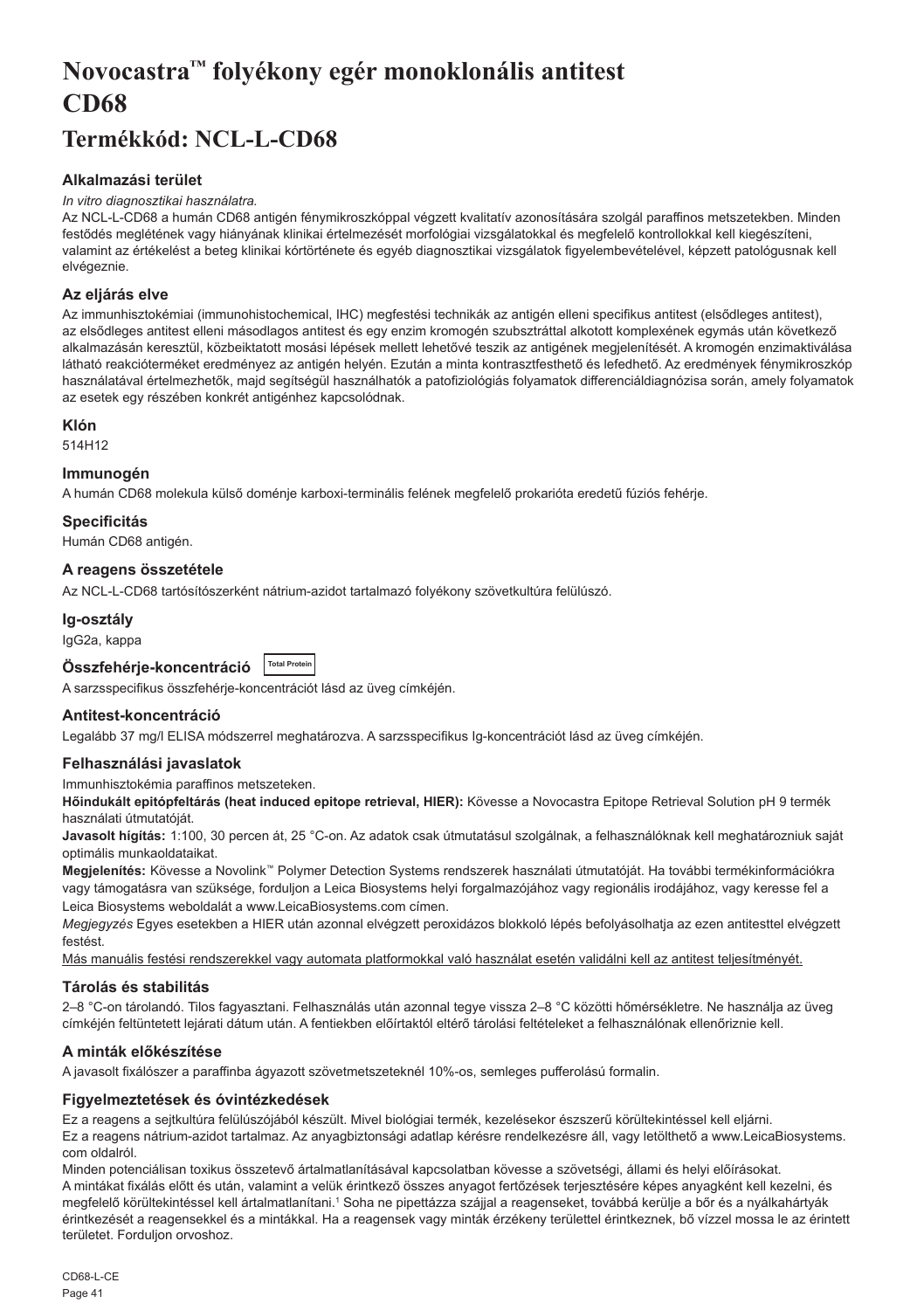Minimálisra kell csökkenteni a reagensek mikrobiális szennyeződését, különben megnövekedhet a nem specifikus festődés. A megadottaktól eltérő inkubációs idők és hőmérsékletek hibás eredményekhez vezethetnek. A felhasználónak minden ilyen jellegű változtatást validálnia kell.

#### **Minőség-ellenőrzés**

A felhasználó laboratóriumában alkalmazott szövetfeldolgozási és technikai eljárások eltérései jelentős különbséget okozhatnak az eredményekben, ami az alábbi eljárásokon túl belső kontrollok rendszeres futtatását teszi szükségessé. Kontrollként friss boncolási/biopsziás/sebészeti mintákat kell használni, amelyeket a lehető leghamarabb a betegmintákkal megegyező módon kell formalinban fixálni, feldolgozni és paraffinviaszba ágyazni.

### **Pozitív szövetkontroll**

A megfelelő szövet-előkészítés és festési technikák ellenőrzésére használatos.

Minden tesztelési körülményegyüttes esetében és minden megfestési sorozatban kell alkalmazni egy pozitív szövetkontrollt. A gyengén pozitív festődésű szövet alkalmasabb az erősebben pozitív festődésű szövetnél az optimális minőség-ellenőrzéshez, valamint a kismértékű reagensbomlás észleléséhez.<sup>2</sup>

A javasolt pozitív kontrollszövet a tonsilla vagy a bél (makrofágok).

Ha a pozitív szövetkontroll nem mutat pozitív festődést, a vizsgált minták eredményeit érvénytelennek kell tekinteni.

#### **Negatív szövetkontroll**

A pozitív szövetkontroll után azért kell megvizsgálni, hogy a vizsgált antigén elsődleges antitest segítségével történő jelölésének specificitását ellenőrizni lehessen.

A javasolt negatív kontrollszövet a tonsilla (endotélsejtek).

Ezenkívül a legtöbb szövetmetszetben jelen lévő különböző sejttípusok gyakran használhatók negatív kontrollként, de ezeket a felhasználónak kell ellenőriznie.

Ha van nem specifikus festődés, az rendszerint diffúz megjelenésű. A formalinban túlfixált szövetekből származó metszeteknél a kötőszövet szórványos festődése is megfigyelhető. A festési eredmények értelmezésére ép sejteket használjon. A nekrotizált vagy degenerálódott sejtek gyakran nem specifikusan festődnek meg.<sup>3</sup> A fehérjék vagy a szubsztrát reakciótermékeinek nem immunológiai kötődése miatt álpozitív eredmények jelentkezhetnek. Az alkalmazott immunfestés típusától függően álpozitív eredményeket okozhatnak olyan endogén enzimek is, mint a pszeudoperoxidáz (vörösvérsejtek), endogén peroxidáz (citokróm C), illetve endogén biotin (pl. máj, emlő, agy, vese). Az endogén enzim aktivitásának vagy az enzimek nem specifikus kötődésének a specifikus immunreakciótól való megkülönböztetésére további betegszövetek festhetők kizárólag szubsztrát–kromogén oldattal vagy enzimkomplexekkel (avidinbiotin, sztreptavidin, jelölt polimer) és szubsztrát–kromogénnel. Ha a negatív szövetkontroll specifikus festődést mutat, a betegminták eredményeit érvénytelennek kell tekinteni.

#### **Negatív reagenskontroll**

A nem specifikus festődés kiértékeléséhez és az antigén helyén létrejövő specifikus festődés jobb értelmezéséhez minden betegminta esetén egy metszeten alkalmazzon az elsődleges antitest helyett nem specifikus negatív reagenskontrollt.

#### **Betegszövet**

Az NCL-L-CD68 reagenssel festett betegmintákat vizsgálja meg utolsóként. A pozitív festődés intenzitását a negatív reagenskontroll esetleges nem specifikus háttérfestődésének viszonylatában értékelje. Mint minden immunhisztokémiai vizsgálatnál, a negatív eredmény azt jelenti, hogy az antigén nem volt kimutatható, nem pedig azt, hogy az antigén nem volt jelen a vizsgált sejtekben/ szövetben. Szükség esetén az álnegatív reakciók azonosítására használjon antitestpanelt.

#### **Várható eredmények**

#### Normál szövetek

Az 514H12 klón kimutatta a CD68 glikoproteint a mielomonocita sejtvonalhoz tartozó számos különböző sejttípus, így monociták, makrofágok, granulociták, mikroglia sejtek, a máj Kupffer-sejtjei, a placenta Hofbauer-sejtjei és dendritikus sejtek egy részének citoplazmájában és sejtmembránjában. (Vizsgált normál esetek összesített száma = 47).

#### Kóros szövetek

Az 514H12 klón a vizsgált 201 daganatból 1-et festett meg, közöttük: here szeminóma (1/2), limfóma (0/80, ezen belül 0/44 diffúz B-sejtes limfóma, 0/6 noduláris diffúz B-sejtes limfóma, 0/6 kevertsejtes Hodgkin-limfóma, 0/5 anaplasztikus nagysejtes limfóma, 0/4 follikuláris non-Hodgkin-limfóma, 0/3 B-sejtes mucosa-asszociált limfóma, 0/3 limfocita predomináns típusú Hodgkinlimfóma, 0/2 T-sejtes limfóma, 0/2 limfocitás plazmacitoid limfóma, 0/1 Burkitt-szerű limfóma, 0/1 köpenysejtes limfóma, 0/1 világossejtes T-sejtes limfóma, 0/1 Lennert-limfóma és 0/1 noduláris szklerózis Hodgkin-limfóma), bőrdaganat (0/77, ezen belül 0/16 laphámsejtes karcinóma, 0/15 malignus melanóma, 0/14 bazalióma, 0/10 verejtékmirigy-karcinóma, 0/10 dermatofibroszarkóma, 0/3 metasztatikus adenokarcinóma, 0/3 malignus schwannoma, 0/2 adenoid cisztikus karcinóma, 0/1 faggyúmirigy-adenokarcinóma, 0/1 fibroszarkóma, 0/1 leiomioszarkóma és 0/1 pleomorf nem differenciált szarkóma), májkarcinóma (0/6), papilláris pajzsmirigykarcinóma (0/4), tüdőkarcinóma (0/4), petefészek-daganat (0/4), agydaganat (0/2), lágyrész-daganat (0/2), közelebbről meg nem nevezett áttétes karcinóma (0/2), laphámsejtes nyelőcsőkarcinóma (0/2), duktális emlőkarcinóma (0/2), vesesejtes karcinóma (0/2), gyomor-adenokarcinóma (0/2), vastagbél adenokarcinóma (0/2), végbél-adenokarcinóma (0/2), laphámsejtes nyelvkarcinóma (0/2), laphámsejtes méhnyakkarcinóma (0/2), laphámsejtes gégekarcinóma (0/1) és a csecsemőmirigy atípusos karcinoid daganata (0/1). (Vizsgált tumoresetek összesített száma = 201.)

### **Az NCL-L-CD68 a CD68 antigén azonosítására ajánlott különféle egészséges és tumoros szövetekben.**

#### **Általános korlátozások**

Az immunhisztokémia több lépésből álló diagnosztikai folyamat, amely a következőket foglalja magában: speciális képzés alapján a megfelelő reagensek kiválasztása; a szövetek kiválasztása, fixálása és feldolgozása; az IHC tárgylemez előkészítése; és a festési eredmények értelmezése.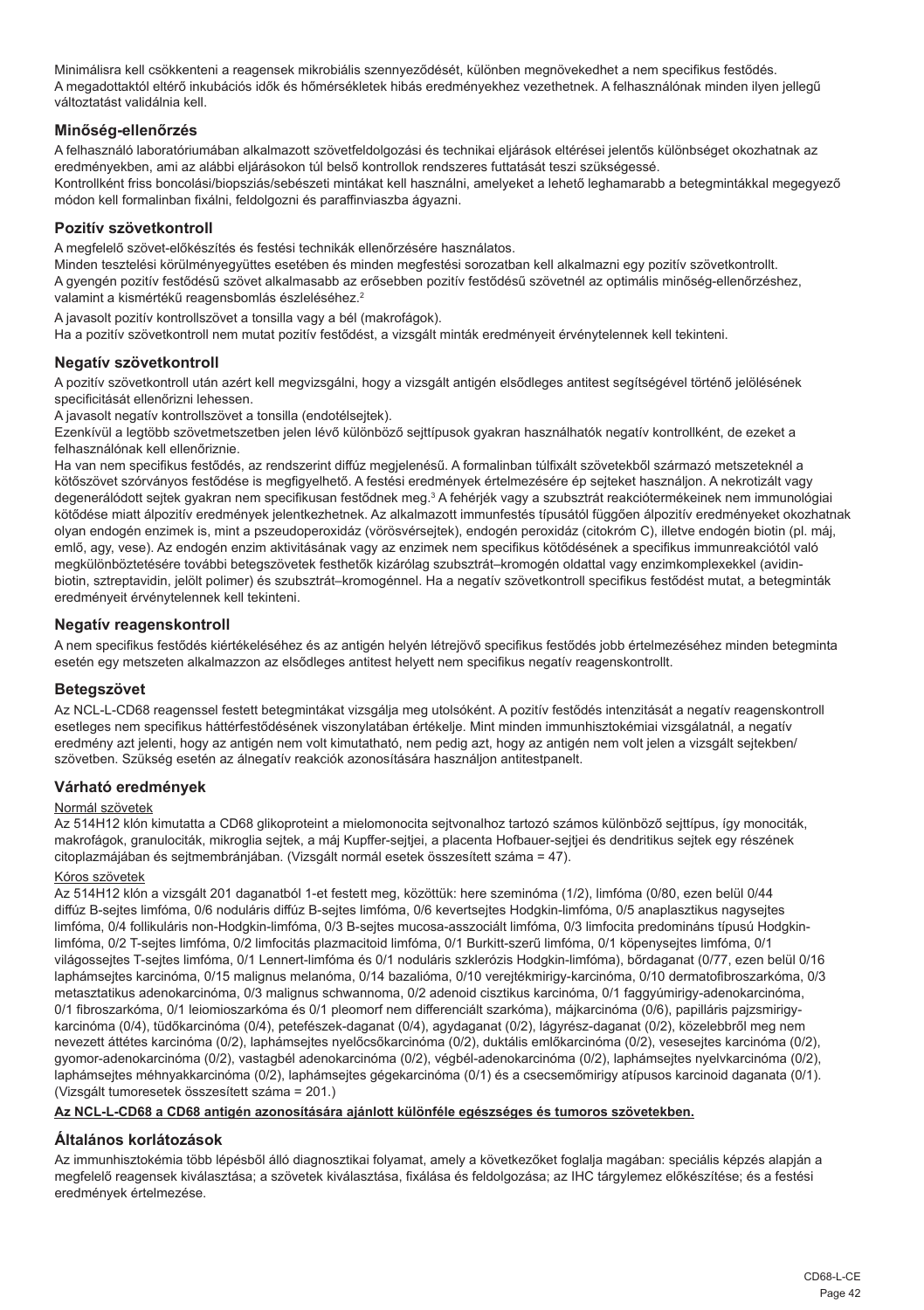A szövet festődése függ a szövet festés előtti kezelésétől és feldolgozásától. A nem megfelelő fixálás, a fagyasztás, olvasztás, mosás, szárítás, melegítés, metszetkészítés, illetve a más szövetekkel vagy folyadékokkal történő szennyezés műtermékeket, az antitestek befogását, illetve álnegatív eredményeket okozhat. Ellentmondó eredményekhez vezethetnek a fixálási vagy beágyazási módszerek eltérései, illetve a szövet eredendő rendellenességei.<sup>4</sup>

A túlzott vagy hiányos kontrasztfestés ronthatja az eredmények megfelelő értelmezését.

Minden festődés meglétének vagy hiányának klinikai értelmezését morfológiai vizsgálatokkal és megfelelő kontrollokkal kell kiegészíteni, valamint az értékelést a beteg klinikai kórtörténete és egyéb diagnosztikai vizsgálatok figyelembevételével, képzett patológusnak kell elvégeznie.

A Leica Biosystems Newcastle Ltd által biztosított antitestek specifikus fixálási követelmények mellett, az utasításoknak megfelelően fagyasztott vagy paraffinba ágyazott metszeteken történő felhasználásra szolgálnak. Időnként váratlan antigén-expresszió fordulhat elő, különösen daganatok esetében. Bármely festett szövetmetszet klinikai értelmezéséhez morfológiai elemzést is kell végezni, és ki kell értékelni a megfelelő kontrollokat.

#### **Bibliográfia – általános**

- 1. National Committee for Clinical Laboratory Standards (NCCLS). Protection of laboratory workers from infectious diseases transmitted by blood and tissue; proposed guideline. Villanova, P.A. 1991; 7(9). Order code M29-P.
- 2. Battifora H. Diagnostic uses of antibodies to keratins: a review and immunohistochemical comparison of seven monoclonal and three polyclonal antibodies. Progress in Surgical Pathology. 6:1–15. eds. Fenoglio-Preiser C, Wolff CM, Rilke F. Field & Wood, Inc., Philadelphia.
- 3. Nadji M, Morales AR. Immunoperoxidase, part I: the techniques and pitfalls. Laboratory Medicine. 1983; 14:767.
- 4. Omata M, Liew CT, Ashcavai M, Peters RL. Nonimmunologic binding of horseradish peroxidase to hepatitis B surface antigen: a possible source of error in immunohistochemistry. American Journal of Clinical Pathology. 1980; 73:626.
- 5. Gu M, Sohn KR, Kim DJ, et al. Metastasizing dermatofibroma in lung. Annals of Diagnostic Pathology. 2007; 11:64-67.
- 6. Da Costa CET, Annels NE, Faaij CMJM, et al. Presence of osteoclast-like multinucleated giant cells in the bone and nonostotic lesions of Langerhans cell histiocytosis. The Journal of Experimental Medicine. 2005; 201(5):687-693.

#### **Módosítások az előző változathoz képest**

A reagens összetétele, Összfehérje-koncentráció, Felhasználási javaslatok, Figyelmeztetések és óvintézkedések, Várható eredmények.

#### **Kiadás dátuma**

07 november 2018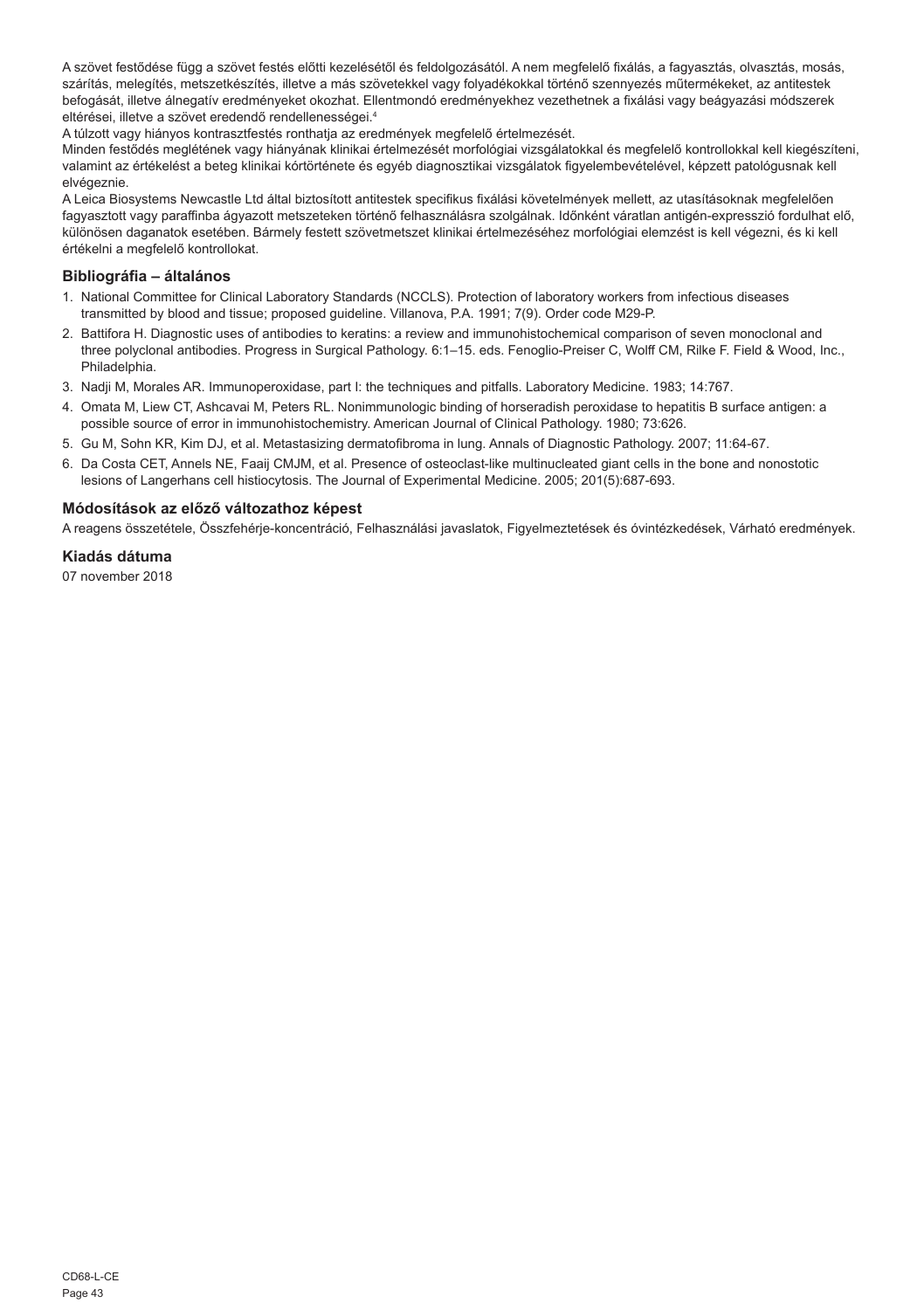## <span id="page-44-0"></span>**Novocastra™ Anticorp lichid monoclonal de șoarece CD68**

## **Cod produs: NCL-L-CD68**

## **Utilizare prevăzută**

#### *Pentru diagnosticare in vitro.*

NCL-L-CD68 este destinat identificării calitative, prin intermediul microscopiei optice, a antigenului CD68 uman în secțiunile de parafină. Interpretarea clinică a oricărei colorări sau a absenței acesteia trebuie completată cu studii morfologice utilizând controale adecvate și trebuie evaluată în contextul antecedentelor clinice ale pacientului, precum și al altor teste de diagnosticare efectuate de către un patolog calificat.

#### **Principiul de procedură**

Tehnicile de colorare imunohistochimică (IHC) permit vizualizarea antigenilor prin aplicarea secvențială a unui anumit anticorp pe antigen (anticorp primar), a unui anticorp secundar pe anticorpul primar și a unui complex enzimatic cu un substrat cromogen, cu etape de spălare intercalate. Activarea enzimatică a cromogenului duce la un produs de reacție vizibil la locul aplicării antigenului. Specimenul poate fi apoi contracolorat și acoperit cu lamelă. Rezultatele sunt interpretate folosind un microscop optic și ajută la diagnosticul diferențial al proceselor patofiziologice, care pot sau nu să fie asociate cu un anumit antigen.

#### **Clonă**

514H12

#### **Imunogen**

Proteină procariotă recombinantă corespunzând jumătății carboxi-terminale a domeniului extern al moleculei CD68 umane.

#### **Specificitate**

Antigen CD68 uman.

#### **Compoziția reactivului**

NCL-L-CD68 este un supernatant de cultură tisulară lichid care conține azidă de sodiu drept conservant.

#### **Clasa Ig**

IgG2a, kappa

## **Concentrație proteină totală Total Protein**

Consultați eticheta flaconului pentru concentrația proteinelor totale specifică lotului.

#### **Concentrație anticorpi**

Mai mare sau egală cu 37 mg/L, asa cum este determinată prin ELISA. Consultati eticheta flaconului pentru concentratia Ig specifică lotului.

#### **Recomandări privind utilizarea**

#### Imunohistochimie pe secțiuni de parafină.

**Recuperarea indusă de căldură a epitopilor (HIER):** Urmați instrucțiunile de utilizare din Novocastra Epitope Retrieval Solution pH 9. **Diluție sugerată:** 1:100 timp de 30 de minute la 25 °C. Aceste informații sunt furnizate cu rol de îndrumare, iar utilizatorii trebuie să-și stabilească singuri propriile diluții de lucru optime.

**Vizualizare:** Respectați instrucțiunile de utilizare din Novolink™ Polymer Detection Systems. Pentru asistență sau informații suplimentare cu privire la produs, luați legătura cu distribuitorul dvs. local sau cu biroul regional al Leica Biosystems sau, ca alternativă, vizitați site-ul web al Leica Biosystems, www.LeicaBiosystems.com.

*Notă* În unele cazuri, etapa de bloc de peroxidază imediat după HIER poate afecta colorarea obținută cu acest anticorp. Performanța acestui anticorp trebuie validată atunci când este utilizat cu alte sisteme de colorare manuală sau alte platforme automatizate.

#### **Depozitare și stabilitate**

A se depozita la 2–8 °C. A nu se congela. A se returna la 2–8 °C imediat după utilizare. A nu se utiliza după data expirării indicată pe eticheta flaconului. Alte condiții de depozitare decât cele specificate mai sus trebuie verificate de către utilizator.

## **Pregătirea specimenului**

Mediul de fixare recomandat este formalină tamponată neutru 10% pentru secțiunile de țesut încorporate în parafină.

#### **Avertismente și precauții**

Acest reactiv a fost pregătit din supernatantul culturii celulare. Întrucât este un produs biologic, trebuie să se acționeze cu prudență rezonabilă la manipularea sa.

Acest reactiv conține azidă de sodiu. O Fișă tehnică de securitate a materialului este disponibilă la cerere sau pe site-ul www.LeicaBiosystems.com

Consultați reglementările naționale sau locale pentru informații privind eliminarea la deșeuri a tuturor componentelor potențial toxice. Probele, înainte și după fixare, precum și toate materialele expuse la acestea, trebuie manipulate ca și când ar avea potențialul de a transmite infecții și trebuie eliminate la deșeuri luând măsurile de precauție adecvate.<sup>1</sup>Nu pipetați niciodată reactivii cu gura și evitați contactul reactivilor și probelor cu pielea și membranele mucoase. Dacă reactivii sau probele vin în contact cu suprafețele sensibile, spălați cu apă din abundență. Solicitați asistență medicală.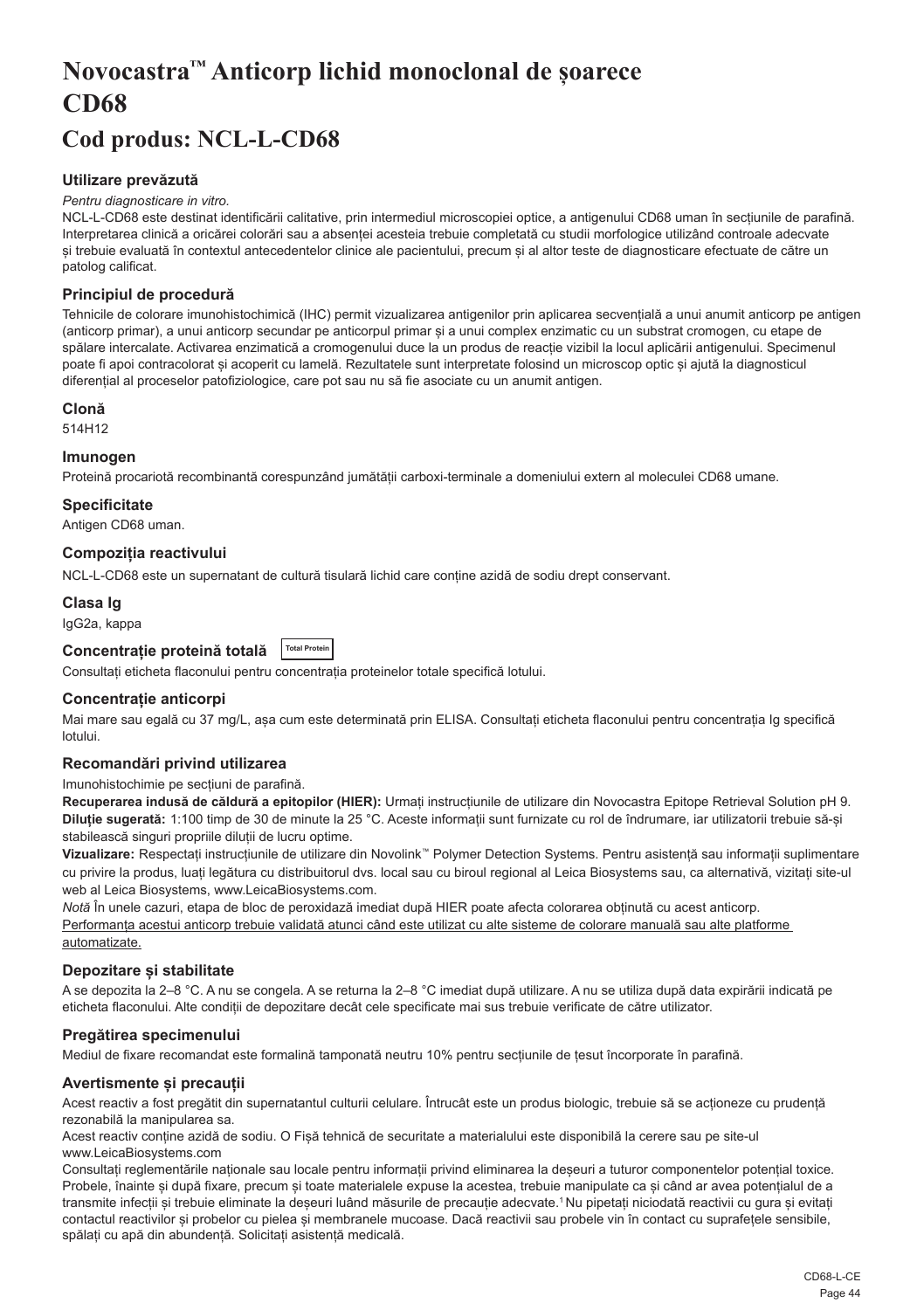Reduceți la minimum contaminarea microbiană a reactivilor, în caz contrar poate apărea o creștere a colorării nespecifice. Timpii sau temperaturile de incubație care diferă de valorile specificate pot genera rezultate eronate. Orice astfel de modificări trebuie validate de către utilizator.

## **Controlul calității**

Diferențele în ceea ce privește procesarea țesutului și procedurile tehnice în laboratorul utilizatorului pot cauza o variabilitate semnificativă a rezultatelor, necesitând efectuarea cu regularitate de controale interne, în plus față de următoarele proceduri. Probele de control trebuie să fie probe proaspete de autopsie/biopsie/chirurgicale, fixate în formalină, procesate și încorporate în ceară de parafină cât mai curând posibil și în aceeași manieră ca și probele pacientului.

## **Țesutul de control pozitiv**

Folosit pentru a indica țesuturile pregătite corect și tehnicile de colorare adecvate.

O probă de țesut de control pozitiv trebuie să fie inclusă pentru fiecare set de condiții de testare în fiecare etapă de colorare. Un țesut cu colorare pozitivă slabă este mai adecvat decât un țesut cu colorare pozitivă puternică în vederea unui control optim al calității și pentru a detecta nivelurile minore de degradare a reactivului.<sup>2</sup>

Țesutul de control pozitiv recomandat este amigdală sau intestin (macrofage).

Dacă țesutul de control pozitiv nu demonstrează colorația pozitivă, rezultatele obținute cu acele probe de testare trebuie considerate nevalide.

## **Țesutul de control negativ**

Trebuie examinat după țesutul de control pozitiv pentru a verifica specificitatea informațiilor de etichetare ale antigenului țintă în funcție de anticorpul primar.

Țesutul de control negativ recomandat este amigdală (celule endoteliale).

Ca alternativă, varietatea de tipuri diferite de celule prezente în majoritatea secțiunilor tisulare oferă frecvent locuri de control negativ, dar acest lucru trebuie verificat de către utilizator.

Colorația nespecifică, dacă este prezentă, are, de obicei, un aspect difuz. Colorația sporadică a țesutului conjunctiv poate fi observată, de asemenea, în secțiuni de țesuturi fixate în mod excesiv în formalină. Folosiți celule intacte pentru interpretarea rezultatelor de colorare. Celulele necrotice sau degenerate se colorează deseori într-un mod nespecific.<sup>3</sup>Se pot observa rezultate fals pozitive ca urmare a legării non-imunologice a proteinelor sau produșilor de reacție ai substratului. Acestea pot fi cauzate, de asemenea, de enzimele endogene precum pseudoperoxidaza (eritrocite), peroxidaza endogenă (citocromul C) sau biotina endogenă (de exemplu, ficat, sân, encefal, rinichi), în funcție de tipul de imunocolorație folosit. Pentru a diferenția activitatea enzimelor endogene sau legarea nespecifică a enzimelor de imunoreactivitatea specifică, pot fi colorate tesuturi suplimentare de la pacient numai cu substrat-cromogen sau, respectiv, complexe enzimatice (avidină-biotină, streptavidină, polimer etichetat) și substrat-cromogen. În cazul în care colorația specifică are loc în țesutul de control negativ, rezultatele obținute pe probele pacientului trebuie să fie considerate nevalide.

## **Reactivul de control negativ**

Folosiți un reactiv de control negativ non-specific în locul anticorpului primar cu o secțiune din fiecare specimen al pacientului pentru a evalua colorația nespecifică și a permite o mai bună interpretare a colorării specifice la situl antigenului.

## **Țesutul pacientului**

Examinați specimenele pacientului colorate cu NCL-L-CD68 ultimele. Intensitatea colorației pozitive trebuie evaluată în contextul oricărei colorații de fond nespecifice a reactivului de control negativ. La fel ca în cazul oricărui test imunohistochimic, un rezultat negativ înseamnă că antigenul nu a fost detectat, și nu că antigenul a fost absent în celulele/țesuturile analizate. Dacă este necesar, folosiți un panel pentru anticorpi pentru identificarea reacțiilor fals negative.

## **Rezultate așteptate**

#### Țesuturi normale

Clona 514H12 a detectat glicoproteina CD68 atât în citoplasma cât și în membrana celulară a unei varietăți de tipuri de celule din linia celulară mielomonocitică incluzând monocite, macrofage, granulocite, celule microgliale, celule Kupffer hepatice, celule Hofbauer placentare și o proporție de celule dendritice. (Numărul total al cazurilor normale evaluate = 47).

#### Țesuturi anormale

Clona 514H12 a colorat 1/201 tumori evaluate, incluzând seminoame testiculare (1/2), limfoame (0/80, incluzând 0/44 limfom difuz cu celule B, 0/6 limfom nodular difuz cu celule B, 0/6 limfom Hodgkin cu celularitate mixtă, 0/5 limfom anaplastic cu celule mari, 0/4 limfom folicular non-Hodgkin, 0/3 limfom asociat mucoasei celulelor B, 0/3 limfom Hodgkin cu tip predominant de limfocite, 0/2 limfom cu celule T, 0/2 limfom plasmacitoid limfocitic, 0/1 limfom similar cu Burkitt. 0/1 limfom cu celule de manta, 0/1 limfom cu celule clare cu celule T, 0/1 limfom Lennert și 0/1 limfom Hodgkin cu scleroză nodulară), tumori ale pielii (0/77, incluzând 0/16 carcinom cu celule scuamoase, 0/15 melanom malign, 0/14 carcinom cu celule bazale, 0/10 carcinom al glandelor sudoripare, 0/10 dermatofibrosarcom, 0/3 adenocarcinom metastatic, 0/3 schwannom malign, 0/2 carcinom cistic adenoid, 0/1 adenocarcinom sebaceu, 0/1 fibrosarcom, 0/1 leiomiosarcom și 0/1 sarcom pleomorfic nediferențiat), carcinoame hepatice (0/6), carcinoame papilare tiroidiene (0/4), carcinoame pulmonare (0/4), tumori ovariene (0/4), tumori cerebrale (0/2), tumori ale țesuturilor moi (0/2), metastaze de carcinom nespecificat (0/2), carcinoame cu celule scuamoase ale esofagului (0/2), carcinoame ductale mamare (0/2), carcinoame cu celule renale (0/2), adenocarcinoame gastrice (0/2), adenocarcinoame ale colonului (0/2), adenocarcinoame rectale (0/2), carcinoame cu celule scuamoase ale limbii (0/2), carcinoame cu celule scuamoase ale colului uterin (0/2), carcinom cu celule scuamoase ale laringelui (0/1) și tumoare carcinoidă atipică a timusului (0/1). (Numărul total al cazurilor tumorale evaluate = 201).

#### **NCL-L-CD68 este recomandat pentru identificarea antigenului CD68 într-o varietate de țesuturi normale și neoplazice.**

## **Limitări generale**

Imunohistochimia este un proces de diagnostic cu mai multe etape, care constă din instruirea specializată în ceea ce privește alegerea reactivilor adecvați; alegerea, fixarea și procesarea țesutului; prepararea lamei IHC; și interpretarea rezultatelor de colorare. Colorarea tisulară depinde de manipularea și procesarea țesutului înainte de colorare. Fixarea, congelarea, dezghețarea, spălarea, uscarea, încălzirea, secționarea necorespunzătoare sau contaminarea cu alte țesuturi ori fluide pot cauza artefacte, captura anticorpilor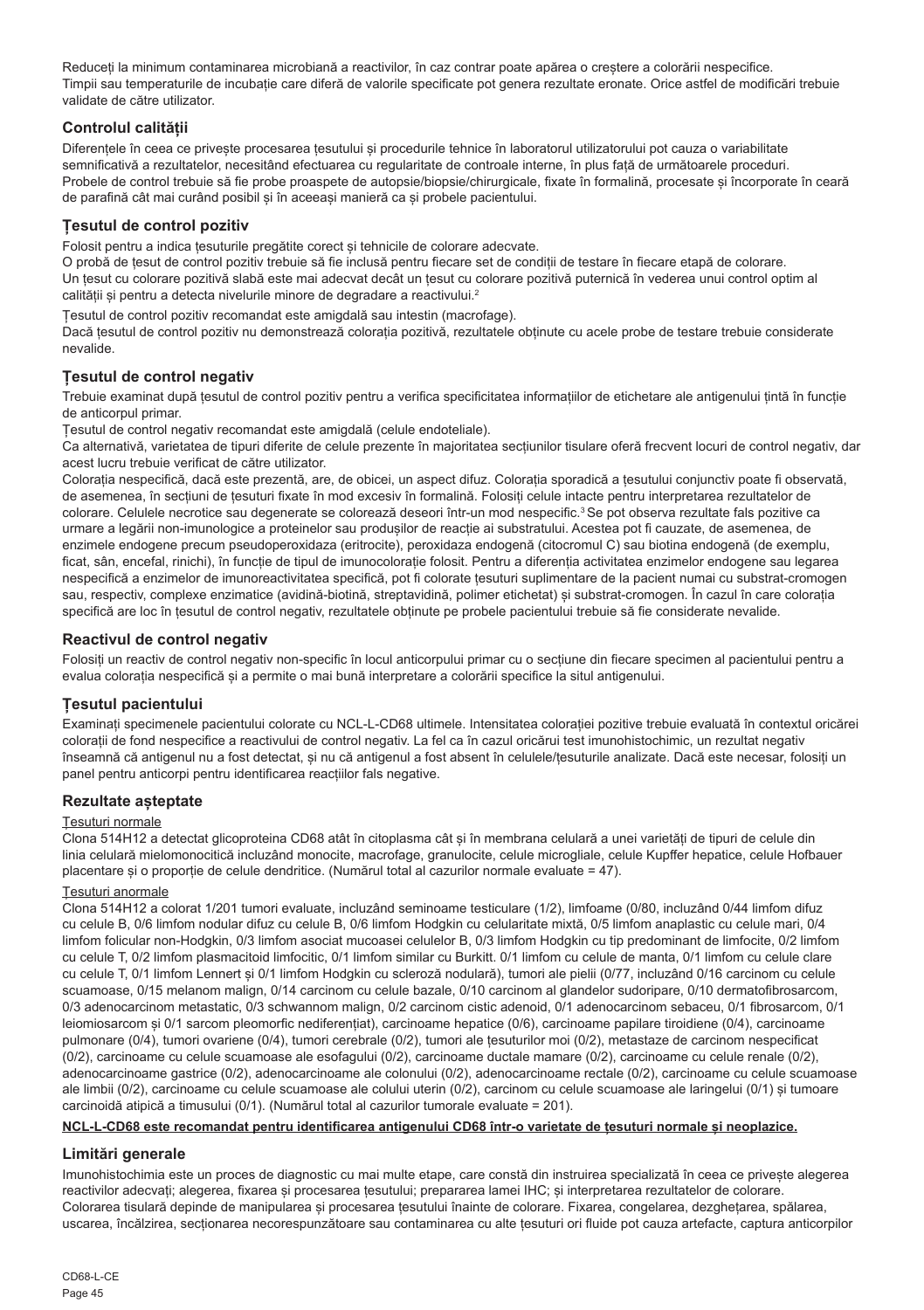sau rezultate fals negative. Rezultatele inconsecvente pot fi atribuite diferențelor în ceea ce privește metodele de fixare și încorporare, ori neregularităților inerente ale țesutului.<sup>4</sup>

Contracolorația excesivă sau incompletă poate compromite interpretarea adecvată a rezultatelor.

Interpretarea clinică a oricărei colorări sau a absenței acesteia trebuie completată cu studii morfologice utilizând controale adecvate și trebuie evaluată în contextul antecedentelor clinice ale pacientului, precum și al altor teste de diagnosticare efectuate de către un patolog calificat.

Anticorpii de la Leica Biosystems Newcastle Ltd sunt destinați utilizării, conform indicațiilor, fie pe secțiuni congelate, fie pe secțiuni încorporate în parafină cu cerințe de fixare specifice. Poate apărea exprimarea neașteptată a antigenului, în special în neoplasme. Interpretarea clinică a oricărei secțiuni tisulare colorate trebuie să includă analiza morfologică și evaluarea probelor de control adecvate.

### **Bibliografie - General**

- 1. National Committee for Clinical Laboratory Standards (NCCLS). Protection of laboratory workers from infectious diseases transmitted by blood and tissue; proposed guideline. Villanova, P.A. 1991; 7(9). Order code M29-P.
- 2. Battifora H. Diagnostic uses of antibodies to keratins: a review and immunohistochemical comparison of seven monoclonal and three polyclonal antibodies. Progress in Surgical Pathology. 6:1–15. eds. Fenoglio-Preiser C, Wolff CM, Rilke F. Field & Wood, Inc., Philadelphia.
- 3. Nadji M, Morales AR. Immunoperoxidase, part I: the techniques and pitfalls. Laboratory Medicine. 1983; 14:767.
- 4. Omata M, Liew CT, Ashcavai M, Peters RL. Nonimmunologic binding of horseradish peroxidase to hepatitis B surface antigen: a possible source of error in immunohistochemistry. American Journal of Clinical Pathology. 1980; 73:626.
- 5. Gu M, Sohn KR, Kim DJ, et al. Metastasizing dermatofibroma in lung. Annals of Diagnostic Pathology. 2007; 11:64-67.
- 6. Da Costa CET, Annels NE, Faaij CMJM, et al. Presence of osteoclast-like multinucleated giant cells in the bone and nonostotic lesions of Langerhans cell histiocytosis. The Journal of Experimental Medicine. 2005; 201(5):687-693.

## **Amendamente la ediția anterioară**

Compoziția reactivilor, Concentrația totală a proteinelor, Recomandări de utilizare, Avertizări și măsuri de precauție, Rezultate preconizate.

**Data publicării** 07 noiembrie 2018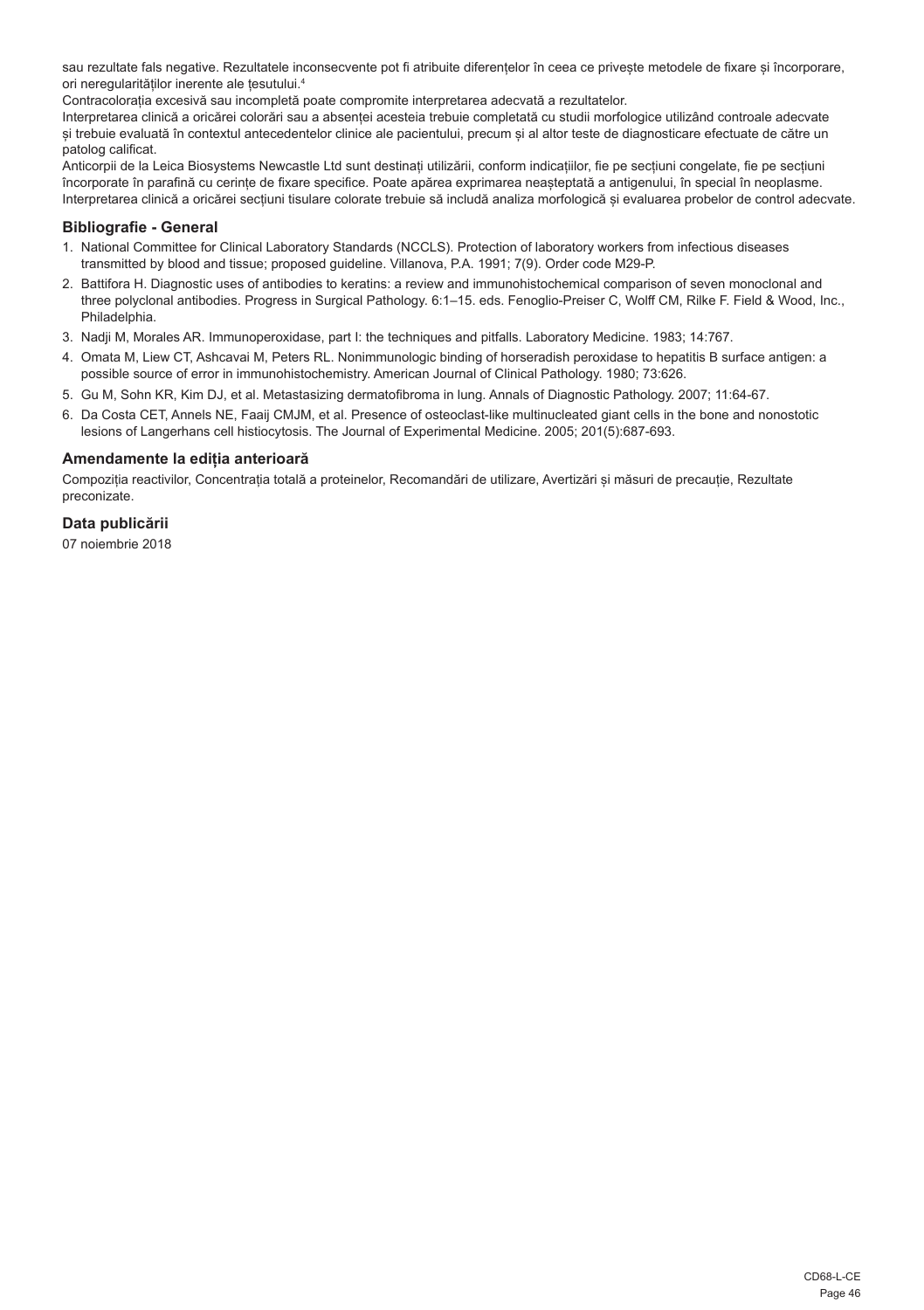## <span id="page-47-0"></span>**Жидкая форма моноклональных антител мыши Novocastra™ CD68**

## **Код продукта: NCL-L-CD68**

### **Назначение**

#### *Для диагностики in vitro*

Препарат NCL-L-CD68 предназначен для качественного определения антигена CD68 человека в парафиновых срезах методом световой микроскопии. Клиническая интерпретация любого окрашивания или его отсутствия должна быть дополнена морфологическими исследованиями с надлежащими контролями и должна быть оценена квалифицированным патологом с учетом анамнеза пациента и других диагностических тестов.

#### **Принцип метода**

Иммуногистохимические (ИГХ) методы окрашивания позволяют визуализировать антигены путем последовательного связывания специфического антитела с антигеном (первичное антитело), вторичного антитела с первичным антителом и ферментного комплекса с хромогенным субстратом. Между этими этапами выполняется промежуточная промывка. Ферментная активация хромогена приводит к образованию видимого продукта реакции в месте расположения антигена. После этого образцы можно подвергать контрастному окрашиванию и заключить под покровную пленку. Интерпретацию результатов выполняют под световым микроскопом и используют для дифференциальной диагностики патофизиологических процессов, которые могут быть связаны или не связаны с конкретным антигеном.

#### **Клон**

514H12

#### **Иммуноген**

Рекомбинантный химерный прокариотический белок, соответствующий той половине цепи внешнего домена маркера CD68 человека, которая несет карбоксильную концевую группу.

#### **Специфичность**

CD68-антиген человека.

#### **Состав реактива**

NCL-L-CD68 является супернатантом жидкой культуры тканей, содержащим азид натрия в качестве консерванта.

#### **Класс иммуноглобулинов**

Иммуноглобулин G2a, каппа (IgG2a, Kappa)

**Общая концентрация белка Total Protein**

Общая концентрация белка в каждой партии указана на этикетке флакона.

#### **Концентрация антитела**

Не менее 37 мг/л при измерении методом ИФА. Общая концентрация иммуноглобулина в каждой партии указана на этикетке флакона.

#### **Рекомендации по применению**

Иммуногистохимическое окрашивание парафиновых срезов.

**Тепловая демаскировка эпитопа (Heat Induced Epitope Retrieval, HIER):** выполняйте инструкцию по применению,

прилагаемую к препарату Novocastra Epitope Retrieval Solution pH 9.

**Рекомендуемое разведение:** 1:100 в течение 30 минут при температуре 25 °C. Данная информация носит рекомендательный характер, и пользователям следует самостоятельно определять оптимальные рабочие разведения.

**Визуализация:** Следуйте инструкциям по применению, которые прилагаются к системам визуализации Novolink™ Polymer Detection Systems. Для получения дополнительной информации о продукции и технической поддержки обратитесь к местному дистрибьютору или в региональный офис компании Leica Biosystems либо, в качестве альтернативы, посетите веб-сайт компании Leica Biosystems, www.LeicaBiosystems.com

*Примечание* В некоторых случаях этап нанесения пероксидного блока, который следует немедленно после тепловой демаскировки эпитопа (HIER), может повлиять на окрашивание, получаемое данным антителом.

Если данные антитела используются с другими автоматизированными платформами или системами для окрашивания образцов, которое выполняется вручную, их характеристики следует валидировать.

#### **Хранение и стабильность**

Хранить при температуре 2–8 °C. Не замораживать. После использования незамедлительно вернуть на хранение при температуре 2–8 °C. Не использовать после указанной на этикетке флакона даты истечения срока годности. Условия хранения, отличающиеся от указанных выше, должны быть проверены пользователем.

## **Подготовка образцов**

Для приготовления залитых в парафин срезов тканей рекомендуется фиксация в 10 % нейтральном забуференном формалине.

#### **Предупреждения и меры предосторожности**

Этот реактив был изготовлен из супернатанта культуры клеток. При обращении с этим продуктом, как и с другими биологическими продуктами, следует соблюдать разумную осторожность.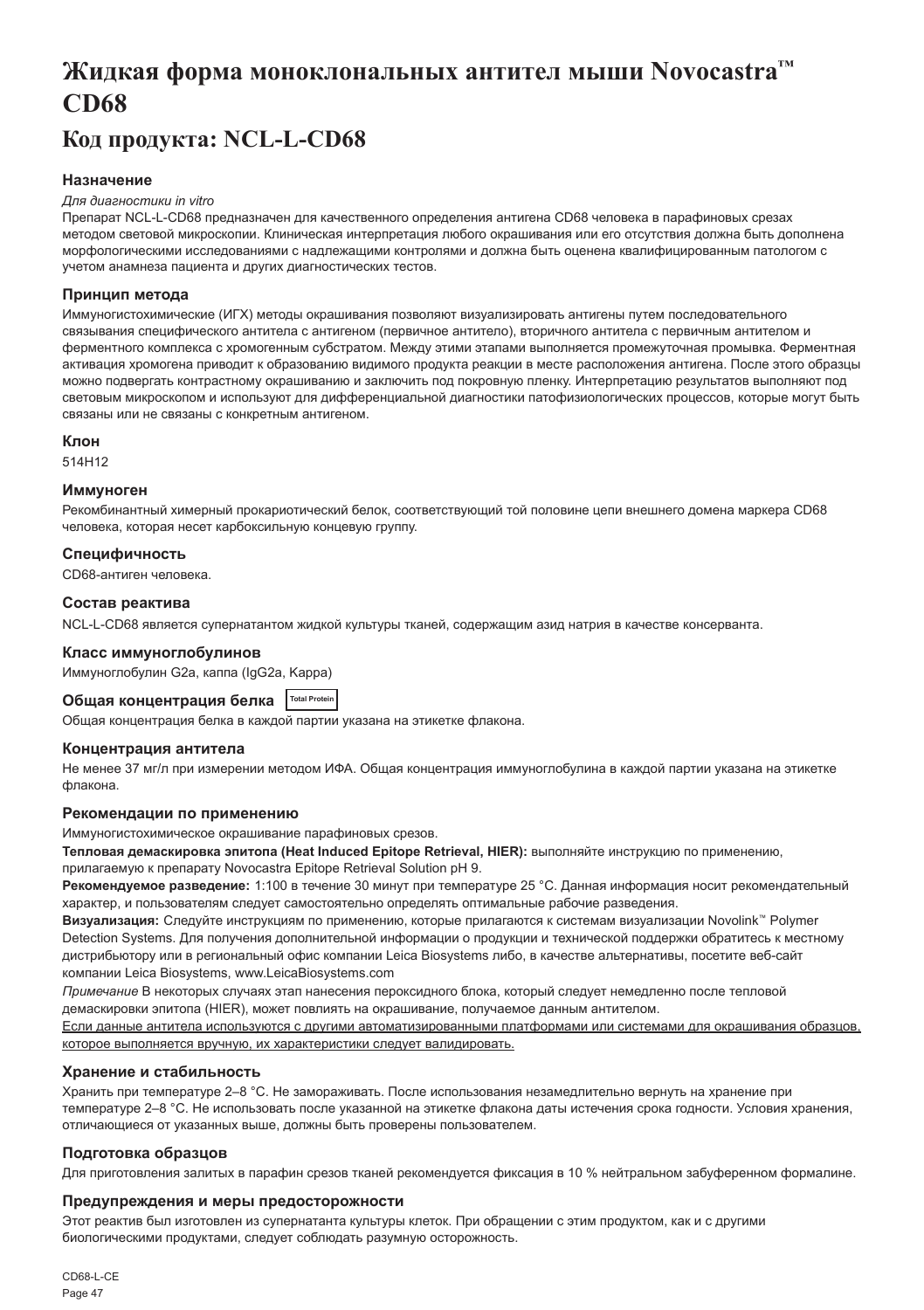Этот реактив содержит азид натрия. Паспорт безопасности химической продукции предоставляется по запросу или доступен на сайте www.LeicaBiosystems.com

В отношении утилизации любых потенциально опасных компонентов следуйте требованиям федеральных, региональных и местных нормативных документов.

С образцами (до и после фиксации) и всеми материалами, которые находятся под их воздействием, следует обращаться как со способными к передаче инфекции и утилизировать, соблюдая соответствующие меры предосторожности.<sup>1</sup>Никогда не набирайте реактивы в пипетку ртом и не допускайте контакта реактивов и образцов с кожей и слизистыми оболочками. В случае контакта реактивов или образцов с чувствительными зонами промойте их большим количеством воды. Обратитесь за медицинской помощью.

Сводите к минимуму микробное загрязнение реактивов во избежание усиления неспецифического окрашивания. Инкубация при сроках и температурах, отличных от указанных в инструкции, может дать ошибочные результаты. Любые подобные изменения должны быть валидированы пользователем.

#### **Контроль качества**

Различия в методах обработки тканей и технических процедурах, выполняемых в лаборатории пользователя, могут привести к существенной вариабельности результатов, в связи с чем требуется регулярное выполнение внутрилабораторных контролей в дополнение к указанным ниже процедурам.

В качестве контролей следует использовать свежие образцы, полученные при аутопсии, биопсии или хирургических процедурах, фиксированные в формалине, обработанные и как можно скорее залитые в парафин так же, как были обработаны полученные у пациентов образцы.

#### **Положительный контроль ткани**

Применяется для проверки правильности подготовки тканей и методов окрашивания.

В каждый набор условий теста при каждом цикле окрашивания следует включать один срез ткани для положительного контроля. Для оптимального контроля качества и обнаружения незначительных уровней деградации реактива более подходит ткань со слабым положительным окрашиванием, чем ткань с сильным положительным окрашиванием.<sup>2</sup>

В качестве положительного контроля рекомендуется использовать ткань миндалины или кишечника (макрофаги). При отсутствии положительного окрашивания ткани, использующейся в качестве положительного контроля, результаты, полученные с исследуемыми образцами, считаются недействительными.

#### **Отрицательный контроль ткани**

Этот тест необходимо выполнять после положительного контроля ткани для проверки специфичности мечения целевого антигена первичным антителом.

В качестве отрицательного контроля рекомендуется использовать ткань миндалины (клетки эндотелия). Кроме того, разнообразные типы клеток для отрицательного контроля можно часто найти в большинстве срезов тканей, однако такие препараты должны быть проверены пользователем.

Неспецифическое окрашивание, если оно присутствует, обычно выглядит диффузным. В срезах тканей, избыточно фиксированных формалином, можно также иногда увидеть окрашивание соединительной ткани. Для интерпретации результатов окрашивания используйте интактные клетки. Некротизированные или разрушенные клетки часто окрашиваются неспецифически.<sup>з</sup> Неиммунное связывание белков или продуктов реакции с субстратом может привести к ложноположительным результатам. Такие же результаты могут быть связаны с эндогенными ферментами, например псевдопероксидазой (в эритроцитах), эндогенной пероксидазой (цитохром C) или эндогенным биотином (например, в печени, молочной железе, головном мозге или почке) в зависимости от типа использованного иммунного окрашивания. Чтобы отличить активность эндогенных ферментов или неспецифическое связывание ферментов от специфической иммунореактивности, можно выполнить окрашивание дополнительных тканей пациента исключительно хромогенным субстратом или ферментными комплексами (авидин-биотин, стрептавидин, меченый полимер) и хромогенным субстратом соответственно. При наличии специфического окрашивания в отрицательном контроле ткани результаты исследования полученных у пациентов образцов считаются недействительными.

#### **Отрицательный контроль реактива**

Для оценки неспецифического окрашивания и лучшей интерпретации специфического окрашивания в области связывания антигена, исследуя срезы каждого образца, взятого у пациента, вместо первичных антител используйте реактив, служащий в качестве неспецифического отрицательного контроля.

#### **Ткань, полученная у пациента**

Исследуйте образцы взятой у пациента ткани, которые окрашены с помощью NCL-L-CD68, в последнюю очередь. Интенсивность положительного результата окрашивания следует оценивать с учетом любого неспецифического фонового окрашивания реактива, представляющего собой отрицательный контроль. Как и при любом иммуногистохимическом исследовании, отрицательный результат означает необнаружение антигена, но не его отсутствие в исследованных клетках или ткани. При необходимости следует использовать панель антител для выявления ложноотрицательных реакций.

#### **Ожидаемые результаты**

#### Нормальные ткани

Клон 514H12 выявил гликопротеин CD68 в цитоплазме и в клеточной мембране разнообразных типов клеток миеломоноцитной линии, включая моноциты, макрофаги, гранулоциты, клетки микроглии, клетки Купфера в печени, клетки Хофбауэра плаценты и частично в дендритных клетках. (Общее число исследованных нормальных тканей = 47).

#### Патологически измененные ткани

Клон 514H12 окрасил 1/201 оцениваемых опухолей, включая семиномы яичек (1/2), лимфомы (0/80, в том числе 0/44 случаев диффузных В-лимфоцитарных лимфом, 0/6 случаев узловых диффузных В-лимфоцитарных лимфом, 0/6 случаев лимфом Ходжкина смешанного клеточного состава, 0/5 случаев анапластических крупноклеточных лимфом, 0/4 случаев фолликулярных неходжкинских лимфом, 0/3 случаев В-лимфоцитарных лимфом, ассоциированных со слизистыми оболочками, 0/3 случаев лимфом Ходжкина предпочтительно лимфоцитарного типа, 0/2 случаев Т-лимфоцитарных лимфом, 0/2 случаев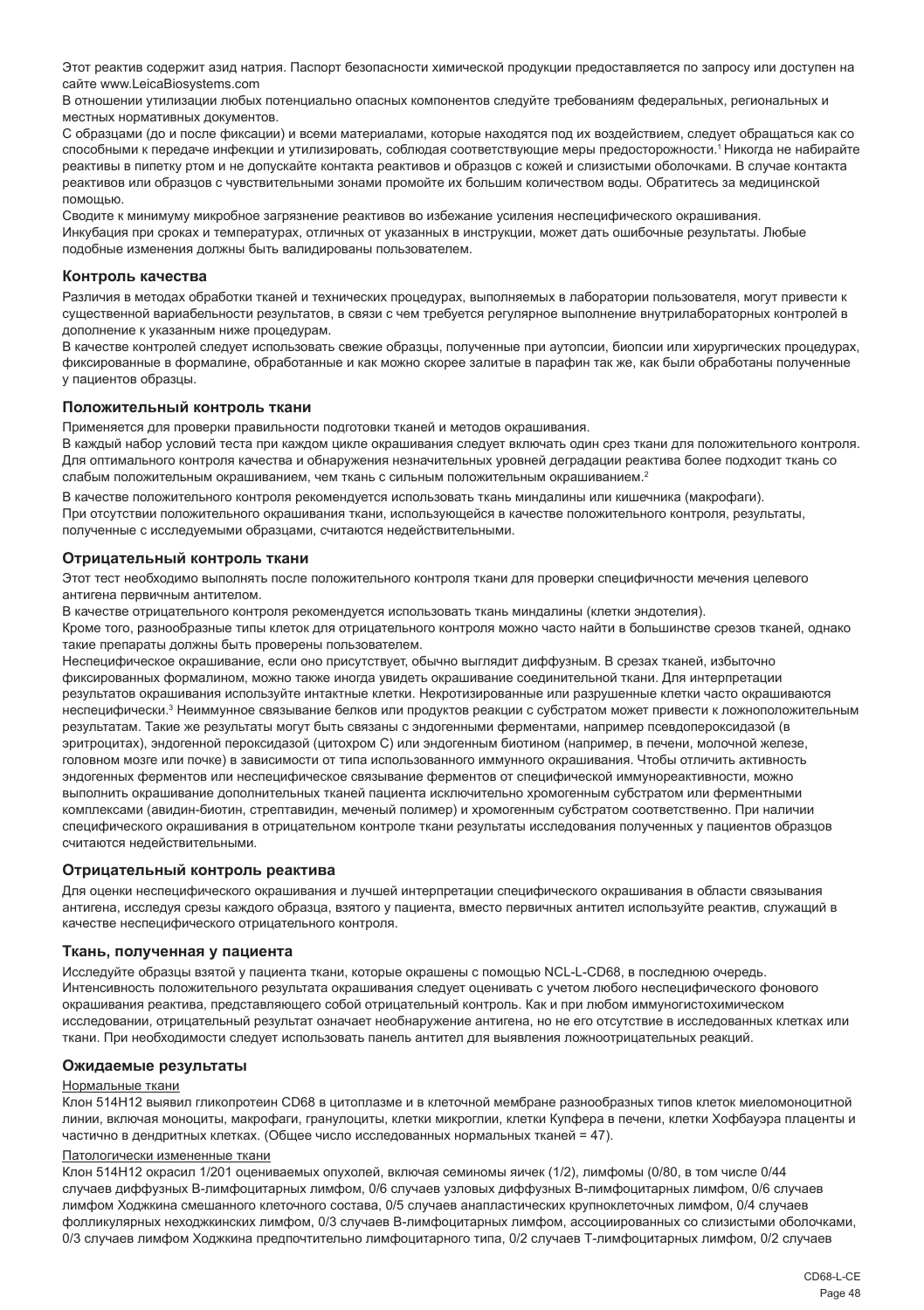лимфоцитарных плазмацитоидных лимфом, 0/1 случая беркиттоподобных лимфом. 0/1 случая лимфомы клеток мантийной зоны, 0/1 случая светлоклеточной Т-лимфоцитарной лимфомы, 0/1 случая лимфомы Леннерта и 0/1 случая лимфомы Ходжкина при нодулярном склерозе), кожные опухоли (0/77 случаев, включая 0/16 случаев плоскоклеточной карциномы, 0/15 случаев злокачественной меланомы, 0/14 случаев карциномы базальных клеток, 0/10 случаев карциномы потовых желез, 0/10 случаев дерматофибросаркомы, 0/3 случаев метастатической аденокарциномы, 0/3 случаев злокачественной шванномы, 0/2 случаев аденоидной кистозной саркомы, 0/1 случая аденокарциномы сальных желез, 0/1 случая фибросаркомы, 0/1 случая лейомиосаркомы и 0/1 случая плеоморфной недифференцированной саркомы), карциномы печени (0/6), папиллярные карциномы щитовидной железы (0/4), карциномы легких (0/4), опухоли яичников (0/4), опухоли мозга (0/2), опухоли мягких тканей (0/2), неустановленные метастатические карциномы (0/2), плоскоклеточные карциномы пищевода (0/2), карциномы протоков молочной железы (0/2), почечно-клеточные карциномы (0/2), аденокарциномы желудка (0/2), прямой кишки (0/2) и толстой кишки (0/2), плоскоклеточные карциномы языка (0/2), шейки матки (0/2), гортани (0/1) и атипичный карциноид вилочковой железы (0/1). (Общее число исследованных опухолей = 201).

#### **NCL-L-CD68 рекомендуется использовать для идентификации антигена CD68 в разного рода здоровых, а также пораженных опухолью тканях**.

#### **Общие ограничения**

Иммуногистохимическое исследование является многостадийным диагностическим процессом, требующим специальных навыков в выборе надлежащих реактивов; выборе, фиксации и обработке тканей; приготовлении среза с ИГХ препаратом; интерпретации результатов окрашивания.

Окрашивание тканей зависит от обращения с тканями и их обработкой перед окрашиванием. Неправильные процедуры фиксации, замораживания, оттаивания, промывки, сушки, нагрева, приготовления срезов, а также загрязнение другими тканями или жидкостями могут приводить к артефактам, захвату антител или ложноотрицательным результатам. Противоречивые результаты могут быть обусловлены различиями методов фиксации и заливки препарата или присущей тканям внутренней неравномерностью структуры.<sup>4</sup>

Чрезмерное или неполное контрастирование может негативно отразиться на точности интерпретации результатов. Клиническая интерпретация любого окрашивания или его отсутствия должна быть дополнена морфологическими исследованиями с надлежащими контролями и должна быть оценена квалифицированным патологом с учетом анамнеза пациента и других диагностических тестов.

Изготовленные компанией Leica Biosystems Newcastle Ltd антитела предназначены, как указано выше, для применения на замороженных или залитых в парафин срезах и требуют выполнения конкретных требований по фиксации. Возможна непредвиденная экспрессия антигена, особенно в опухолях. Клиническая интерпретация любого окрашенного среза ткани должна включать морфологический анализ и оценку соответствующих контролей.

#### **Литература — общая**

- 1. National Committee for Clinical Laboratory Standards (NCCLS). Protection of laboratory workers from infectious diseases transmitted by blood and tissue; proposed guideline. Villanova, P.A. 1991; 7(9). Order code M29-P.
- 2. Battifora H. Diagnostic uses of antibodies to keratins: a review and immunohistochemical comparison of seven monoclonal and three polyclonal antibodies. Progress in Surgical Pathology. 6:1–15. eds. Fenoglio-Preiser C, Wolff CM, Rilke F. Field & Wood, Inc., Philadelphia.
- 3. Nadji M, Morales AR. Immunoperoxidase, part I: the techniques and pitfalls. Laboratory Medicine. 1983; 14:767.
- 4. Omata M, Liew CT, Ashcavai M, Peters RL. Nonimmunologic binding of horseradish peroxidase to hepatitis B surface antigen: a possible source of error in immunohistochemistry. American Journal of Clinical Pathology. 1980; 73:626.
- 5. Gu M, Sohn KR, Kim DJ, et al. Metastasizing dermatofibroma in lung. Annals of Diagnostic Pathology. 2007; 11:64-67.
- 6. Da Costa CET, Annels NE, Faaij CMJM, et al. Presence of osteoclast-like multinucleated giant cells in the bone and nonostotic lesions of Langerhans cell histiocytosis. The Journal of Experimental Medicine. 2005; 201(5):687-693.

#### **Дополнения к предыдущему выпуску**

Состав реактивов, Суммарная концентрация белка, Рекомендации по использованию, Предупреждения и меры предосторожности, Предполагаемые результаты.

#### **Дата выпуска**

07 Ноябрь 2018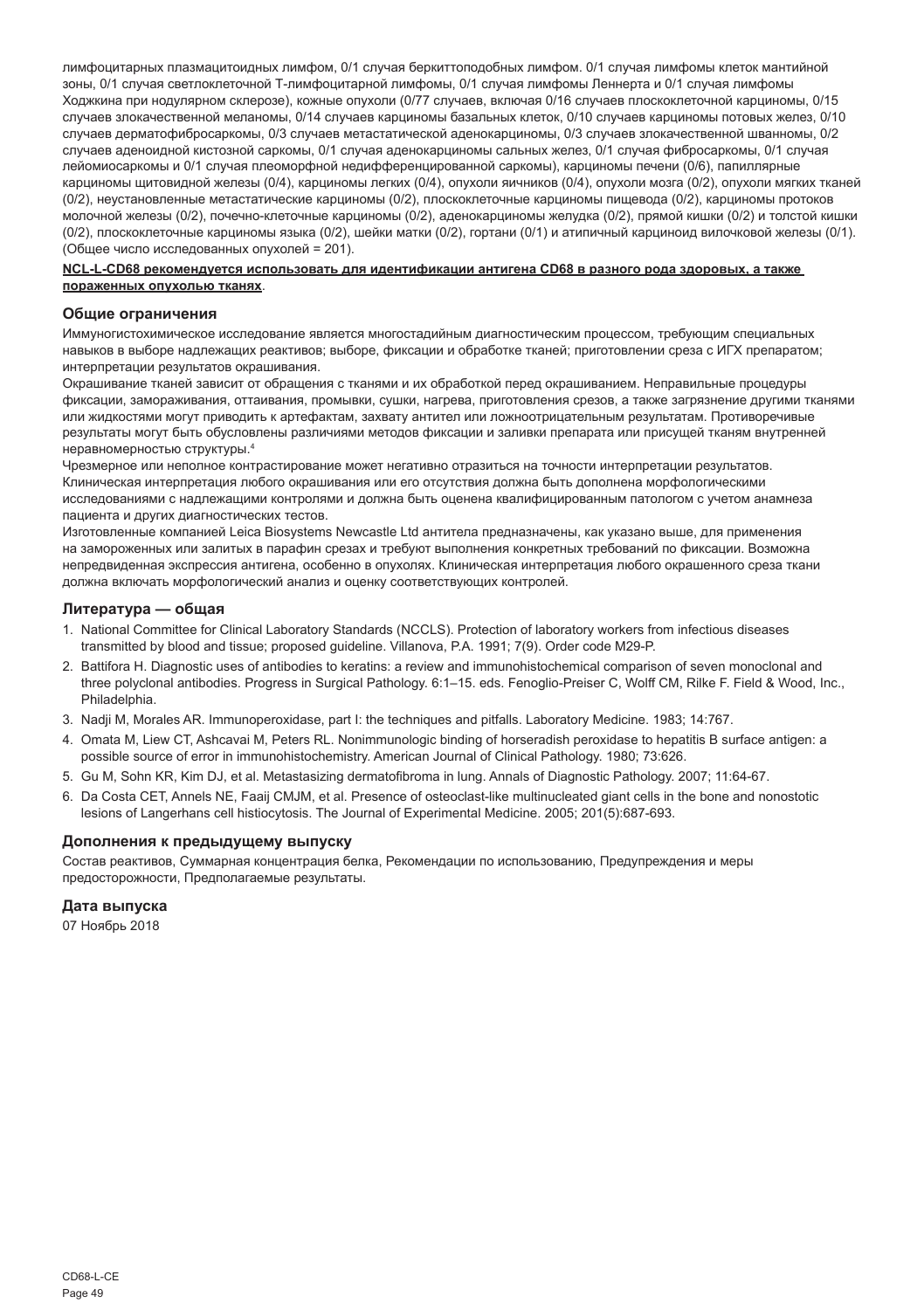## <span id="page-50-0"></span>**Płynne mysie przeciwciało monoklonalne Novocastra™ CD68**

## **Kod produktu: NCL-L-CD68**

## **Przeznaczenie**

#### *Do diagnostyki in vitro.*

Preparat NCL-L-CD68 jest przeznaczony do jakościowej identyfikacji za pomocą mikroskopii świetlnej ludzkiego antygenu CD68 w skrawkach parafinowych. Kliniczną interpretację barwienia lub jego braku należy uzupełnić badaniami morfologicznymi oraz odpowiednimi kontrolami. Ocenę powinien przeprowadzić wykwalifikowany patolog w kontekście historii choroby pacjenta oraz innych badań diagnostycznych.

#### **Zasady postepowania**

Metody barwienia immunohistochemicznego (IHC) umożliwiają wizualizację antygenów dzięki zastosowaniu – po kolei – swoistego przeciwciała przeciwko antygenowi (przeciwciała pierwszorzędowego), przeciwciała drugorzędowego przeciwko przeciwciału pierwszorzędowemu i kompleksu enzymu z substratem chromogennym z etapami przemywania. Aktywacja enzymatyczna chromogenu prowadzi do wytworzenia widocznego produktu reakcji w miejscu antygenu. Następnie można wykonać barwienie kontrastowe próbki i zakryć ją szkiełkiem nakrywkowym. Wyniki są interpretowane przy użyciu mikroskopu świetlnego i pomagają w diagnostyce różnicowej procesów patofizjologicznych, które mogą mieć związek z określonym antygenem.

#### **Klon**

514H12

### **Immunogen**

Prokariotyczne białko fuzyjne odpowiadające C-końcowi zewnętrznej domeny ludzkiej cząsteczki CD68.

#### **Swoistość**

Ludzki antygen CD68.

## **Skład odczynnika**

NCL-L-CD68 jest płynnym supernatantem hodowli tkankowej zakonserwowanym azydkiem sodu.

#### **Klasa Ig**

IgG2a, Kappa.

| Całkowite stężenia białka   Total Protein |  |  |
|-------------------------------------------|--|--|
|-------------------------------------------|--|--|

Całkowite stężenie białka w danej serii podano na etykiecie fiolki.

#### **Stężenie przeciwciał**

Większe lub równe 37 mg/L oznaczone za pomocą testu ELISA. Stężenie lg w danej serii podano na etykiecie fiolki.

#### **Zalecenia dotyczące stosowania**

Badanie immunohistochemiczne skrawków zatopionych w parafinie.

**Cieplne odmaskowywanie epitopu (HIER):** Należy postępować zgodnie z instrukcją stosowania załączoną do roztworu Novocastra Epitope Retrieval Solution pH 9.

**Sugerowane rozcieńczenie:** 1:100 przez 30 minut w temperaturze 25 °C. Te informacje stanowią jedynie wskazówkę – użytkownicy powinni sami określić swoje optymalne rozcieńczenie robocze.

**Wizualizacja:** Należy postępować zgodnie z instrukcją stosowania dołączoną do Novolink™ Polymer Detection Systems. W celu uzyskania dodatkowych informacji o produkcie lub dalszej pomocy należy skontaktować się z lokalnym dystrybutorem lub regionalnym biurem Leica Biosystems, lub odwiedzić stronę internetową, www.LeicaBiosystems.com

*Uwaga*W niektórych przypadkach etap blokowania peroksydazy bezpośrednio po HIER (cieplnym odmaskowywaniu epitopu) może wpływać na barwienie uzyskane przy pomocy tego przeciwciała.

Jeżeli przeciwciało jest używane jednocześnie z innymi ręcznymi metodami barwienia lub platformami automatycznymi, należy zweryfikować jego działanie.

#### **Przechowywanie i trwałość**

Przechowywać w temperaturze 2-8 °C. Nie zamrażać. Niezwłocznie po użyciu ponownie umieścić w temperaturze 2–8 °C. Nie używać po upływie daty ważności podanej na etykiecie fiolki. Przechowywanie w warunkach innych od wskazanych powyżej wymaga weryfikacji użytkownika.

#### **Przygotowanie próbek**

Zalecanym utrwalaczem jest 10-procentowa obojętna buforowana formalina do zatopionych w parafinie skrawków tkankowych.

#### **Ostrzeżenia i środki ostrożności**

Odczynnik został przygotowany z supernatantu hodowli tkankowej. Ponieważ jest to produkt biologiczny, podczas jego używania należy zachować odpowiednie środki ostrożności.

Ten odczynnik zawiera azydek sodu. Karta charakterystyki jest dostępna na żądanie lub dostępna na stronie www.LeicaBiosystems.com Wszelkie potencjalnie toksyczne składniki należy utylizować zgodnie z krajowymi lub lokalnymi przepisami.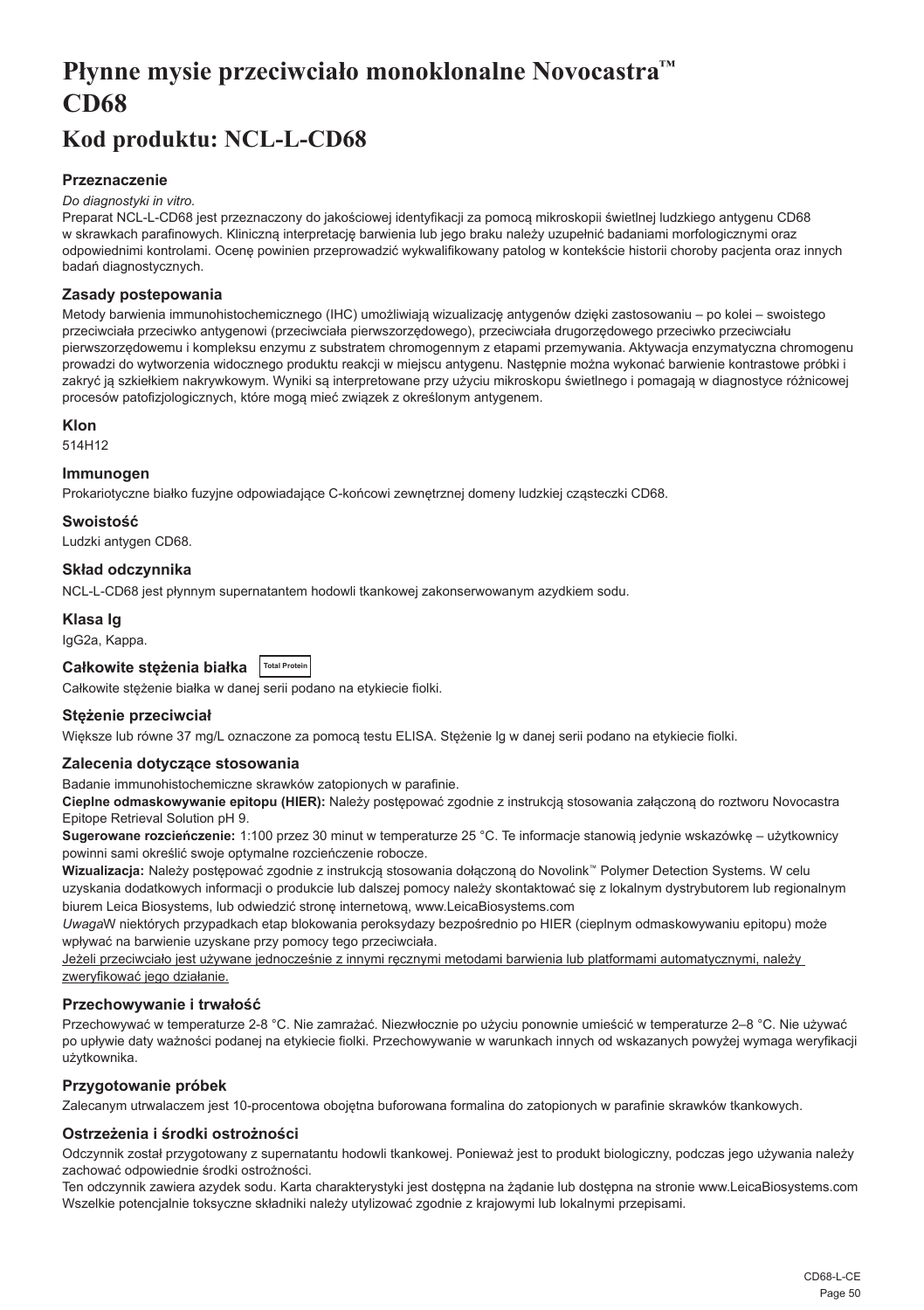Próbki przed i po utrwaleniu oraz wszelkie materiały narażone na kontakt z nimi należy traktować jak materiały potencjalnie zakaźne i należy je utylizować z zachowaniem odpowiednich środków ostrożności.<sup>1</sup> Podczas pobierania pipetą nie wolno zasysać odczynników ustami i należy unikać kontaktu odczynników i preparatów ze skórą oraz błonami śluzowymi. W razie kontaktu odczynników lub próbek ze szczególnie narażonymi miejscami przemyć miejsce kontaktu dużą ilością wody. Należy zasięgnąć porady lekarza. Chronić odczynniki przed skażeniem drobnoustrojami, ponieważ może ono doprowadzić do zwiększonego barwienia niespecyficznego. Zastosowanie okresów inkubacji i temperatur innych niż podano w instrukcji może spowodować błędne wyniki. Wszelkie zmiany tego typu muszą zostać zweryfikowane przez użytkownika.

### **Kontrola jakości**

Różnice w przetwarzaniu tkanek i procedurach technicznych w laboratorium użytkownika mogą doprowadzić do znacznej zmienności wyników, co oznacza konieczność dodatkowego przeprowadzania regularnych kontroli wewnętrznych. Kontrole należy przeprowadzać jak najszybciej na świeżych próbkach z autopsji/biopsji/operacji chirurgicznej utrwalonych,

przetworzonych i zatopionych w parafinie, taką samą metodą, jaką badane są pobrane tkanki.

#### **Tkankowa kontrola pozytywna**

Stosowana w celu wskazania prawidłowo przygotowanych tkanek i prawidłowych technik barwienia.

W każdej serii barwienia każdy zestaw warunków testowych powinien uwzględniać jedną tkankową kontrolę pozytywną. Do optymalnej kontroli jakości i do wykrywania niewielkich poziomów degradacji odczynników bardziej nadaje się tkanka o słabym barwieniu pozytywnym niż tkanka o silnym barwieniu pozytywnym.<sup>2</sup>

Tkankowa kontrola pozytywna powinna obejmować jelito (makrofagi).

Jeśli tkankowa kontrola pozytywna nie wykaże odpowiedniego barwienia pozytywnego, wyniki testu przeprowadzonego na próbkach pobranych od pacjenta należy uznać za nieważne.

#### **Tkankowa kontrola negatywna**

Należy ją wykonać po tkankowej kontroli pozytywnej, aby sprawdzić swoistość znakowania docelowego antygenu przez przeciwciało pierwszorzędowe.

Tkankowa kontrola negatywna powinna obejmować migdałek (komórki endotelialne).

Ewentualnie tkankowa kontrola negatywna może obejmować różne typy komórek obecne w większości skrawków tkankowych, jednak powinno to zostać zweryfikowane przez użytkownika.

Barwienie niespecyficzne, jeżeli jest obecne, zwykle ma charakter rozproszony. Na skrawkach wykonanych z materiału tkankowego nadmiernie utrwalonego w formalinie można również zaobserwować sporadyczne barwienie tkanki łącznej. Do interpretacji wyników barwienia należy używać nieuszkodzonych komórek. Komórki martwicze lub zdegenerowane często powodują barwienie niespecyficzne.<sup>3</sup>Wyniki fałszywie pozytywne mogą pojawić się w następstwie nieimmunologicznego wiązania białek lub występowania produktów reakcji substratów. Mogą być również spowodowane przez endogenne enzymy, takie jak pseudoperoksydaza (erytrocyty), endogenna peroksydaza (cytochrom C) lub endogenna biotyna (np. wątroba, piersi, mózg, nerki), w zależności od zastosowanego barwnika immunohistochemicznego. Aby odróżnić endogenną aktywność enzymatyczną lub niespecyficzne wiązanie enzymów od swoistej immunoreaktywności, dodatkowe tkanki pacjenta mogą być barwione wyłącznie substratem chromogenem lub kompleksem enzymatycznym (awidyna-biotyna, streptawidyna, znakowany polimer) i substratem-chromogenem. Jeśli w trakcie tkankowej kontroli negatywnej nastąpi barwienie specyficzne, wyniki testu przeprowadzonego na próbkach pobranych od pacjenta należy uznać za nieważne.

#### **Negatywna kontrola odczynnika**

Aby przeprowadzić ocenę barwienia niespecyficznego oraz umożliwić lepszą interpretację barwienia specyficznego na każdym skrawku z próbki pobranej od pacjenta należy przeprowadzić nieswoistą kontrolę negatywną odczynnika w miejscu wiązania przeciwciała pierwszorzędowego.

#### **Tkanka pacjenta**

Próbki pobrane od pacjenta barwione NCL-L-CD68 należy badać jako ostatnie. Intensywność barwienia pozytywnego należy oceniać w kontekście ewentualnego barwienia niespecyficznego tła w negatywnej kontroli odczynnika. Tak jak we wszystkich innych badaniach immunohistochemicznych wynik ujemny oznacza, że antygen nie został wykryty, co jednak nie oznacza, że jest on nieobecny w badanych komórkach/tkankach. W razie konieczności do identyfikacji reakcji fałszywie negatywnych należy wykorzystać panel przeciwciał.

### **Oczekiwane wyniki**

#### Tkanki prawidłowe

Klon 514H12 wykrył glikoproteinę CD68 zarówno w cytoplazmie, jak i w błonie komórkowej różnych typów komórek linii mielomonocytowej, w tym monocytów, makrofagów, granulocytów, komórek mikrogleju, komórek Kupffera w wątrobie, łożysku i niektórych komórek dendrytycznych. (Łączna liczba ocenionych prawidłowych przypadków = 47).

#### Tkanki nieprawidłowe

Klon 514H12 wybarwił 1/201 ocenianego guza, w tym nasieniaka jąder (1/2), chłoniaki (0/80, w tym 0/44 rozlanych chłoniaków z limfocytów B, 0/6 rozlanych chłoniaków guzkowych z limfocytów B, 0/6 chłoniaków Hodgkina - postać mieszana, 0/5 anaplastycznych chłoniaków z dużych limfocytów, 0/4 grudkowych chłoniaków nieziarniczych, 0/3 chłoniaków systemu MALT, 0/3 chłoniaków Hodgkina – z przewagą limfocytów, 0/2 chłoniaków z limfocytów T, 0/2 chłoniaków limfoplazmocytowych, 0/1 chłoniaków Burkitta. 0/1 chłoniaków z komórek płaszcza, 0/1 chłoniaków jasnokomórkowych z limfocytów T, 0/1 chłoniaków Lennerta i 0/1 chłoniaków Hodgkina - typ NS), nowotwory skóry (0/77, w tym 0/16 raków płaskonabłonkowych, 0/15 czerniaków złośliwych, 0/14 raków podstawnokomórkowych, 0/10 raków gruczołów potowych, 0/10 włókniakomięsaków guzowatych, 0/3 gruczolakoraków przerzutowych, 0/3 złośliwych nerwiaków osłonkowych, 0/2 raków gruczołowato-torbielowatych, 0/1 gruczolakoraków gruczołów łojowych, 0/1 włókniakomięsaków, 0/1 mięsaków gładkokomórkowych i 0/1 niezróżnicowanych mięsaków pleomorficznych), raki wątroby (0/6), raki brodawkowate tarczycy (0/4), raki płuca (0/4), guzy jajnika (0/4), guzy mózgu (0/2), guzy tkanek miękkich (0/2), raki przerzutowe nieznanego pochodzenia (0/2), raki płaskonabłonkowe przełyku (0/2), raki przewodowe sutka (0/2), raki nerkowokomórkowe (0/2), gruczolakoraki żołądka (0/2), gruczolakoraki okrężnicy (0/2), gruczolakoraki odbytnicy (0/2), raki płaskonabłonkowe języka (0/2), płaskonabłonkowe raki szyjki macicy (0/2), raki płaskonabłonkowe krtani (0/1) i atypowe rakowiaki grasicy (0/1). (Łączna liczba ocenionych przypadków raków = 201).

**Zaleca się stosowanie NCL-L-CD68 do identyfikacji antygenu CD68 w tkankach prawidłowych i nowotworowych.**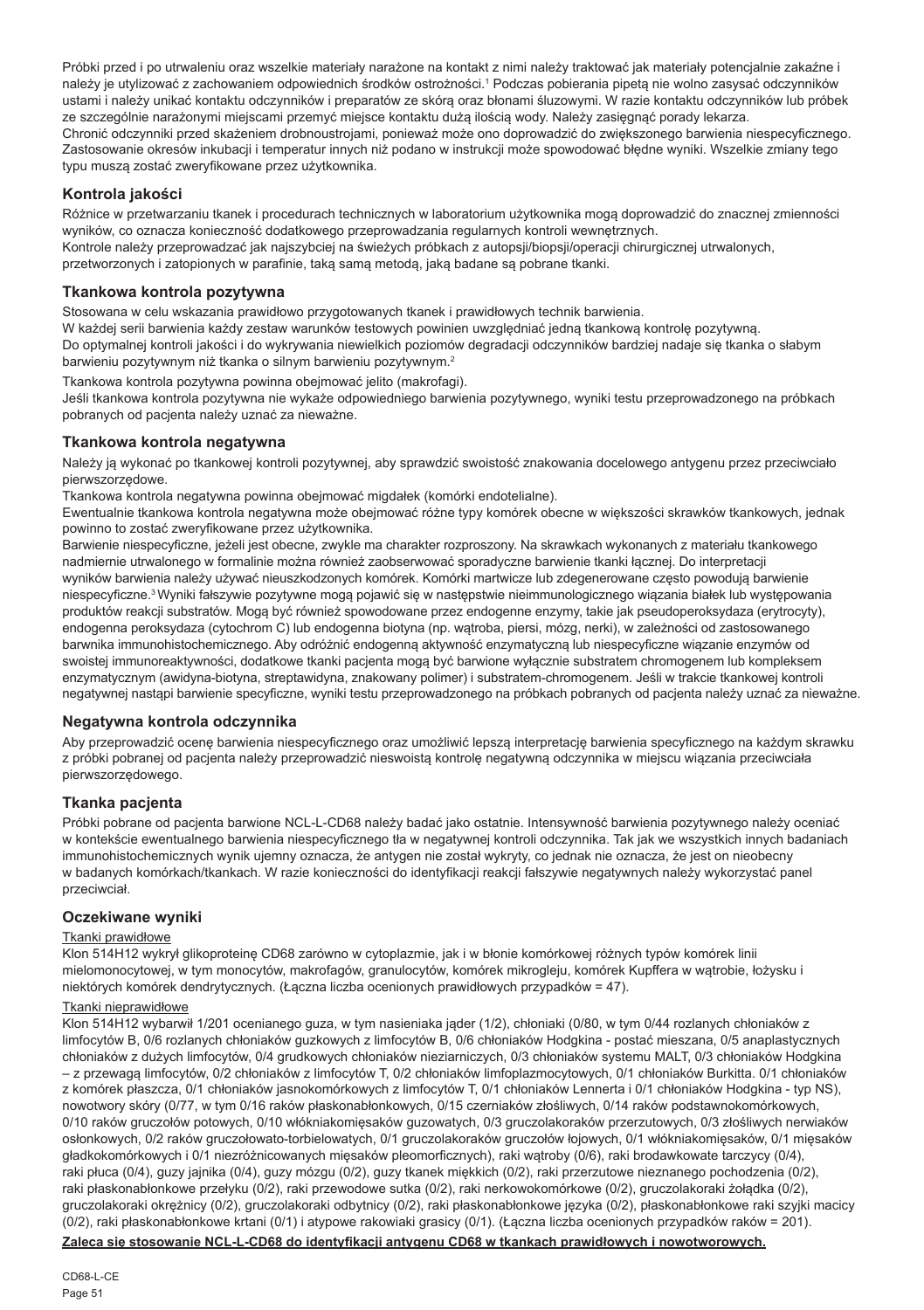## **Ograniczenia ogólne**

Badanie immunohistochemiczne to wieloetapowy proces diagnostyczny, który wymaga specjalistycznego szkolenia w zakresie doboru odpowiednich odczynników i tkanek, utrwalania i przetwarzania tkanek, przygotowywania preparatów immunohistochemicznych oraz interpretacji wyników barwienia.

Barwienie tkanek zależy od postępowania z tkanką i jej przetwarzania przed barwieniem. Nieprawidłowe utrwalanie, zamrażanie, rozmrażanie, przemywanie, suszenie, podgrzewanie, ścinanie skrawków lub skażenie innymi tkankami lub płynami może powodować artefakty, zatrzymywanie przeciwciał lub wyniki fałszywie negatywne. Niespójne wyniki mogą wynikać z różnic w metodach utrwalania i zatapiania lub nieprawidłowości związanej z tkanką.4

Nadmierne lub niepełne barwienie kontrastowe może negatywnie wpływać na właściwą interpretację wyników.

Kliniczną interpretację barwienia lub jego braku należy uzupełnić badaniami morfologicznymi oraz odpowiednimi kontrolami. Ocenę powinien przeprowadzić wykwalifikowany patolog w kontekście historii choroby pacjenta oraz innych badań diagnostycznych. Przeciwciała firmy Leica Biosystems Newcastle Ltd są przeznaczone do badania skrawków zamrożonych lub zatopionych w parafinie, które utrwalono zgodnie z określonymi wymogami. Może wystąpić nieoczekiwana ekspresja antygenu, szczególnie w przypadku nowotworów. Interpretacja kliniczna wybarwionych skrawków musi obejmować analizę morfologiczną oraz ocenę przeprowadzoną w ramach odpowiednich kontroli.

#### **Piśmiennictwo - ogólne.**

- 1. National Committee for Clinical Laboratory Standards (NCCLS). Protection of laboratory workers from infectious diseases transmitted by blood and tissue; proposed guideline. Villanova, P.A. 1991; 7(9). Order code M29-P.
- 2. Battifora H. Diagnostic uses of antibodies to keratins: a review and immunohistochemical comparison of seven monoclonal and three polyclonal antibodies. Progress in Surgical Pathology. 6:1–15. eds. Fenoglio-Preiser C, Wolff CM, Rilke F. Field & Wood, Inc., Philadelphia.
- 3. Nadji M, Morales AR. Immunoperoxidase, part I: the techniques and pitfalls. Laboratory Medicine. 1983; 14:767.
- 4. Omata M, Liew CT, Ashcavai M, Peters RL. Nonimmunologic binding of horseradish peroxidase to hepatitis B surface antigen: a possible source of error in immunohistochemistry. American Journal of Clinical Pathology. 1980; 73:626.
- 5. Gu M, Sohn KR, Kim DJ, et al. Metastasizing dermatofibroma in lung. Annals of Diagnostic Pathology. 2007; 11:64-67.
- 6. Da Costa CET, Annels NE, Faaij CMJM, et al. Presence of osteoclast-like multinucleated giant cells in the bone and nonostotic lesions of Langerhans cell histiocytosis. The Journal of Experimental Medicine. 2005; 201(5):687-693.

#### **Zmiany wprowadzone do poprzedniego wydania**

Skład odczynnika, Całkowite stężenie białka, Zalecenia dotyczące stosowania, Ostrzeżenia i środki ostrożności, Spodziewane wyniki.

## **Data publikacji**

07 listopada 2018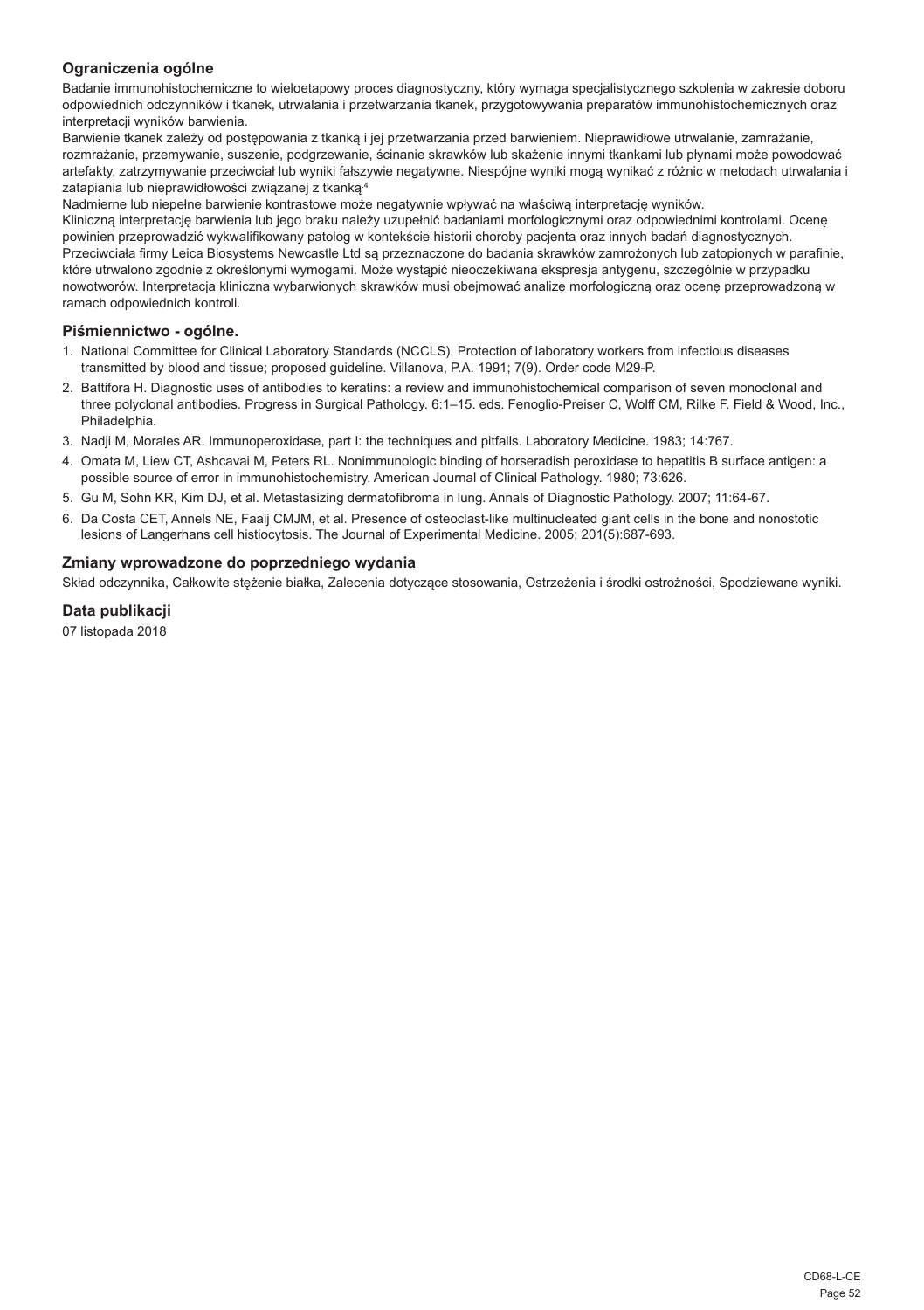## <span id="page-53-0"></span>**Tekoče mišje monoklonsko protitelo Novocastra™ CD68**

## **Koda izdelka: NCL-L-CD68**

## **Predvidena uporaba**

#### *Za diagnostično uporabo in vitro.*

Izdelek NCL-L-CD68 je namenjen za kvalitativno identifikacijo humanega antigena CD68 v parafinskih rezinah s pomočjo svetlobne mikroskopije. Klinično razlago obarvanja ali odsotnosti le-tega morajo dopolnjevati morfološke študije ustreznih kontrolnih vzorcev, ki jih v okviru klinične anamneze bolnika in drugih diagnostičnih testov oceni usposobljen patolog.

### **Načelo postopka**

Imunohistokemijske (IHC) tehnike barvanja omogočajo vizualizacijo antigenov z izvajanjem zaporednega nanosa - z vmesnimi koraki izpiranja - specifičnega protitelesa na antigen (primarno protitelo), sekundarnega protitelesa na primarno protitelo in encimskega kompleksa s kromogenim substratom. Encimska aktivacija kromogena povzroči vidno reakcijo izdelka na mestu antigena. Tak vzorec lahko nato nasprotno barvamo in pokrijemo s krovnim stekelcem. Rezultate nato obdelamo s pomočjo svetlobnega mikroskopa in jih uporabimo pri diferencialni diagnozi patološko-fizioloških procesov, ki so morda povezani z določenim antigenom ali pa tudi ne.

#### **Klon**

514H12

## **Imunogen**

Prokariontski fuzijski protein, ki ustreza karboksilnemu terminalnemu koncu zunanje domene molekule človeškega receptorja CD68.

#### **Specifičnost**

Človeški antigen CD68.

#### **Sestava reagenta**

NCL-L-CD68 je tekočinski supernatant kulture tkiva in vsebuje natrijev azid kot konzervans.

#### **Razred Ig**

IgG2a, kapa

## **Skupna koncentracija beljakovin Total Protein**

Skupna koncentracija beljakovin v določeni seriji je navedena na oznaki na viali.

#### **Koncentracija protiteles**

Višja ali enaka 37 mg/l, določena s testom ELISA. Glejte oznako na viali za koncentracijo Ig določene serije.

#### **Priporočila za uporabo**

Imunohistokemija parafinskih rezin.

**Toplotno pridobivanje epitopa (HIER):** Upoštevajte navodila za uporabo raztopine za pridobivanje epitopov Novocastra Epitope Retrieval Solution pH 9.

**Predlagano redčenje:** 1:100 za 30 minut pri 25 °C. To so samo smernice; uporabniki naj poiščejo svoje lastne najbolj učinkovite delovne razredčine.

**Vizualizacija:** Upoštevajte navodila za uporabo sistemov za zaznavanje polimerov Novolink™ Polymer Detection Systems. Za dodatne informacije o izdelku ali podporo se obrnite na svojega lokalnega distributerja ali regionalno pisarno družbe Leica Biosystems, lahko pa tudi obiščete spletno mesto družbe Leica Biosystems na naslovu www.LeicaBiosystems.com.

*Opomba:* V nekaterih primerih lahko na barvanje, ki ga dosežemo s tem protitelesom, vpliva postopek z blokatorjem peroksidaze, ki neposredno sledi toplotnemu pridobivanju epitopa (HIER).

Učinkovitost tega protitelesa je treba validirati, kadar ga uporabljate z drugimi sistemi za ročno barvanje ali avtomatiziranimi okolji.

#### **Shranjevanje in stabilnost**

Hraniti pri temperaturi 2–8 °C. Ne zamrzujte. Takoj po uporabi ohladite na temperaturo 2–8 °C. Ne uporabljajte po datumu izteka roka uporabnosti, ki je naveden na oznaki na viali. Uporabnik naj preveri pogoje shranjevanja, ki se razlikujejo od zgoraj navedenih.

#### **Priprava vzorcev**

Priporočena fiksirna raztopina je 10-% formalin v nevtralnem pufru za tkivne rezine, vstavljene v parafin.

#### **Opozorila in previdnostni ukrepi**

Vir priprave tega reagenta je supernatant celične kulture. Ker je to biološki izdelek, je treba z njim ravnati z ustrezno skrbnostjo. Ta reagent vsebuje natrijev azid. Varnostni list je na voljo na zahtevo ali na naslovu www.LeicaBiosystems.com. Upoštevajte zvezne, državne ali lokalne predpise za odstranjevanje vseh morebitnih strupenih sestavin.

Z vzorci, pred fiksiranjem in po njem, in vsemi materiali, s katerimi so prišli v stik, morate rokovati, kot da bi lahko prenašali okužbe, in pri njihovem odstranjevanju slediti ustreznim previdnostnim ukrepom.<sup>1</sup> Nikoli ne pipetirajte reagentov skozi usta; pazite, da reagenti in vzorci ne pridejo v stik s kožo in sluznicami. Če reagenti ali vzorci pridejo v stik z občutljivimi deli, jih izperite z obilo vode. Poiščite zdravniško pomoč.

Pazite, da ne pride do mikrobne okužbe reagentov, saj lahko povzroči nespecifično barvanje. Če uporabite čas ali temperature inkubacije, ki se razlikujejo od navedenih, lahko pridobite napačne rezultate. Uporabnik mora validirati morebitne spremembe.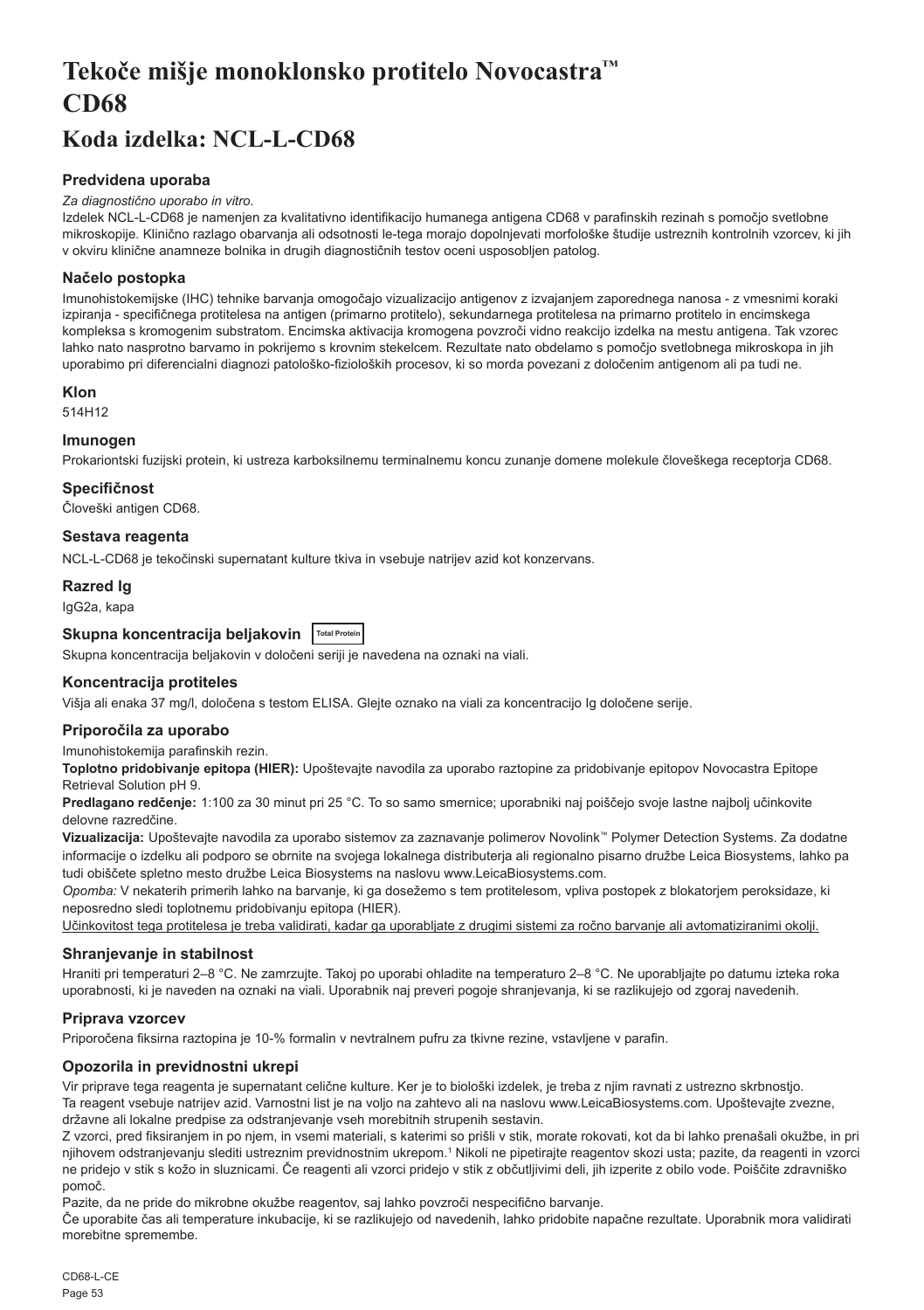## **Kontrola kakovosti**

Razlike pri obdelavi tkiva in tehničnih postopkih v laboratoriju uporabnika lahko vodijo do precejšnje variabilnosti rezultatov, kar zahteva redne interne kontrole učinkovitosti poleg spodaj navedenih postopkov.

Kontrolni vzorci morajo biti sveži vzorci, pridobljeni z obdukcijo/biopsijo/kirurškim posegom, fiksirani s formalinom, obdelani in shranjeni v parafinskem vosku kakor hitro je mogoče ter na isti način, kot vzorci bolnikov.

#### **Pozitivni kontrolni vzorci tkiva**

Uporabite jih za opredelitev pravilno pripravljenih tkiv in ustreznih tehnik barvanja.

Pri vsakem postopku barvanja morate vsakemu sklopu preizkusnih pogojev dodati en pozitiven kontrolni vzorec tkiva.

Za kar najboljšo kontrolo kakovosti in boljše zaznavanje manjših stopenj razkroja reagenta je bolj primerno uporabiti tkivo s šibkim pozitivnim obarvanjem kot tkivo z močnim pozitivnim obarvanjem.<sup>2</sup>

Za pozitivni kontrolni vzorec tkiva priporočamo tonzilo ali črevo (makrofage).

Če pozitivni kontrolni vzorci tkiva ne pokažejo pozitivnega obarvanja, morate rezultate preizkusnih vzorcev zavreči kot neveljavne.

#### **Negativni kontrolni vzorci tkiva**

Pregledati jih morate po pregledu pozitivnih kontrolnih vzorcev tkiva, da preverite specifičnost oznake ciljnega antigena glede na primarno protitelo.

Za negativno kontrolo tkiva priporočamo tonzilo (endotelijske celice).

Drugače pa se kot negativni kontrolni vzorci pogosto uporablja vrsta različnih celic, ki so prisotne v večini rezin tkiv, vendar pa mora tako uporabo preveriti uporabnik.

Nespecifično barvanje, če je prisotno, je običajno razpršeno. Opazite lahko tudi posamično obarvanje vezivnega tkiva v rezinah tkiv, kot posledica premočnega fiksiranja s formalinom. Za razlago rezultatov obarvanja uporabite nespremenjene celice. Obarvanje nekrotičnih ali degeneriranih celic je pogosto nespecifično.<sup>3</sup> Lažno pozitivni rezultati se lahko pojavijo zaradi ne-imunološke vezave proteinov ali produktov reakcije substrata. Povzročijo jih lahko tudi endogeni encimi, kot so psevdoperoksidaza (eritrociti), endogena peroksidaza (citokromni C) ali endogeni biotin (npr. jetra, dojke, možgani, ledvice), odvisno od vrste uporabljenega imunskega barvila. Za razlikovanje med endogensko aktivnostjo encimov ali nespecifično vezavo encimov zaradi specifične imunske reaktivnosti, lahko barvate dodatna tkiva bolnika izključno ali s kromogenskim substratom ali encimskimi kompleksi (avidin-biotin, streptavidin, označeni polimer) in kromogenskim substratom. Če pride do specifičnega obarvanja negativnih kontrolnih vzorcev tkiva, morate rezultate vzorcev bolnika zavreči kot neveljavne.

#### **Negativni kontrolni reagent**

Za oceno nespecifičnega barvanja in boljšo razlago specifičnega obarvanja na antigenskem mestu uporabite nespecifični negativni kontrolni reagent namesto primarnega protitelesa z eno rezino vsakega vzorca bolnika.

#### **Bolnikovo tkivo**

Nazadnje preglejte bolnikove vzorce, obarvane z izdelkom NCL-L-CD68. Intenzivnost pozitivnega obarvanja ocenite v okviru morebitnega nespecifičnega obarvanja ozadja z negativnim kontrolnim reagentom. Tako kot pri vseh imunohistokemijskih preizkusih negativen rezultat pomeni, da antigen ni bil zaznan, ne pa odsotnosti antigena v testiranih celicah/tkivih. Po potrebi uporabite nabor protiteles za opredelitev napačnih negativnih reakcij.

#### **Pričakovani rezultati**

#### Normalna tkiva

Klon 514H12 je zaznal glikoprotein CD68 v citoplazmi in celični membrani različnih vrst celic mielomonocitne linije, vključno z monociti, makrofagi, granulociti, mikroglijskimi celicami, Kupfferjevimi celicami v jetrih, Hofbauerjevimi celicami v placenti in delom dendritskih celic. (Skupno število ocenjenih normalnih primerov = 47).

#### Nenormalna tkiva

Klon 514H12 je obarval 1/201 ocenjenega tumorja, vključno s seminomi testisov (1/2), limfomi (0/80, vključno z 0/44 difuznih limfomov celic B, 0/6 nodularnih difuznih limfomov celic B, 0/6 Hodgkinovih limfomov mešanih celic, 0/5 anaplastičnih veikoceličnih limfomov, 0/4 folikularnih ne-Hodgkinovih limfomov, 0/3 limfomov celic B, povezanih s sluznico, 0/3 Hodgkinovih limfomov pretežno limfocitnega tipa, 0/2 limfomov celic T, 0/2 limfocitnih plazmacitoidnih limfomov, 0/1 limfoma, podobnega Burkittovemu limfomu, 0/1 limfoma plaščnih celic, 0/1 svetloceličnega limfoma celic T, 0/1 Lennertovega limfoma in 0/1 Hodgkinovega limfoma tipa nodularne skleroze), kožne tumorje (0/77, vključno z 0/16 karcinomov skvamoznih celic, 0/15 malignih melanomov, 0/14 karcinomov bazalnih celic, 0/10 karcinomov znojnic, 0/10 dermatofibrosarkomov, 0/3 metastatskih adenokarcinomov, 0/3 malignih nevronimov, 0/2 adenoidnih cističnih karcinomov, 0/1 adenokarcinoma lojnic, 0/1 fibrosarkoma, 0/1 leiomiosarkoma in 0/1 pleomorfnega nediferenciranega sarkoma), karcinome jeter (0/6), papilarne karcinome ščitnice (0/4), karcinome pljuč (0/4), tumorje jajčnikov (0/4), možganske tumorje (0/2), tumorje mehkih tkiv (0/2), nespecificirane metastatske karcinome (0/2), karcinome skvamoznih celic požiralnika (0/2), duktalne karcinome dojke (0/2), karcinome ledvičnih celic (0/2), adenokarcinome želodca (0/2), adenokarcinome kolona (0/2), adenokarcinome rektuma (0/2), karcinome skvamoznih celic jezika (0/2), karcinome skvamoznih celic materničnega vratu (0/2), karcinom skvamoznih celic grla (0/1) in netipični karcionoidni tumor priželjca (0/1). (Skupno število ocenjenih primerov s tumorji = 201).

## **NCL-L-CD68 se priporoča za identifikacijo antigena CD68 v različnih normalnih in neoplastičnih tkivih.**

#### **Splošne omejitve**

Imunohistokemija je diagnostični postopek z več koraki, ki zahteva specializirano usposabljanje za izbiro ustreznih reagentov, izbiro, fiksiranje in obdelavo tkiv, pripravo IHC preparata in razlago rezultatov obarvanja.

Obarvanje tkiva je odvisno od rokovanja s tkivom in njegovo obdelavo pred barvanjem. Nepravilno fiksiranje, zamrzovanje, odtajanje, izpiranje, sušenje, segrevanje, rezanje ali okužba z drugimi tkivi ali tekočinami lahko povzroči nastanek artefaktov, lovljenje protitelesa ali lažne negativne rezultate. Nedosledni rezultati so lahko posledica razlik pri metodah fiksiranja in priprave ali pa so del nepravilnosti tkiva samega.<sup>4</sup> Prekomerno ali nepopolno nasprotno barvanje lahko neugodno vpliva na pravilno tolmačenje rezultatov.

Klinično razlago obarvanja ali odsotnosti le-tega morajo dopolnjevati morfološke študije ustreznih kontrolnih vzorcev, ki jih v okviru klinične anamneze bolnika in drugih diagnostičnih testov oceni usposobljen patolog.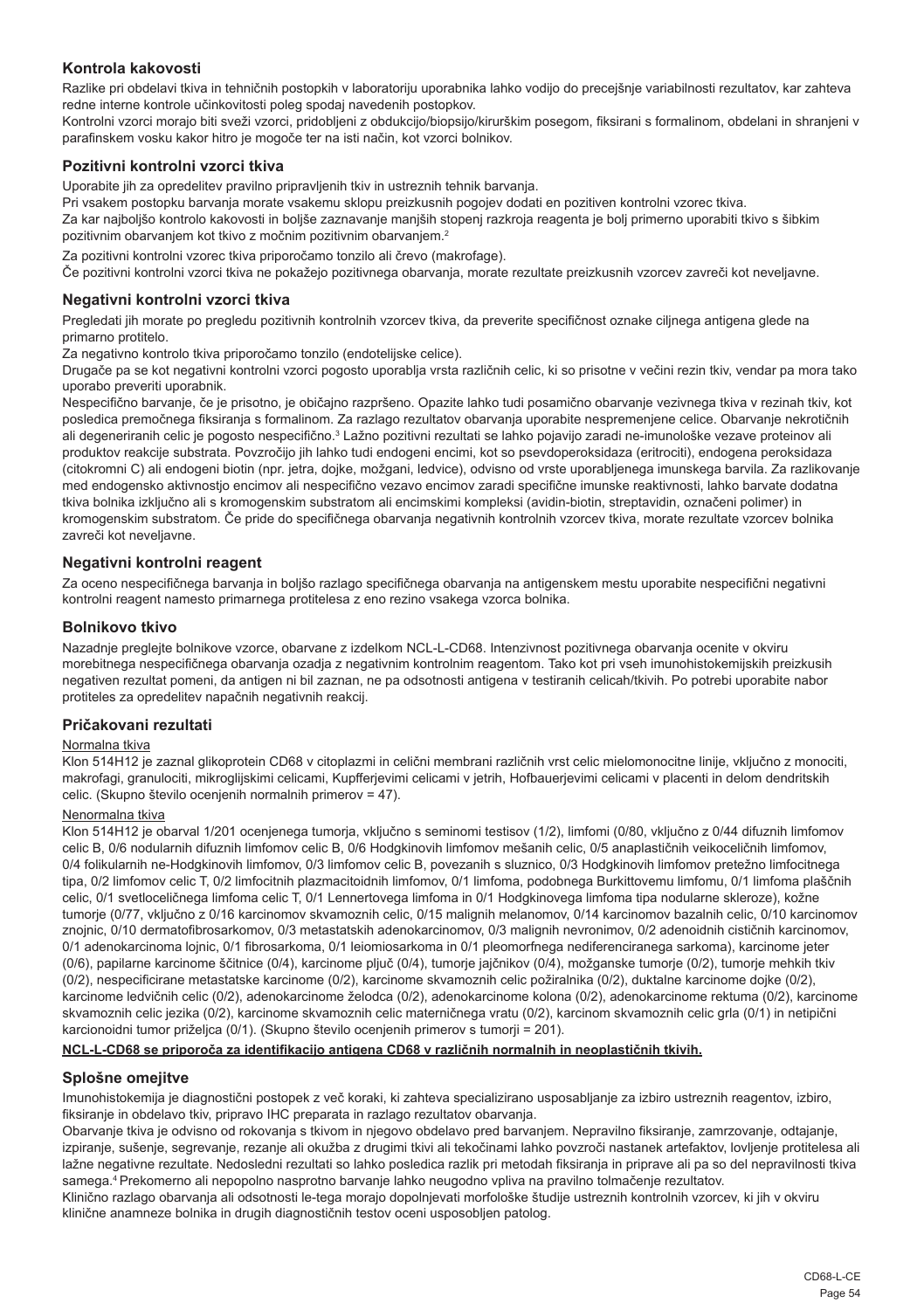Protitelesa družbe Leica Biosystems Newcastle Ltd so namenjena uporabi, kot je navedeno, na zamrznjenih ali v parafin vstavljenih rezinah z določenimi zahtevami za fiksiranje. Lahko pride do nepričakovanega izražanja antigena, zlasti pri neoplazmah. Pri klinični razlagi obarvane rezine tkiva morate upoštevati morfološko analizo in oceno ustreznih kontrol.

### **Splošna literatura**

- 1. National Committee for Clinical Laboratory Standards (NCCLS). Protection of laboratory workers from infectious diseases transmitted by blood and tissue; proposed guideline. Villanova, P.A. 1991; 7(9). Order code M29-P.
- 2. Battifora H. Diagnostic uses of antibodies to keratins: a review and immunohistochemical comparison of seven monoclonal and three polyclonal antibodies. Progress in Surgical Pathology. 6:1–15. eds. Fenoglio-Preiser C, Wolff CM, Rilke F. Field & Wood, Inc., Philadelphia.
- 3. Nadji M, Morales AR. Immunoperoxidase, part I: the techniques and pitfalls. Laboratory Medicine. 1983; 14:767.
- 4. Omata M, Liew CT, Ashcavai M, Peters RL. Nonimmunologic binding of horseradish peroxidase to hepatitis B surface antigen: a possible source of error in immunohistochemistry. American Journal of Clinical Pathology. 1980; 73:626.
- 5. Gu M, Sohn KR, Kim DJ, et al. Metastasizing dermatofibroma in lung. Annals of Diagnostic Pathology. 2007; 11:64-67.
- 6. Da Costa CET, Annels NE, Faaij CMJM, et al. Presence of osteoclast-like multinucleated giant cells in the bone and nonostotic lesions of Langerhans cell histiocytosis. The Journal of Experimental Medicine. 2005; 201(5):687-693.

### **Dodatki in spremembe k prejšnji izdaji**

Sestava reagentov, Skupna koncentracija beljakovin, Priporočila za uporabo, Opozorila in previdnostni ukrepi, Pričakovani rezultati.

#### **Datum izdaje**

07 november 2018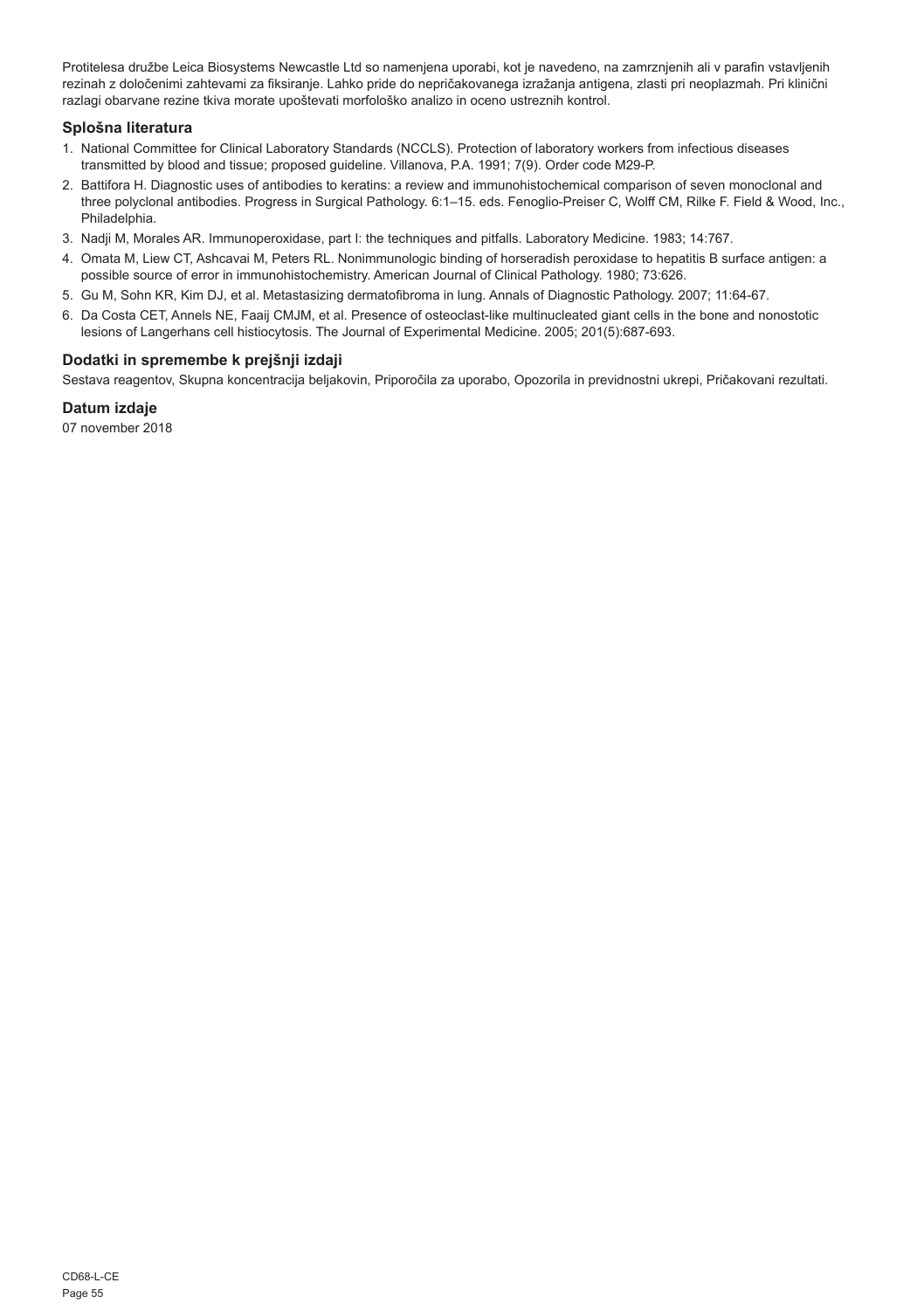## <span id="page-56-0"></span>**Novocastra™ Tekutá myší monoklonální protilátka CD68**

## **Kód výrobku: NCL-L-CD68**

## **Zamýšlené použití**

#### *Pro diagnostické použití in vitro.*

NCL-L-CD68 je určena ke kvalitativnímu stanovení lidského antigenu CD68 světelnou mikroskopií na parafínových řezech. Klinickou interpretaci jakéhokoliv barvení nebo jeho nepřítomnosti je nutné doplnit morfologickým vyšetřením s použitím správných kontrol a zhodnotit je musí kvalifikovaný patolog v kontextu s klinickou anamnézou pacienta a jinými diagnostickými testy.

## **Princip metody**

Imunohistochemické (IHC) barvicí techniky umožňují vizualizaci antigenů pomocí sekvenční aplikace specifické protilátky proti antigenu (primární protilátka), sekundární protilátky proti primární protilátce a enzymového komplexu s chromogenním substrátem s interponovanými omývacími kroky. Enzymatická aktivace chromogenu má za následek viditelnou reakci produktu v místě antigenu. Vzorek pak může být kontrastně nabarven a překryt krycím sklíčkem. Výsledky se interpretují ve světelném mikroskopu; jsou pomůckou v diferenciální diagnostice patofyziologických procesů, které mohou, ale nemusí, souviset s příslušným antigenem.

#### **Klon**

514H12

## **Imunogen**

Prokaryotický fúzní protein odpovídající karboxyterminální polovině externí domény lidské molekuly CD68.

#### **Specificita**

Lidský antigen CD68.

**Složení reagencie**

NCL-L-CD68 je tekutý supernatant z tkáňové kultury obsahující jako konzervační prostředek azid sodný.

#### **Třída Ig**

IgG2a, Kappa

## **Koncentrace celkového proteinu Total Protein**

Koncentrace celkového proteinu specifická pro šarži je uvedena na štítku na lahvičce.

#### **Koncentrace protilátek**

37 mg/l nebo vyšší, stanovená metodou ELISA. Koncentrace imunoglobulinu (Ig) specifická pro šarži je uvedena na štítku na lahvičce.

#### **Doporučení k použití**

Imunohistochemické vyšetření na parafínových řezech.

**Teplem indukované odmaskování epitopu (Heat Induced Epitope Retrieval, HIER):** Postupujte podle pokynů k použití k roztoku Novocastra Epitope Retrieval Solution pH 9.

**Doporučené ředění:** 1:100 po dobu 30 minut při 25 °C. Toto doporučení je uvedeno jako vodítko; uživatelé musí stanovit vlastní optimální pracovní ředění.

**Vizualizace:** Postupujte podle návodu k použití k systémům pro detekci polymerů Novolink™ Polymer Detection Systems. Pro více informací či podporu kontaktujte vaši lokální nebo regionální kancelář Leica Biosystems nebo navštivte webové stránky Leica Biosystems, www.LeicaBiosystems.com

*NB* V některých případech krok blokování peroxidázy, který přímo následuje HIER, může ovlivnit barvení, kterého bylo dosaženo pomocí této protilátky

Výkon této protilátky je třeba validovat, pokud se používá s jinými systémy pro ruční barvení nebo na automatických platformách.

### **Skladování a stabilita**

Skladujte při teplotě 2–8 °C. Nezmrazujte. Okamžitě po použití vraťte do teploty 2–8 °C. Nepoužívejte po uplynutí data exspirace uvedeného na štítku na lahvičce. Podmínky skladování jiné než výše uvedené musí uživatel validovat.

#### **Příprava vzorku**

Fixační roztok doporučený pro řezy tkáně zalité v parafinu je 10% formalín pufrovaný na neutrální pH.

#### **Varování a bezpečnostní opatření**

Tato reagencie byla připravena ze supernatantu z buněčné kultury. Protože jde o biologický produkt, je nutno manipulaci s ní věnovat náležitou pozornost.

Tato reagencie obsahuje azid sodný. Bezpečnostní list materiálu je k dispozici na požádání nebo je dostupný na webu www.LeicaBiosystems.com

Údaje o likvidaci jakýchkoli potenciálně toxických komponent prostudujte ve federálních, státních nebo místních nařízeních. Se vzorky, před fixací i po fixaci, a se všemi materiály jim vystavenými, je nutno zacházet, jako by mohly způsobit přenos infekce, a likvidovat je s náležitými bezpečnostními opatřeními.1 Reagencie nikdy nepipetujte ústy a zabraňte styku reagencií a vzorků s kůží a sliznicemi. Pokud se reagencie nebo vzorky dostanou do kontaktu s citlivými oblastmi, omyjte je velkým množstvím vody. Vyhledejte lékařskou pomoc.

Minimalizujte mikrobiální kontaminaci reagencií, mohlo by dojít ke zvýšení výskytu nespecifického barvení.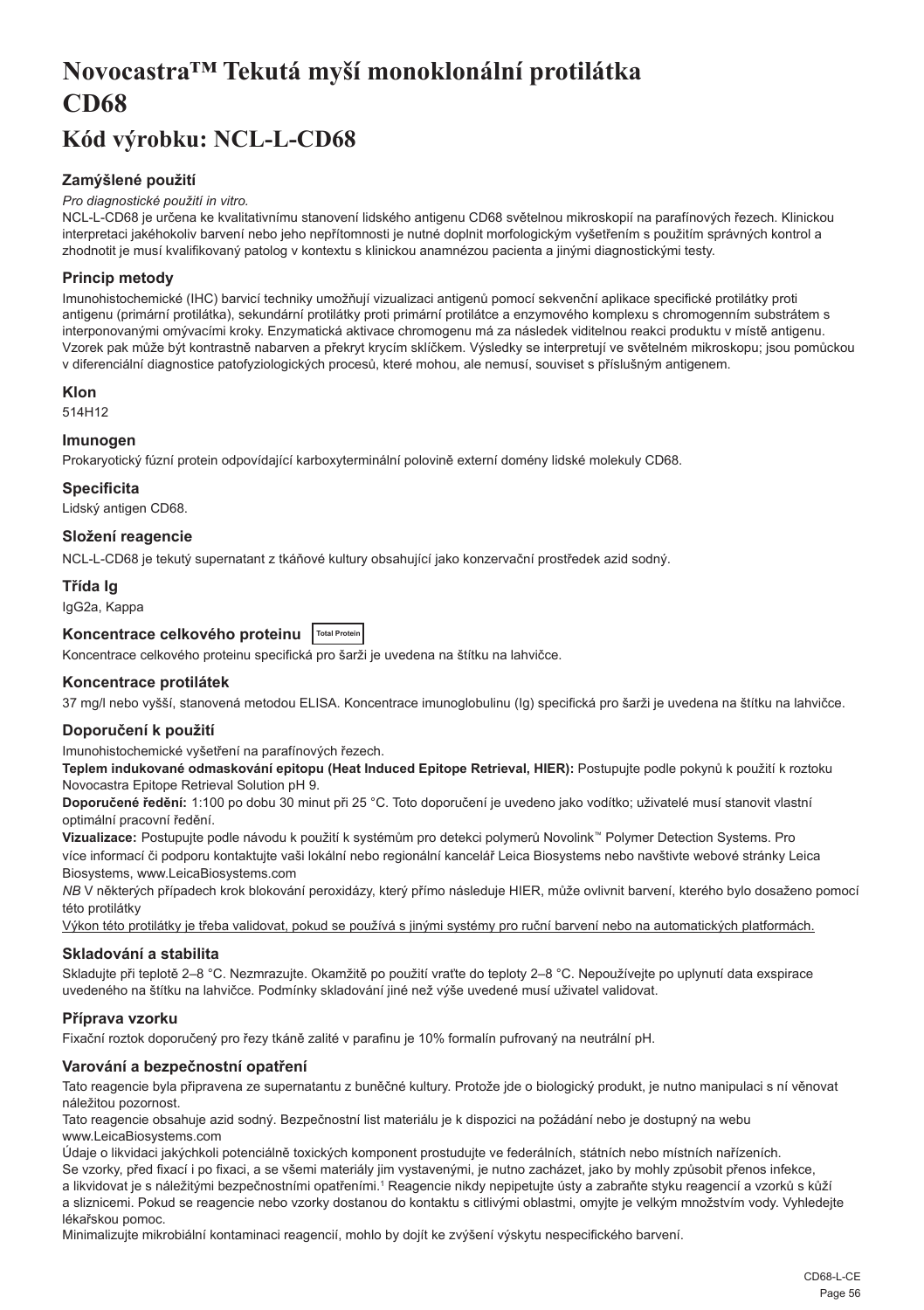Inkubační doby nebo teploty jiné než předepsané mohou vést k chybným výsledkům. Všechny takové změny musí být uživatelem validovány.

## **Kontrola jakosti**

Rozdíly ve zpracování tkání a v technických postupech v laboratoři uživatele mohou způsobit významnou variabilitu výsledků, což vyžaduje kromě níže uvedených postupů i pravidelné provádění kontrol v laboratoři.

Kontroly musí být čerstvé pitevní/bioptické/operační vzorky co nejdříve fixované formalínem, zpracované a zalité do parafínového vosku, stejným způsobem jako vzorek/vzorky pacienta.

#### **Pozitivní tkáňová kontrola**

Používá se k průkazu správně připravených tkání a správných barvicích technik.

V každém barvicím cyklu musí být použita jedna pozitivní tkáňová kontrola pro každý soubor testovacích podmínek. Pro optimální kontrolu jakosti a k detekci menšího stupně degradace reagencie je vhodnější tkáň se slabým pozitivním barvením než tkáň se silným pozitivním barvením.<sup>2</sup>

Doporučená pozitivní tkáňová kontrola je tonzila nebo střevo (makrofágy).

Pokud pozitivní tkáňová kontrola nevykazuje pozitivní barvení, musí být výsledky testovaných vzorků považovány za neplatné.

#### **Negativní tkáňová kontrola**

Musí být vyšetřena po pozitivní tkáňové kontrole k ověření specificity označení cílového antigenu primární protilátkou.

Doporučená negativní tkáňová kontrola je tonzila (endoteliální buňky).

Alternativně často představuje místa negativní kontroly řada různých typů buněk přítomných ve většině tkáňových řezů, to ale musí uživatel validovat.

Nespecifické barvení, je-li přítomno, má obvykle difúzní vzhled. V řezech ze tkání nadměrně fixovaných formalínem může být také zjištěno sporadické barvení pojivové tkáně. K interpretaci výsledků barvení použijte neporušené buňky. Nekrotické nebo degenerované buňky se často barví nespecificky.<sup>3</sup>Falešně pozitivní výsledky mohou být důsledkem neimunologické vazby proteinů nebo produktů reakčního substrátu. Mohou být také způsobeny endogenními enzymy, jako je např. pseudoperoxidáza (erytrocyty), endogenní peroxidáza

(cytochrom C) nebo endogenní biotin (např. játra, prs, mozek, ledviny), podle typu použitého imunobarviva. K odlišení aktivity endogenních enzymů či nespecifické vazby enzymů od specifické imunoreaktivity mohou být barveny další tkáně pacienta výlučně chromogenním substrátem, případně enzymovými komplexy (avidin-biotin, streptavidin, značený polymer) a chromogenním substrátem. Pokud dojde v negativní tkáňové kontrole ke specifickému barvení, musí být výsledky vzorků pacienta považovány za neplatné.

#### **Negativní reagenční kontrola**

K vyhodnocení nespecifického barvení a umožnění lepší interpretace specifického barvení v místě antigenu použijte na řezu z každého vzorku pacienta nespecifickou negativní reagenční kontrolu místo primární protilátky.

#### **Tkáň pacienta**

Nakonec vyšetřete vzorky pacienta barvené pomocí NCL-L-CD68. Intenzita pozitivního barvení musí být zhodnocena v kontextu se vším nespecifickým barvením pozadí u negativní reagenční kontroly. Jako u každého imunohistochemického vyšetření, negativní výsledek znamená, že antigen nebyl zjištěn, nikoli, že antigen není ve vyšetřovaných buňkách/tkáních přítomen. V případě potřeby použijte k identifikaci falešně negativních reakcí panel protilátek.

## **Očekávané výsledky**

#### Normální tkáně

Klon 514H12 detekoval glykoprotein CD68 v cytoplazmě i buněčné membráně různých typů buněk myelomonocytické buněčné linie včetně monocytů, makrofágů, granulocytů, mikrogliálních buněk, Kupfferových buněk jater, placentárních Hofbauerových buněk a části dendritických buněk. (Celkový počet normálních vyšetřovaných tkání = 47).

#### Abnormální tkáně

Klon 514H12 barvil 1/201 vyšetřovaných nádorů, včetně testikulárních seminomů (1/2), lymfomů (0/80, včetně 0/44 difúzních B-lymfomů, 0/6 nodulárních difúzních B-lymfomů, 0/6 smíšených celulárních Hodgkinových lymfomů, 0/5 anaplastických velkobuněčných lymfomů, 0/4 folikulárních non-Hodgkinových lymfomů, 0/3 B-lymfomů asociovaných s mukózou, 0/3 lymfocytního predominantního typu Hodgkinových lymfomů, 0/2 T-lymfomů, 0/2 lymfocytických plazmocytoidních lymfomů, 0/1 lymfomu podobného Burkittovu lymfomu. 0/1 lymfomu z plášťových buněk, 0/1 clear cell T-lymfomu, 0/1 Lennertova lymfomu 0/1 nodulárně sklerotického Hodgkinova lymfomu), nádorů kůže (0/77, včetně 0/16 dlaždicobuněčných karcinomů, 0/15 maligních melanomů, 0/14 karcinomů bazálních buněk, 0/10 karcinomů potních žláz, 0/10 dermatofibrosarkomů, 0/3 metastatických adenokarcinomů, 0/3 maligních schwanomů, 0/2 adenoidních cystických karcinomů, 0/1 sebaceózního adenokarcinomu, 0/1 fibrosarkomu, 0/1 leiomyosarkomu a 0/1 pleomorfického nediferencovaného sarkomu), karcinomů jater (0/6), papilárních karcinomů štítné žlázy (0/4), karcinomů plic (0/4), ovariálních nádorů (0/4), nádorů mozku (0/2), nádorů měkkých tkání (0/2), nespecifických metastatických karcinomů (0/2), dlaždicobuněčných karcinomů jícnu (0/2), duktálních karcinomů prsu (0/2), karcinomů renálních buněk (0/2), adenokarcinomů žaludku (0/2), adenokarcinomů tlustého střeva (0/2), adenokarcinomů rekta (0/2), dlaždicobuněčných karcinomů jazyka (0/2), dlaždicobuněčných karcinomů děložního hrdla (0/2), dlaždicobuněčného karcinomu hrtanu (0/1) a atypických karcinoidního nádorů brzlíku (0/1). (Celkový počet vyšetřovaných nádorů  $= 201$ .

#### **NCL-L-CD68 se doporučuje použít k identifikaci antigenu CD68 u různých normálních a neoplastických tkání.**

#### **Obecná omezení**

Imunohistochemické vyšetření je vícekrokový diagnostický proces, který spočívá ve specializovaném školení ve výběru vhodných reagencií; výběru, fixaci a zpracování tkání; přípravě imunohistochemickího sklíčka; a v interpretaci výsledků barvení. Barvení tkáně závisí na manipulaci s tkání a jejím zpracování před barvením. Nesprávným postupem při fixaci, zmrazení, rozmrazení, omývání, sušení, zahřívání, krájení řezů nebo kontaminací jinými tkáněmi či tekutinami mohou vzniknout artefakty, může dojít k vychytávání protilátek nebo k falešně negativním výsledkům. Nekonzistentní výsledky mohou být důsledkem odchylek ve fixačních metodách a metodách zalití v konzervačním médiu, nebo přirozených odchylek ve tkáni.<sup>4</sup>

Nadměrné nebo nedostatečné kontrastní barvení může narušit správnou interpretaci výsledků.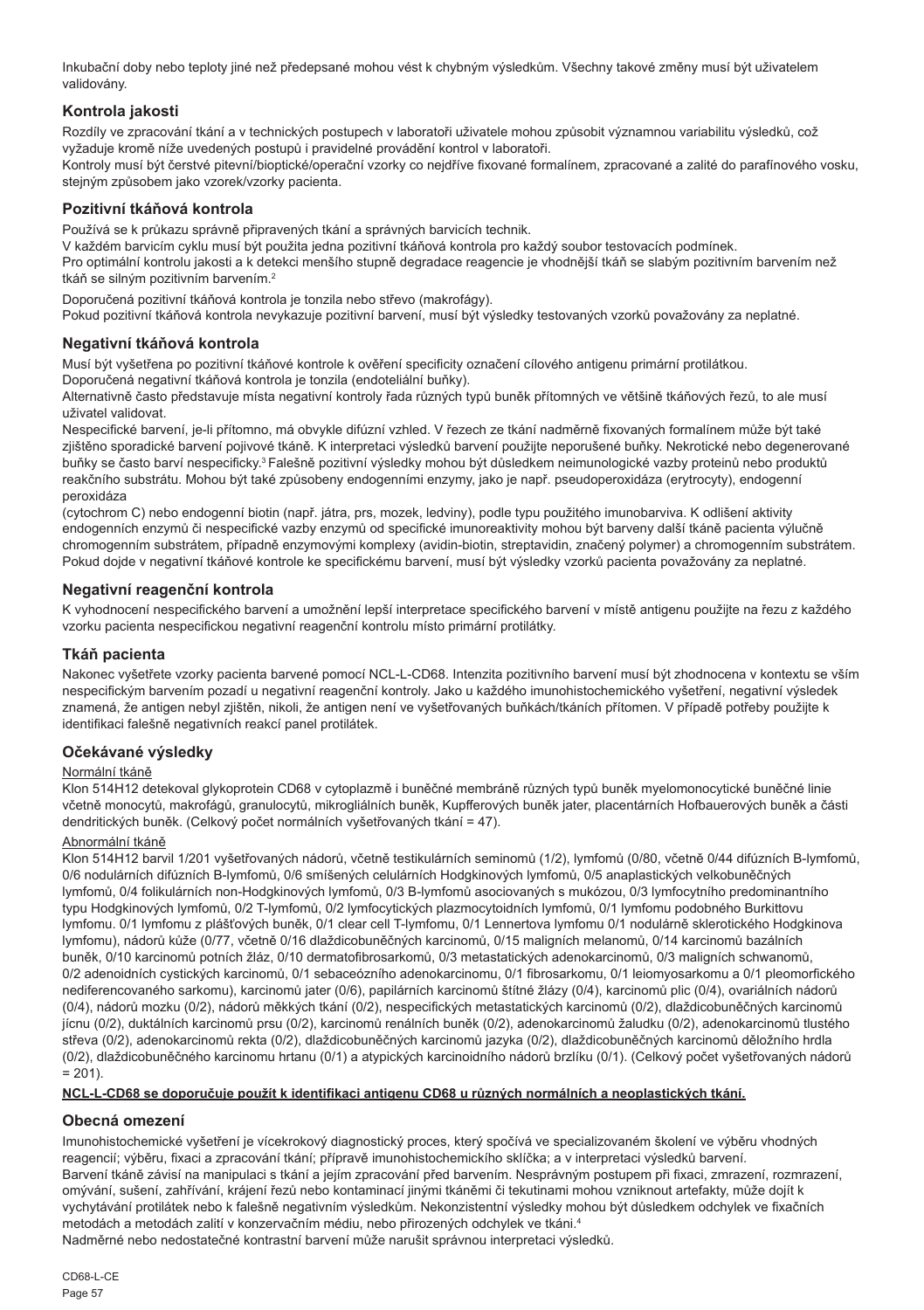Klinickou interpretaci jakéhokoliv barvení nebo jeho nepřítomnosti je nutné doplnit morfologickým vyšetřením s použitím správných kontrol a zhodnotit je musí kvalifikovaný patolog v kontextu s klinickou anamnézou pacienta a jinými diagnostickými testy. Protilátky společnosti Leica Biosystems Newcastle Ltd se používají, jak bylo uvedeno, u zmrazených nebo u parafínových řezů se specifickými požadavky na fixaci. Může dojít k expresi neočekávaných antigenů, zejména u nádorů. Klinická interpretace jakéhokoli barveného tkáňového řezu musí zahrnovat morfologickou analýzu a zhodnocení příslušných kontrol.

### **Literatura - všeobecná**

- 1. National Committee for Clinical Laboratory Standards (NCCLS). Protection of laboratory workers from infectious diseases transmitted by blood and tissue; proposed guideline. Villanova, P.A. 1991; 7(9). Order code M29-P.
- 2. Battifora H. Diagnostic uses of antibodies to keratins: a review and immunohistochemical comparison of seven monoclonal and three polyclonal antibodies. Progress in Surgical Pathology. 6:1–15. eds. Fenoglio-Preiser C, Wolff CM, Rilke F. Field & Wood, Inc., Philadelphia.
- 3. Nadji M, Morales AR. Immunoperoxidase, part I: the techniques and pitfalls. Laboratory Medicine. 1983; 14:767.
- 4. Omata M, Liew CT, Ashcavai M, Peters RL. Nonimmunologic binding of horseradish peroxidase to hepatitis B surface antigen: a possible source of error in immunohistochemistry. American Journal of Clinical Pathology. 1980; 73:626.
- 5. Gu M, Sohn KR, Kim DJ, et al. Metastasizing dermatofibroma in lung. Annals of Diagnostic Pathology. 2007; 11:64-67.
- 6. Da Costa CET, Annels NE, Faaij CMJM, et al. Presence of osteoclast-like multinucleated giant cells in the bone and nonostotic lesions of Langerhans cell histiocytosis. The Journal of Experimental Medicine. 2005; 201(5):687-693.

#### **Opravy předchozího vydání**

Složení reagencie, Koncentrace celkového proteinu, Doporučení k použití, Varování a bezpečnostní opatření, Očekávané výsledky.

## **Datum vydání**

07 listopad 2018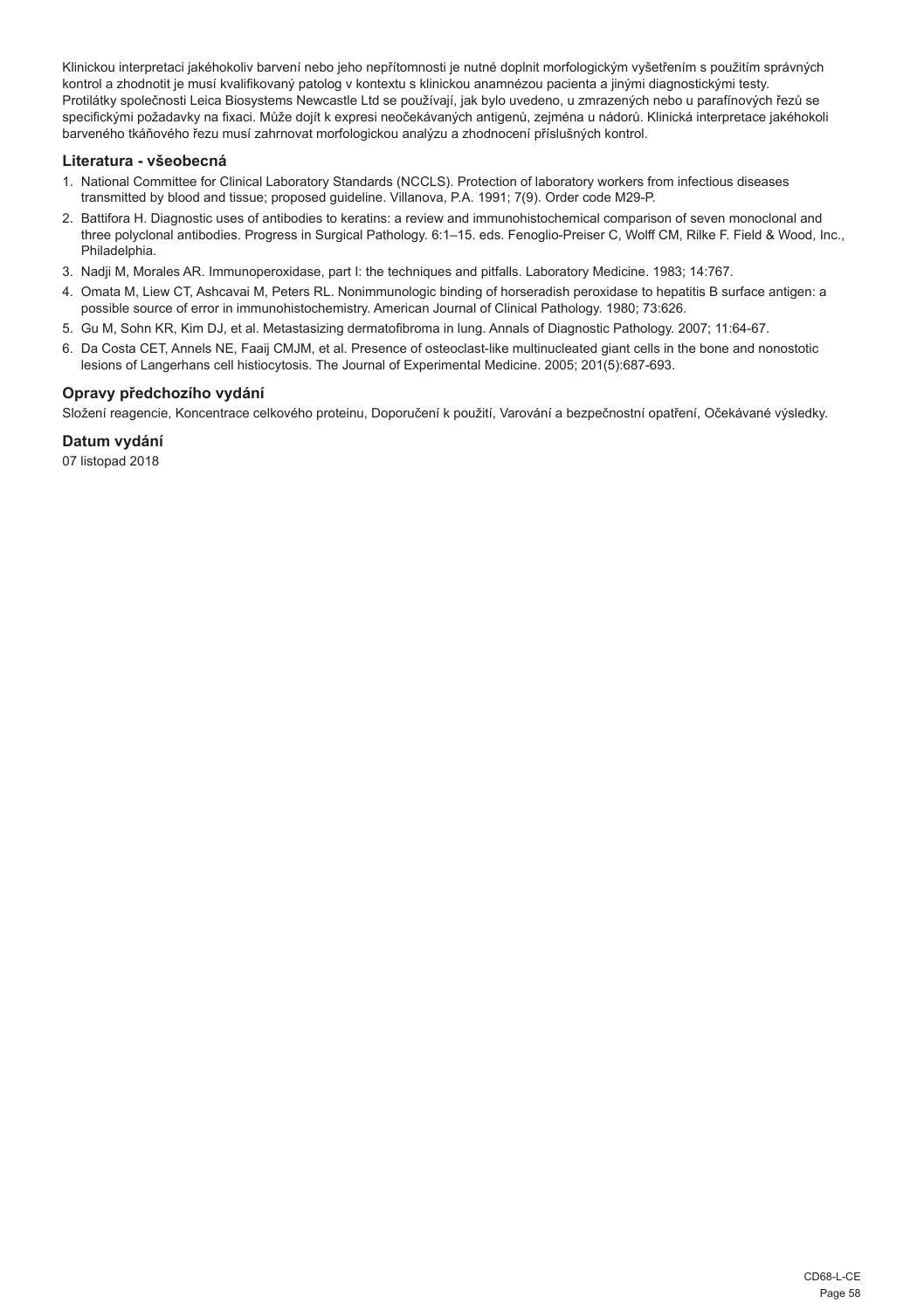## <span id="page-59-0"></span>**Tekutá myšia monoklonálna protilátka Novocastra™ CD68**

## **Kód produktu: NCL-L-CD68**

## **Zamýšľané použitie**

#### *Na diagnostické použitie in vitro.*

NCL-L-CD68 slúži na kvalitatívnu identifikáciu ľudských molekúl CD68 v parafínových rezoch pomocou svetelnej mikroskopie. Klinická interpretácia akéhokoľvek farbenia alebo jeho absencie musí byť kombinovaná s morfologickými vyšetreniami za použitia zodpovedajúcich kontrol. Výsledky je nutné vyhodnotiť v kontexte klinickej anamnézy pacienta a iných diagnostických testov vedených kvalifikovaným patológom.

## **Princíp postupu**

Techniky imunohistochemického (IHC) zafarbenia umožňujú vizualizáciu antigénov sekvenčnou aplikáciou špecifickej protilátky proti antigénu (primárna protilátka), sekundárnej protilátky proti primárnej protilátke a enzymatického komplexu s chromogénnym substrátom. Medzi jednotlivými krokmi prebieha premývanie. Enzymatická aktivácia chromogénu vytvára v mieste antigénu viditeľné produkty reakcie. Môžete doplniť kontrastné zafarbenie vzorky a zakryť ju krycím sklíčkom. Výsledky sa interpretujú pomocou svetelného mikroskopu a napomáhajú pri diferenciálnej diagnostike patofyziologických procesov, ktoré môžu, ale nemusia byť spojené s určitým antigénom.

#### **Klon**

514H12

#### **Imunogén**

Prokaryotický fúzovaný proteín zodpovedajúci karboxy-terminálnej polovici externej domény ľudskej molekuly CD68.

## **Špecificita**

Ľudský antigén CD68.

## **Zloženie činidla**

NCL-L-CD68 je tekutý supernatant na tkanivovú kultiváciu obsahujúci azid sodný ako konzervačnú látku.

#### **Trieda Ig**

IgG2a, Kappa

## **Celková koncentrácia proteínov Total Protein**

Celkovú koncentráciu proteínov špecifickú pre šaržu nájdete na štítku fľaštičky.

#### **Koncentrácia protilátok**

Vyššia alebo rovná 37 mg/l podľa ELISA. Koncentráciu Ig špecifickú pre šaržu nájdete na štítku fľaštičky.

#### **Odporúčania na použitie**

Imunohistochémia parafínových rezov.

**Záchyt epitopov s tepelnou indukciou (HIER):** Postupujte podľa návodu na použitie systému Novocastra Epitope Retrieval Solution pH 9. **Odporúčané riedenie:** 1 : 100 po dobu 30 minút pri teplote 25 °C. Táto hodnota je orientačná, používatelia si musia stanoviť svoje vlastné optimálne pracovné riedenia.

**Vizualizácia:** Postupujte podľa návodu na použitie systémov Novolink™ Polymer Detection Systems. Ďalšie informácie o produkte alebo podporu vám poskytne váš miestny distribútor alebo lokálne zastúpenie spoločnosti Leica Biosystems. Takisto môžete navštíviť internetovú stránku spoločnosti Leica Biosystems: www.LeicaBiosystems.com

*Pozn.* V niektorých prípadoch môže blokovanie peroxidázy, ktoré nasleduje bezprostredne po HIER, ovplyvniť zafarbenie dosiahnuté touto protilátkou.

Funkčnosť tejto protilátky je nutné validovať pri použití s inými manuálnymi systémami farbenia alebo automatizovanými platformami.

#### **Uskladnenie a stabilita**

Skladujte pri teplote 2 – 8 °C. Nezmrazujte. Okamžite po použití vráťte do teploty 2 – 8 °C. Nepoužívajte po uplynutí dátumu exspirácie uvedeného na štítku fľaštičky. Iné než vyššie uvedené podmienky skladovania si vyžadujú validáciu používateľom.

#### **Príprava vzorky**

Odporúčaný fixačný prípravok je 10 % neutrálny pufrovaný formalín pre bločky tkaniva zaliate do parafínu.

#### **Varovania a bezpečnostné opatrenia**

Toto činidlo bolo pripravené zo supernatantu bunkovej kultúry. Keďže ide o biologický produkt, pri manipulácii je nutné vynaložiť zodpovedajúcu starostlivosť.

Toto činidlo obsahuje azid sodný. Materiálový bezpečnostný list je k dispozícii na požiadanie alebo na stránkach www.LeicaBiosystems.com.

Likvidáciu prípadných potenciálne toxických súčastí definujú federálne, štátne alebo miestne predpisy.

So vzorkami pred fixáciou a po nej a všetkými materiálmi, ktoré s nimi prišli do kontaktu, je nutné manipulovať ako s potenciálne infekčnými a zlikvidovať ich pri dodržaní zodpovedajúcich bezpečnostných opatrní.<sup>1</sup> Činidlá nikdy nepipetujte ústami a zabráňte kontaktu činidiel a vzoriek s kožou a sliznicami. Ak sa činidlá alebo vzorky dostanú do kontaktu s citlivými oblasťami, umyte ich veľkým množstvom vody. Vyhľadajte lekársku pomoc.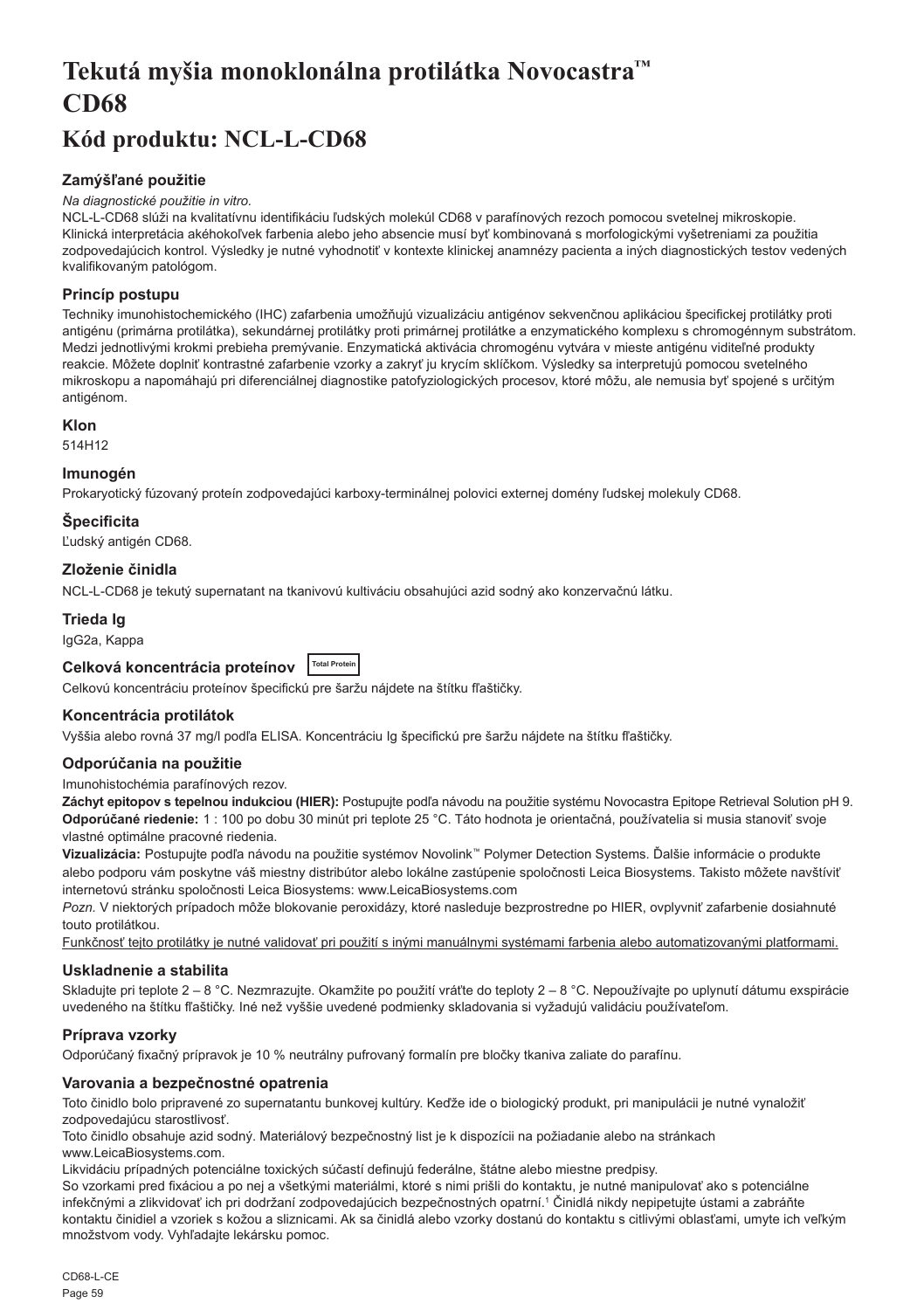Minimalizujte mikrobiálnu kontamináciu činidiel. V opačnom prípade môže dôjsť k zvýšeniu nešpecifického zafarbenia. Nedodržanie predpísaných inkubačných dôb alebo teplôt môže viesť k nesprávnym výsledkom. Všetky takéto zmeny si vyžadujú validáciu používateľom**.**

## **Kontrola kvality**

Rozdiely v spracovaní tkaniva a technických postupoch v laboratóriu používateľa môžu viesť k významnému kolísaniu výsledkov, čo si vyžaduje, okrem nasledujúcich postupov, aj pravidelné interné kontroly.

Kontroly by mali byť čerstvé pitevné/bioptické/chirurgické vzorky fixované čo najskôr formalínom a spracované zaliatím do parafínu rovnakým spôsobom ako vzorky pacienta.

#### **Pozitívna kontrola tkanivom**

Identifikuje správne pripravené tkanivá a správne techniky zafarbenia.

Každá súprava testových podmienok v každom cykle zafarbenia musí obsahovať jednu pozitívnu kontrolu tkanivom.

Tkanivo so slabým pozitívnym farbením je pre optimálnu kontrolu kvality a na detekciu slabšej degradácie činidla vhodnejšie než tkanivo so silným pozitívnym farbením.<sup>2</sup>

Odporúčané tkanivo na pozitívnu kontrolu je tonzila alebo črevo (makrofágy).

Ak pozitívna kontrola tkanivom nebude vykazovať pozitívne zafarbenie, výsledky testovaných vzoriek je nutné považovať za neplatné.

#### **Negatívna kontrola tkanivom**

Nutné vyšetriť po pozitívnej kontrole tkanivom s cieľom overiť špecificitu značenia cieľového antigénu primárnou protilátkou. Odporúčané tkanivo na negatívnu kontrolu je tonzila (endotelové bunky).

Ako negatívnu kontrolu je možné použiť aj rôzne typy buniek prítomné vo väčšine tkanivových rezov, takýto postup si však vyžaduje validáciu používateľom.

Prípadné nešpecifické farbenie má obvykle difúzny vzhľad. V rezoch tkanív silne fixovaných formalínom môže byť pozorované sporadické farbenie spojiva. Na interpretáciu výsledkov farbenia používajte intaktné bunky. Nekrotické alebo degenerované bunky sa často farbia nešpecificky.<sup>3</sup> Falošne pozitívne výsledky môžu byť pozorované v dôsledku neimunologickej väzby proteínov alebo produktov reakcie substrátu. Môžu byť spôsobené aj endogénnymi enzýmami, ako napr. pseudoperoxidázou (erytrocyty), endogénnou peroxidázou (cytochróm C) alebo endogénnym biotínom (napr. pečeň, prsník, mozog, oblička) v závislosti od typu imunologického farbenia. S cieľom diferencovať endogénnu enzymatickú aktivitu alebo nešpecifickú väzbu enzýmov od špecifickej imunoreaktivity môžete nafarbiť ďalšie vzorky tkanív pacienta výhradne substrátovým chromogénom alebo enzymatickými komplexmi (avidín-biotín, streptavidín, značený polymér), resp. substrátovým chromogénom. V prípade špecifického farbenia v negatívnej kontrole tkanivom je nutné výsledky vzoriek pacienta považovať za neplatné.

## **Negatívna kontrola činidlom**

Na vyhodnotenie nešpecifického zafarbenia použite nešpecifickú negatívnu kontrolu činidlom miesto primárnej protilátky s rezom jednotlivých vzoriek pacienta, čo umožní lepšiu interpretáciu špecifického farbenia na mieste antigénu.

#### **Tkanivo pacienta**

Pacientske vzorky zafarbené prípravkom NCL-L-CD68 preskúmajte ako posledné. Intenzitu pozitívneho farbenia je nutné vyhodnotiť v kontexte prípadného

nešpecifického zafarbenia negatívnej kontroly činidlom na pozadí. Podobne ako pri všetkých imunohistochemických testov znamená negatívny výsledok, že antigén nebol detegovaný. Nepotvrdzuje jeho absenciu v testovaných bunkách/tkanivách. V prípade potreby identifikujte falošne negatívne reakcie pomocou panelu protilátok.

#### **Očakávané výsledky**

#### Normálne tkanivá

Klon 514H12 detegoval glykoproteín CD68 v cytoplazme aj bunkovej membráne rôznych bunkových typov myelomonocytových bunkových línií vrátane monocytov, makrofágov, granulocytov, mikrogliových buniek, Kupfferových buniek pečene, Hofbauerových buniek placenty a časti dendritických buniek. (Celkový počet normálnych vyšetrených prípadov = 47).

#### Abnormálne tkanivá

Klon 514H12 zafarbil 1/201 hodnotených nádorov vrátane seminómov semenníkov (1/2), lymfómov (0/80, vrátane 0/44 difúznych B-bunkových lymfómov, 0/6 nodulárnych difúznych B-bunkových lymfómov, 0/6 Hodgkinových lymfómov so zmiešanou celularitou, 0/5 anaplastických veľkobunkových lymfómov, 0/4 folikulárnych non-Hodgkinových lymfómov, 0/3 B-bunkových lymfómov asociovaných so sliznicou, 0/3 Hodgkinových lymfómov s lymfocytárnou predominanciou, 0/2 T-bunkových lymfómov, 0/2 lymfocytárnych plazmacytoidných lymfómov, 0/1 lymfómu podobného Burkittovmu lymfómu. 0/1 lymfómu z plášťových buniek, 0/1 T-lymfómu zo svetlých buniek, 0/1 Lennertovho lymfómu a 0/1 Hodgkinovho lymfómu s nodulárnou sklerózou), nádorov kože (0/77, vrátane 0/16 skvamocelulárnych karcinómov, 0/15 malígnych melanómov, 0/14 bazocelulárnych karcinómov, 0/10 karcinómov potnej žľazy, 0/10 dermatofibrosarkómov, 0/3 metastatických adenokarcinómov, 0/3 malígnych schwannómov, 0/2 adenoidných cystických karcinómov, 0/1 sebaceózneho adenokarcinómu, 0/1 fibrosarkómu, 0/1 leiomyosarkómu a 0/1 pleomorfného nediferencovaného sarkómu), karcinómov pečene (0/6), papilárnych karcinómov štítnej žľazy (0/4), karcinómov pľúc (0/4), nádorov vaječníkov (0/4), nádorov mozgu (0/2), nádorov mäkkých tkanív (0/2), nešpecifikovaných metastatických karcinómov (0/2), skvamocelulárnych karcinómov pažeráka (0/2), duktálnych karcinómov prsníka (0/2), karcinómov renálnych buniek (0/2), adenokarcinómov žalúdka (0/2), adenokarcinómov hrubého čreva (0/2), adenokarcinómov konečníka (0/2), skvamocelulárnych karcinómov jazyka (0/2), skvamocelulárnych karcinómov krčka maternice (0/2), skvamocelulárneho karcinómu hrtana (0/1) a atypického karcinoidného nádoru týmusu (0/1). (Celkový počet vyšetrených nádorov = 201).

#### **NCL-L-CD68 sa odporúča na identifikáciu antigénu CD68 v rôznych normálnych a neoplastických tkanivách.**

#### **Všeobecné limitácie**

Imunohistochémia je diagnostický postup pozostávajúci z viacerých krokov, ktorý si vyžaduje špecializované zaškolenie vo výbere zodpovedajúcich činidiel, výbere tkanív, fixácie a spracovania, príprave IHC sklíčka a interpretácii výsledkov farbenia.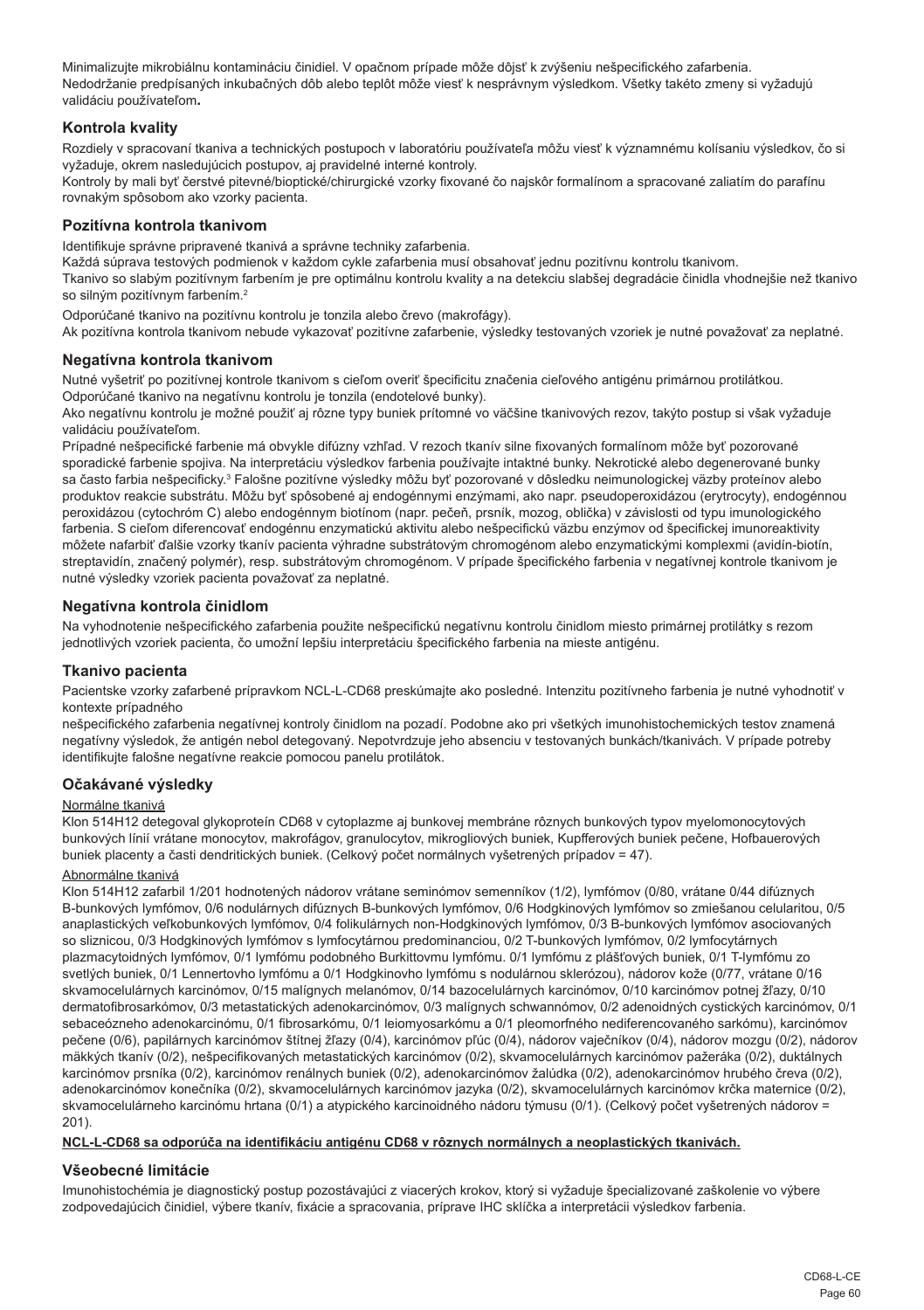Farbenie tkaniva závisí od manipulácie s tkanivom a od jeho spracovania pred farbením. Nesprávna fixácia, zmrazovanie, rozmrazovanie, premývanie, sušenie, ohrievanie, rezanie alebo kontaminácia inými tkanivami či tekutinami môžu viesť k vzniku artefaktov, záchytu protilátok alebo falošne negatívnym výsledkom. Inkonzistentné výsledky môžu byť spôsobené zmenami metód fixácie a montáže preparátov alebo inherentnými nepravidelnosťami v tkanive.<sup>4</sup>

Nadmerné alebo neúplné kontrastné farbenie môže narušiť správnosť interpretácie výsledkov.

Klinická interpretácia akéhokoľvek farbenia alebo jeho absencie musí byť kombinovaná s morfologickými vyšetreniami za použitia zodpovedajúcich kontrol. Výsledky je nutné vyhodnotiť v kontexte klinickej anamnézy pacienta a iných diagnostických testov vedených kvalifikovaným patológom.

Protilátky spoločnosti Leica Biosystems Newcastle Ltd sú určené na použitie na zmrazených rezoch alebo rezoch zaliatych parafínom so špecifickými požiadavkami na fixáciu, ako uvádza tento dokument. Najmä pri neopláziách môže dôjsť k nečakanej expresii antigénov. Klinická interpretácia akýchkoľvek farbených tkanivových rezov musí zahŕňať morfologickú analýzu a vyhodnotenie zodpovedajúcich kontrol.

#### **Bibliografia – všeobecne**

- 1. National Committee for Clinical Laboratory Standards (NCCLS). Protection of laboratory workers from infectious diseases transmitted by blood and tissue; proposed guideline. Villanova, P.A. 1991; 7(9). Order code M29-P.
- 2. Battifora H. Diagnostic uses of antibodies to keratins: a review and immunohistochemical comparison of seven monoclonal and three polyclonal antibodies. Progress in Surgical Pathology. 6:1–15. eds. Fenoglio-Preiser C, Wolff CM, Rilke F. Field & Wood, Inc., Philadelphia.
- 3. Nadji M, Morales AR. Immunoperoxidase, part I: the techniques and pitfalls. Laboratory Medicine. 1983; 14:767.
- 4. Omata M, Liew CT, Ashcavai M, Peters RL. Nonimmunologic binding of horseradish peroxidase to hepatitis B surface antigen: a possible source of error in immunohistochemistry. American Journal of Clinical Pathology. 1980; 73:626.
- 5. Gu M, Sohn KR, Kim DJ, et al. Metastasizing dermatofibroma in lung. Annals of Diagnostic Pathology. 2007; 11:64-67.
- 6. Da Costa CET, Annels NE, Faaij CMJM, et al. Presence of osteoclast-like multinucleated giant cells in the bone and nonostotic lesions of Langerhans cell histiocytosis. The Journal of Experimental Medicine. 2005; 201(5):687-693.

## **Úpravy predchádzajúceho vydania**

Zloženie činidla, Celková koncentrácia proteínu, Odporúčania na použitie, Varovania a bezpečnostné opatrenia, Očakávané výsledky.

## **Dátum vydania**

07 november 2018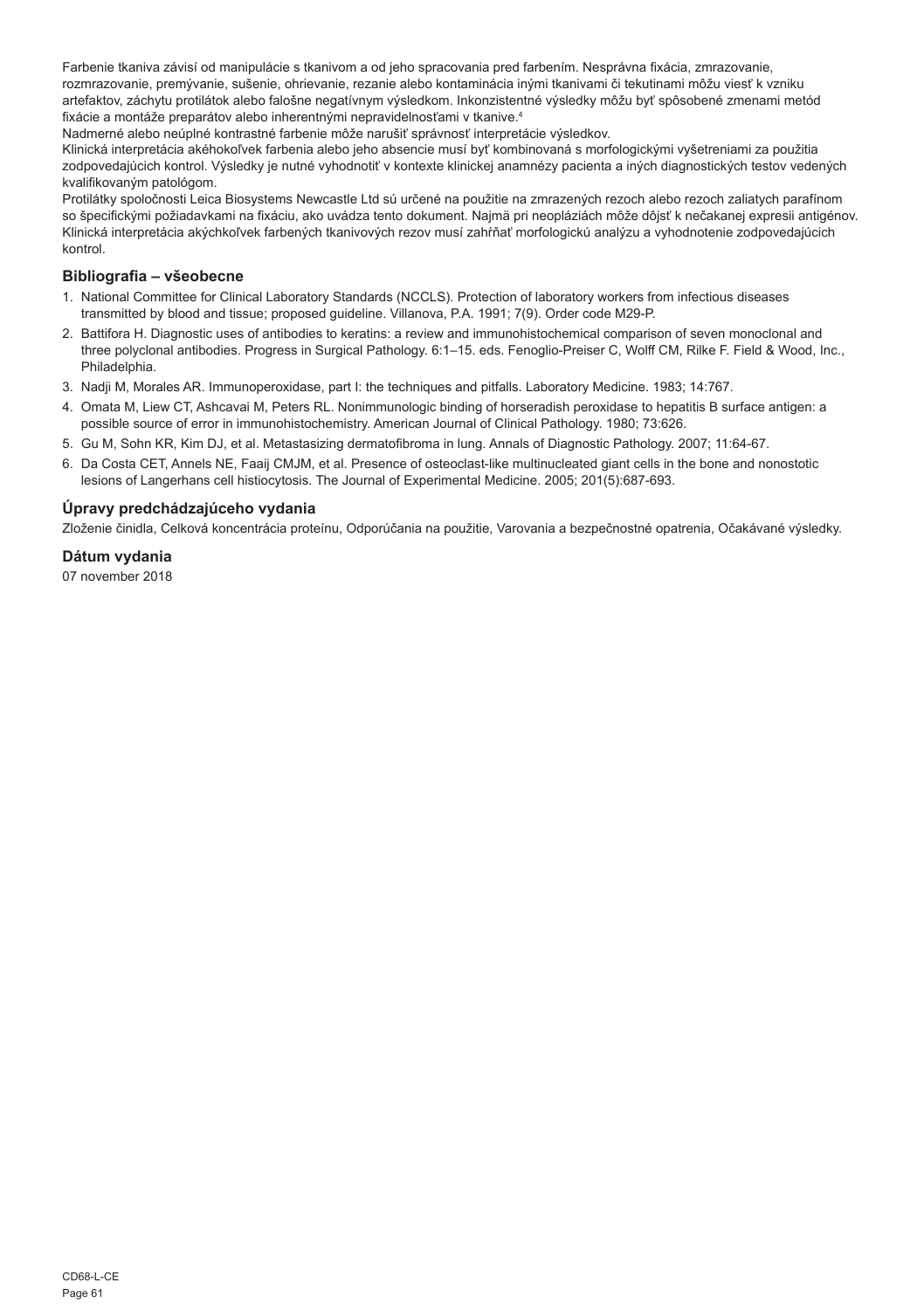CD68-L-CE Page 62